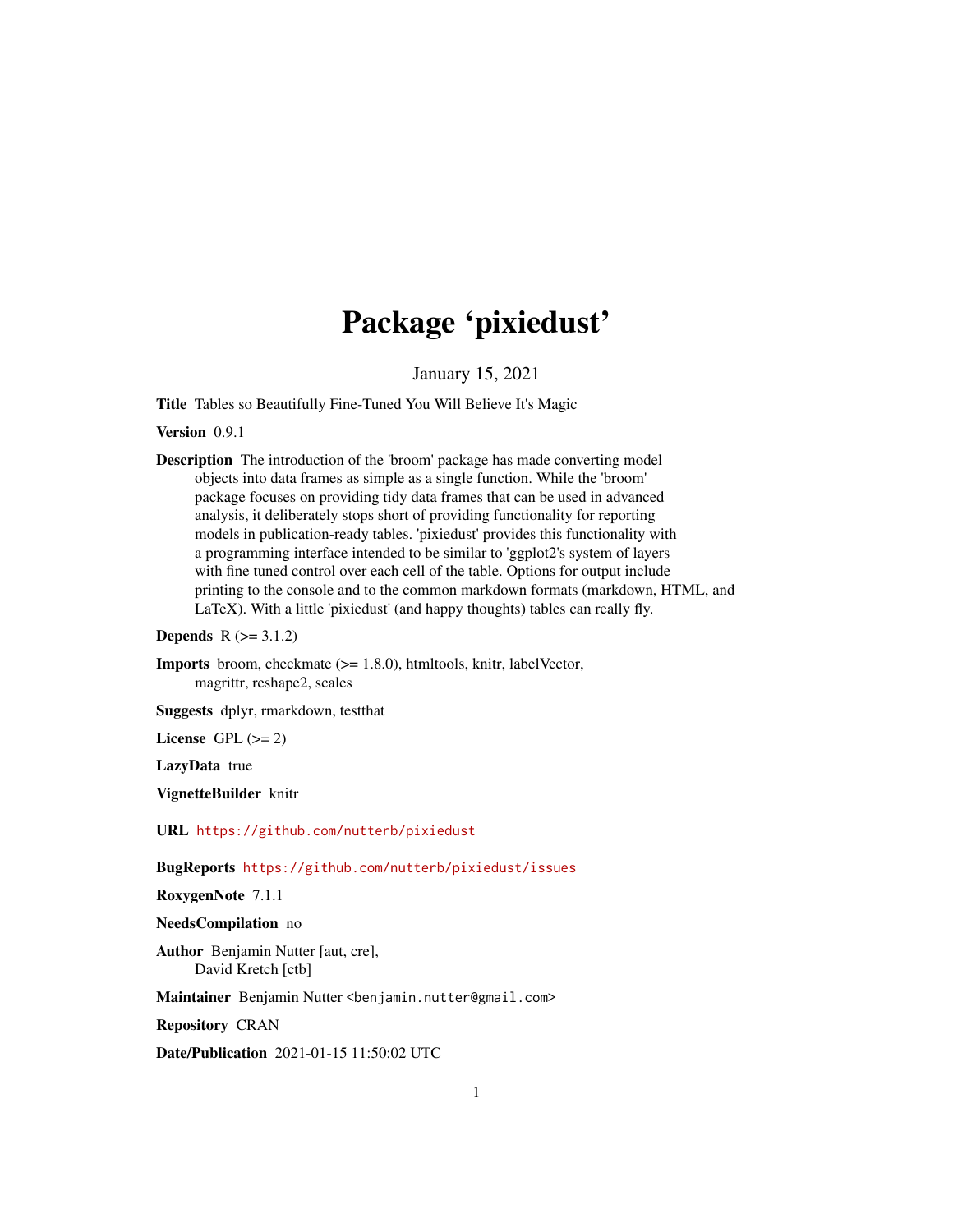# R topics documented:

|                                        | 3              |
|----------------------------------------|----------------|
|                                        | $\overline{4}$ |
|                                        | 8              |
|                                        | 11             |
|                                        | 12             |
|                                        | 12             |
| $index_to_sprinkle                   $ | 14             |
|                                        | 15             |
|                                        | 16             |
|                                        | 16             |
|                                        | 17             |
|                                        | 18             |
|                                        | <b>20</b>      |
|                                        |                |
|                                        |                |
|                                        |                |
|                                        |                |
|                                        |                |
|                                        |                |
|                                        |                |
|                                        |                |
|                                        |                |
|                                        |                |
|                                        |                |
|                                        |                |
|                                        |                |
|                                        |                |
|                                        |                |
|                                        |                |
|                                        |                |
|                                        |                |
|                                        |                |
|                                        |                |
|                                        |                |
|                                        |                |
|                                        |                |
|                                        | 71             |
|                                        | 73             |
|                                        | 74             |
|                                        | 76             |
|                                        | 77             |
|                                        | 78             |
|                                        | 79             |
|                                        | 81             |
|                                        | 83             |
|                                        | 85             |
|                                        |                |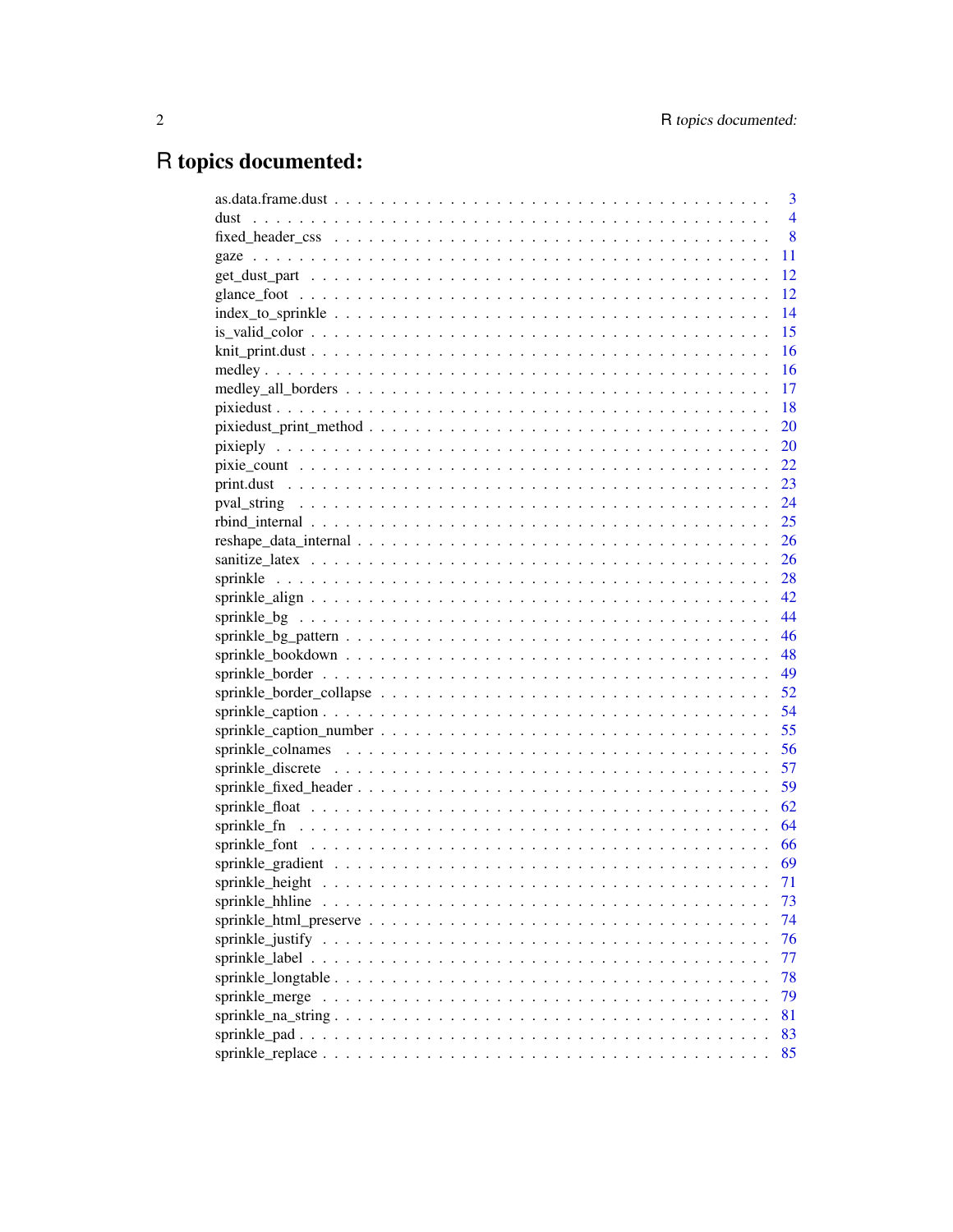<span id="page-2-0"></span>

| Index |  |
|-------|--|

as.data.frame.dust *Convert* dust *Object to Data Frame*

# Description

Sprinkles are applied to the dust object as if it were being prepared for printing to the console. However, instead of printing, the object is returned as a single data frame.

# Usage

## S3 method for class 'dust'  $as.data frame(x, ..., sprinkled = TRUE)$ ## S3 method for class 'dust\_list' as.data.frame(x, ...)

# Arguments

| $\mathsf{x}$        | A dust object.                                                                                                                                                                                                                                                                                                                                                                             |
|---------------------|--------------------------------------------------------------------------------------------------------------------------------------------------------------------------------------------------------------------------------------------------------------------------------------------------------------------------------------------------------------------------------------------|
| $\cdot \cdot \cdot$ | Arguments to be passed to other methods. Currently unused.                                                                                                                                                                                                                                                                                                                                 |
| sprinkled           | Logical. If TRUE, the sprinkles attached to the dust object are applied before<br>returning the data frame. Sprinkles are applied via the same mechanism that<br>prints to the console, so only sprinkles that are applicable to console output are<br>used. When FALSE, pixiedust attempts to reconstruct the data frame (or tidied<br>output from broom:: tidy originally given to dust. |

# Details

In its current state, this can be a fairly inefficient function as the table, if the longtable option is in use, will be built in a for loop and bound together using rbind. This isn't really intended for large tables, but may be of assistance when there isn't a sprinkle that does what you want to do. (You can at least pull out the object as a data frame and do your own post processing).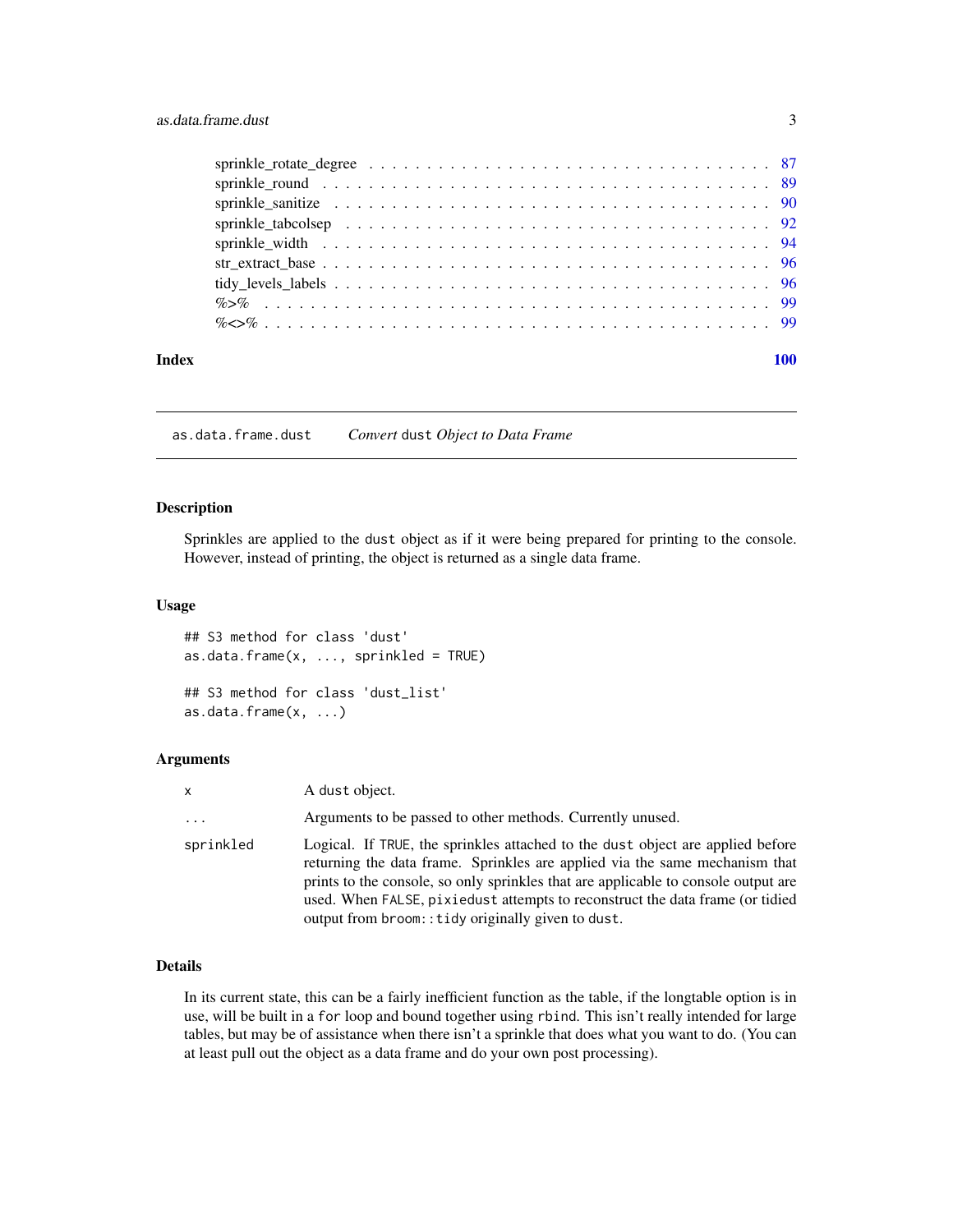# <span id="page-3-0"></span>Functional Requirements

- 1. Accepts an object of class dust or dust\_list
- 2. Accepts a logical(1) indicating if the sprinkles should be applied to the data.
- 3. For a dust object, returns an object of class data.frame
- 4. For a dust\_list object, returns a list of objects of class data.frame

# Author(s)

Benjamin Nutter

# Examples

```
fit \le - lm(mpg \sim qsec + factor(am) + wt \star factor(gear), data = mtcars)
Dust <- dust(fit) %>%
  sprinkle(cols = 2:4, round = 2) %>%
  sprinkle(cols = 5, fn = quote(pvalString(value))) %>%
  sprinkle(cols = 3, font_color = "#DA70D6") %>%
  sprinkle_print_method("html")
```
as.data.frame(Dust)

dust *Dust Table Construction*

# Description

Dust tables consist of four primary components that are built together to create a full table. Namely, the head, the body, the interfoot, and the foot. Dust tables also contain a table-wide attributes border\_collapse and longtable as well as a print\_method element.

#### Usage

```
dust(object, ...)
## Default S3 method:
dust(
 object,
  ...,
  tidy_df = FALSE,keep_rownames = FALSE,
  glance_foot = FALSE,
  glance_stats = NULL,
  col\_pairs = 2,
  byrow = FALSE,
  descriptors = "term",
  numeric_level = c("term", "term_plain", "label"),
```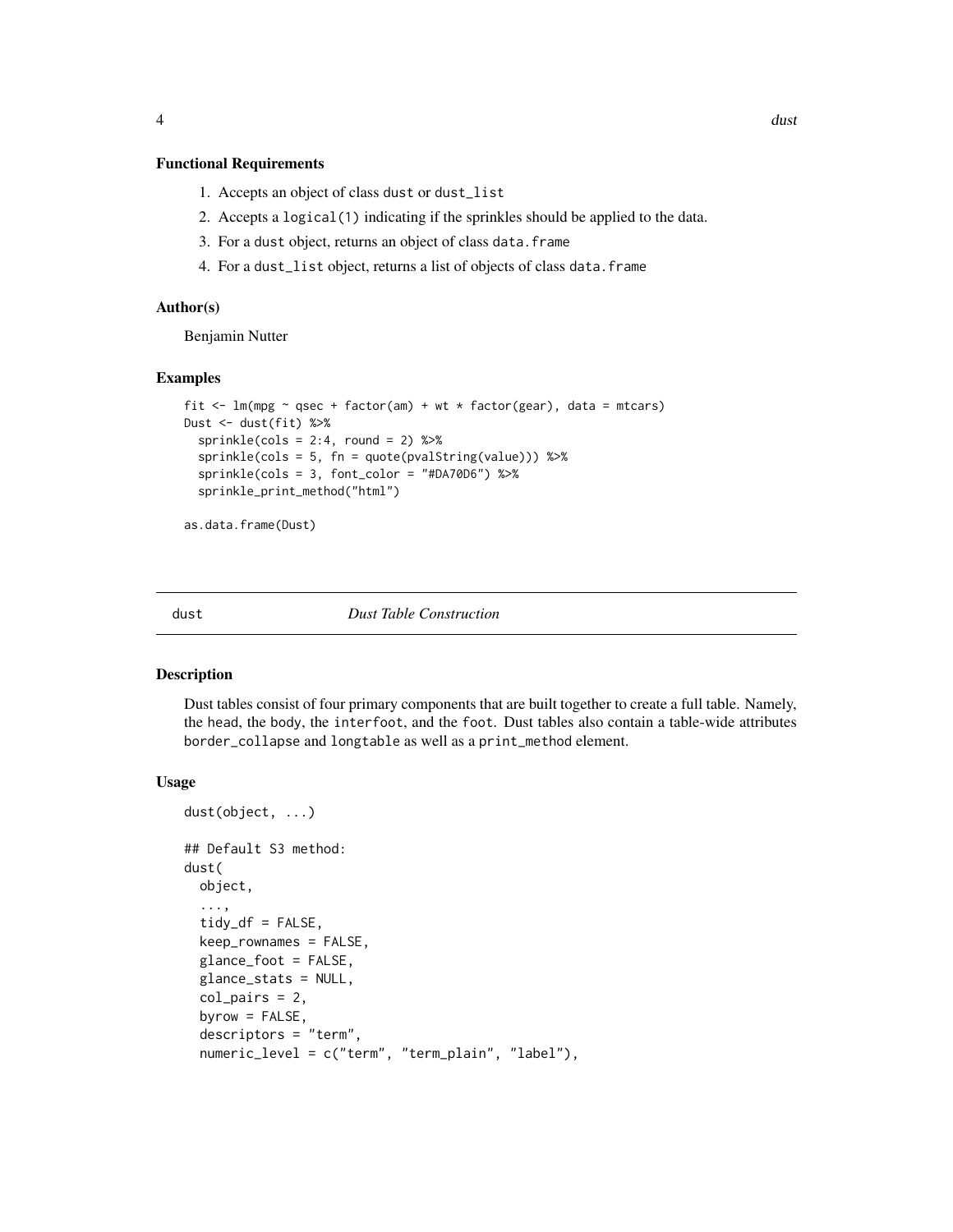```
label = NULL,caption = NULL,
 caption_number = getOption("pixied_caption_number", TRUE),
  justify = getOption("pixie_justify", "center"),
 float = getOption("pixie_float", TRUE),
  longtable = getOption("pixie_longtable", FALSE),
 hhline = getOption("pixie_hhline", FALSE),
 bookdown = getOption("pixie_bookdown", FALSE),
 border_collapse = getOption("pixie_border_collapse", "collapse"),
  tabcolsep = getOption("pixie_tabcolsep", 6),
 fixed_header = getOption("pixie_fixed_header", FALSE),
 html_preserve = getOption("pixie_html_preserve", TRUE)
)
## S3 method for class 'grouped_df'
dust(object, ungroup = TRUE, ...)## S3 method for class 'list'
dust(object, ...)
redust(x, table, part = c("head", "foot", "interfoot", "body")## Default S3 method:
redust(x, table, part = c("head", "foot", "interfoot", "body"))
## S3 method for class 'dust list'
redust(x, table, part = c("head", "foot", "interfoot", "body"))
```
#### Arguments

| object        | An object that has a tidy method in broom                                                                                                                                                                                                                                           |
|---------------|-------------------------------------------------------------------------------------------------------------------------------------------------------------------------------------------------------------------------------------------------------------------------------------|
| $\ddots$ .    | Additional arguments to pass to tidy                                                                                                                                                                                                                                                |
| tidy_df       | When object is an object that inherits the data. frame class, the default behav-<br>ior is to assume that the object itself is the basis of the table. If the summarized<br>table is desired, set to TRUE.                                                                          |
| keep_rownames | When tidy_df is FALSE, setting keep_rownames binds the row names to the<br>data frame as the first column, allowing them to be preserved in the tabulated<br>output. This is only to data frame like objects, as the broom:: tidy.matrix<br>method performs this already.           |
| glance_foot   | Arrange the glance statistics for the foot of the table. (Not scheduled for im-<br>plementation until version 0.4.0)                                                                                                                                                                |
| glance_stats  | A character vector giving the names of the glance statistics to put in the output.<br>When NULL, the default, all of the available statistics are retrieved. In addition<br>to controlling which statistics are printed, this also controls the order in which<br>they are printed. |
| col_pairs     | An integer indicating the number of column-pairings for the glance output. This<br>must be less than half the total number of columns, as each column-pairing in-                                                                                                                   |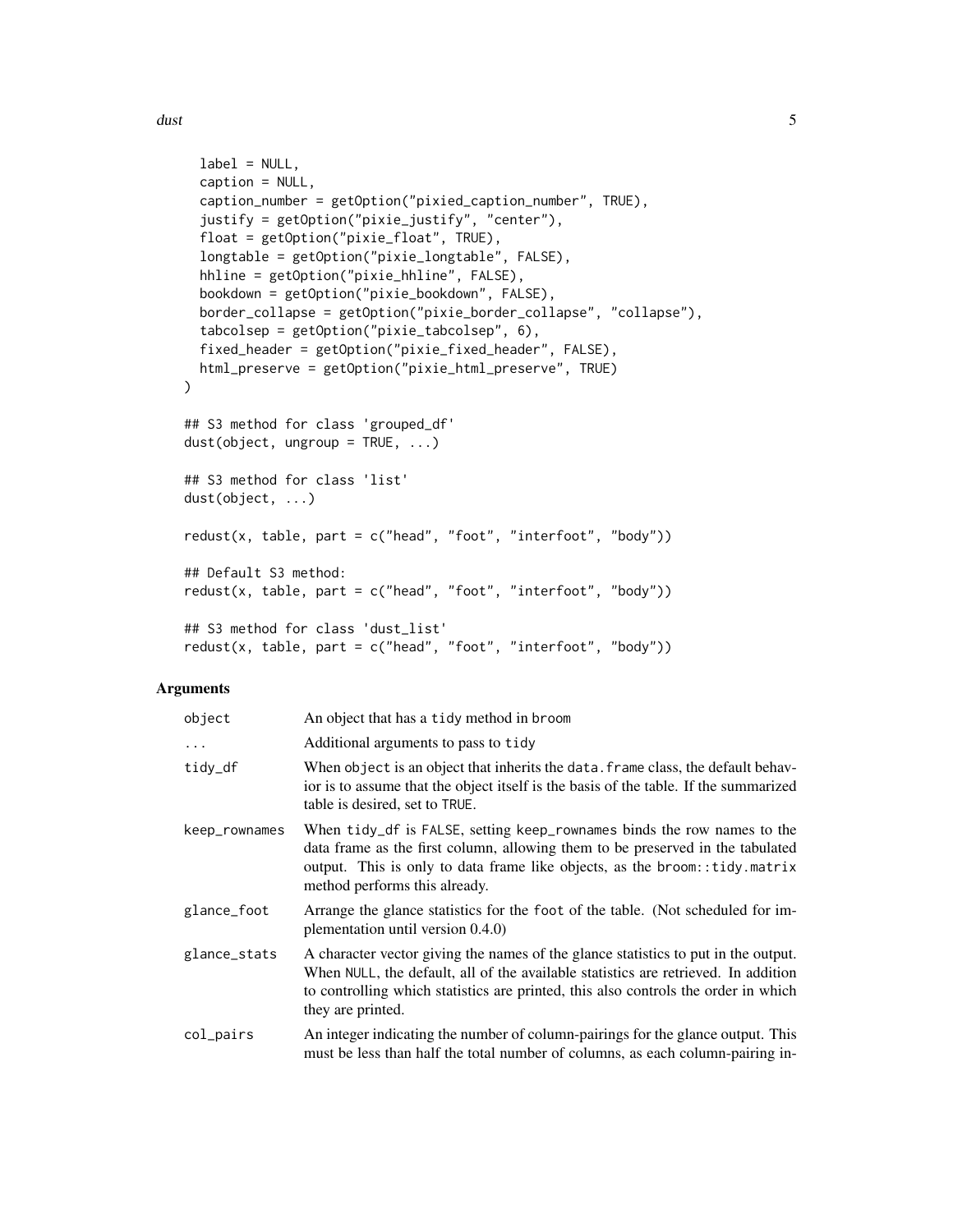|               | cludes a statistic name and value. See the full documentation for the unexported<br>function glance_foot.                                                                                                                                                                                                                                                                                                                                                                                                                                                                                                        |
|---------------|------------------------------------------------------------------------------------------------------------------------------------------------------------------------------------------------------------------------------------------------------------------------------------------------------------------------------------------------------------------------------------------------------------------------------------------------------------------------------------------------------------------------------------------------------------------------------------------------------------------|
| byrow         | A logical, defaulting to FALSE, that indicates if the requested statistics are placed<br>with priority to rows or columns. See the full documentation for the unexported<br>function glance_foot.                                                                                                                                                                                                                                                                                                                                                                                                                |
| descriptors   | A character vector indicating the descriptors to be used in the table. Acceptable<br>inputs are "term", "term_plain", "label", "level", and "level_detail".<br>These may be used in any combination and any order, with the descriptors ap-<br>pearing in the table from left to right in the order given. The default, "term", re-<br>turns only the term descriptor and is identical to the output provided by broom:: tidy<br>methods. See Details for a full explanation of each option and the Examples<br>for sample output. See the full documentation for the unexported function<br>tidy_levels_labels. |
| numeric_level | A character string that determines which descriptor is used for numeric variables<br>in the "level_detail" descriptor when a numeric has an interaction with a<br>factor. Acceptable inputs are "term", "term_plain", and "label". See the<br>full documentation for the unexported function tidy_levels_labels.                                                                                                                                                                                                                                                                                                 |
| label         | character(1). An optional string for assigning labels with which tables can<br>be referenced elsewhere in the document. If NULL, pixiedust attempts to name<br>the label tab: [chunk-name], where [chunk-name] is the name of the knitr<br>chunk. If this also resolves to NULL (for instance, when you aren't using knitr,<br>the label tab: pixie-[n] is assigned, where [n] is the current value of options()\$pixie_count.<br>Note that rendering multiple tables in a chunk without specifying a label will re-<br>sult in label conflicts.                                                                 |
| caption       | A character string giving the caption for the table.                                                                                                                                                                                                                                                                                                                                                                                                                                                                                                                                                             |
|               | caption_number logical(1). Should the table caption be prefixed with the table number?                                                                                                                                                                                                                                                                                                                                                                                                                                                                                                                           |
| justify       | character(1). Specifies the justification of the table on the page. May be<br>"center" (default), "left", or "right".                                                                                                                                                                                                                                                                                                                                                                                                                                                                                            |
| float         | A logical used only in LaTeX output. When TRUE, the table is set within a table<br>environment. The default is TRUE, as with xtable.                                                                                                                                                                                                                                                                                                                                                                                                                                                                             |
| longtable     | Allows the user to print a table in multiple sections. This is useful when a table<br>has more rows than will fit on a printed page. Acceptable inputs are FALSE, indi-<br>cating that only one table is printed (default); TRUE that the table should be split<br>into multiple tables with the default number of rows per table (see "Longtable");<br>or a positive integer indicating how many rows per table to include. All other<br>values are interpreted as FALSE. In LaTeX output, remember that after each sec-<br>tion, a page break is forced. This setting may also be set from sprinkle.           |
| hhline        | Logical. When FALSE, the default, horizontal LaTeX cell borders are drawn us-<br>ing the \cline command. These don't necessarily play well with cell back-<br>grounds, however. Using hhline = TRUE prints horizontal borders using the<br>\hhline command. While the hhline output isn't disrupted by cell back-<br>grounds, it may require more careful coding of the desired borders. In hhline,<br>cells with adjoining borders tend to double up and look thicker than when using<br>cline.                                                                                                                 |
| bookdown      | Logical. When TRUE, bookdown style labels are generated. Defaults to FALSE.                                                                                                                                                                                                                                                                                                                                                                                                                                                                                                                                      |
|               |                                                                                                                                                                                                                                                                                                                                                                                                                                                                                                                                                                                                                  |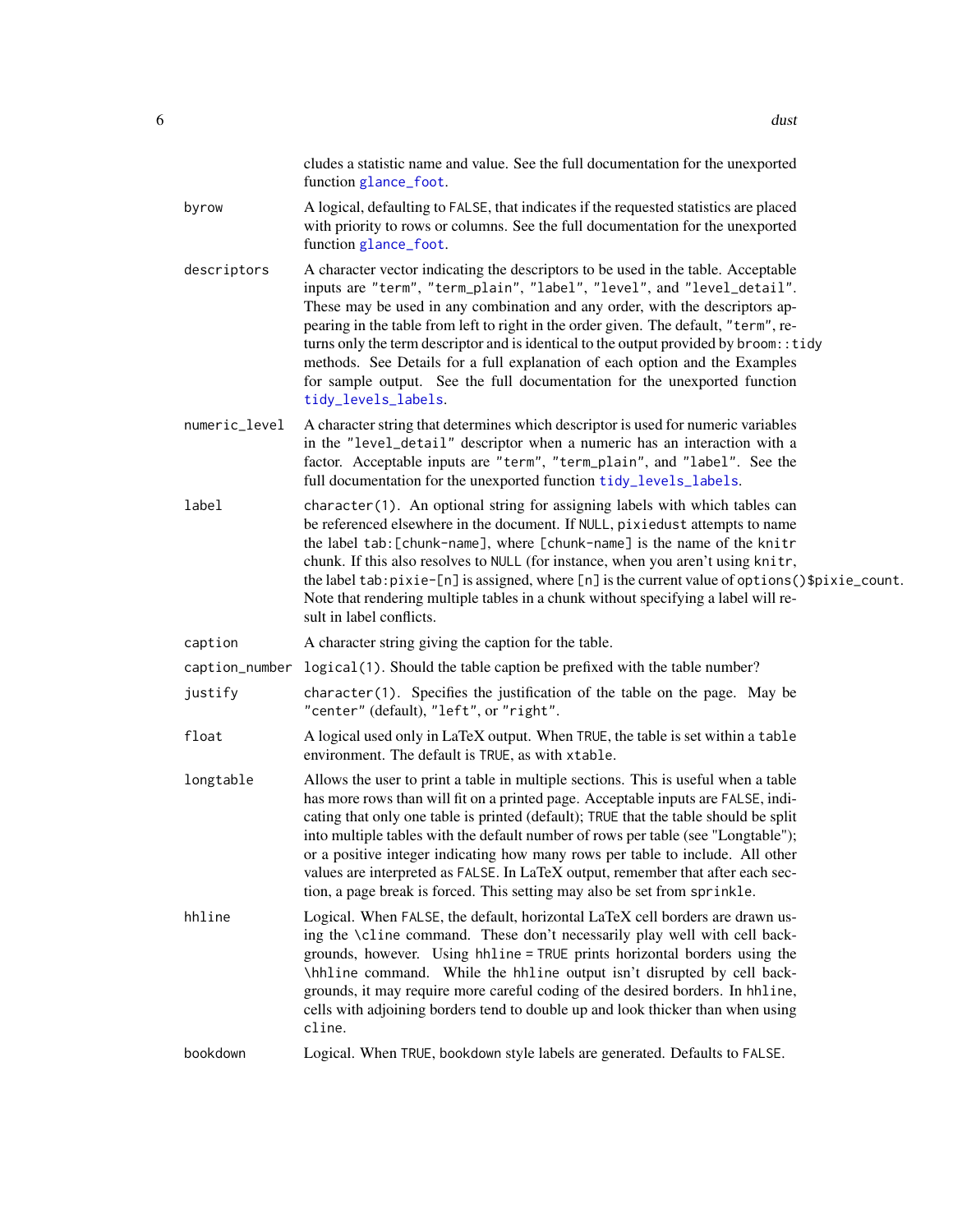#### $d$ ust  $7$

| border_collapse |                                                                                                                                                                                                                                                            |
|-----------------|------------------------------------------------------------------------------------------------------------------------------------------------------------------------------------------------------------------------------------------------------------|
|                 | character(1). One of "collapse", "separate", "initial", or "inherit".                                                                                                                                                                                      |
| tabcolsep       | integerish(1). For LaTeX output, the distance in pt between columns of the<br>table.                                                                                                                                                                       |
| fixed_header    | logical (1). For HTML tables, should the header rows be fixed in place over a<br>scrollable body.                                                                                                                                                          |
| html_preserve   | logical(1). When TRUE, HTML output is returned wrapped in htmltools: : htmlPreserve.<br>If using LaTeX style equations in an HTML table, it may be necessary to set this<br>to FALSE. Do this at your own risk; this has not been thoroughly field tested. |
| ungroup         | Used when a grouped df object is passed to dust. When TRUE (the default),<br>the object is ungrouped and dusted as a single table. When FALSE, the object is<br>split and each element is dusted separately.                                               |
| $\mathsf{x}$    | A dust object                                                                                                                                                                                                                                              |
| table           | A data frame of similar dimensions of the part being replaced.                                                                                                                                                                                             |
| part            | The part of the table to replace with table                                                                                                                                                                                                                |

# Details

The head object describes what each column of the table represents. By default, the head is a single row, but multi row headers may be provided. Note that multirow headers may not render in markdown or console output as intended, though rendering in HTML and LaTeX is fairly reliable. In longtables (tables broken over multiple pages), the head appears at the top of each table portion.

The body object gives the main body of information. In long tables, this section is broken into portions, ideally with one portion per page.

The interfoot object is an optional table to be placed at the bottom of longtable portions with the exception of the last portion. A well designed interfoot can convey to the user that the table continues on the next page.

The foot object is the table that appears at the end of the completed table. For model objects, it is recommended that the [glance](#page-0-0) statistics be used to display model fit statistics.

The border\_collapse object applies to an entire HTML table. It indicates if the borders should form a single line or distinct lines.

The longtable object determines how many rows per page are printed. By default, all content is printed as a single table. Using the longtable argument in the [sprinkle](#page-27-1) function can change this setting.

The table\_width element is specific to LaTeX tables. This is a reference value for when column widths are specified in terms of the % units. For example, a column width of 20% will be defined as table\_width \* .20. The value in table\_width is assumed to be in inches and defaults to 6.

The tabcolsep object determines the spacing between columns in a LaTeX table in pt. By default, it is set at 6.

The print\_method object determines how the table is rendered when the print method is invoked. The default is to print to the console.

Many of these options may be set globally. See [pixiedust](#page-17-1) for a complete list of package options.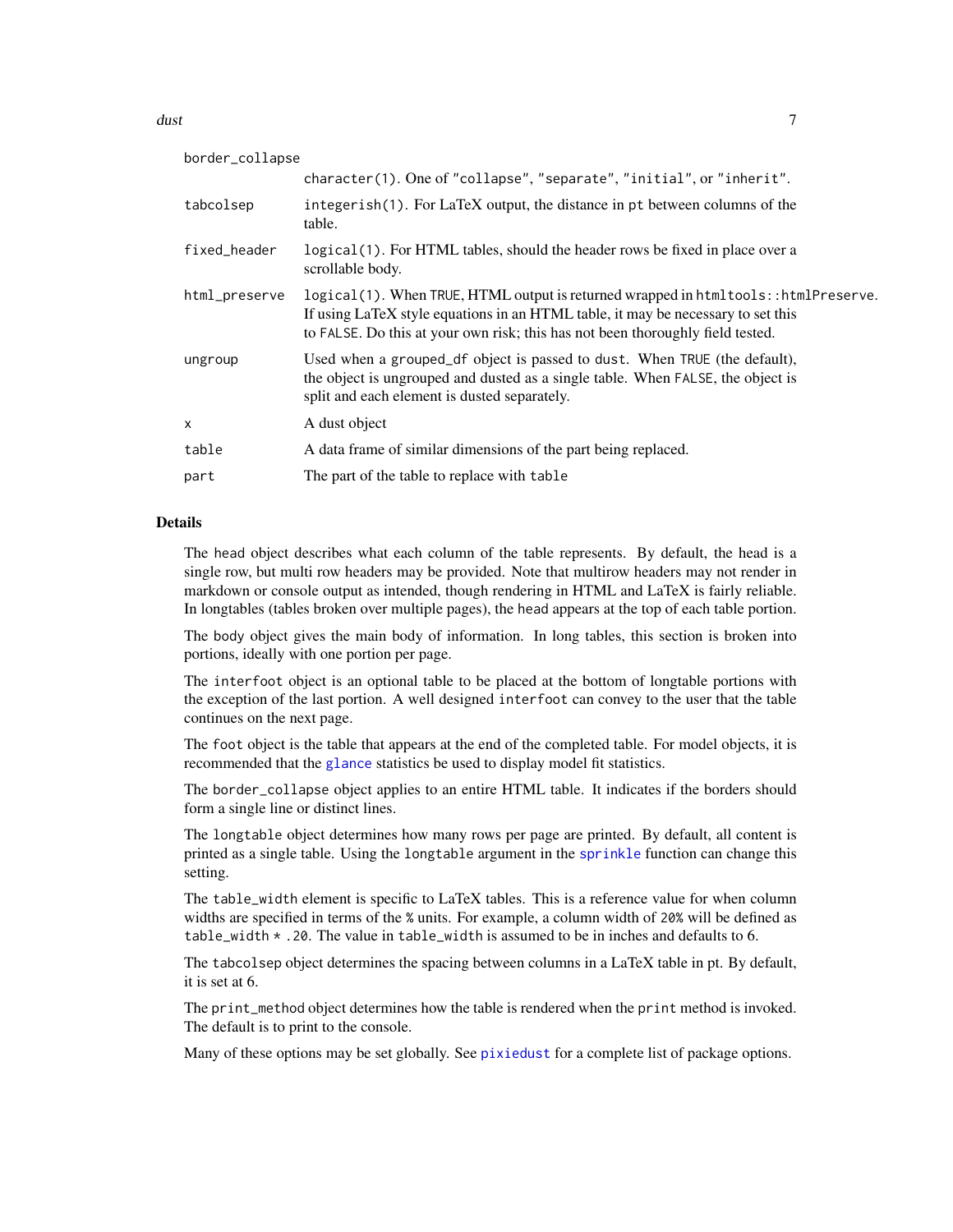#### <span id="page-7-0"></span>Value

Returns an object of class dust

#### Symbols and Greek Letters

When using markdown, math symbols and greek letters may be employed as they would within a markdown document. For example, "\$\alpha\$" will render as the lower case Greek alpha. Math symbols may be rendered in the same manner.

# Author(s)

Benjamin Nutter

#### See Also

```
tidy glance_foot tidy_levels_labels pixiedust
```
[get\\_dust\\_part](#page-11-2) for extracting parts of the dust object in order to build custom headers and/or footers.

# Examples

```
x \le - dust(lm(mpg \sim qsec + factor(am), data = mtcars))
x
```
<span id="page-7-1"></span>fixed\_header\_css *Generate CSS Code for Fixed Header Tables*

# Description

Tables with a fixed header may be generated to permit the headings to remain visible with the data. The CSS is not difficult, but it not-trivial and requires some coordination across a few parts. This functions standardizes the generation of the CSS code using as few elements as possible. Note that there is potential for conflicts with existing CSS in this method.

#### Usage

```
fixed_header_css(
  fixed_header_class_name = "pixie-fixed",
  scroll_body_height = 300,
  scroll_body_height_units = "px",
  scroll_body_background_color = "white",
  fixed_header_height = 20,
  fixed_header_height_units = "px",
  fixed_header_text_height = fixed_header_height/2,
  fixed_header_text_height_units = "px",
  fixed_header_background_color = "white",
  pretty = TRUE
)
```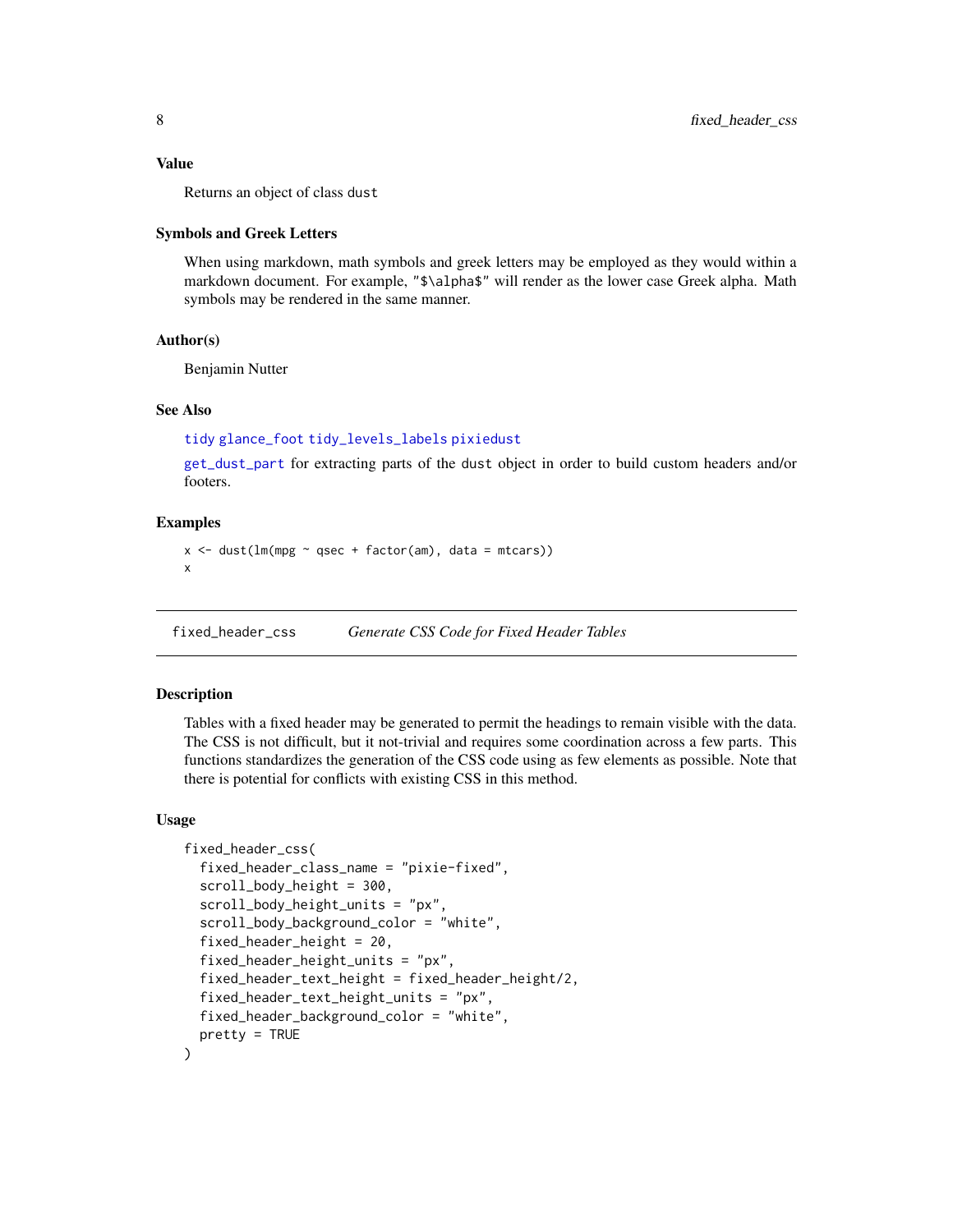# Arguments

fixed\_header\_class\_name

character(1). When include\_fixed\_header\_css = FALSE, this class name is used to reference CSS classes provided by the user to format the table correctly.

#### scroll\_body\_height

integerish(1). Sets the height of the scrollable table body.

#### scroll\_body\_height\_units

character(1). Determines the units for the height of the scrollable table. Defaults to "px". Must be one of c("px","pt","%","em").

scroll\_body\_background\_color

character(1). The color of the background of the body. Must be a valid color. It defaults to white, which may override CSS settings provided by the user. If this needs to be avoided, you may use the [fixed\\_header\\_css](#page-7-1) function to assist in generating CSS code to use to define the CSS. See Avoiding CSS Conflicts.

#### fixed\_header\_height

integerish(1). Sets the height of the header row.

# fixed\_header\_height\_units

character(1). Determines the units for the height of the header row. Defaults to "px". Must be one of  $c("px", "pt", "%", "em").$ 

#### fixed\_header\_text\_height

numeric(1). Sets the height at which the header text appears. By default it is set to half of the header height. This should be approximately centered, but you may alter this to get the precise look you want.

# fixed\_header\_text\_height\_units

character(1). Determines the units for placing the header text. Defaults to "px". Must be one of c("px","pt","%","em").

fixed\_header\_background\_color

character(1). Sets the background color for the header row. This defaults to white and may override the user's CSS settings. See Avoiding CSS Conflicts.

pretty logical(1). When TRUE, the result is printed to the console using cat, making it easy to copy and paste the code to another document. When FALSE, it is returned as a character string.

# Details

CSS doesn't make this kind of table natural. The solution to generate the fixed headers used by pixiedust is probably not the best solution in terms of CSS design. It is, however, the most conducive to generating dynamically on the fly.

The fixed header table requires nesting several HTML elements.

- 1. a div tag is used to control the alignment of the table
- 2. a section tag is used to set up the header row that remains fixed.
- 3. a div that sets the height of the scrollable body
- 4. the table tag establishes the actual table.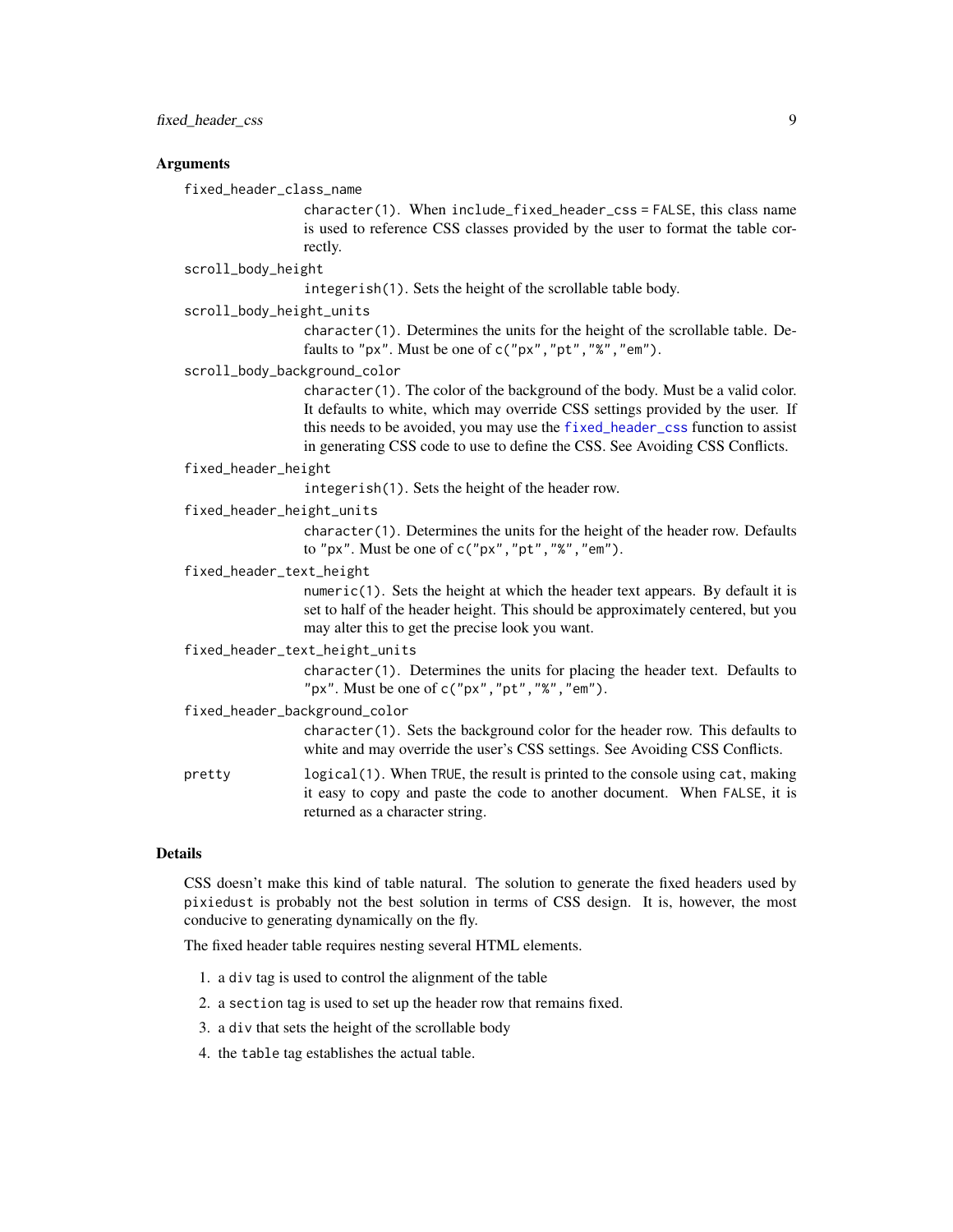5. The th tags inside the table are set to full transparency and the content of the headers is duplicated in a div within the th tag to display the content.

To accomplish these tasks, some CSS is exported with the table and placed in the document immediately before the table. Read further to understand the conflicts that may arise if you are using custom CSS specifications in your documents.

#### Avoiding CSS Conflicts

Because of all of the shenanigans involved, exporting the CSS with the tables may result in conflicts with your custom CSS. Most importantly, any CSS you have applied to the th or td tags may be overwritten. If you are using custom CSS, you may want to consider using include\_fixed\_header\_css = FALSE and then utilizing [fixed\\_header\\_css](#page-7-1) to generate CSS you can include in your CSS file to provide the fixed headers. The code generated by fixed\_header\_css ought to be placed before your definitions for td and th.

To get the same header design in the fixed table, you will want to modify the .th-pixie-fixed div definition in the CSS to match your desired th definition.

The code produced by fixed\_header\_css will include comments where there is potential for a CSS conflict.

#### Functional Requirements

- 1. If pretty = TRUE print results to the console.
- 2. If pretty = FALSE Return a character string of length 1.
- 3. Cast an error if scroll\_body\_height is not integerish(1)
- 4. Cast an error if scroll\_body\_height\_units is not character(1)
- 5. Cast an error if scroll\_body\_background\_color is not character(1)
- 6. Cast an error if scroll\_body\_background\_color is not a valid color.
- 7. Cast an error if fixed\_header\_height is not integerish(1)
- 8. Cast an error if fixed\_header\_height\_units is not character(1)
- 9. Cast an error if fixed\_header\_text\_height is not numeric(1)
- 10. Cast an error if fixed\_header\_text\_height\_units is not character(1)
- 11. Cast an error if fixed\_header\_background\_color is not character(1)
- 12. Cast an error if fixed\_header\_background\_color is not a valid color.
- 13. Cast an error if pretty is not logical(1)

#### Source

Jonas Schubert Erlandsson. https://jsfiddle.net/dPixie/byB9d/3/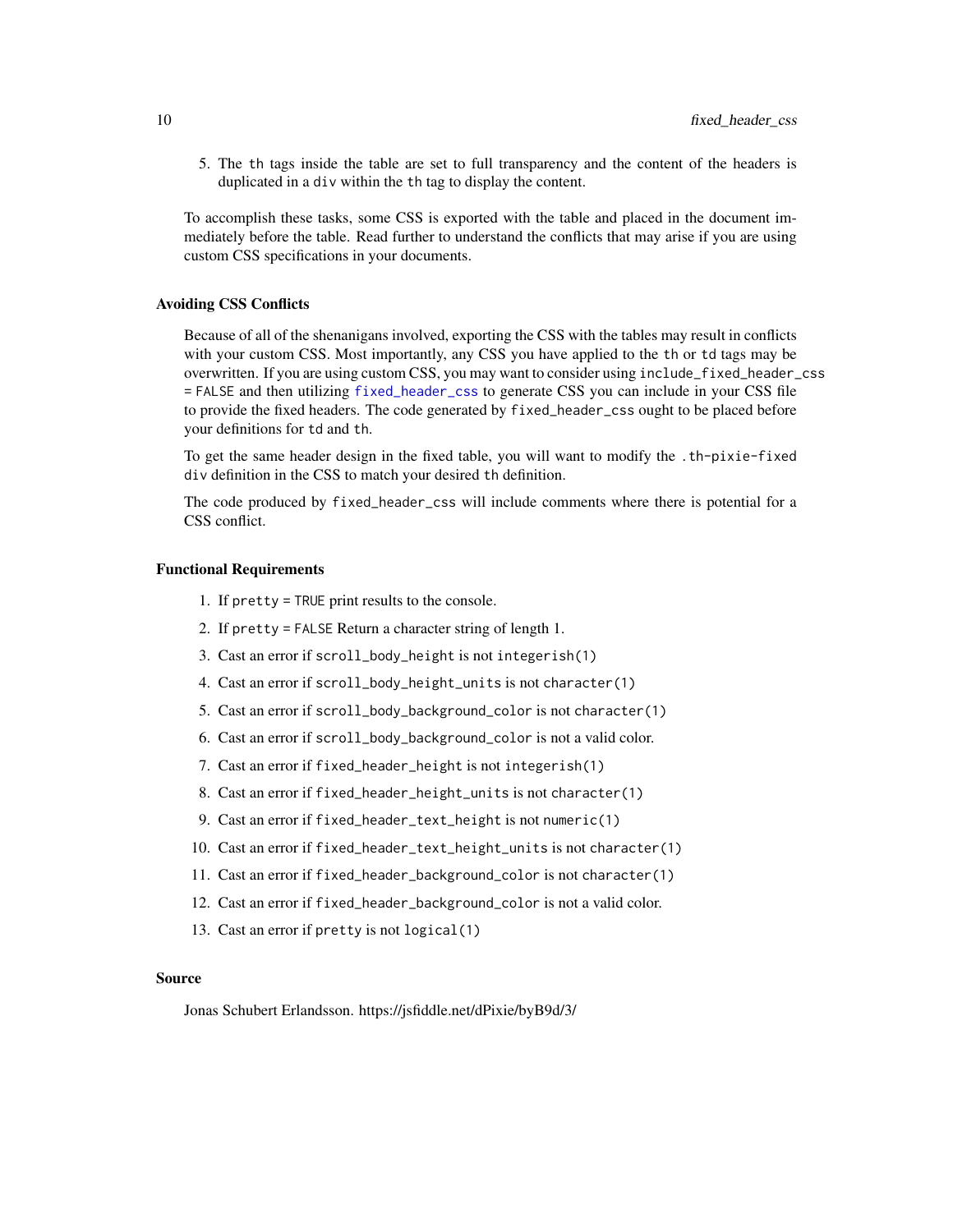<span id="page-10-0"></span>gaze *Mimic Stargazer Output to Display Multiple Models*

### Description

Tidy multiple models and display coefficients and test statistics in a side-by-side format.

# Usage

```
gaze(
  ...,
  include_glance = TRUE,
 glance_vars = c("adj.r.squared", "sigma", "AIC"),
  digits = 3)
```
# Arguments

| $\cdots$    | models to be tidied. Arguments may be named or unnamed. For named argu-<br>ments, the model will be identfied by the argument name; for unnamed argu-<br>ments, the object name will be the identifier. |
|-------------|---------------------------------------------------------------------------------------------------------------------------------------------------------------------------------------------------------|
|             | include_glance logical(1) Determines if glance (fit) statistics are displayed under the models.                                                                                                         |
| glance_vars | character. A vector of statistics returned by glance that are to be displayed<br>for each model. Defaults are subject to change in future versions.                                                     |
| digits      | $numeric(1)$ The number of digits used for rounding.                                                                                                                                                    |

# Details

This function is still in development. Significant stars will be added in a future version. Note that function defaults may be subject to change.

# Functional Requirements

- 1. Return a data frame object
- 2. Cast an error if include\_glance is not logical(1)
- 3. Cast an error if glance\_vars is not a character vector.
- 4. Cast an error if digits is not "integerish(1)".

# Examples

```
fit1 <- lm(mpg \sim qsec + am + wt + gear + factor(vs), data = mtcars)fit2 \leq lm(mpg \sim am + wt + gear + factor(vs), data = mtcars)
gaze(fit1, fit2)
gaze(with_qsec = fit1,
     without_qsec = fit2)
```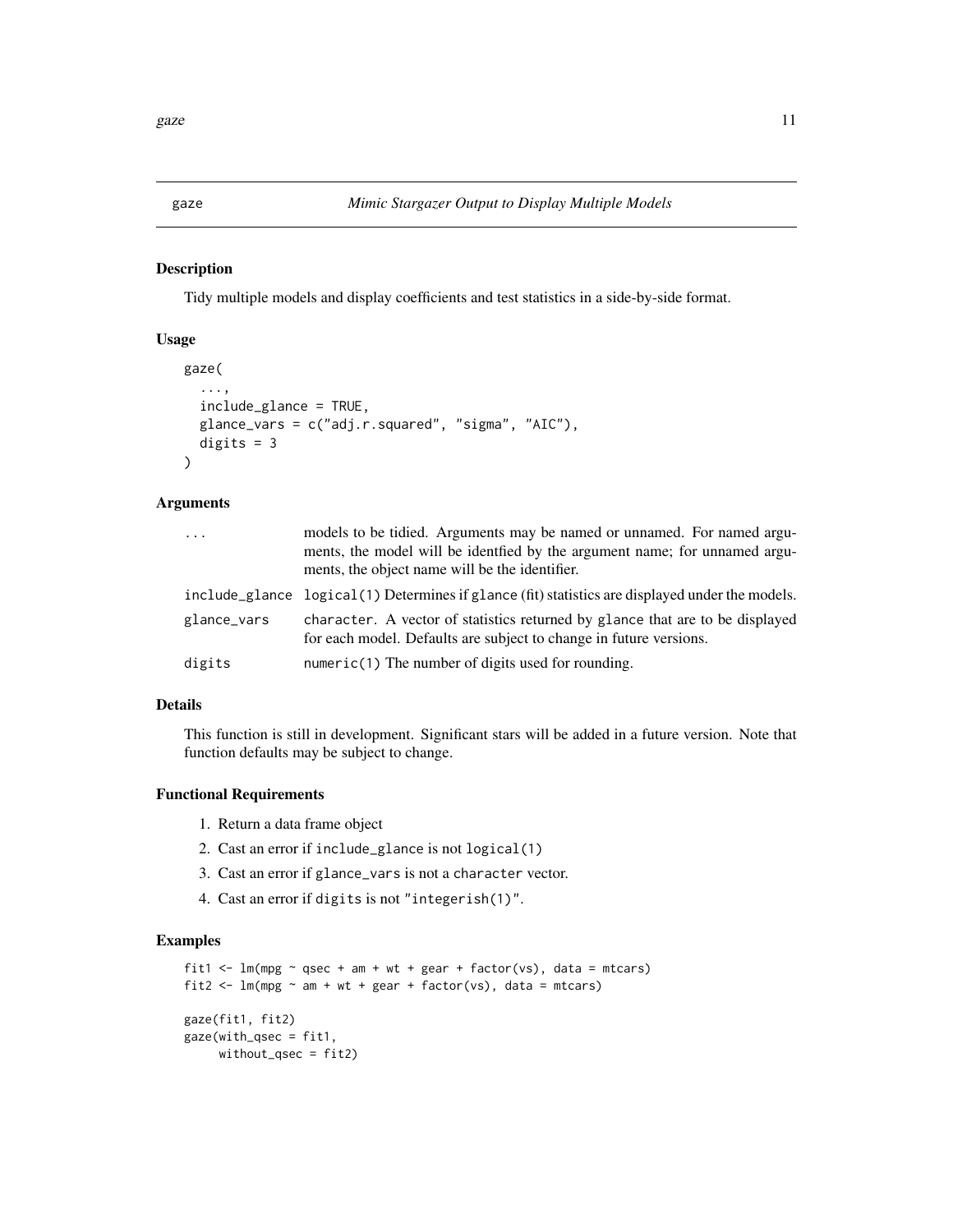```
gaze(fit1, fit2, include_glance = FALSE)
gaze(fit1, fit2, glance_vars = c("AIC", "BIC"))
```
<span id="page-11-2"></span>get\_dust\_part *Get a Portion of the Table Stored in a* dust *Object*

## Description

Making customized table headers and footers requires a data frame be added to the dust object that has the same column dimension as the rest of the table. In order to reduce the inconvenience of counting columns, get\_dust\_part extracts the data frame portion currently in use. This ensures the column dimension is correct with the current values, and provides an object suitable for editing.

# Usage

```
get_dust_part(x, part = c("head", "foot", "interfoot", "body"))
```
# Arguments

|      | An object of class dust                                                           |
|------|-----------------------------------------------------------------------------------|
| part | character $(1)$ , naming the part of the table to retrieve. May be one of "head", |
|      | "foot", "interfoot", or "body".                                                   |

# Value

an object of class data.frame

#### Functional Requirements

- 1. Return, as a data frame, the part of the table requested in part
- 2. Cast an error if x is not a dust object.
- 3. Cast an error if part is not one of c("head","foot","interfoot","body")

<span id="page-11-1"></span>glance\_foot *Prepare Glance Statistics for* pixiedust *Table Footer*

# Description

Retrieves the broom::glance output for a model object and structures it into a table suitable to be placed in the footer. By default, the statistics are displayed in two column-pairings (see Details). This function is not exported but is documented to maintain clarity of its behavior. It is intended for use within dust, but may be useful elsewhere if used with caution.

<span id="page-11-0"></span>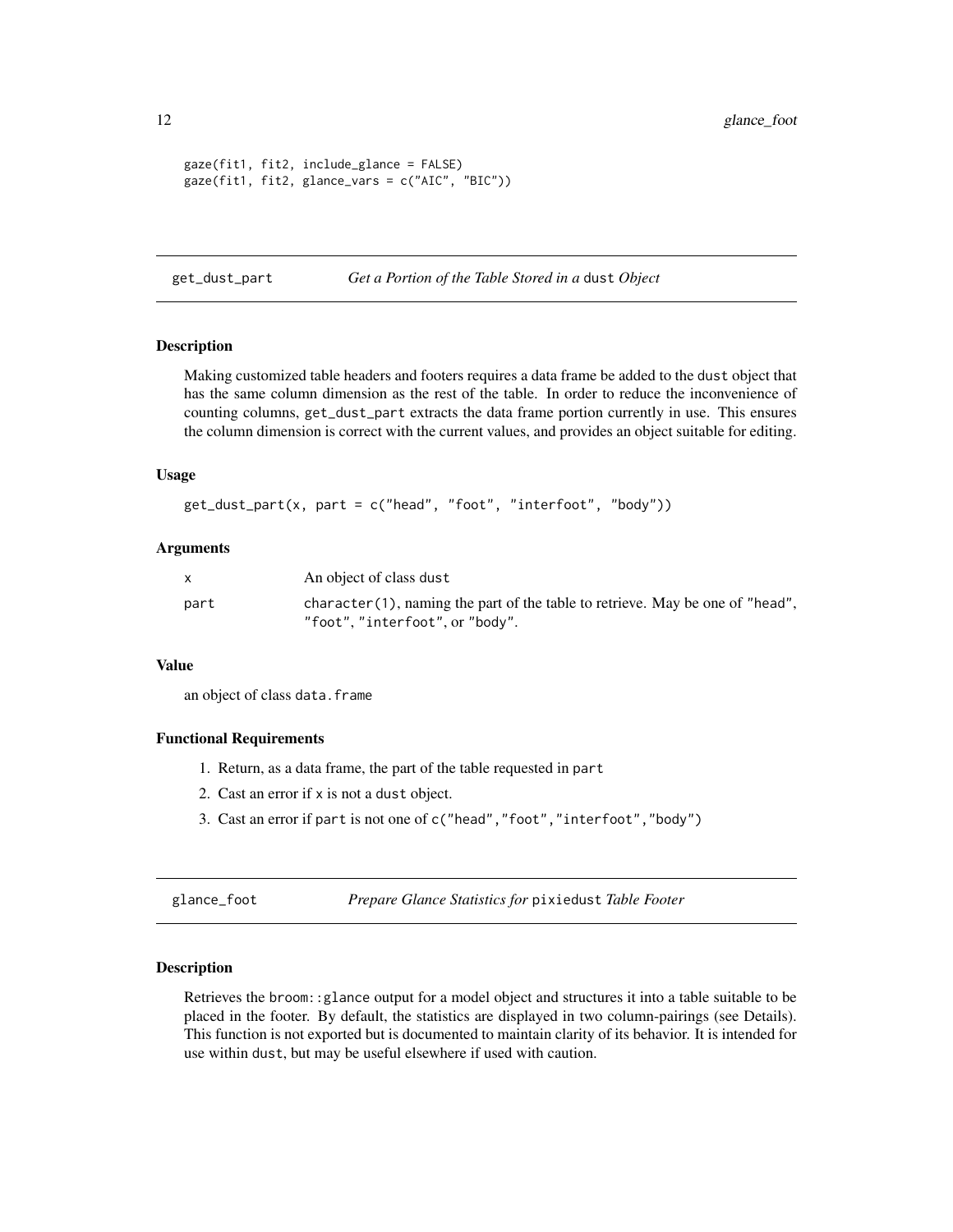#### glance\_foot 13

## Usage

glance\_foot(fit, col\_pairs, total\_cols, glance\_stats = NULL, byrow = FALSE)

# Arguments

| fit          | A model object with a broom: : glance method.                                                                                                                                                                                                                                       |  |
|--------------|-------------------------------------------------------------------------------------------------------------------------------------------------------------------------------------------------------------------------------------------------------------------------------------|--|
| col_pairs    | An integer indicating the number of column-pairings for the glance output. This<br>must be less than half the total number of columns, as each column-pairing<br>includes a statistic name and value.                                                                               |  |
| total_cols   | The total number of columns in the body of the pixiedust table                                                                                                                                                                                                                      |  |
| glance_stats | A character vector giving the names of the glance statistics to put in the output.<br>When NULL, the default, all of the available statistics are retrieved. In addition<br>to controlling which statistics are printed, this also controls the order in which<br>they are printed. |  |
| byrow        | A logical, defaulting to FALSE, that indicates if the requested statistics are placed<br>with priority to rows or columns. See Details.                                                                                                                                             |  |

#### Details

Statistics are placed in column-pairings. Each column pair consists of two columns named stat\_name\_x and stat\_value\_x, where x is the integer index of the column pair. The column-pairings are used to allow the user to further customize the output, more-so than pasting the name and value together would allow. With this design, statistics can be rounded differently by applying sprinkles to the resulting table.

The total number of column-pairings must be less than or equal to half the number of total columns. This constraint prevents making glance tables that have more columns than the model table it accompanies.

When the total number of column-parings is strictly less than half the total number of columns, "filler" columns are placed between the column pairings. As much as possible, the filler columns are placed evenly between the column pairings, but when the number of filler columns is unequal between column-pairings, there will be more space placed on the left side. For example, if a table has 7 columns and 3 column-pairings, the order of placement would be column-pair-1, filler, column-pair-2, column-pair-3. Since there was only room for one column of filler, it was placed in the left most fill position.

The byrow arguments acts similarly to the byrow argument in the matrix function, but defaults to FALSE. If four statistics are requested and byrow = FALSE, the left column-pair will have statistics one and two, while the right column-pair will have statistics three and four. If byrow = TRUE, however, the left column-pair will have statistics one and three, while the right column-pair will have statistics two and four.

# Author(s)

Benjamin Nutter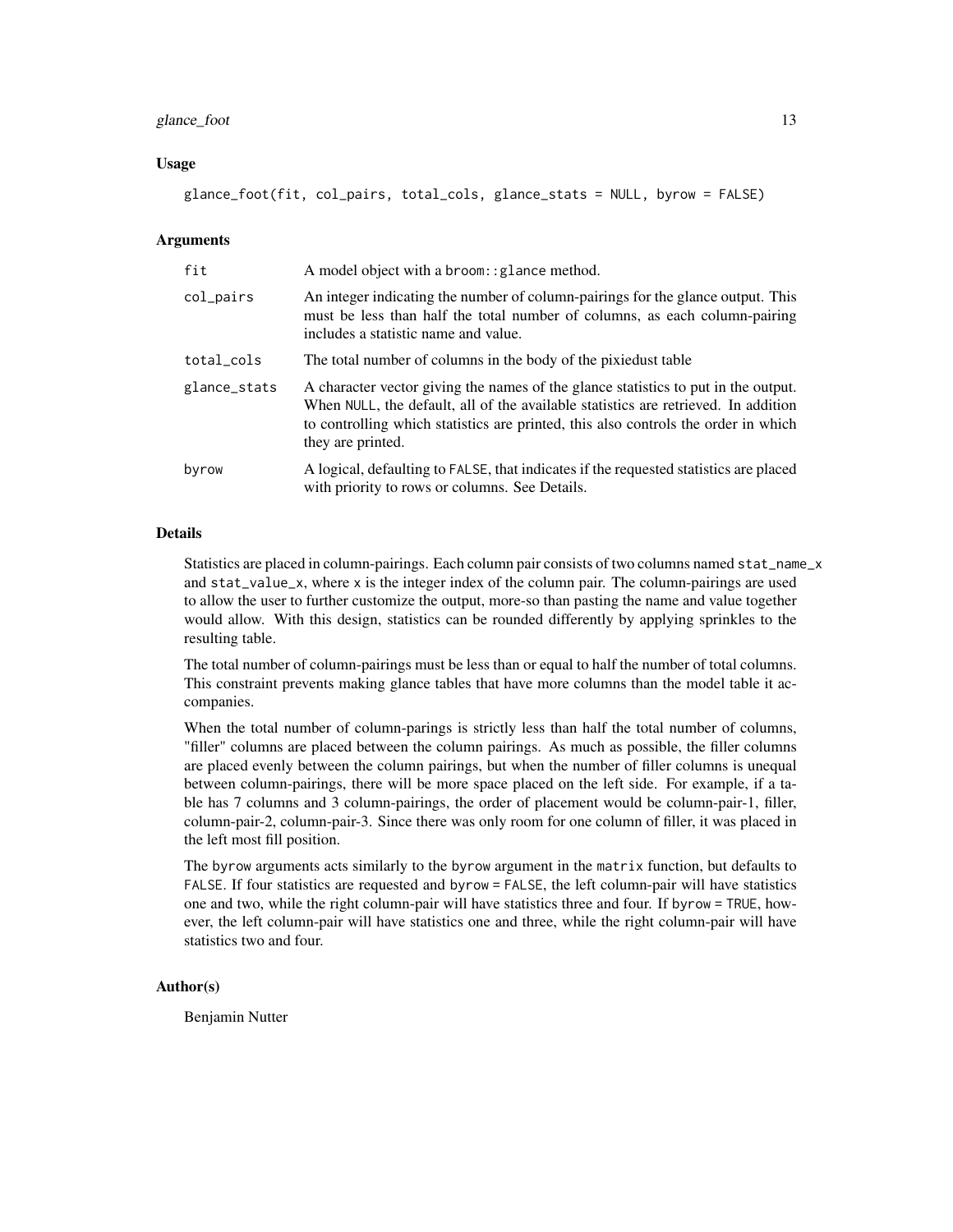# <span id="page-13-0"></span>Description

The sprinkle methods accept the rows and columns that are to be modified as matrix coordinates. The dust object stores the table data in a long form. The tabular coordinates are translated into row indices using this function.

# Usage

```
index_to_sprinkle(
 x,
 rows = NULL,cols = NULL,
 fixed = FALSE,part = c("body", "head", "foot", "interfoot"),
 recycle = c("none", "rows", "cols", "columns"),
 coll = NULL)
```
# Arguments

| $\mathsf{x}$ | An object of class dust.                                                                                                                                                                                                                                                                                                |
|--------------|-------------------------------------------------------------------------------------------------------------------------------------------------------------------------------------------------------------------------------------------------------------------------------------------------------------------------|
| rows         | Either a numeric vector of rows in the tabular object to be modified or an object<br>of class call. When a call, generated by quote (expression), the expression<br>resolves to a logical vector the same length as the number of rows in the table.<br>Sprinkles are applied to where the expression resolves to TRUE. |
| cols         | Either a numeric vector of columns in the tabular object to be modified, or a<br>character vector of column names. A mixture of character and numeric indices<br>is permissible.                                                                                                                                        |
| fixed        | logical(1) indicating if the values in rows and cols should be read as fixed<br>coordinate pairs. See Details.                                                                                                                                                                                                          |
| part         | character string. Specifies if the sprinkles are being applied to the head, body,<br>foot, or interfoot of the table. Partial matching is supported.                                                                                                                                                                    |
| recycle      | character string. Indicates how recycling is to be performed. Partial matching<br>is supported. See Details.                                                                                                                                                                                                            |
| coll         | An optional AssertCollection object. When NULL, an AssertCollection<br>object will be created and reported within the call to this function. When not<br>NULL, any failed assertions will be added to the object in reported in the function<br>that called index_to_sprinkle.                                          |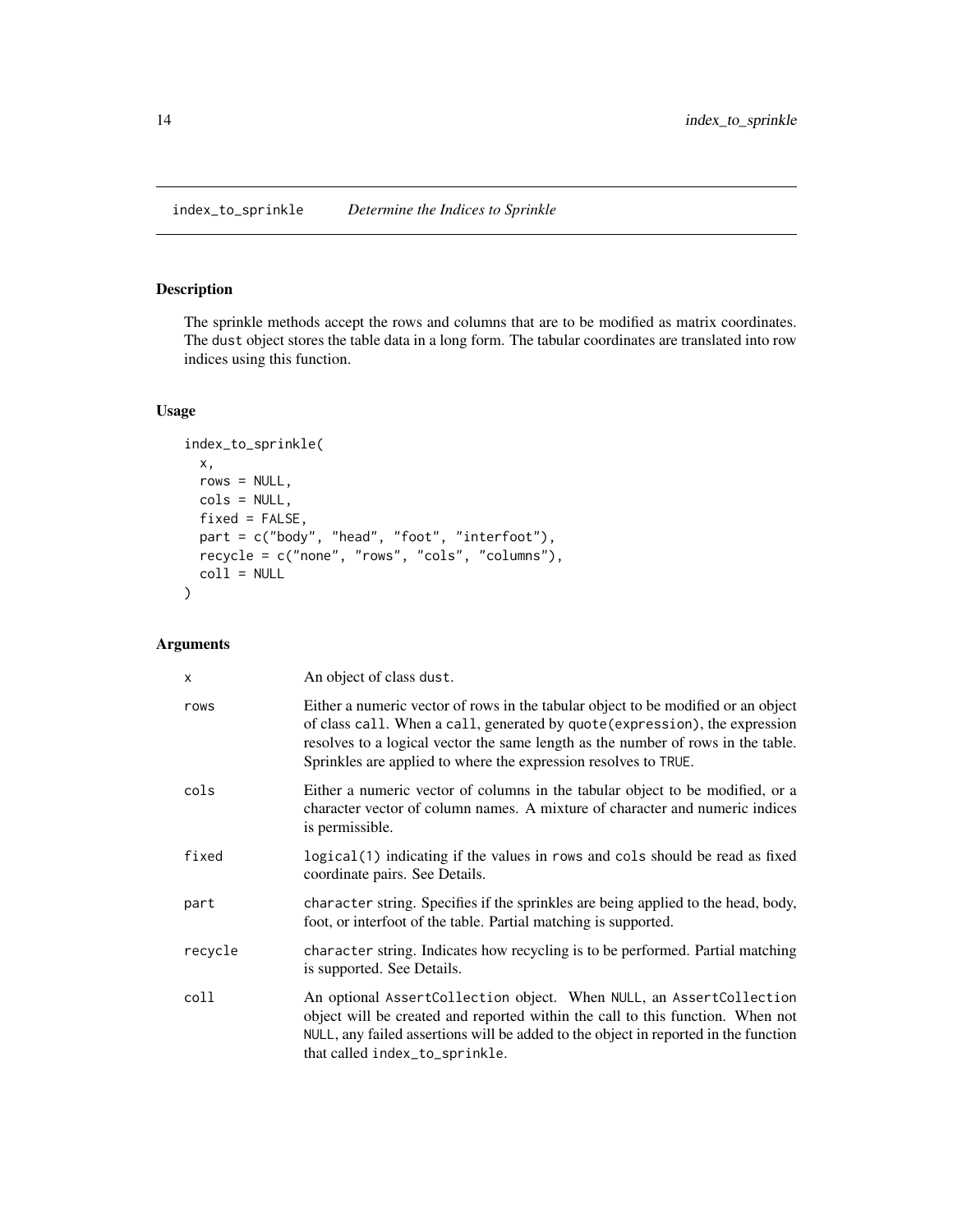#### <span id="page-14-0"></span>Details

When fixed = FALSE, sprinkles are applied at the intersection of rows and cols, meaning that the arguments do not have to share the same length. When fixed = TRUE, they must share the same length.

The value of recycle determines how sprinkles are managed when the sprinkle input doesn't match the length of the region to be sprinkled. By default, recycling is turned off. Recycling may be performed across rows first (left to right, top to bottom), or down columns first (top to bottom, left to right). "cols" and "columns" have the same effect. The two choices to specify are motivated by the fact that I sometimes get confused about which it should be. :)

#### Functional Requirements

- 1. Return the indices of the intersection of rows and cols
- 2. If rows = NULL, assume all rows.
- 3. If rows is an expression where no values resolve to TRUE, return x unchanged.
- 4. If any value in rows is not a valid row in the table, cast an error.
- 5. If cols = NULL, assume all columns.
- 6. If any value in cols does not identify a column in the table, cast an error.
- 7. If fixed = TRUE, length(rows) (or sum(rows),if an expression) and cols must have the same length.
- 8. Cast an error if fixed is not a logical(1)
- 9. Cast an error if part is not one of "body", "head", "foot", or "interfoot".

# Author(s)

Benjamin Nutter

# See Also

sprinkle

is\_valid\_color *Test a Character String For Pixiedust Recognized Color Format*

# **Description**

pixiedust recognizes colors as dvips names, rgb(R,G,B), rgba(R,G,B,A), #RRGGBB, or #RRGGBBAA. This code returns a logical indicating if the given character strings are valid.

#### Usage

is\_valid\_color(color)

is\_valid\_color\_single(color)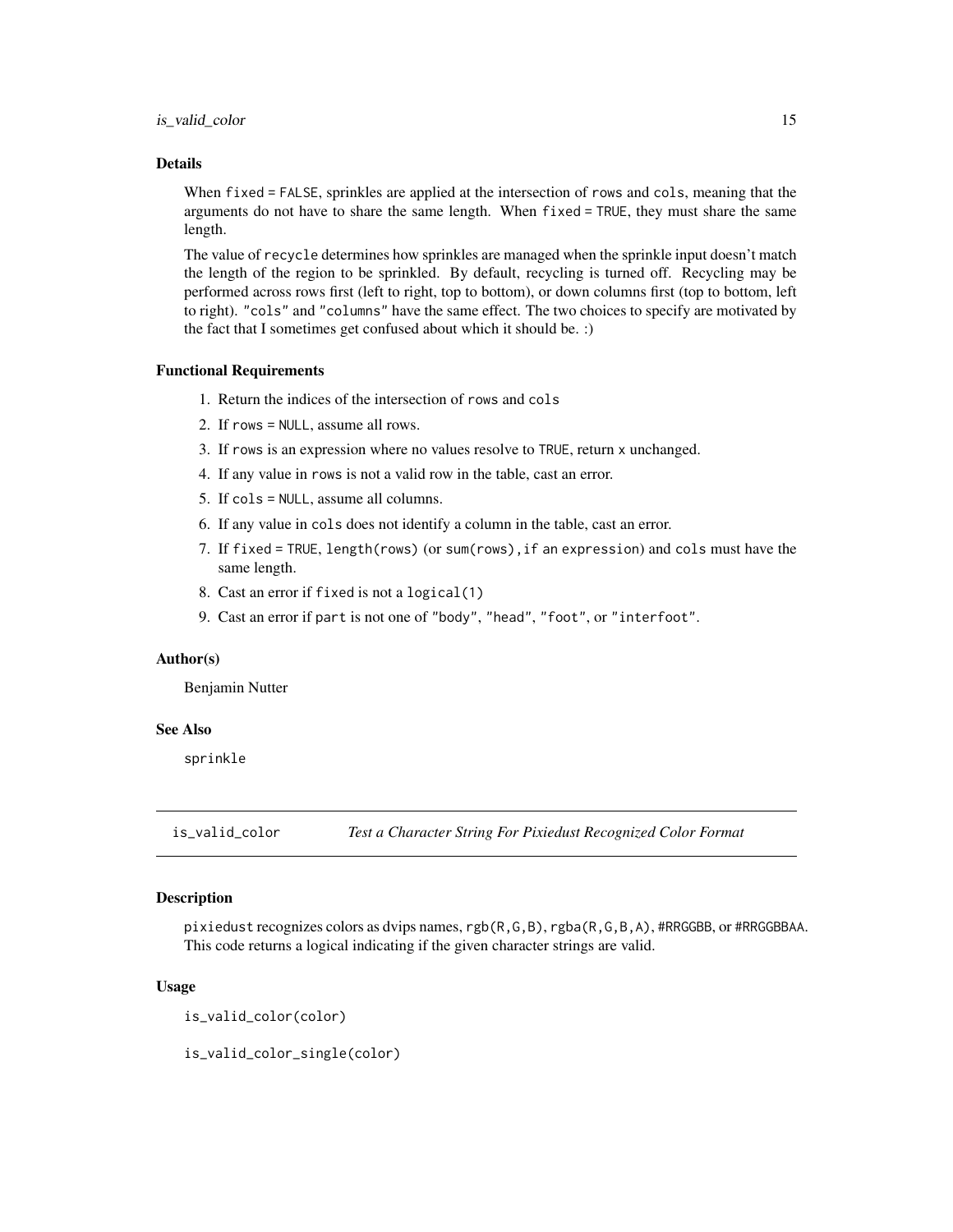#### <span id="page-15-0"></span>16 medley medley

#### Arguments

color A character vector of color names.

# Functional Requirements

- 1. Returns a logical vector correctly identifying valid color formats.
- 2. Casts an error if color is not a character object.

knit\_print.dust knitr *Printing Function*

# Description

Custom printing functions for displaying dust and dust\_list objects in R Markdown documents.

# Usage

```
## S3 method for class 'dust'
knit_print(x, options, ...)
## S3 method for class 'dust_list'
knit_print(x, options, ...)
```
# **Arguments**

| X                       | A dust object                                      |
|-------------------------|----------------------------------------------------|
| options                 | A list of options received from the chunk options. |
| $\cdot$ $\cdot$ $\cdot$ | Additional arguments to pass to other methods.     |

medley *Sprinkle Medleys*

## Description

pixiedust can get to be pretty verbose if you are doing a great deal of customization. Sprinkle medleys can take out some of that code by bundling much of the formatting sprinkling into a single function.

pixiedust comes with a couple very basic medleys that are mostly for illustration of how to write medleys. Once you get the hang of sprinkling, you need only bundle your most common sprinkles into a medley function of your own and cut down on some of the time coding your most basic formatting.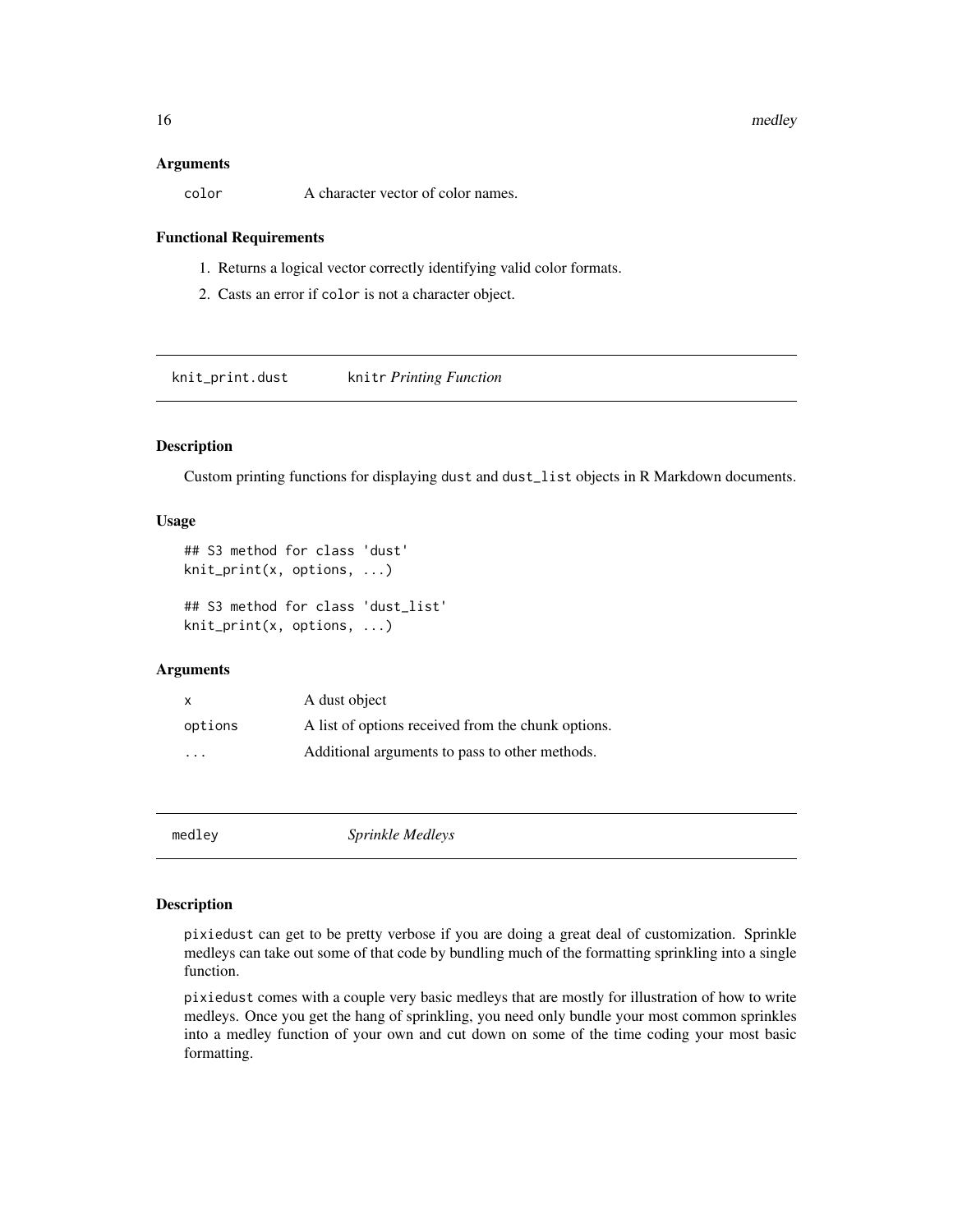# <span id="page-16-0"></span>Usage

medley\_bw(x)

 $medley_model(x, round = 2)$ 

# Arguments

| x     | a dust object.                                  |
|-------|-------------------------------------------------|
| round | A numerical value passed to the round sprinkle. |

#### Author(s)

Benjamin Nutter

# Examples

```
## Not run:
fit \leq lm(mpg \sim qsec + factor(am) + wt * factor(gear), data = mtcars)
dust(fit) %>%
  medley_bw() %>%
  sprinkle_print_method("html")
dust(fit, glance_foot = TRUE) %>%
  medley_model() %>%
  sprinkle_print_method("html")
# Medleys are not generics and do not have methods.
# Using a medley on a dust_list object requires pixieply
library(dplyr)
mtcars %>%
  group_by(gear) %>%
  dust(ungroup = FALSE) %>%
  pixieply(medley_bw) %>%
  sprinkle_print_method("html")
## End(Not run)
```
medley\_all\_borders *Apply Cell Borders to All Cells in a Region*

#### Description

For most output, specifying a region of cells with borders on all sides is as simple as giving the sprinkle border = "all". In LaTeX output, however, this can result in thicker than expected vertical borders. This medley provides a LaTeX save approach to drawing borders on all sides without getting the double vertical border effect.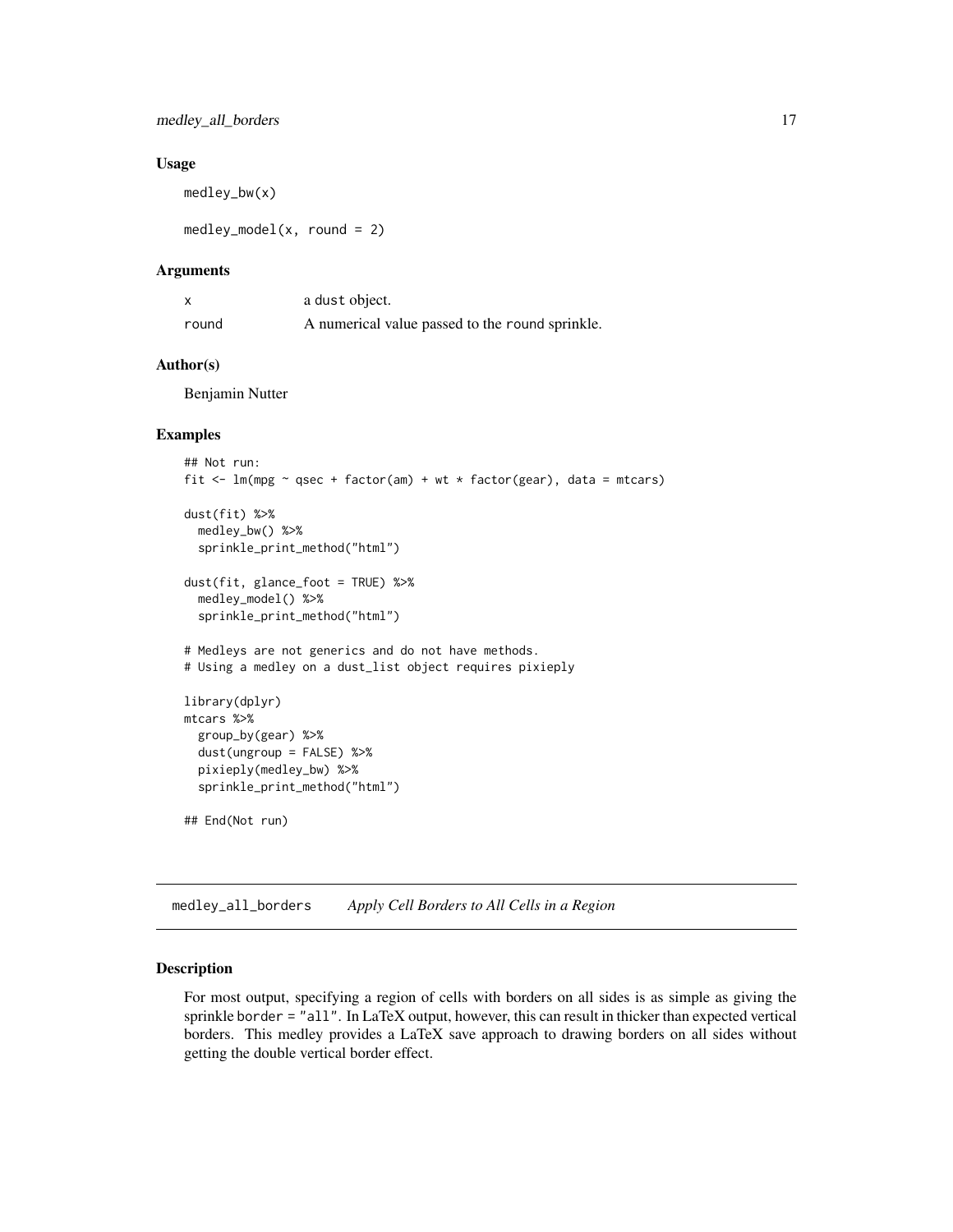# Usage

```
medley_all_borders(
  x,
  rows = NULL,cols = NULL,
  horizontal = TRUE,
  vertical = TRUE,part = "body"\lambda
```
# Arguments

| $\mathsf{x}$ | An object of class dust                                                                                                                                               |
|--------------|-----------------------------------------------------------------------------------------------------------------------------------------------------------------------|
| rows         | The rows over which the borders are to be drawn.                                                                                                                      |
| cols         | The cols over which the borders are to be drawn.                                                                                                                      |
| horizontal   | Logical. Toggles horizontal borders.                                                                                                                                  |
| vertical     | Logical. Toggles vertical borders                                                                                                                                     |
| part         | A character vector. May contain any of "body", "head", "interfoot", "foot", "table".<br>When any element is "table", the borders are drawn in all parts of the table. |

# Author(s)

Benjamin Nutter

<span id="page-17-1"></span>pixiedust *Tables So Beautifully Fine-Tuned You Will Believe It's Magic.*

# Description

The pixiedust mission is to provide a user friendly and flexible interface by which report-quality tables may be rendered in multiple output formats. Initially, pixiedust will support markdown, HTML, and LaTeX formats, as well as methods for console output.

# Details

The advantage of pixiedust is that it gives you the control to alter the appearance of a table by as little as one cell at a time. This fine-tuned control gives you enormous flexibility in how the final table looks with minimal pre and post processing.

Additionally, pixiedust is largely built on top of the broom package, allowing for simple and fast generation of tables based on analytical results.

The chief disadvantage of pixiedust is that it can be extremely verbose. If you are applying many customizations, you will find yourself writing a great deal of code.

<span id="page-17-0"></span>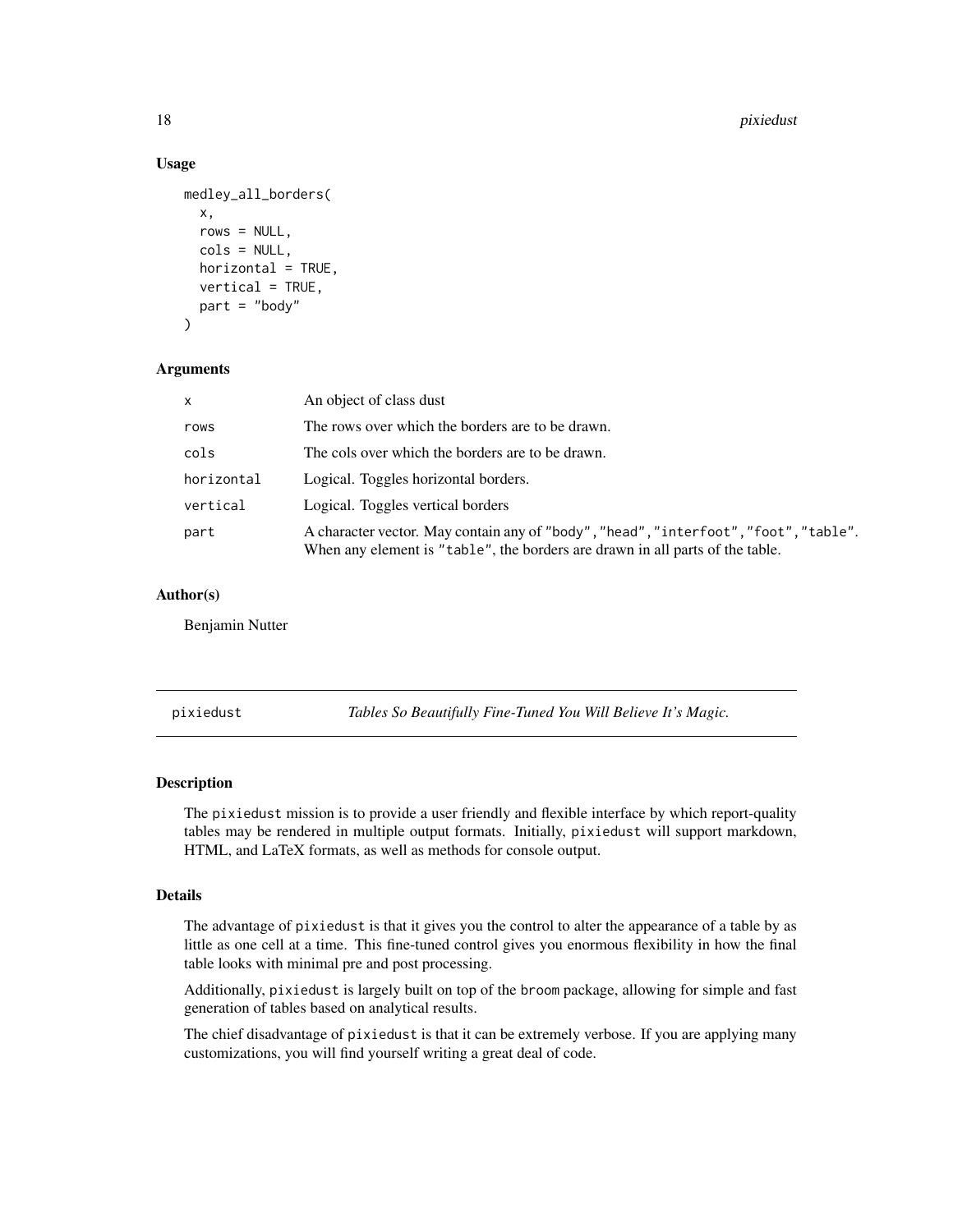#### pixiedust 19

# **Options**

pixie\_bookdown determines if references and labels are managed using the bookdown package methods. This should be set to TRUE if you are rendering documents via the bookdown package.

border\_collapse determines the settings for border styles in HTML tables. The most common values are "collapse" - which presses all of the borders between cells on top of each other - and "separate" - which allows each cell to have its own, distinct border.

pixie\_count is used to manage table numbering in non-LaTeX tables. See [set\\_pixie\\_count](#page-21-1) for methods to manipulate the numbering.

pixie\_discrete\_pal controls the colors for shading by discrete values.

pixie\_float determines if tables in LaTeX output are placed in floating environments.

pixie\_gradient\_pal controls the colors giving the endpoints of the color scale on which to shade numeric values.

pixie\_hhline determins if tables in LaTeX output use the hhline package for constructing table cells.

pixie\_html\_linebreak controls the number of line breaks placed after a table in HTML output.

pixie\_interactive Allows control over whether HTML and markdown tables are printed to the viewer or to the document.

pixie\_justify controls the positioning of the complete table in the document. Note that "none" renders the table to the left side of the page, and subsequent elements will appear below the table. When using "left", subsequent elements will appear to the right of the table. When using "right", subsequent elements will appear to the left of the table.

pixie\_longtable determines if the longtable environment is used in LaTeX output.

pixie\_na\_string sets the default character set for replacing NA values in tables.

pixie\_tabcolsep determines the spacing placed between cells in LaTeX output.

pixiedust\_print\_method Sets the default printing method for tables. When pixiedust is being used with knitr and rmarkdown, the default is the value of knitr::opts\_knit\$get("rmarkdown.pandoc.to"), otherwise it is "console"

# Table-Valued Options

| <b>Option Name</b>     | Default      | Permissible Values                     |
|------------------------|--------------|----------------------------------------|
| pixie_bookdown         | <b>FALSE</b> | logical                                |
| pixie_border_collapse  | "collapse"   | collapse, separate, initial, inherit   |
| pixie_count            | $\theta$     | integer like value                     |
| pixie_float            | <b>TRUE</b>  | logical                                |
| pixie_hhline           | <b>FALSE</b> | logical                                |
| pixie_html_linebreak   | 2            | integer like value                     |
| pixie_justify          | "center"     | center, none, left, right              |
| pixie_longtable        | <b>FALSE</b> | logical                                |
| pixie_tabcolsep        | 6            | integer like value                     |
| pixiedust_print_method |              | console, html, latex, markdown, beamer |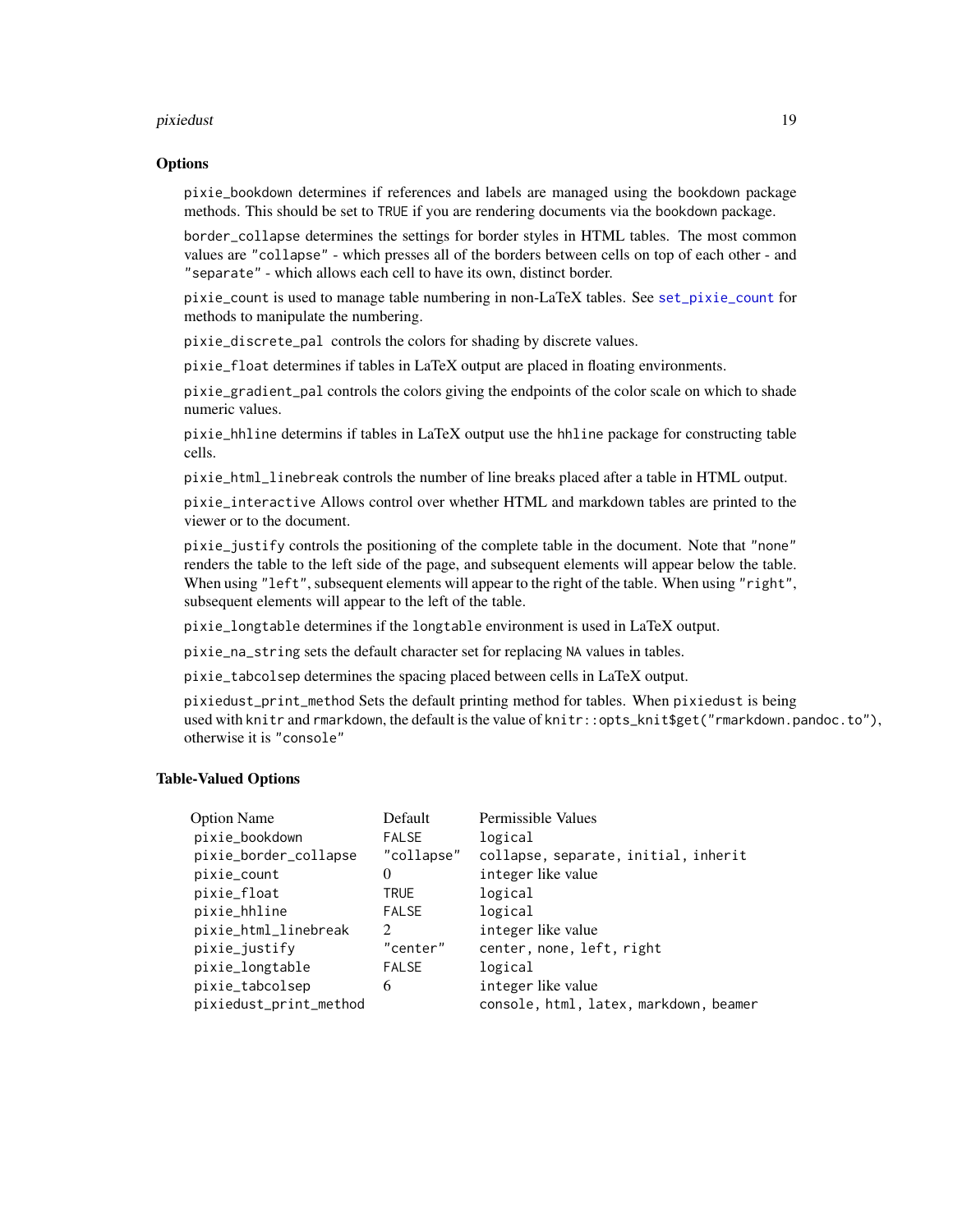#### Cell-Valued Options

| <b>Option Name</b>                   | Default                                           | Permissible Values                          |
|--------------------------------------|---------------------------------------------------|---------------------------------------------|
| pixie_discrete_pal scales::hue_pal() |                                                   | character of valid colors                   |
| pixie_na_string                      | pixie_gradient_pal c("#132B43", "#56B1F7")<br>NA. | $character(2)$ of valid colors<br>character |
|                                      |                                                   |                                             |

pixiedust\_print\_method

*Determine the Current Print Method*

# Description

The user has the option of designating the print method to use, or allowing package to select one from the knitr settings. This function manages the logic of assigning the correct print method within the dust call.

# Usage

pixiedust\_print\_method()

#### Details

The function pixiedust\_print\_method first uses getOption("pixiedust\_print\_method") to determine if the user has set a print method. If the user has not, it then looks to knitr::opts\_knit\$get("rmarkdown.pandoc Finally, if this is also NULL, then the option is set to "console".

pixieply *Apply Functions Over 'dust\_list' Objects*

#### Description

The sprinkle methods work with dust\_list objects very naturally, but medleys pose a slightly more difficult problem. Medleys are intended to be predefined collections of sprinkles that reduce the time required to format a table with a particular look and style. It seems counter-productive to expect a user to define each of her or his medleys as a method that can work with both dust and dust\_list objects. pixieply is a wrapper to lapply that preserves the dust\_list class of the object.

pixiemap provides functionality to apply differing sprinkles over each element of a dust\_list. The most common example is probably adding a unique caption to each table.

<span id="page-19-0"></span>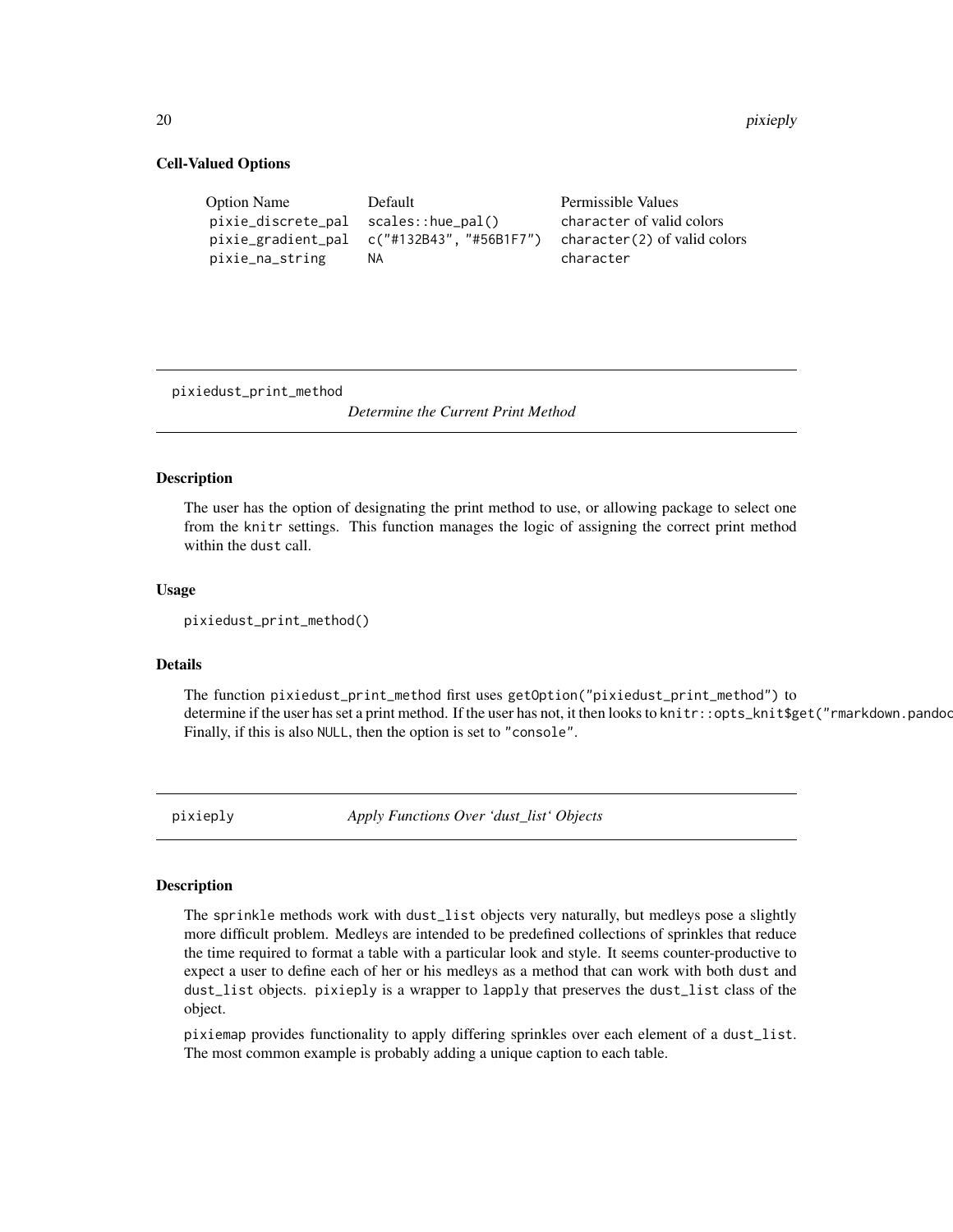#### pixieply the contract of the contract of the contract of the contract of the contract of the contract of the contract of the contract of the contract of the contract of the contract of the contract of the contract of the c

# Usage

```
pixieply(X, FUN, ...)
```
pixiemap(X, FUN, ..., MoreArgs = NULL, SIMPLIFY = FALSE, USE.NAMES = TRUE)

# Arguments

| X.         | An object of class dust_list.                                                                                                                     |
|------------|---------------------------------------------------------------------------------------------------------------------------------------------------|
| <b>FUN</b> | A function to apply to each element of X                                                                                                          |
| $\cdots$   | Additional arguments to pass to FUN                                                                                                               |
| MoreArgs   | a list of other arguments to FUN                                                                                                                  |
| SIMPLIFY   | logical or character string; attempt to reduce the result to a vector, matrix or<br>higher dimensional array; see the simplify argument of sapply |
| USE.NAMES  | logical; use names if the first  argument has names, or if it is a character vector,<br>use that character vector as the names.                   |

# Examples

```
## Not run:
#* This example will only display the last table
#* in the viewer pane. To see the full output,
#* run this example in an Rmarkdown document.
x <- split(mtcars, list(mtcars$am, mtcars$vs))
dust(x) %>%
  sprinkle_print_method("html") %>%
  pixieply(medley_bw)
## End(Not run)
## Not run:
#* This is the full text of an RMarkdown script
#* for the previous example.
---
title: "Pixieply"
output: html_document
---
\cdots{r}
library(pixiedust)
x <- dplyr::group_by(mtcars, am, vs)
dust(x, ungroup = FALSE) %>%
  sprinkle_print_method("html") %>%
    pixieply(medley_bw)
\ddot{\mathbf{v}}
```
## End(Not run)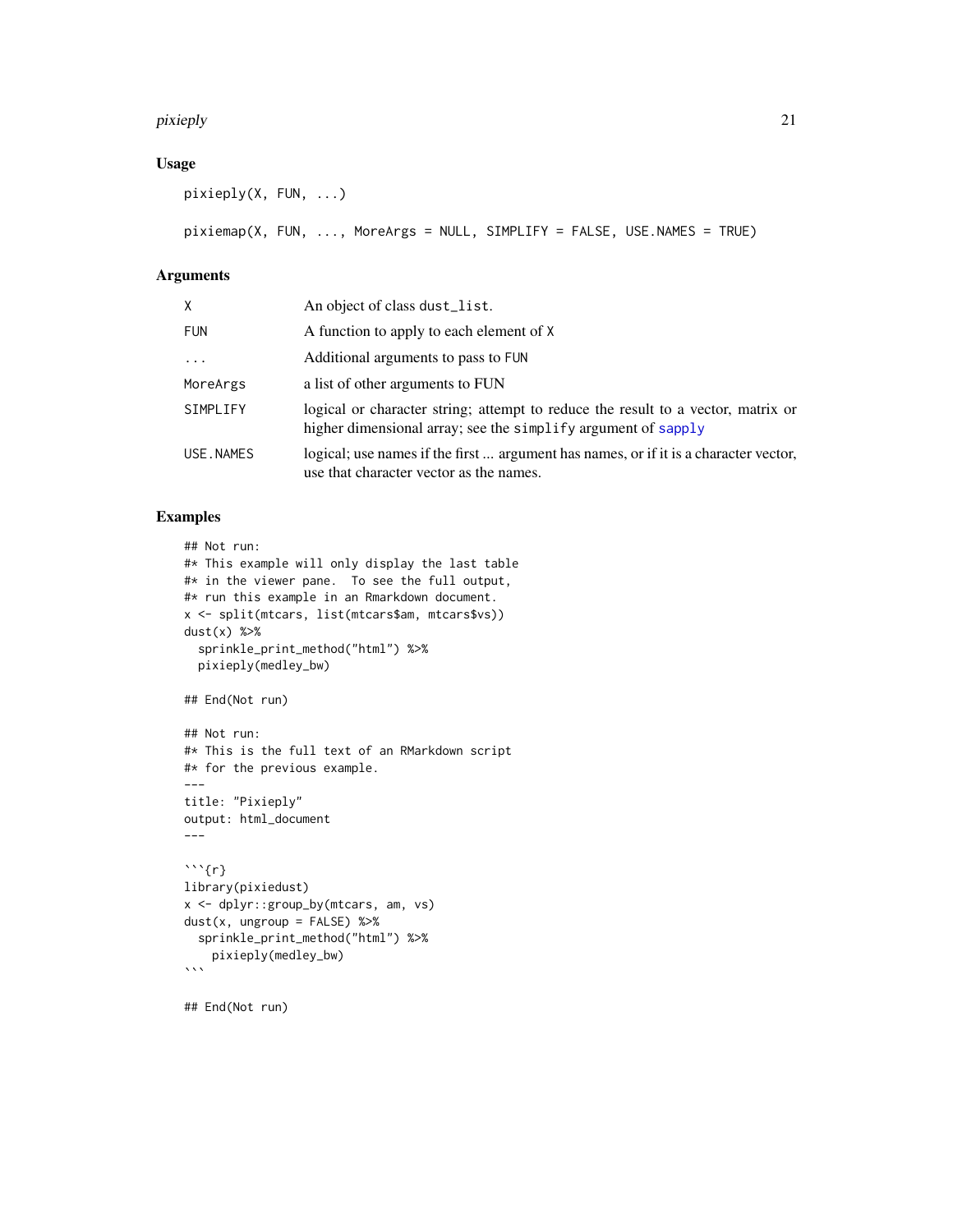# <span id="page-21-1"></span>Description

While LaTeX provides the ability to automatically number tables, this functionality is not readily available with console, HTML, or Word output. By keep track of the number of (captioned) tables, we can mimic the behavior of LaTeX tables to provide (mostly) consistent table numbering between formats. The table numbering is stored in the pixie\_count option.

#### Usage

```
get_pixie_count()
set_pixie_count(value)
increment_pixie_count(increment = 1)
```
# Arguments

| value     | The value at which to set the pixie counter.                |
|-----------|-------------------------------------------------------------|
| increment | The value to add to the current pixie count. Defaults to 1. |

#### Details

The pixie count is stored in the options and may also be accessed using getOption("pixie\_count").

get\_pixie\_count returns the current value of the counter.

set\_pixie\_count sets the value to the user-specification.

increment\_pixie\_count increments the pixie count, usually by 1. This is called within print.dust any time a dust object has a caption.

#### Author(s)

Benjamin Nutter

# Source

The concept for these functions is loosely based on a hook meant to work with knitr to automatically number tables. http://stackoverflow.com/a/18672268/1017276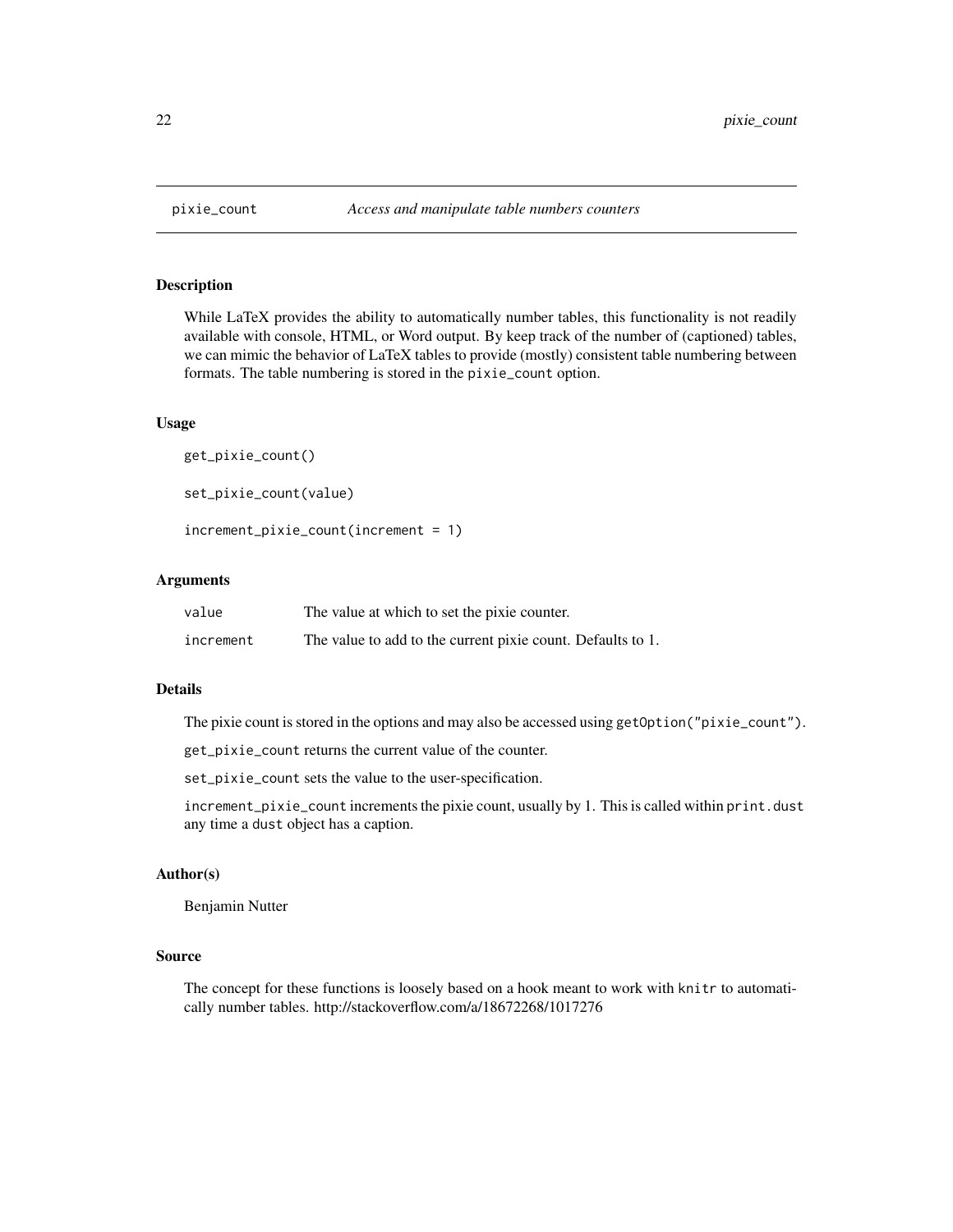<span id="page-22-0"></span>

#### Description

Apply the formatting to a dust object and print the table.

#### Usage

```
## S3 method for class 'dust'
print(x, ..., axis = TRUE, linebreak_at_end = 2)## S3 method for class 'dust_list'
```
 $print(x, ..., axis = TRUE)$ 

# Arguments

|                  | An object of class dust                                                                             |
|------------------|-----------------------------------------------------------------------------------------------------|
| $\ddotsc$        | Additional arguments to pass to the print method. Currently ignored.                                |
| asis             | A logical value that controls if the output is printed using knitr:: as is _output.<br>See Details. |
| linebreak_at_end |                                                                                                     |

Used only in HTML tables; defines the number of line break tags  $\langle$ /br> appended to the end of the table in order to generate whitespace between then end of the table and the subsequent element. By default, two line breaks are used.

# Details

The printing format is drawn from options()\$dustpan\_output and may take any of the values "console", "markdown", "html", or "latex"

The markdown, html, and latex output is returned via [asis\\_output](#page-0-0), which forces the output into the 'asis' environment. It is intended to work with Rmarkdown, and the tables will be rendered regardless of the chunk's results argument. Currently, there is no way to to capture the code for additional post processing.

When  $asis = TRUE$  (the default), the output is returned via knitr::asis\_output, which renders the output as if the chunk options included results = 'asis'. Under this setting, the table will be rendered regardless of the value of the results option. Using asis = FALSE returns a character string with the code for the table. This may be rendered in a markdown document via  $cat(print(x, axis))$ = FALSE)) with the chunk option results = 'asis'. (If working with an Rnw file, the chunk option is results = tex). The only way to use the asis argument is with an explicit call to print.dust.

# Author(s)

Benjamin Nutter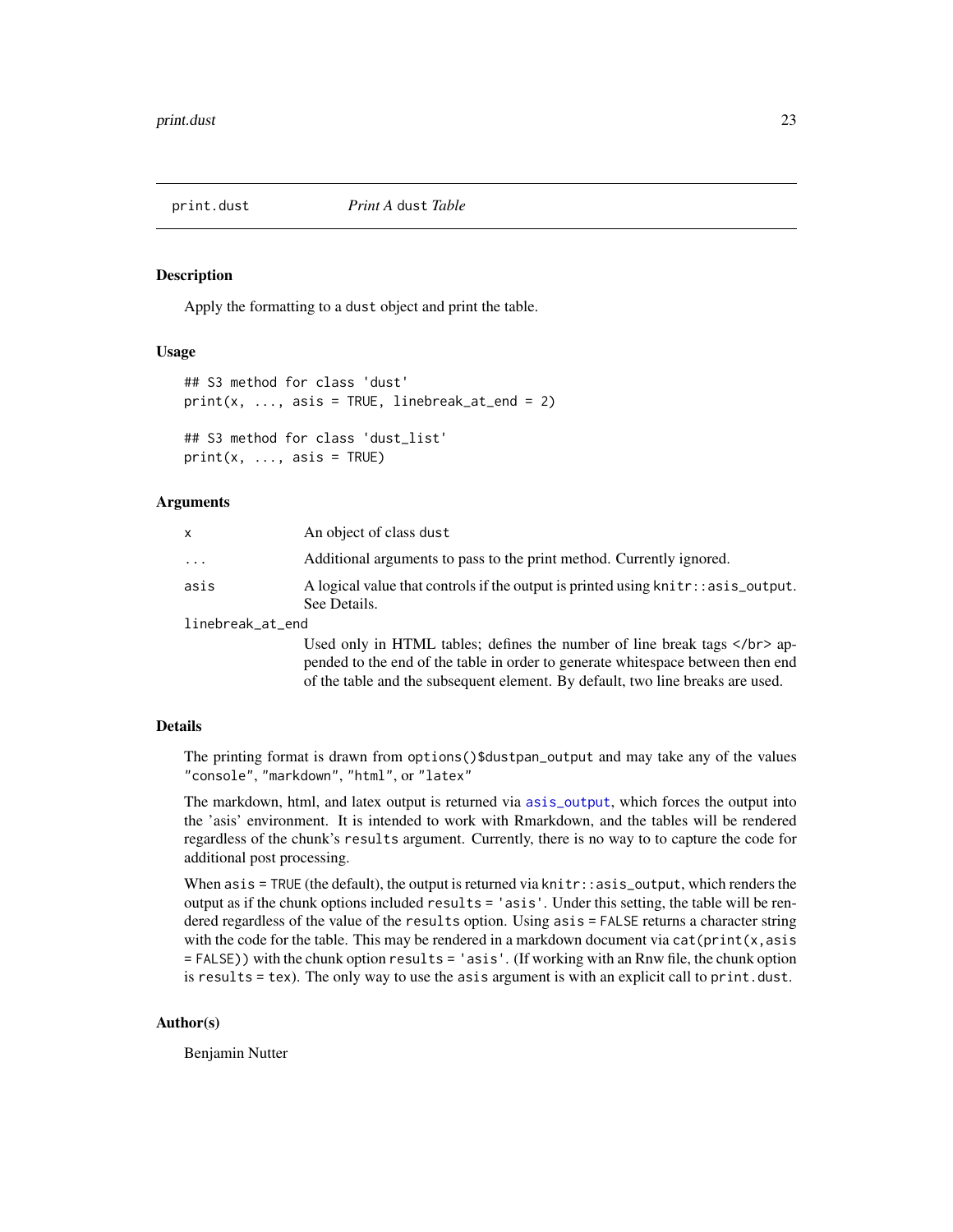## <span id="page-23-0"></span>Examples

```
dust(lm(mpg ~ qsec + factor(am), data = mtcars))
```
pval\_string *Format P-values for Reports*

# Description

Convert numeric p-values to character strings according to pre-defined formatting parameters. Additional formats may be added for required or desired reporting standards.

# Usage

```
pval_string(p, format = c("default", "exact", "scientific"), digits = 3, ...)
pvalString(p, format = c("default", "exact", "scientific"), digits = 3, ...)
```
# Arguments

| p        | a numeric vector of p-values.                                                                            |
|----------|----------------------------------------------------------------------------------------------------------|
| format   | A character string indicating the desired format for the p-values. See Details for<br>full descriptions. |
| digits   | For "exact" and "scientific"; indicates the number of digits to precede sci-<br>entific notation.        |
| $\ddots$ | Additional arguments to be passed to format                                                              |

# Details

When format = "default", p-values are formatted:

- 1.  $p > 0.99$ : " $> 0.99$ "
- 2. *0.99 > p > 0.10*: Rounded to two digits
- 3.  $0.10 > p > 0.001$ : Rounded to three digits
- 4. *0.001 > p*: "< 0.001"

When format = "exact", the exact p-value is printed with the number of places after the deimal equal to digits. P-values smaller that  $1*(10^\wedge\text{-digits})$  are printed in scientific notation.

When format = "scientific", all values are printed in scientific notation with digits digits printed before the e.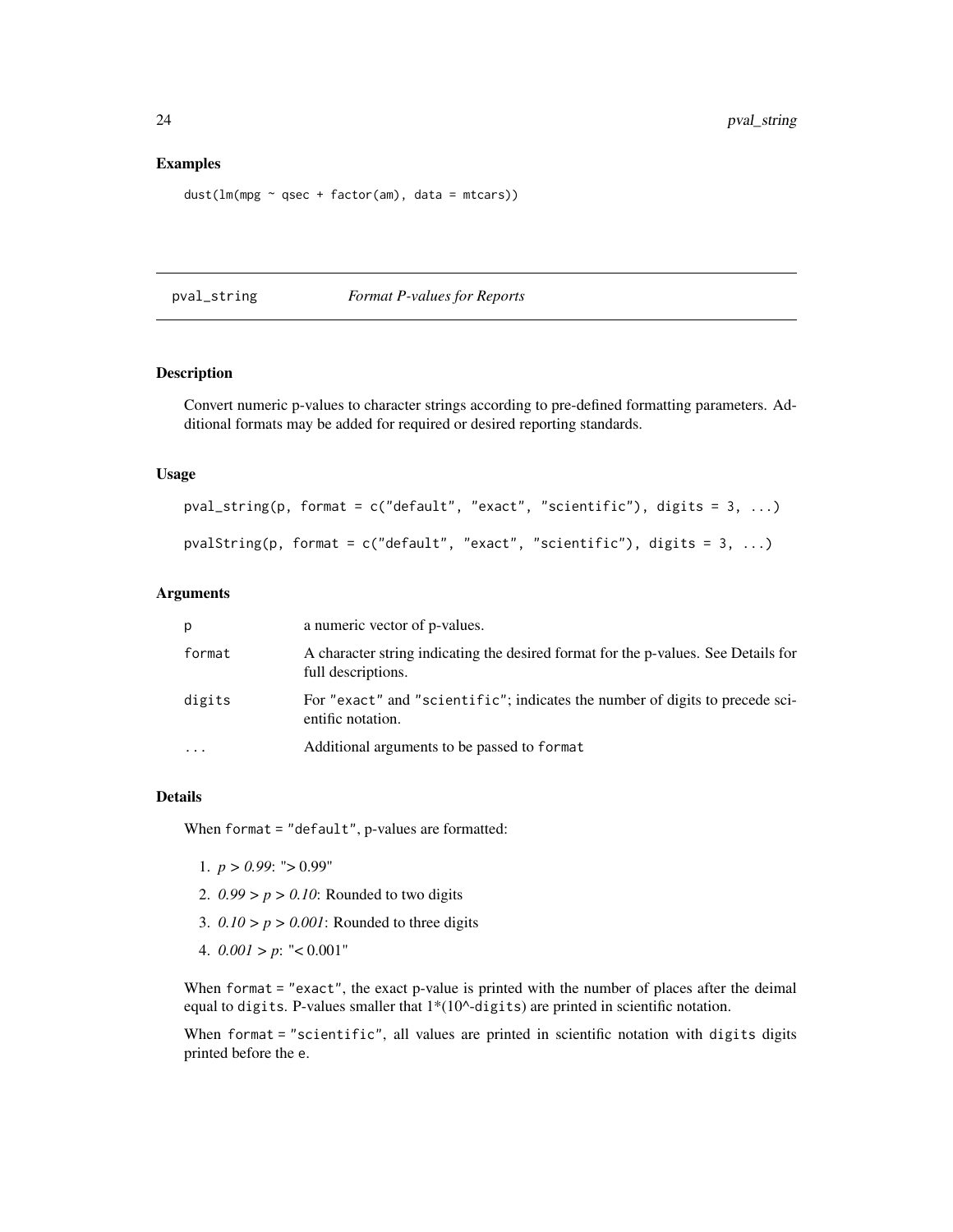# <span id="page-24-0"></span>rbind\_internal 25

## Functional Requirements

- 1. When format = "default", print p-values greater than 0.99 as "> 0.99"; greater than 0.10 with two digits; greater than 0.001 with three digits; and less than 0.001 as "< 0.001".
- 2. when format = "exact", print the exact p-value out to at most digits places past the decimal place.
- 3. When format = "scientific", print the p-value in scientific notation with up to digits values ahead of the e.
- 4. Cast an error if p is not numeric on the interval [0, 1]
- 5. Cast an error if format is not one of c("default","exact","scientific").
- 6. Cast an error if digits is not integerish(1).

# Author(s)

Benjamin Nutter

#### Examples

```
p <- c(1, .999, .905, .505, .205, .125, .09531,
       .05493, .04532, .011234, .0003431, .000000342)
pvalString(p, format="default")
pvalString(p, format="exact", digits=3)
pvalString(p, format="exact", digits=2)
pvalString(p, format="scientific", digits=3)
pvalString(p, format="scientific", digits=4)
```
rbind\_internal *Bind Rows in Base R*

#### **Description**

Stack data frames on top of each other. Data frames do not have to have all of the same columns.

# Usage

```
.rbind_internal(..., deparse.level = 1)
```
#### Arguments

| $\cdot$ $\cdot$ $\cdot$ | data frames                               |
|-------------------------|-------------------------------------------|
|                         | deparse.level See deparse.level in rbind. |

# Author(s)

Benjamin Nutter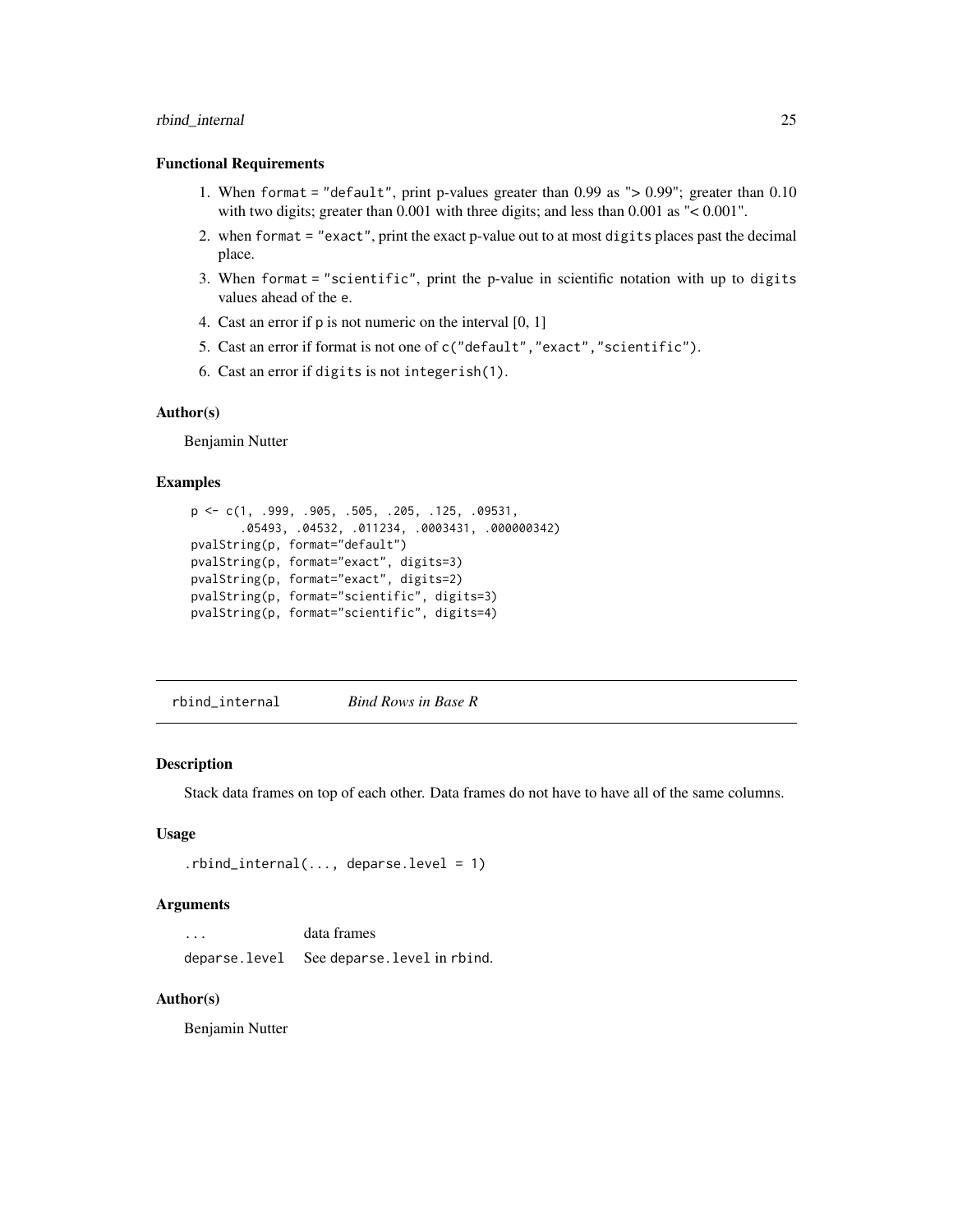<span id="page-25-0"></span>reshape\_data\_internal *Reshape data frames for Pixiedust*

# Description

Pixiedust reshapes data to have one row per cell in the table. This permits adjustments to be made to individual cells. These internal functions are provided to simplify the reshaping process. It is slower than using the tidyr functions 'gather' and 'spread' (or whatever their newer counterparts are), but keeps me off of other people's development schedules.

#### Usage

```
.make_dataframe_long(data)
```
#### Arguments

data A data.frame

# Details

No validations are performed in these functions, and it is assumed that the input data set has the components it needs.

# Author(s)

Benjamin Nutter

sanitize\_latex *Escape Characters for Printing in LaTeX Output*

# Description

sanitize\_latex translates particular items in character strings to LaTeX format, e.g., makes  $a^2$  =  $a$ \$  $\textdegree$  2\$ for superscript within variable labels. LaTeX names of greek letters (e.g., "alpha") will have backslashes added if greek==TRUE. Math mode is inserted as needed. sanitize\_latex assumes that input text always has matches, e.g.  $[$   $]$   $[$   $]$   $($   $]$   $($   $)$ , and that surrounding by \\$\\$ is OK.

#### Usage

```
sanitize_latex(
 object,
  inn = NULL,out = NULL,pb = FALSE,greek = FALSE,
 na = "",...
)
```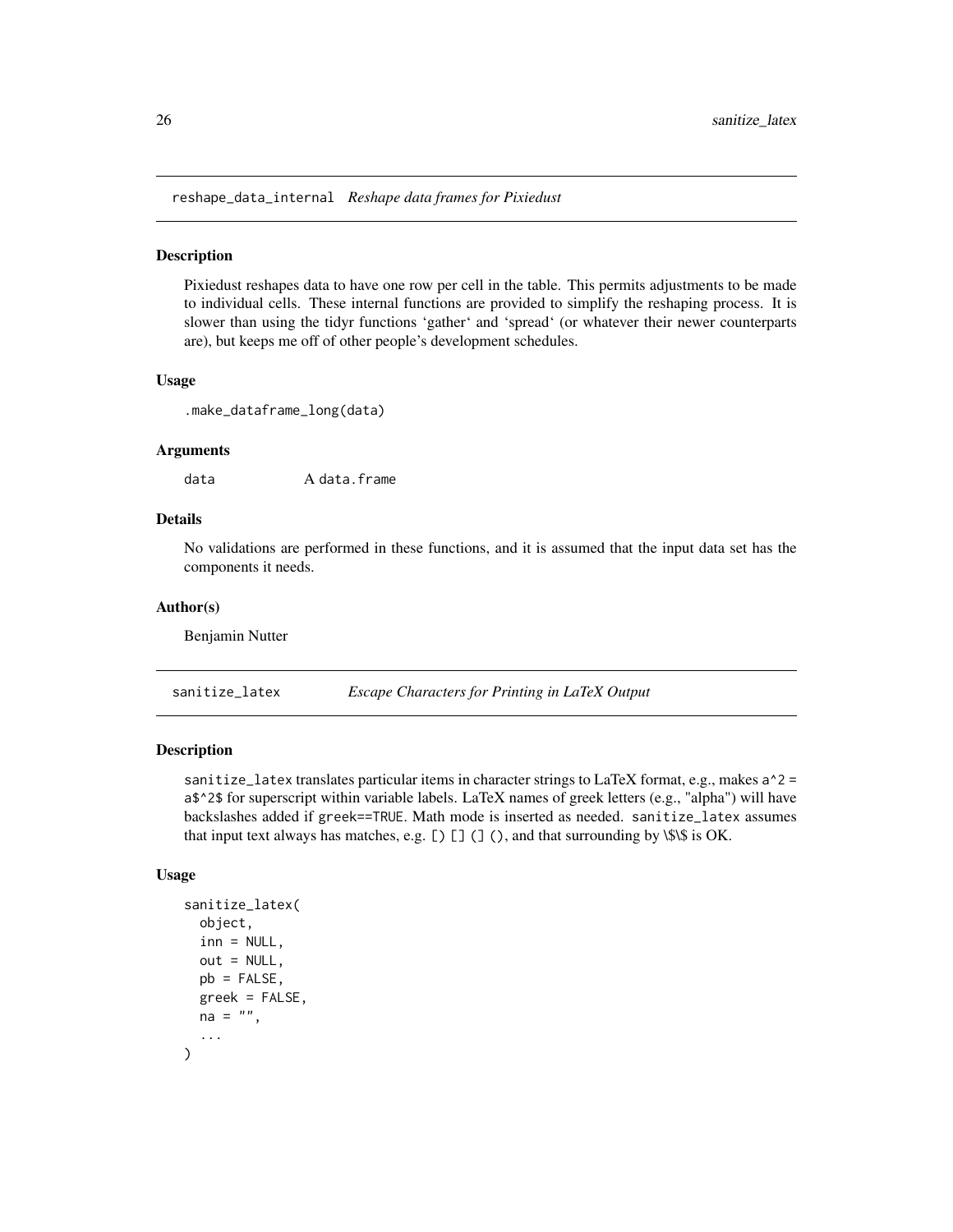# sanitize\_latex 27

# Arguments

| object   | character vector of strings to translate. Any NAs are set to blank strings before<br>conversion.                   |
|----------|--------------------------------------------------------------------------------------------------------------------|
| inn      | character vector. Additional strings to translate.                                                                 |
| out      | character vector the same length as inn. This gives the translated value of the<br>corresonding element in inn     |
| pb       | logical(1) If pb=TRUE, sanitize_latex also translates [()] to math mode<br>using $\left\{ \left( \right) \right\}$ |
| greek    | logical(1). set to TRUE to have sanitize_latex put names for greek letters<br>in math mode and add backslashes.    |
| na       | character (1) Single character string to translate NA values to.                                                   |
| $\cdots$ | Additional arguments for other methods. Currently ignored.                                                         |

# Value

Vector of chracter strings.

# Author(s)

This code is lifted from the Hmisc package in order to avoid depending on that package.

Frank E. Harrell Jr. Department of Biostatistics, Vanderbilt University, f.harrell@vanderbilt.edu

Richard M. Heiberger, Department of Statistics, Temple University, Philadelphia, PA. rmh@temple.edu

David R. Whiting, School of Clinical Medical Sciences (Diabetes), University of Newcastle upon Tyne, UK. david.whiting@ncl.ac.uk

# See Also

Hmisc::latexTranslate, Hmisc::sedit

# Examples

sanitize\_latex("75% of the cars were | more than \$20,000 Delta = 1.30", greek = TRUE)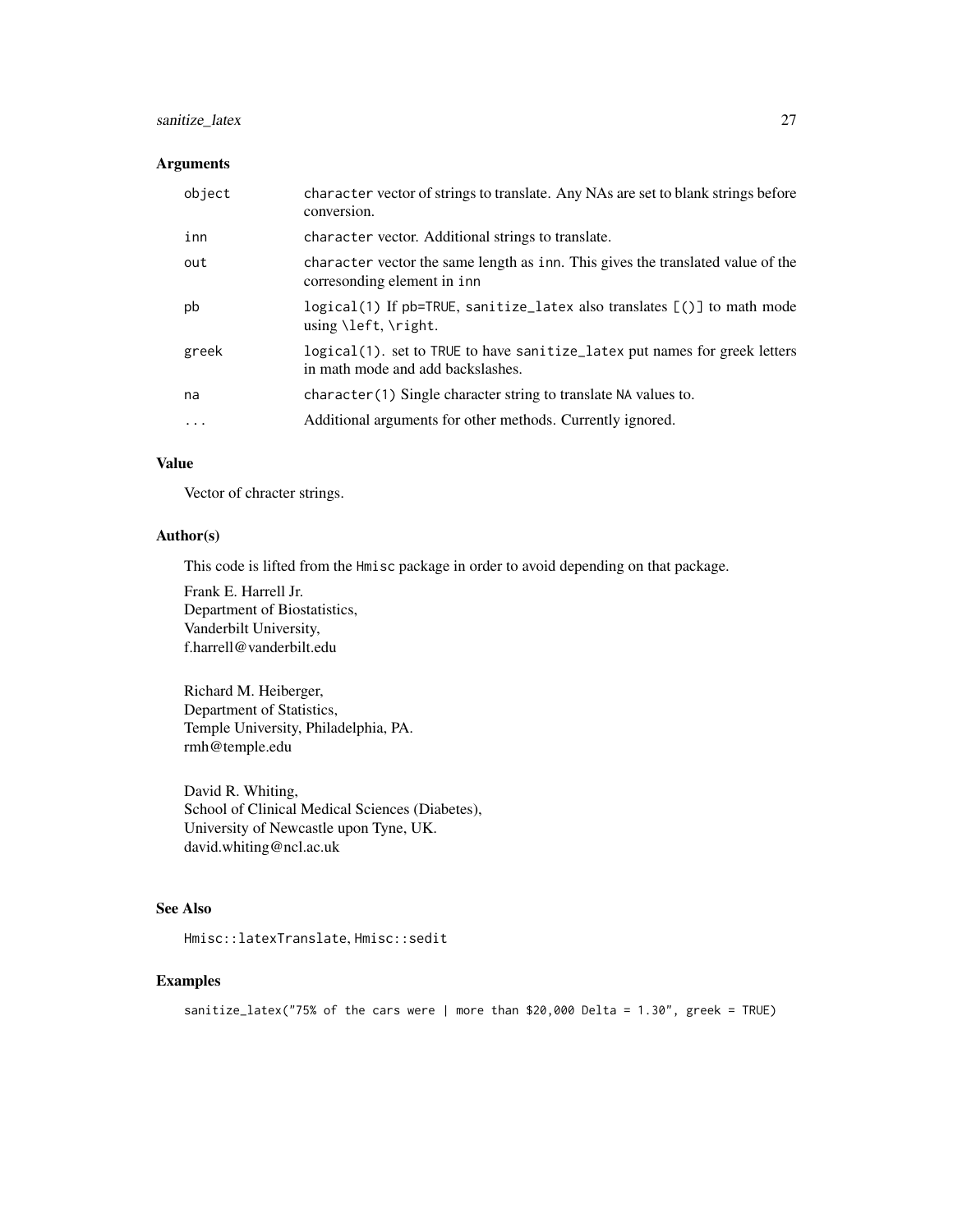<span id="page-27-1"></span><span id="page-27-0"></span>

#### Description

Customizations to a dust table are added by "sprinkling" with a little extra pixie dust. Sprinkles are a collection of attributes to be applied over a subset of table cells. They may be added to any part of the table, or to the table as a whole.

#### Usage

```
sprinkle(
 x,
 rows = NULL,
 cols = NULL,
  ...,
 part = c("body", "head", "foot", "interfoot", "table")
)
## Default S3 method:
sprinkle(
 x,
 rows = NULL,cols = NULL,
  ...,
 part = c("body", "head", "foot", "interfoot", "table"),
 fixed = FALSE,
 recycle = c("none", "rows", "cols", "columns")
\lambda## S3 method for class 'dust_list'
sprinkle(
 x,
 rows = NULL,
 cols = NULL,
  ...,
 part = c("body", "head", "foot", "interfoot", "table")
)
sprinkle_print_method(
 x,
 print_method = c("console", "markdown", "html", "latex")
)
## Default S3 method:
sprinkle_print_method(
 x,
```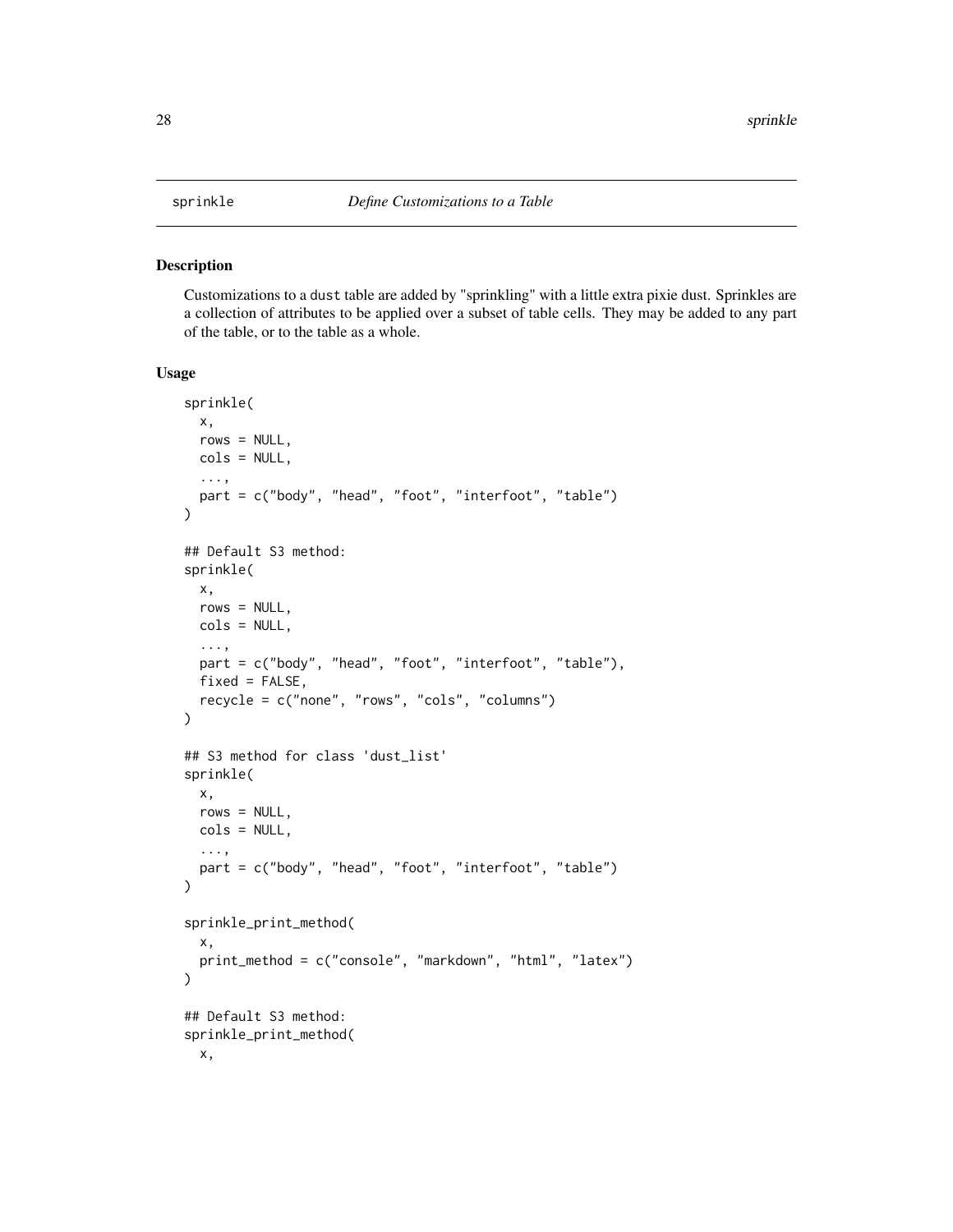```
print_method = c("console", "markdown", "html", "latex", "docx")
\lambda## S3 method for class 'dust_list'
sprinkle_print_method(
 x,
 print_method = c("console", "markdown", "html", "latex")
)
sprinkle_table(x, cols = NULL, ..., part = "table")## Default S3 method:
sprinkle_table(x, <math>cols = NULL, ..., part = "table")## S3 method for class 'dust_list'
sprinkle_table(x, cols = NULL, ..., part = "table")
```
# Arguments

| X            | A dust object                                                                                                                                                                                                                                                                                                                |  |
|--------------|------------------------------------------------------------------------------------------------------------------------------------------------------------------------------------------------------------------------------------------------------------------------------------------------------------------------------|--|
| rows         | A numeric vector specifying the rows of the table to sprinkle. See details for<br>more about sprinkling.                                                                                                                                                                                                                     |  |
| cols         | A numeric (or character) vector specifying the columns (or column names) to<br>sprinkle. See details for more about sprinkling.                                                                                                                                                                                              |  |
| $\cdots$     | named arguments, each of length 1, defining the customizations for the given<br>cells. See "Sprinkles" for a listing of these arguments.                                                                                                                                                                                     |  |
| part         | A character string denoting which part of the table to modify.                                                                                                                                                                                                                                                               |  |
| fixed        | logical (1) indicating if the values in rows and cols should be read as fixed<br>coordinate pairs. By default, sprinkles are applied at the intersection of rows and<br>cols, meaning that the arguments do not have to share the same length. When<br>$fixed = TRUE$ , they must share the same length.                     |  |
| recycle      | A character one that determines how sprinkles are managed when the sprinkle<br>input doesn't match the length of the region to be sprinkled. By default, recy-<br>cling is turned off. Recycling may be performed across rows first (left to right,<br>top to bottom), or down columns first (top to bottom, left to right). |  |
| print_method | A character string giving the print method for the table. Note: "docx" is syn-<br>onymous with "markdown".                                                                                                                                                                                                                   |  |

# Details

Sprinkling is done over the intersection of rows and columns (unless fixed = TRUE. If rows but no columns are specified, sprinkling is performed over all columns of the given given rows. The reverse is true for when columns but no rows are specified. If neither columns nor rows are specified, the attribute is applied over all of the cells in the table part denoted in part.

If at least one of border, border\_thickness, border\_units, border\_style or border\_color is specified, the remaining unspecified attributes assume their default values.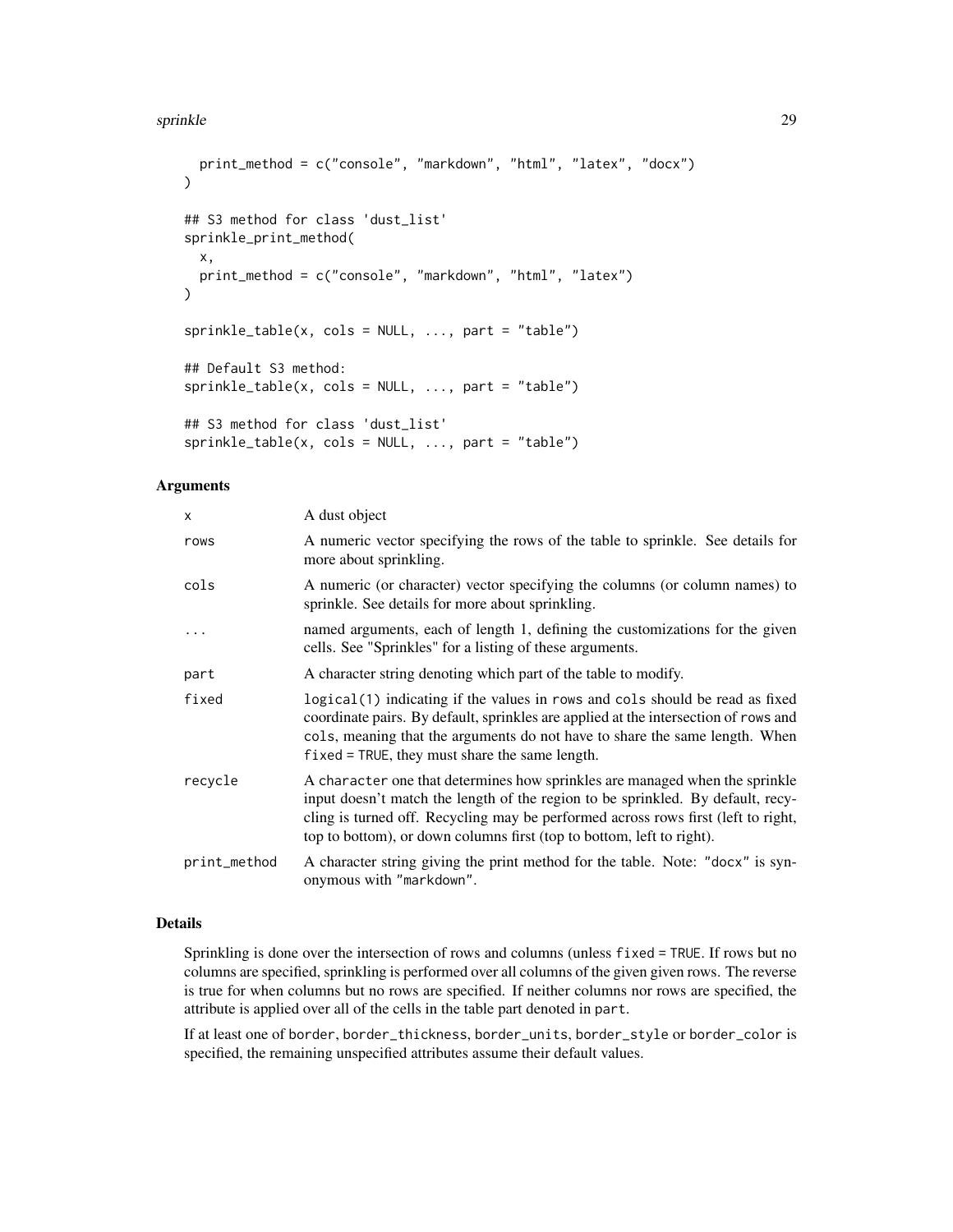Other sprinkle pairings are height and height\_units; width and width\_units; font\_size and font\_size\_units; bg\_pattern and bg\_pattern\_by

The sprinkles bg and bg\_pattern may not be used together.

A more detailed demonstration of the use of sprinkles is available in vignette ("pixiedust", package = "pixiedust")

Using sprinkle\_table, sprinkles may be applied to the columns of multiple tables. Table parts are required to have the same number of columns, but not necessarily the same number of rows, which is why the rows argument is not available for the sprinkle\_table. In contrast to sprinkle, the part argument in sprinkle\_table will accept multiple parts. If any of the named parts is "table", the sprinkle will be applied to the columns of all of the parts.

# Sprinkles

The following table describes the valid sprinkles that may be defined in the ... dots argument. All sprinkles may be defined for any output type, but only sprinkles recognized by that output type will be applied when printed. A more readable format of this information is available in vignette("sprinkles",package = "pixiedust").

| Dg            |          |                                                 |
|---------------|----------|-------------------------------------------------|
|               | action   | Modifies the background color of a cell.        |
|               | default  |                                                 |
|               | accepts  | dvips color names; $rgb(R,G,B); rgba(R,G,B,A);$ |
|               |          | #RRGGBB; #RRGGBBAA. See the "Colors" section    |
|               |          | for further details.                            |
|               | console  | Not recognized                                  |
|               | markdown | Not recognized                                  |
|               | html     | Accepts any of the listed formats;              |
|               |          | recognizes transparency                         |
|               | latex    | Accepts any of the listed formats,              |
|               |          | but ignores transparency                        |
| bg_pattern    |          |                                                 |
|               | action   | Generates a pattern of background colors.       |
|               |          | Can be used to make striping                    |
|               |          | by rows or by columns.                          |
|               | default  | c("#FFFFFF", "#DDDDDD")                         |
|               | accepts  | A vector of color names:                        |
|               |          | dvips color names; rgb(R,G,B); rgba(R,G,B,A);   |
|               |          | #RRGGBB; #RRGGBBAA                              |
|               | console  | Not recognized                                  |
|               | markdown | Not recognized                                  |
|               | html     | Accepts any of the listed formats;              |
|               |          | recognizes transparency                         |
|               | latex    | Accepts any of the listed formats,              |
|               |          | but ignores transparency                        |
| bg_pattern_by |          |                                                 |
|               | action   | Determines if a 'bg_pattern' is patterned       |
|               |          | by row or by columns.                           |
|               | default  | "rows"                                          |
|               |          |                                                 |

 $\mathbf{b}$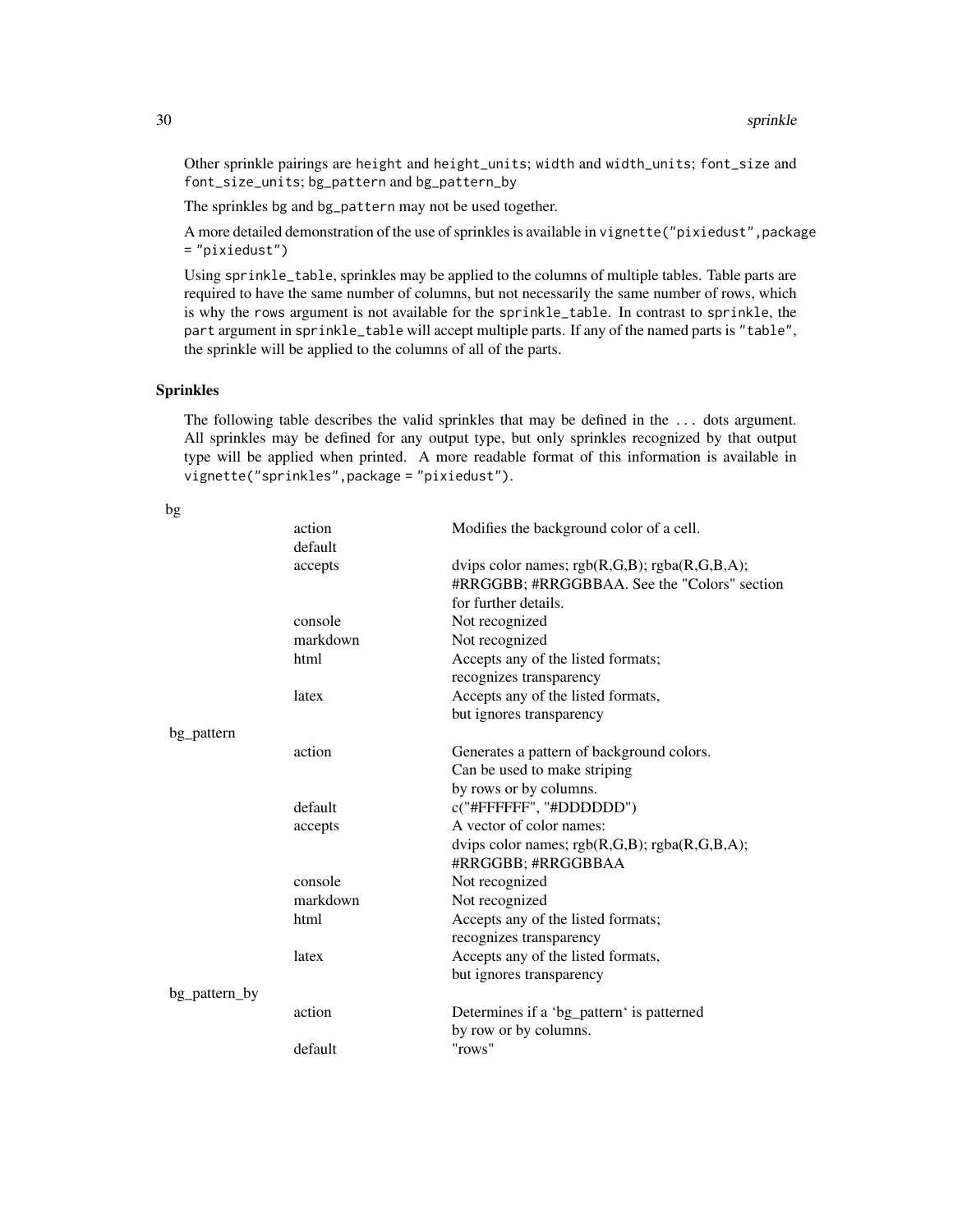|                 | accepts  | "rows", "columns", "cols"                           |
|-----------------|----------|-----------------------------------------------------|
|                 | console  | Not recognized                                      |
|                 | markdown | Not recognized                                      |
|                 | html     | Recognized                                          |
|                 | latex    | Recognized                                          |
| bold            |          |                                                     |
|                 | action   | Renders text within a cell in bold.                 |
|                 | default  | <b>FALSE</b>                                        |
|                 | accepts  | logical(1)                                          |
|                 | console  | Recognized; rendered as double asterisks on either  |
|                 |          | side of the text                                    |
|                 | markdown | Recognized                                          |
|                 | html     | Recognized                                          |
|                 | latex    | Recognized                                          |
| border_collapse |          |                                                     |
|                 | action   | Sets the 'border-collapse' property in an           |
|                 |          | HTML table. The property sets whether the           |
|                 |          | table borders are collapsed into a                  |
|                 |          | single border or detached as in standard HTML.      |
|                 | default  | <b>TRUE</b>                                         |
|                 | accepts  | logical(1)                                          |
|                 | console  | Not recognized                                      |
|                 | markdown | Not recognized                                      |
|                 | html     | Recognized                                          |
|                 | latex    | Not recognized                                      |
| border          |          |                                                     |
|                 | action   | Sets a border on the specified side of a cell.      |
|                 | default  |                                                     |
|                 | accepts  | Any combination of "all", "bottom", "left", "top",  |
|                 |          | "right". Using "all" results in all borders         |
|                 |          | being drawn, regardless of what other values are    |
|                 |          | passed with it.                                     |
|                 | console  | Not recognized                                      |
|                 | markdown | Not recognized                                      |
|                 | html     | Recognized                                          |
|                 | latex    | Recognized                                          |
| border color    |          |                                                     |
|                 | action   | Sets the color of the borders specified for a cell. |
|                 | default  | "Black"                                             |
|                 | accepts  | character(1)                                        |
|                 |          | dvips color names; $rgb(R,G,B); rgba(R,G,B,A);$     |
|                 |          | #RRGGBB; #RRGGBBAA. See the "Colors" section        |
|                 |          | for further details.                                |
|                 | console  | Not recognized                                      |
|                 | markdown | Not recognized                                      |
|                 | html     | Recognized                                          |
|                 | latex    | Recognized                                          |
| border_style    |          |                                                     |
|                 |          |                                                     |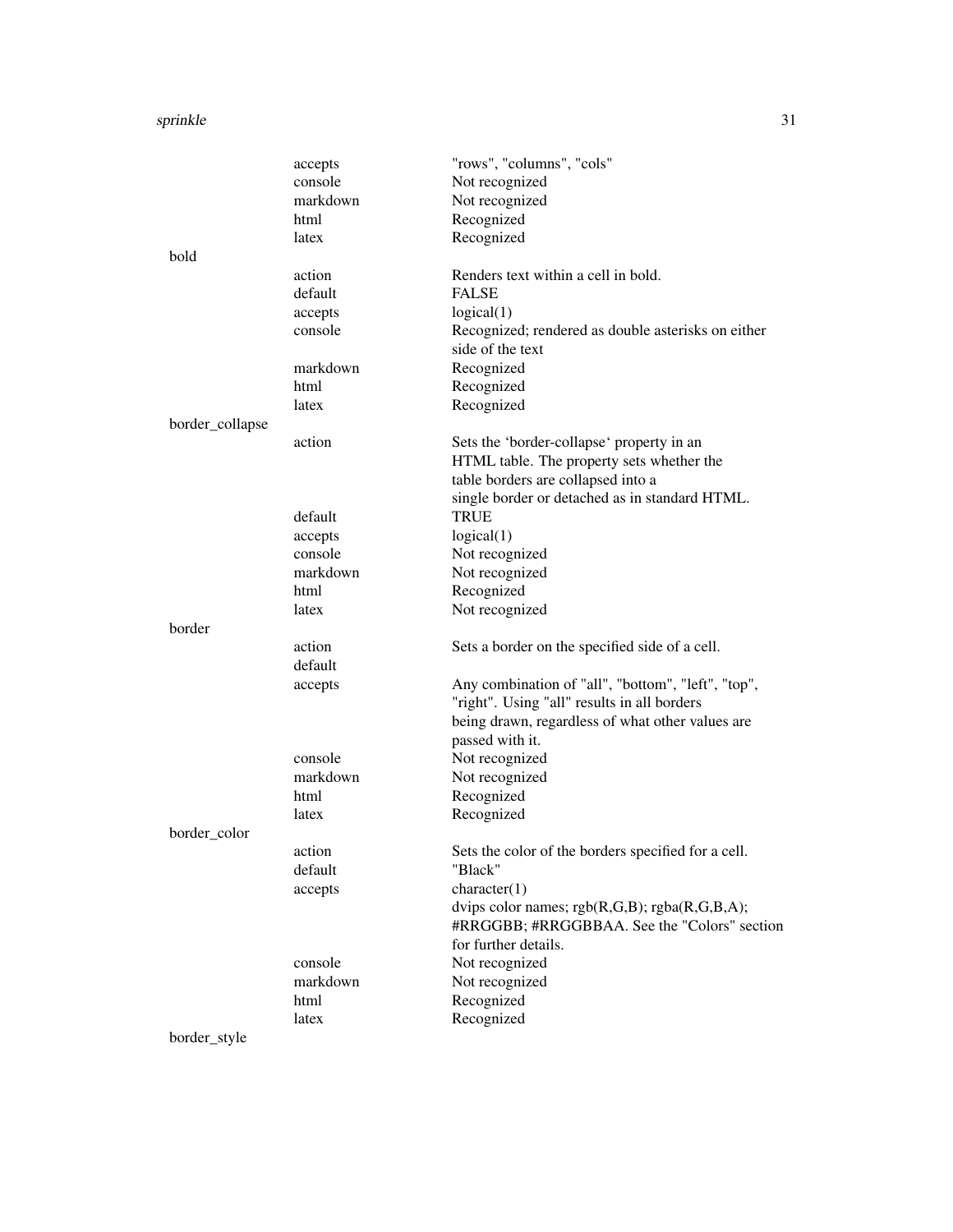|                  | action                   | Sets the border style for a specified cell        |
|------------------|--------------------------|---------------------------------------------------|
|                  | default                  | "solid"                                           |
|                  | accepts                  | character(1)                                      |
|                  |                          | "solid", "dashed", "dotted", "double", "groove",  |
|                  |                          | "ridge", "inset", "outset", "hidden", "none"      |
|                  |                          |                                                   |
|                  | console                  | Not recognized                                    |
|                  | markdown                 | Not recognized                                    |
|                  | html                     | Accepts any of the values listed.                 |
|                  | $lates$ ; hhline = FALSE | accepts "solid", "dashed", "dotted",              |
|                  |                          | "hidden", "none"                                  |
|                  |                          | "dotted" is silently changed to "dashed"          |
|                  |                          | "hidden" and "none" are equivalent.               |
|                  | $lates$ ; hhline = TRUE  | accepts "solid", "double", "hidden", "none"       |
|                  |                          | "hidden" and "none" are equivalent.               |
| border_thickness |                          |                                                   |
|                  | action                   | Sets the thickness of the specified border        |
|                  | default                  | 1                                                 |
|                  | accepts                  | numeric(1)                                        |
|                  | console                  | Not recognized                                    |
|                  | markdown                 | Not recognized                                    |
|                  | html                     | Recognized                                        |
|                  | latex                    | Recognized                                        |
| border_units     |                          |                                                   |
|                  | action                   | Sets the unit of measure for the specified border |
|                  |                          | thickness                                         |
|                  | default                  | "pt"                                              |
|                  | accepts                  | "pt", "px"                                        |
|                  | console                  | Not recognized                                    |
|                  | markdown                 | Not recognized                                    |
|                  | html                     | Recognized                                        |
|                  | latex                    | Silently changes "px" to "pt"                     |
| caption          |                          |                                                   |
|                  | action                   |                                                   |
|                  | default                  | Adds or alters the 'caption' property             |
|                  |                          |                                                   |
|                  | accepts<br>console       | character(1)                                      |
|                  |                          | Recognized                                        |
|                  | markdown                 | Recognized                                        |
|                  | html                     | Recognized                                        |
|                  | latex                    | Recognized                                        |
| discrete         |                          |                                                   |
|                  | action                   | Adds distinct background colors based on          |
|                  |                          | discrete values in the selected region.           |
|                  |                          | May not be used concurrently with bg.             |
|                  |                          | "font" is an alias for "font_color"               |
|                  |                          | and "border" is an alias for                      |
|                  |                          | all borders.                                      |
|                  | default                  | " $bg$ "                                          |
|                  | accepts                  | "bg", "font", "font_color", "border",             |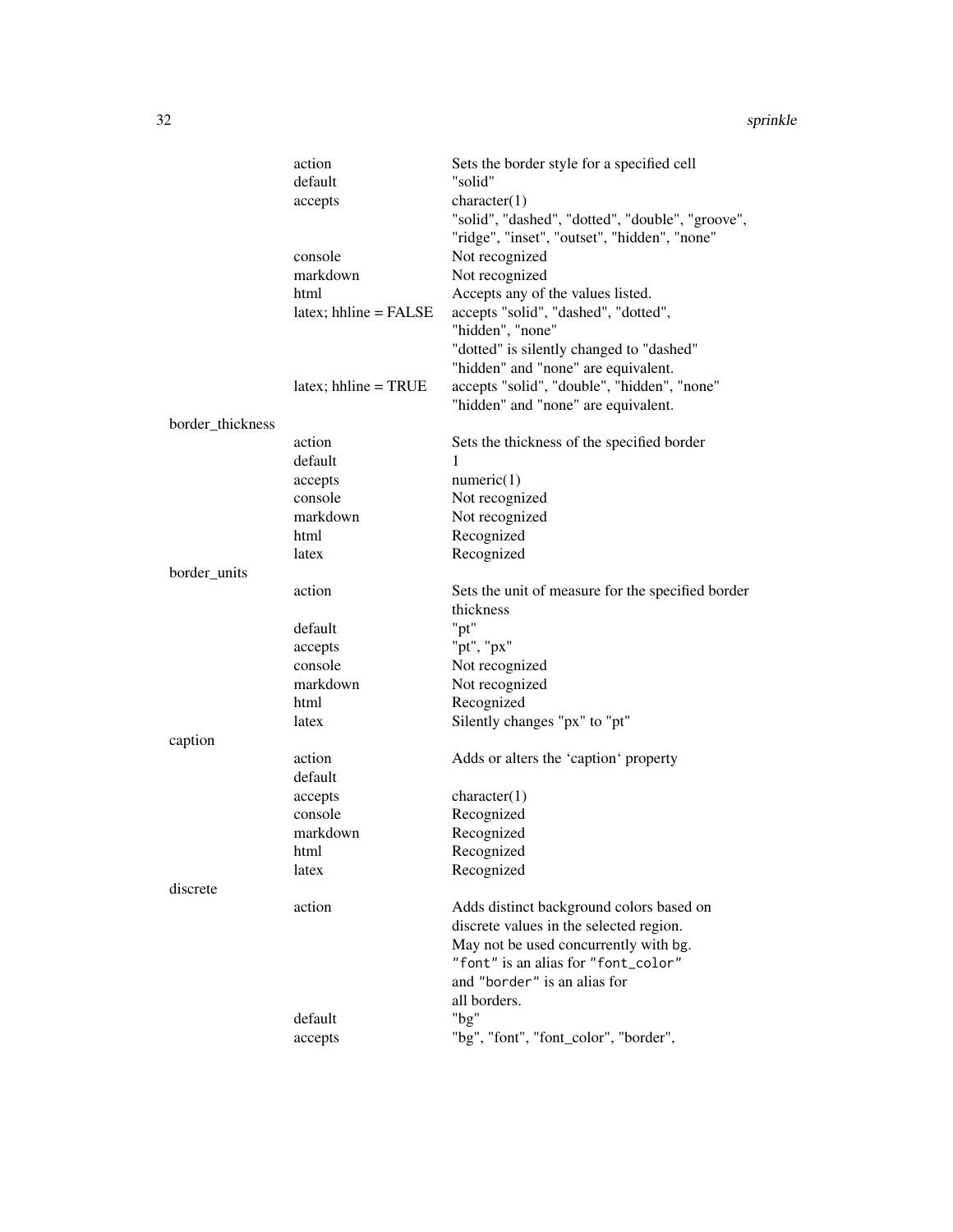|                |          | "left_border", "top_border", "right_border",    |
|----------------|----------|-------------------------------------------------|
|                |          | "bottom_border"                                 |
|                | console  | Not recognized                                  |
|                | markdown | Not recognized                                  |
|                | html     | Recognized                                      |
|                | latex    | Recognized                                      |
| discrete_color |          |                                                 |
|                | action   | Sets the color palette from which discrete      |
|                |          | selects background colors. If NULL              |
|                |          | colors are automatically selected using         |
|                |          | the scales package.                             |
|                | default  | getOption("pixie_discrete_pal", NULL)           |
|                | accepts  | character                                       |
|                | console  | Not recognized                                  |
|                | markdown | Not recognized                                  |
|                | html     | Recognized                                      |
|                | latex    | Recognized                                      |
| float          |          |                                                 |
|                | action   | Sets the 'float' property                       |
|                | default  | <b>TRUE</b>                                     |
|                | accepts  | logical(1)                                      |
|                | console  | Not recognized                                  |
|                | markdown | Not recognized                                  |
|                | html     | Not recognized                                  |
|                | latex    | Recognized                                      |
| fn             |          |                                                 |
|                | action   | Applies a function to the value of a cell.      |
|                |          | The function should be an                       |
|                |          | expression that acts on the variable 'value'.   |
|                |          | For example, $quote(format(value, nsmall = 3))$ |
|                | default  |                                                 |
|                | accepts  | call                                            |
|                | console  | Recognized                                      |
|                | markdown | Recognized                                      |
|                | html     | Recognized                                      |
|                | latex    | Recognized                                      |
| font_color     |          |                                                 |
|                | action   | Sets the color of the cell text                 |
|                | default  | <b>Black</b>                                    |
|                | accepts  | dvips color names; rgb(R,G,B); rgba(R,G,B,A);   |
|                |          | #RRGGBB; #RRGGBBAA. See the "Colors" section    |
|                |          | for further details.                            |
|                | console  | Not recognized                                  |
|                | markdown | Not recognized                                  |
|                | html     | Recognized; transparency recognized             |
|                | latex    | Recognized; transparency ignored                |
| font_family    |          |                                                 |
|                | action   | Sets the font for the text                      |
|                |          |                                                 |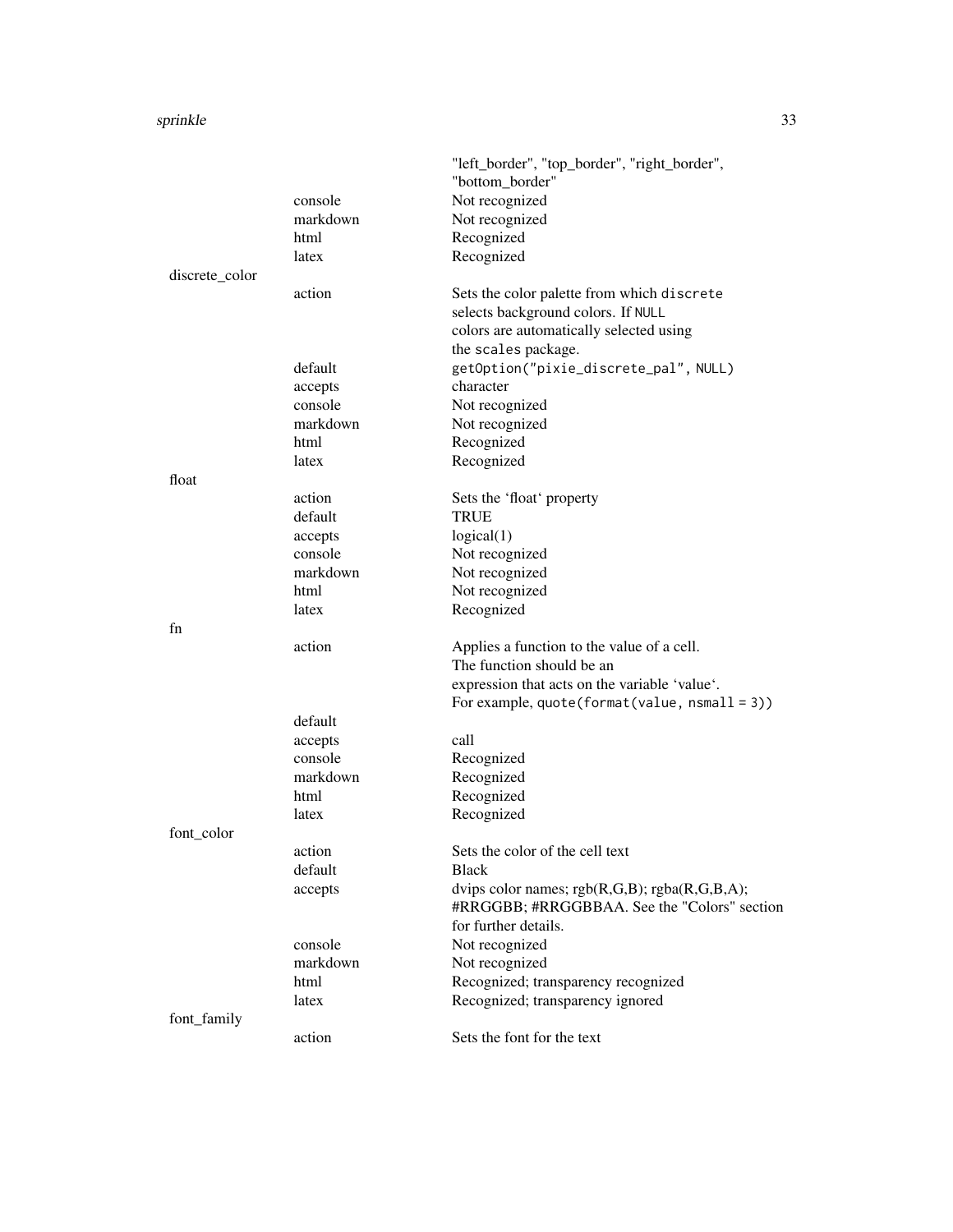|                 | default  | Times New Roman                                       |
|-----------------|----------|-------------------------------------------------------|
|                 | accepts  | character(1)                                          |
|                 |          | http://www.w3schools.com/cssref/css_websafe_fonts.asp |
|                 | console  | Not recognized                                        |
|                 | markdown | Not recognized                                        |
|                 | html     | Recognized                                            |
|                 | latex    | Not recognized                                        |
| font_size       |          |                                                       |
|                 | action   | Sets the size of the font in the cell                 |
|                 | default  |                                                       |
|                 | accepts  | numeric(1)                                            |
|                 | console  | Not recognized                                        |
|                 | markdown | Not recognized                                        |
|                 | html     | Recognized                                            |
|                 | latex    | Recognized                                            |
| font_size_units |          |                                                       |
|                 | action   | Determines the units in which 'font_size'             |
|                 |          | is measured                                           |
|                 | default  | " $px$ "                                              |
|                 | accepts  | "px", "pt", "%", "em"                                 |
|                 | console  | Not recognized                                        |
|                 | markdown | Not recognized                                        |
|                 | html     | Recognized                                            |
|                 | latex    | Only recognizes "pt" and "em".                        |
|                 |          |                                                       |
|                 |          | All others are coerced to "pt"                        |
| gradient        | action   |                                                       |
|                 |          | Adds distinct background colors based on              |
|                 |          | progressively increasing values in the                |
|                 |          | selected region. May not be used concurrently         |
|                 |          | with bg.                                              |
|                 |          | "font" is an alias for "font_color"                   |
|                 |          | and "border" is an alias for                          |
|                 |          | all borders.                                          |
|                 | default  | " $bg$ "                                              |
|                 | accepts  | "bg", "font", "font_color", "border",                 |
|                 |          | "left_border", "top_border", "right_border",          |
|                 |          | "bottom_border"                                       |
|                 | console  | Not recognized                                        |
|                 | markdown | Not recognized                                        |
|                 | html     | Recognized                                            |
|                 | latex    | Recognized                                            |
| gradient_colors |          |                                                       |
|                 | action   | Provides the colors between which to                  |
|                 |          | shade gradients.                                      |
|                 | default  | getOptions("pixie_gradient_pal", NULL)                |
|                 | accepts  | character                                             |
|                 | console  | Not recognized                                        |
|                 | markdown | Not recognized                                        |
|                 |          |                                                       |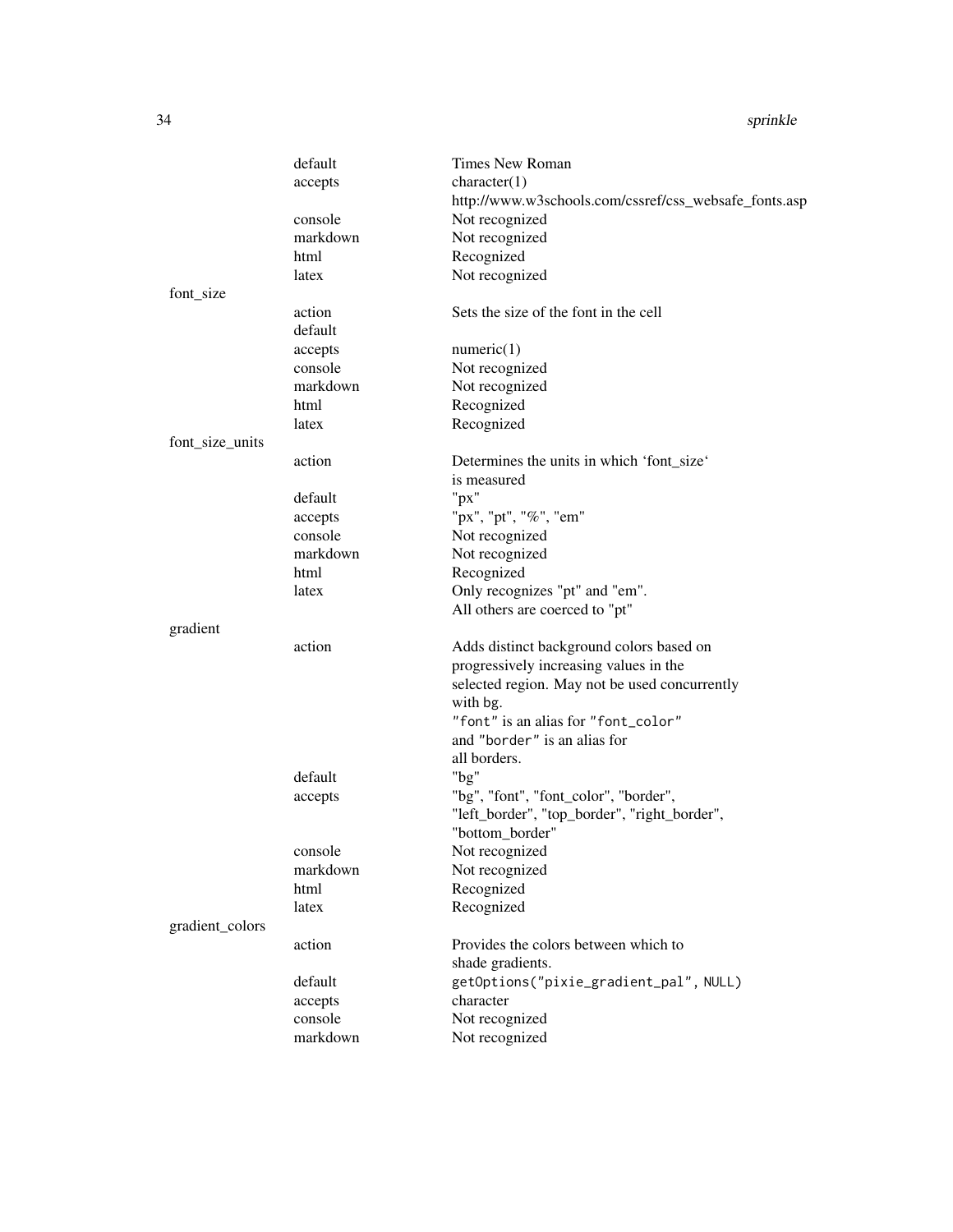|              | html     | Recognized                                                                    |
|--------------|----------|-------------------------------------------------------------------------------|
|              | latex    | Recognized                                                                    |
| gradient_cut |          |                                                                               |
|              | action   | Determines the breaks points for the                                          |
|              |          | gradient shading. When NULL                                                   |
|              |          | equally spaced quantiles are used, the                                        |
|              |          | number of which are determined by                                             |
|              |          | gradient_n.                                                                   |
|              | default  | <b>NULL</b>                                                                   |
|              | accepts  | numeric                                                                       |
|              | console  | Not recognized                                                                |
|              | markdown | Not recognized                                                                |
|              | html     | Recognized                                                                    |
|              | latex    | Recognized                                                                    |
| gradient_n   |          |                                                                               |
|              | action   | Determines the number of shades to use                                        |
|              |          | between the colors in gradient_colors.                                        |
|              | default  | 10                                                                            |
|              | accepts  | numeric                                                                       |
|              | console  | Not recognized                                                                |
|              | markdown | Not recognized                                                                |
|              | html     | Recognized                                                                    |
|              | latex    | Recognized                                                                    |
| gradient_na  |          |                                                                               |
|              | action   | Sets the color of NA values when gradients                                    |
|              |          | are shaded.                                                                   |
|              | default  |                                                                               |
|              | accepts  | grey<br>character(1)                                                          |
|              | console  | Not recognized                                                                |
|              | markdown | Not recognized                                                                |
|              | html     |                                                                               |
|              |          | Recognized                                                                    |
|              | latex    | Recognized                                                                    |
| halign       |          |                                                                               |
|              | action   | Sets the horizontal alignment of the text in                                  |
|              |          | the cell                                                                      |
|              | default  |                                                                               |
|              | accepts  | "left", "center", "right"                                                     |
|              | console  | Not recognized                                                                |
|              | markdown | Recognized; numeric values will auto align to the<br>right if no value given. |
|              | html     | Recognized. Does not currently employ auto                                    |
|              |          | alignment of numeric values, but this may change.                             |
|              |          |                                                                               |
|              | latex    | Recognized; numeric values will auto align to                                 |
|              |          | the right if no value given.                                                  |
| height       |          |                                                                               |
|              | action   | Sets the height of the cell                                                   |
|              | default  |                                                                               |
|              | accepts  | numeric(1)                                                                    |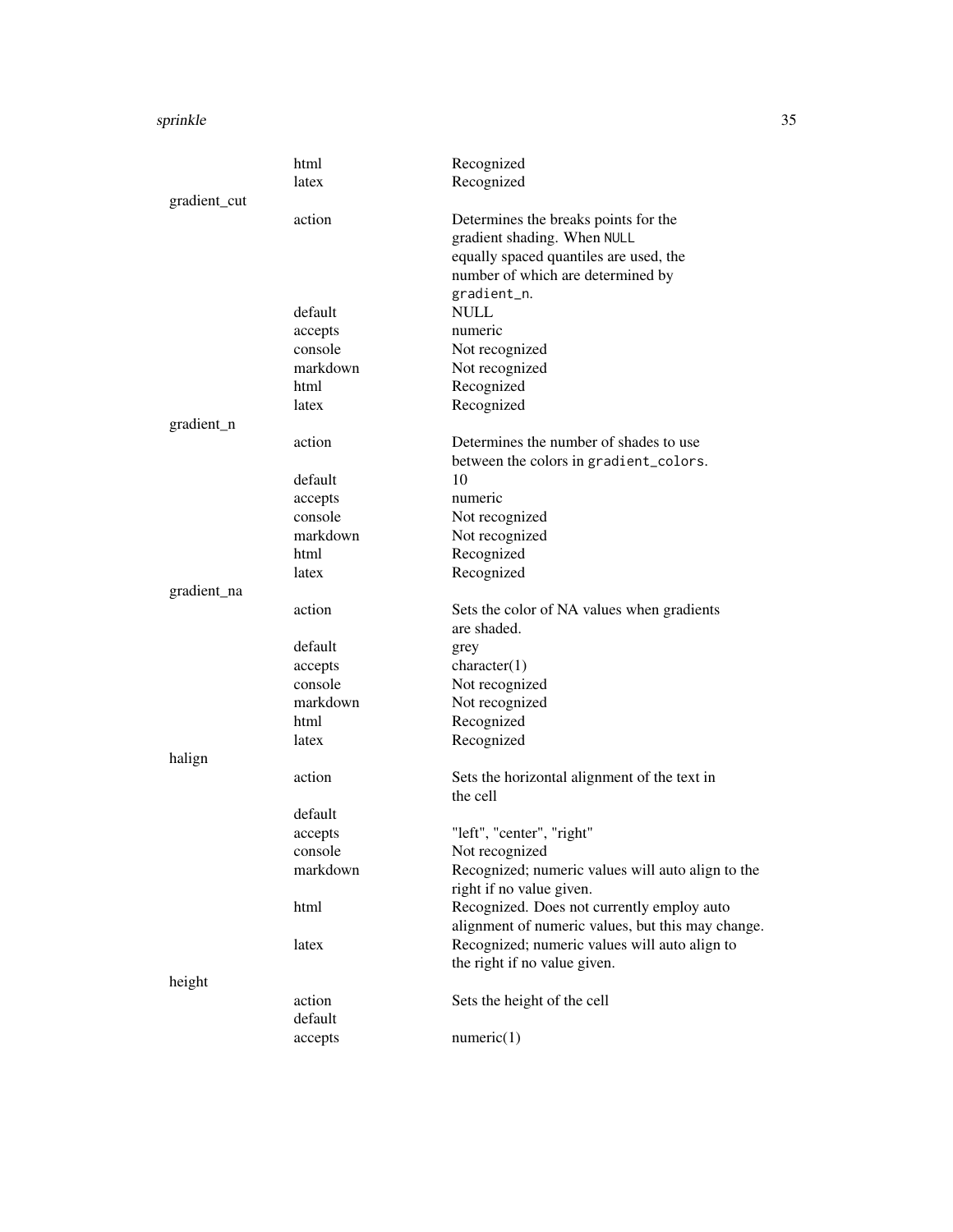|              | console  | Not recognized                                     |
|--------------|----------|----------------------------------------------------|
|              | markdown | Not recognized                                     |
|              | html     | Recognized                                         |
|              | latex    | Recognized                                         |
| height_units |          |                                                    |
|              | action   | Determines the units in which 'height' is measured |
|              | default  | "pt"                                               |
|              | accepts  | "px", "pt", "cm", "in", "%"                        |
|              | console  | Not recognized                                     |
|              | markdown | Not recognized                                     |
|              | html     | Recognized                                         |
|              | latex    | Recognized; "px" is coerced to "pt"                |
| hhline       |          |                                                    |
|              | action   | Toggles the option for cell border drawing with    |
|              |          | the 'hhline' LaTeX package                         |
|              | default  | <b>FALSE</b>                                       |
|              | accepts  | logical(1)                                         |
|              | console  | Not recognized                                     |
|              | markdown | Not recognized                                     |
|              | html     | Not recognized                                     |
|              | latex    | Recognized. When 'FALSE' double borders are        |
|              |          | not available.                                     |
|              |          | When 'TRUE', colored and dashed borders are not    |
|              |          | available. This is usually the better option       |
|              |          | when using colored backgrounds in table cells.     |
| italic       |          |                                                    |
|              | action   | Renders the text in the cell in italic             |
|              | default  | <b>FALSE</b>                                       |
|              | accepts  | logical(1)                                         |
|              | console  | Recognized; rendered as an underscore on either    |
|              |          | side of the text.                                  |
|              | markdown | Recognized                                         |
|              | html     | Recognized                                         |
|              | latex    | Recognized                                         |
| justify      |          |                                                    |
|              | action   | Justifies the entire table on the page.            |
|              | default  | "center"                                           |
|              | accepts  | character(1)                                       |
|              | console  | Not recognized                                     |
|              | markdown | Not recognized                                     |
|              | html     | Recognized                                         |
|              | latex    | Recognizes "center", but both "left" and "right"   |
|              |          | are rendered as left justified. This may change    |
|              |          | if a satisfactory solution is found.               |
|              |          | Usually, tables are best left centered.            |
| longtable    |          |                                                    |
|              | action   | Toggles the use of the LaTeX 'longtable' style     |
|              |          | tables, namely allowing long tables to be broken   |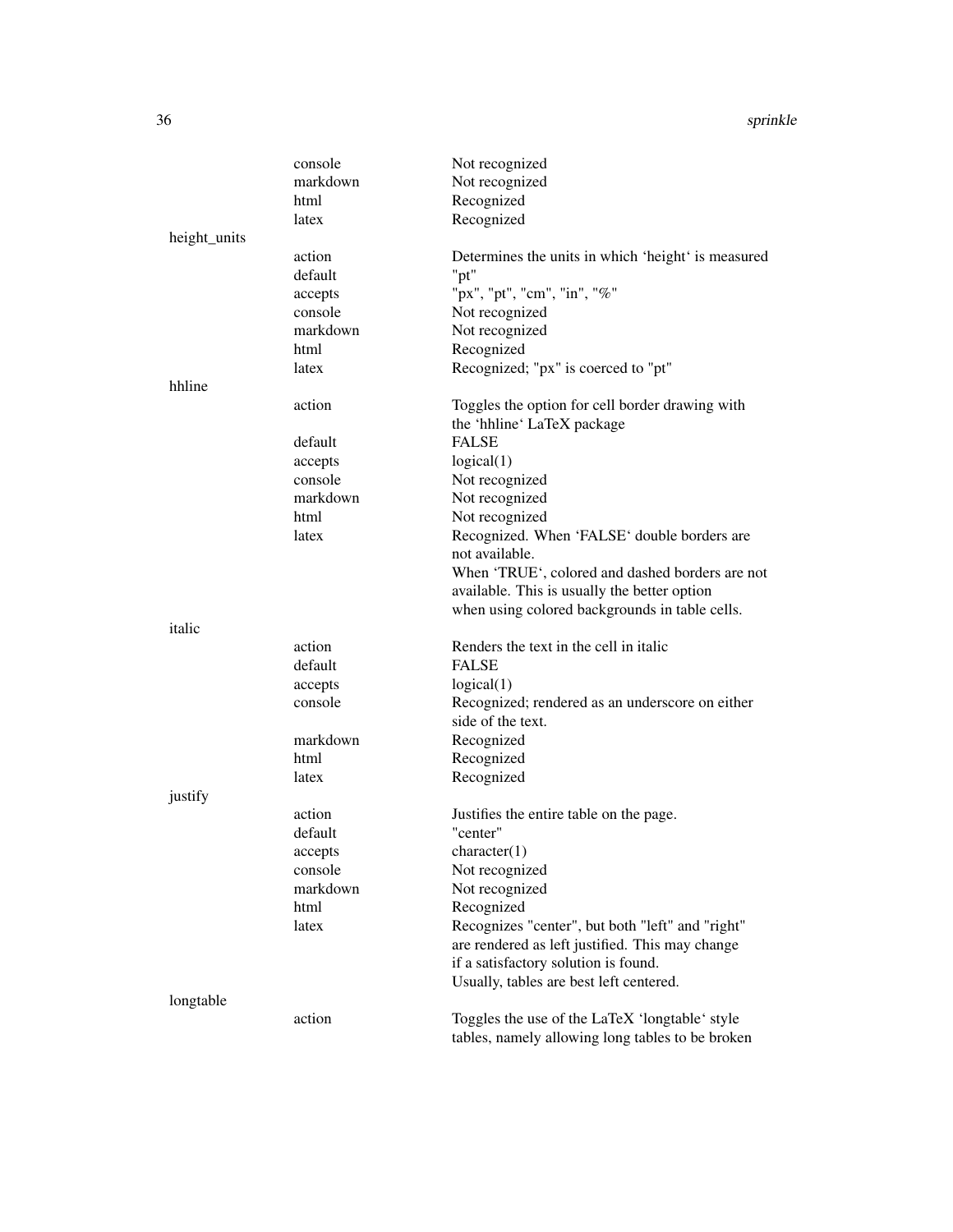|              |          | into multiple sections. The table header appears     |
|--------------|----------|------------------------------------------------------|
|              |          | at the top of each section. The table interfoot      |
|              |          | appears at the bottom of each section, except        |
|              |          | for the last.                                        |
|              |          | The table foot appears at the bottom of the          |
|              |          | last section.                                        |
|              |          |                                                      |
|              |          | May accept either a logical or a numerical value.    |
|              |          | If numerical, each section will have the specified   |
|              |          | number of rows.                                      |
|              | default  | <b>FALSE</b>                                         |
|              | accepts  | logical(1); numeric(1)                               |
|              | console  | Recognized; when 'TRUE', defaults to 25 rows         |
|              |          | per section.                                         |
|              | markdown | Recognized; when 'TRUE', defaults to 25 rows         |
|              |          | per section.                                         |
|              |          |                                                      |
|              | html     | Recognized; when 'TRUE', defaults to 25 rows         |
|              |          | per section.                                         |
|              | latex    | Recognized; when 'TRUE', 'longtable''s own algorithm |
|              |          | will determine the number of rows per section.       |
|              |          | When numeric, breaks are forced at the specified     |
|              |          | number of rows.                                      |
| merge        |          |                                                      |
|              | action   | Merges cells in the specified range into a           |
|              |          | single cell. In cases where                          |
|              |          | either 'merge_rowval' or 'merge_colval' is           |
|              |          |                                                      |
|              |          | specified, they will only be                         |
|              |          | honored if 'merge = TRUE'. You must opt in to        |
|              |          | this action.                                         |
|              | default  | <b>FALSE</b>                                         |
|              | accepts  | logical(1)                                           |
|              | console  | Recognized                                           |
|              | markdown | Recognized                                           |
|              | html     | Recognized                                           |
|              | latex    | Recognized                                           |
| merge_rowval |          |                                                      |
|              |          |                                                      |
|              | action   | Specifies the row value of the merged range to       |
|              |          | print in the table                                   |
|              | default  | minimum row value of the merged range                |
|              | accepts  | numeric(1)                                           |
|              | console  | Recognized                                           |
|              | markdown | Recognized                                           |
|              | html     | Recognized                                           |
|              | latex    | Recognized                                           |
| merge_colval |          |                                                      |
|              | action   | Specifies the column value of the merged range       |
|              |          |                                                      |
|              |          | to print in the table                                |
|              | default  | minimum col value of the merged range                |
|              | accepts  | numeric(1)                                           |
|              |          |                                                      |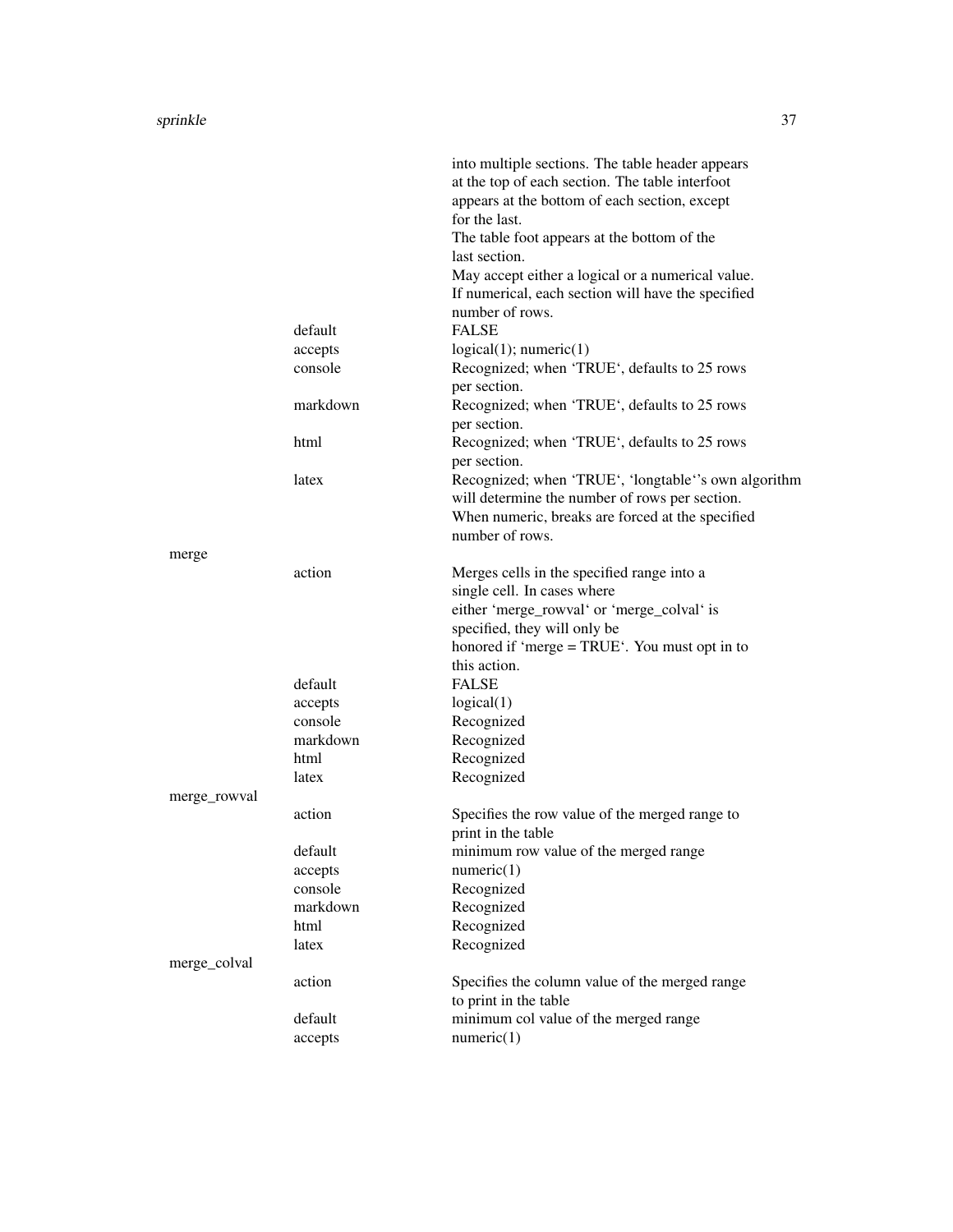#### 38 sprinkle

|               | console            | Recognized                                        |
|---------------|--------------------|---------------------------------------------------|
|               | markdown           | Recognized                                        |
|               | html               | Recognized                                        |
|               | latex              | Recognized                                        |
| na_string     |                    |                                                   |
|               | action             | Designates the character string to use in place   |
|               |                    | of missing values                                 |
|               | default            | <b>NA</b>                                         |
|               | accepts            | character(1)                                      |
|               | console            | Recognized                                        |
|               | markdown           | Recognized                                        |
|               | html               | Recognized                                        |
|               | latex              | Recognized                                        |
| pad           |                    |                                                   |
|               | action             | Designates the padding to place between cell      |
|               |                    | text and boundaries                               |
|               |                    | Measured in pixels.                               |
|               | default            | $\theta$                                          |
|               | accepts            | numeric(1)                                        |
|               | console            | Not recognized                                    |
|               | markdown           | Not recognized                                    |
|               | html               | Recognized                                        |
|               | latex              | Not recognized                                    |
| replace       |                    |                                                   |
|               | action             | Replaces existing cell values with user-specified |
|               |                    | content. Replacement occurs moving down columns   |
|               |                    | from left to right.                               |
|               | default            |                                                   |
|               | accepts            | character vector of the same length as the number |
|               |                    | of cells being replaced.                          |
|               | console            | Recognized                                        |
|               | markdown           | Recognized                                        |
|               | html               | Recognized                                        |
|               | latex              | Recognized                                        |
| rotate_degree |                    |                                                   |
|               | action             | Rotates text in cells by the designated angle     |
|               | default            | in degrees                                        |
|               |                    |                                                   |
|               | accepts<br>console | numeric(1)<br>Not recognized                      |
|               | markdown           |                                                   |
|               | html               | Not recognized<br>Recognized                      |
|               | latex              | Recognized                                        |
|               |                    |                                                   |
| round         | action             | Applies the 'round' function to values in the     |
|               |                    | cell. Skips any character values it encounters.   |
|               | default            | getOption("digits")                               |
|               |                    | numeric(1)                                        |
|               | accepts            |                                                   |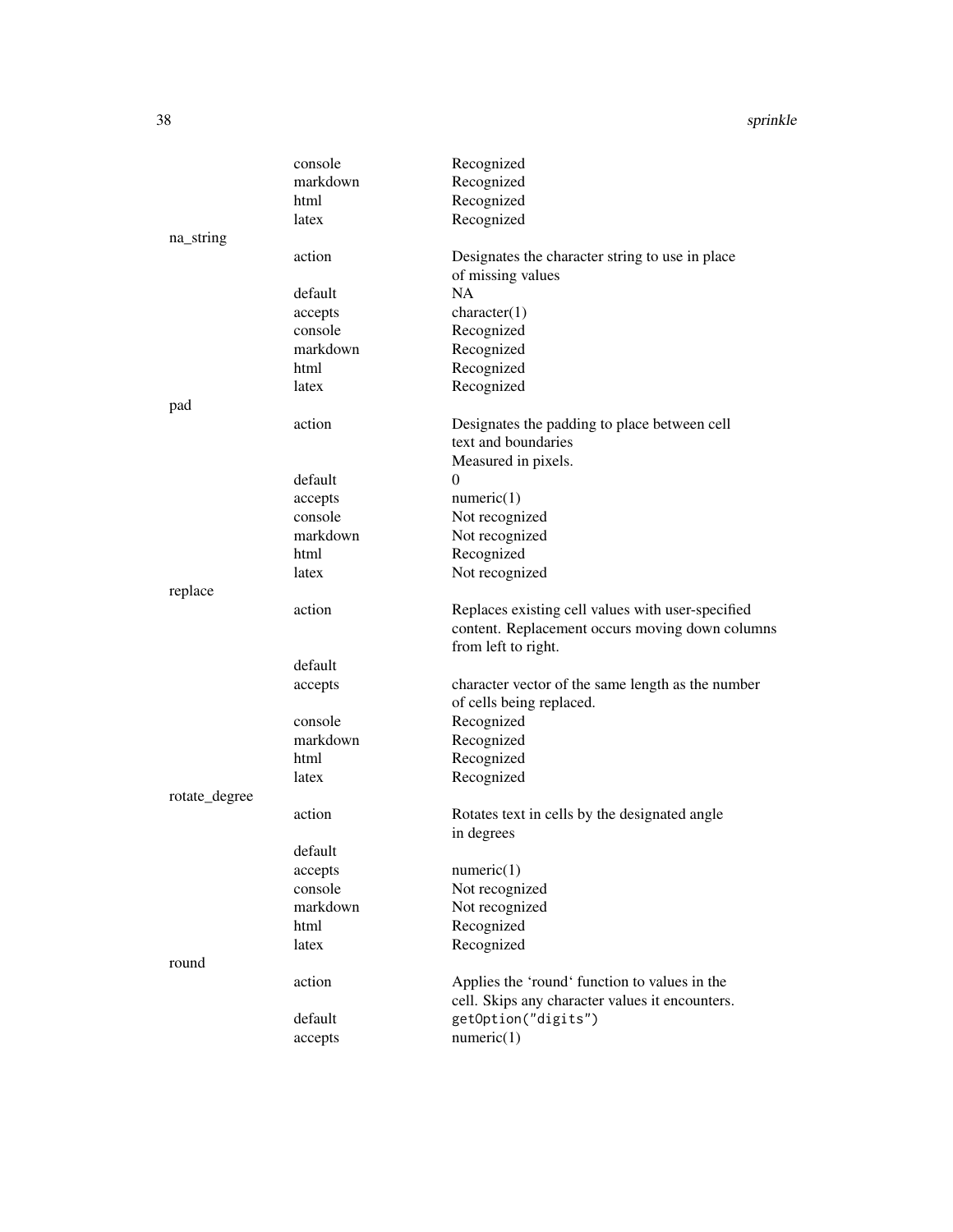#### sprinkle 39

|               | console  | Recognized                                          |
|---------------|----------|-----------------------------------------------------|
|               | markdown | Recognized                                          |
|               | html     | Recognized                                          |
|               | latex    | Recognized                                          |
| sanitize      |          |                                                     |
|               | action   | Sanitizes character values that may cause           |
|               |          | difficulties for the rendered format.               |
|               | default  | <b>FALSE</b>                                        |
|               | accepts  | logical(1)                                          |
|               | console  | Not recognized                                      |
|               | markdown | Not recognized                                      |
|               | html     | Not recognized                                      |
|               | latex    | Recognized. Sanitization is performed using         |
|               |          | latexTranslate                                      |
| sanitize_args |          |                                                     |
|               | action   | Passes additional arguments to latexTranslate       |
|               | default  | list()                                              |
|               | accepts  | list. See documentation for latexTranslate          |
|               |          | for details                                         |
|               | console  | Not recognized                                      |
|               | markdown | Not recognized                                      |
|               | html     | Not recognized                                      |
|               | latex    | Recognized                                          |
| tabcolsep     |          |                                                     |
|               | action   | Modifies the LaTeX 'tabcolsep' parameter of tables  |
|               |          | This is similar to 'pad' for HTML tables, but only  |
|               |          | affects the space between columns. Measured in "pt" |
|               | default  | 6                                                   |
|               | accepts  | numeric(1)                                          |
|               | console  | Not recognized                                      |
|               | markdown | Not recognized                                      |
|               | html     | Not recognized                                      |
|               | latex    | Recognized                                          |
| valign        |          |                                                     |
|               | action   | Designates the vertical alignment of a cell.        |
|               | default  |                                                     |
|               | accepts  | "top", "middle", "bottom"                           |
|               | console  | Not recognized                                      |
|               | markdown | Not recognized                                      |
|               | html     | Recognized                                          |
|               | latex    | Recognized                                          |
| width         |          |                                                     |
|               | action   | Sets the width of the cell                          |
|               | default  |                                                     |
|               | accepts  | numeric(1)                                          |
|               | console  | Not recognized                                      |
|               | markdown | Not recognized                                      |
|               | html     | Recognized                                          |
|               |          |                                                     |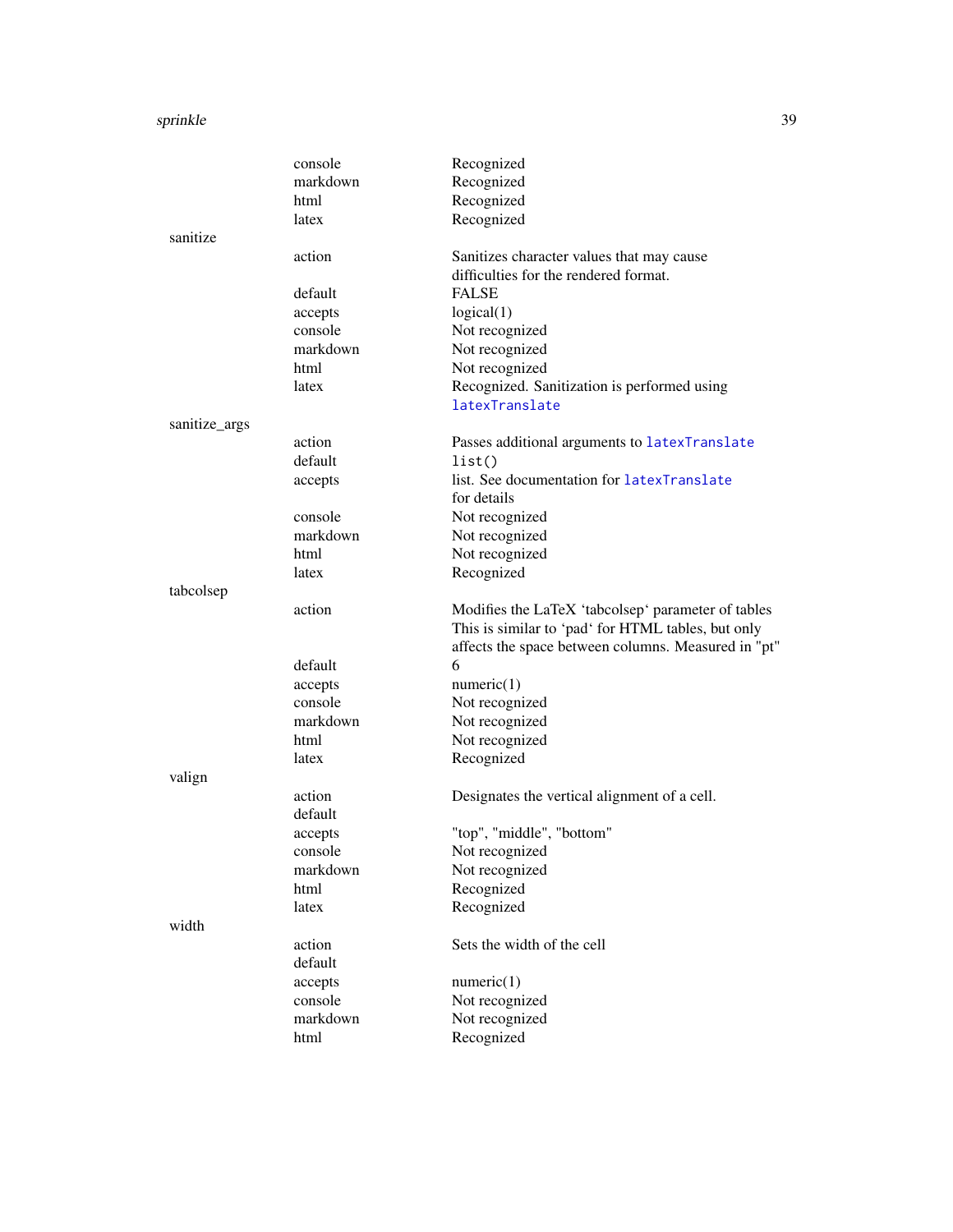#### 40 sprinkle

|             | latex    | Recognized                                        |
|-------------|----------|---------------------------------------------------|
| width_units |          |                                                   |
|             | action   | Determines the units in which 'width' is measured |
|             | default  | "pt"                                              |
|             | accepts  | "px", "pt", "cm", "in", "%"                       |
|             | console  | Not recognized                                    |
|             | markdown | Not recognized                                    |
|             | html     | Recognized                                        |
|             | latex    | Recognized; "px" is coerced to "pt"               |
|             |          |                                                   |

## Longtable

The longtable feature is named for the LaTeX package used to break very large tables into multiple pages.

When using the longtable=TRUE option, the default number of rows per table is 25 for console, HTML, and markdown output. For LaTeX output, the number of rows is determined by the LaTeX longtable package's algorithm. The number of rows per table only considers the content in the body of the table. Consideration for the number of rows in the head and foot are the responsibility of the user.

Whenever a table is broken into multiple parts, each part retains the table head. If any interfoot is provided, it is appended to the bottom of each section, with the exception of the last section. The last section has the foot appended.

#### Colors

Colors may be declared as any of the color names in colors(), as rgb character strings such as "rgb(rrr,ggg,bbb)" or as hexadecimal character strings such as "#rrggbb".

Transparency is also recognized by HTML output, and may be indicated in the rgba format "rgba(rrr,ggg,bbb,aa)", where aa is a number between 0 and 1, inclusive. Alternative, transparency may be given as "#rrggbbAA", where AA is a hexadecimal representation of transparency with "00" being completely transparent and "FF" being completely opaque.

LaTeX output does not recognize transparency and will quietly drop the transparency parameter.

All colors are internally translated into rgb format and are case insensitive.

#### Required LaTeX Packages

If you will be using the LaTeX output, some sprinkles will require you to include additional La-TeX packages in your document preamble. In .Rnw files, additional packages can be included with the \usepackage{[package]} syntax. In markdown, additional packages are included using header-includes: in the YAML front matter with a line of the format \usepackage{[package]} for each package to be used. Sprinkles that require additional packages, and the LaTeX packages required, are listed below:

| Sprinkle       | $LaTeX$ Package(s)                    |
|----------------|---------------------------------------|
| font color     | \usepackage[dvipsnames]{xcolor}       |
| bg, bg_pattern | \usepackage[dvipsnames,table]{xcolor} |
| border_style   | \usepackage{arydshln}                 |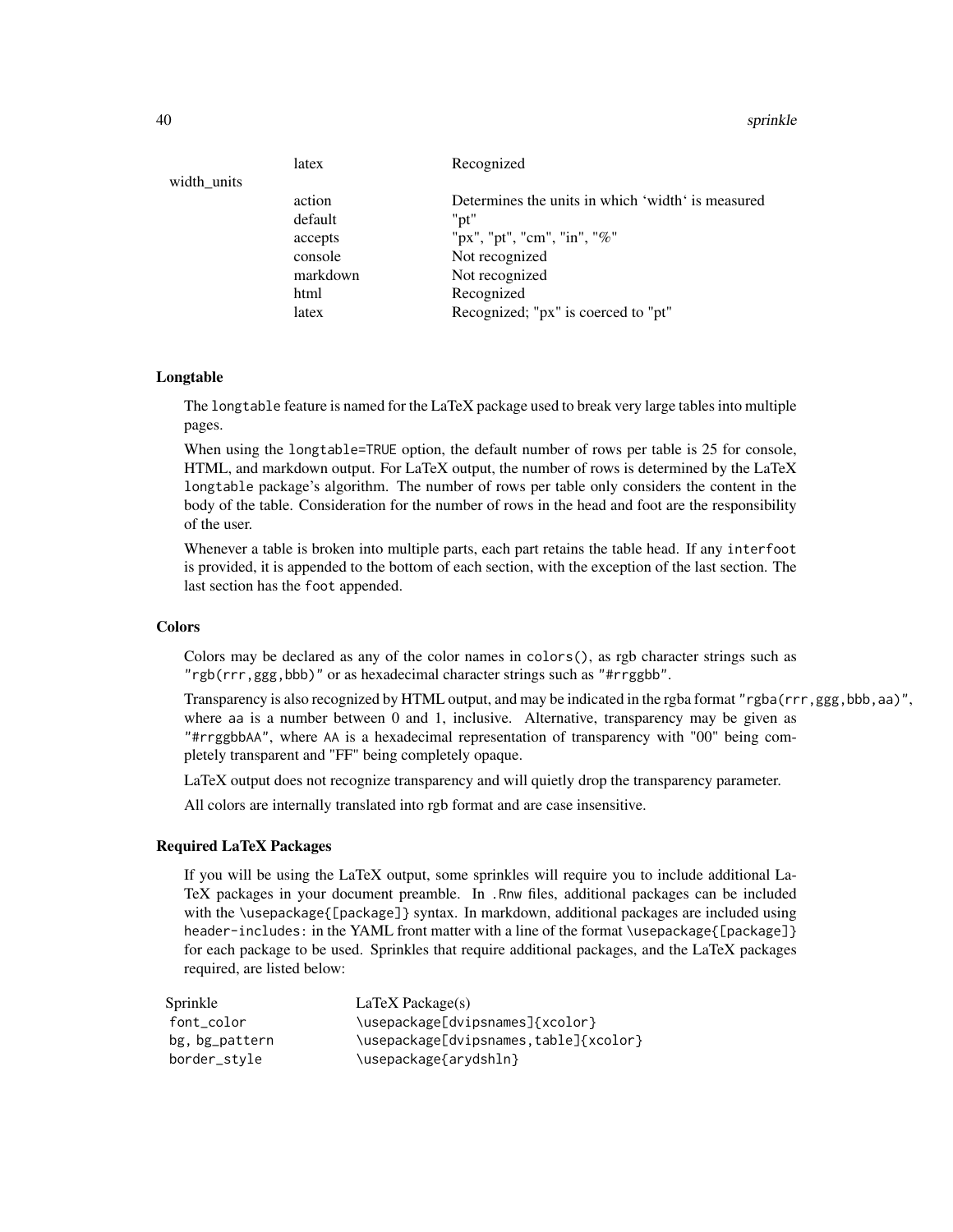## sprinkle to the set of the set of the set of the set of the set of the set of the set of the set of the set of the set of the set of the set of the set of the set of the set of the set of the set of the set of the set of t

|                              | \usepackage{amssymb}                                                        |
|------------------------------|-----------------------------------------------------------------------------|
|                              | \usepackage{hhline}                                                         |
| (with vertical dashed lines) | \usepackage{graphicx}                                                       |
|                              | \makeatletter                                                               |
|                              | \newcommand*\vdashline{\rotatebox[origin=c]{90}{\$\dabar@\dabar@\dabar@\$}} |
|                              | \makeatother                                                                |
| longtable                    | \usepackage{longtable}                                                      |
|                              | (Must be loaded before arydshln)                                            |
| merge                        | \usepackage{multirow}                                                       |
| captions for non floats      | \usepackage{caption}                                                        |
|                              |                                                                             |

Note that hhline is used to make horizontal lines when options(pixiedust\_latex\_hhline = TRUE) (the package default is FALSE), otherwise the cline command is used.

Use of cline permits colored borders and dashed borders, but borders around cells with background colors are sometimes (often) lost.

Use of hhline preserves borders around cells with background colors and permits double borders, but colored and dashed borders are not available.

In order to ensure all features are available, the recommended code block (accounting for the proper order to load packages) is:

header-includes:

```
-\usepackage{amssymb}
```

```
-\usepackage{arydshln}
```

```
-\usepackage{caption}
```

```
-\usepackage{graphicx}
```

```
-\usepackage{hhline}
```

```
-\usepackage{longtable}
```

```
-\usepackage{multirow}
```

```
-\usepackage[dvipsnames,table]{xcolor}
```

```
-\makeatletter
```

```
-\newcommand*\vdashline{\rotatebox[origin=c]{90}{$\dabar@\dabar@\dabar@$}}
```

```
-\makeatother
```
# Author(s)

Benjamin Nutter

## Source

```
Altering the number of rows in a LaTeX longtable
http://tex.stackexchange.com/questions/19710/how-can-i-set-the-maximum-number-of-rows-in-a-page-
for-longtable
```
Vertical dashed cell borders in LaTeX table http://www.latex-community.org/forum/viewtopic.php?f=45&t=3149

Colored Cell border http://tex.stackexchange.com/questions/40666/how-to-change-line-color-in-tabular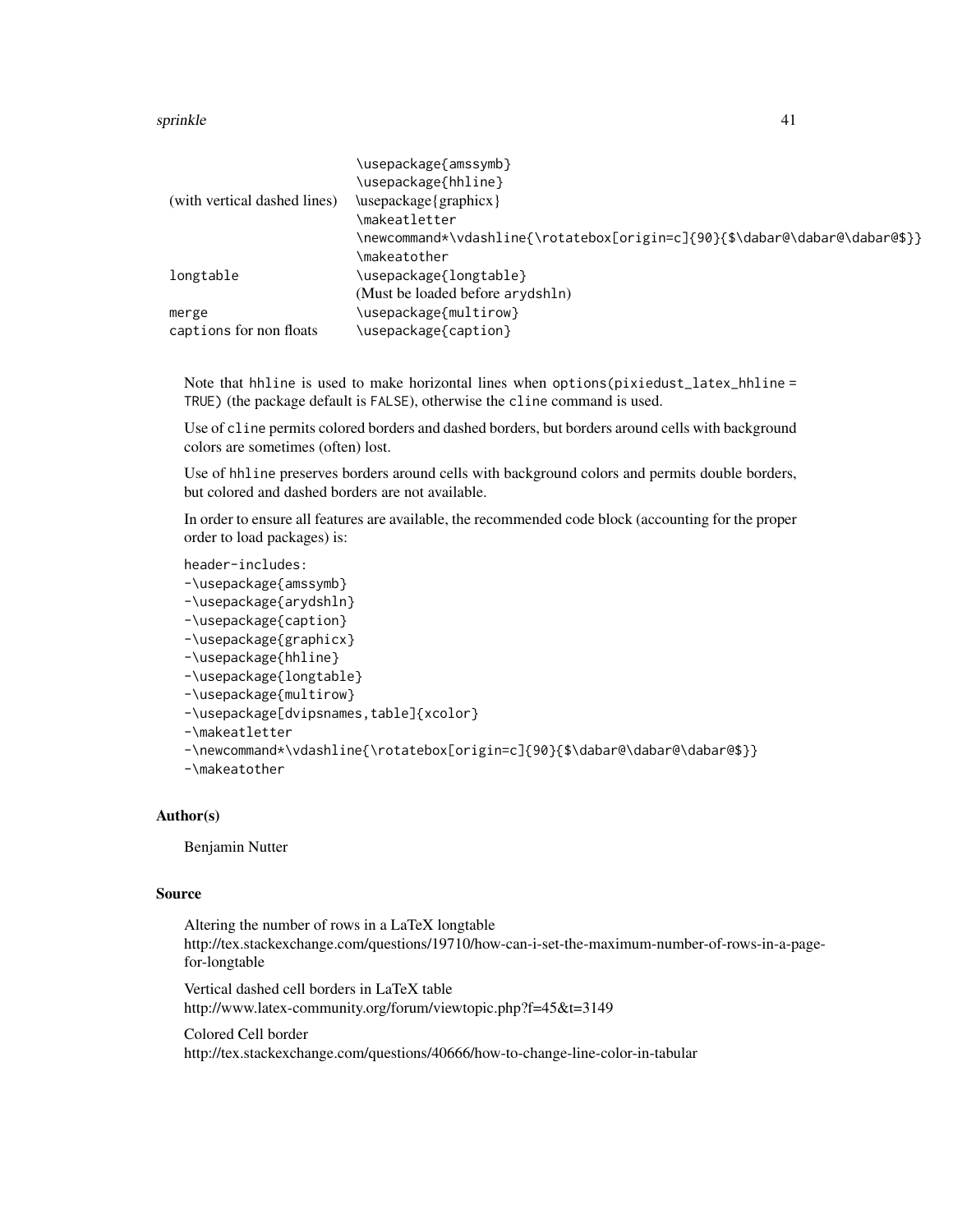## See Also

[sprinkle\\_colnames](#page-55-0) for changing column names in a table.

#### Examples

```
x \le - dust(lm(mpg \sim qsec + factor(am), data = mtcars))
x %>% sprinkle(cols = 2:4, round = 3) %>%
  sprinkle(cols = 5, fn = quote(pvalString(value))) %>%
  sprinkle(rows = 2, bold = TRUE)
```
sprinkle\_align *Sprinkle Alignment of Table Cells*

## Description

The alignment refers to the positioning of the text within a cell. Alignment may be given relative to the left, center, or right of a cell, and the top, middle, or bottom of the cell.

```
sprinkle_align(
  x,
  rows = NULL,cols = NULL,
 halign = NULL,
  valign = NULL,
  part = c("body", "head", "foot", "interfoot", "table"),
  fixed = FALSE,recycle = c("none", "rows", "cols", "columns"),
  ...
)
## Default S3 method:
sprinkle_align(
  x,
  rows = NULL,cols = NULL,
 halign = NULL,valign = NULL,
 part = c("body", "head", "foot", "interfoot", "table"),
  fixed = FALSE,
  recycle = c("none", "rows", "cols", "columns"),
  ...
)
## S3 method for class 'dust_list'
```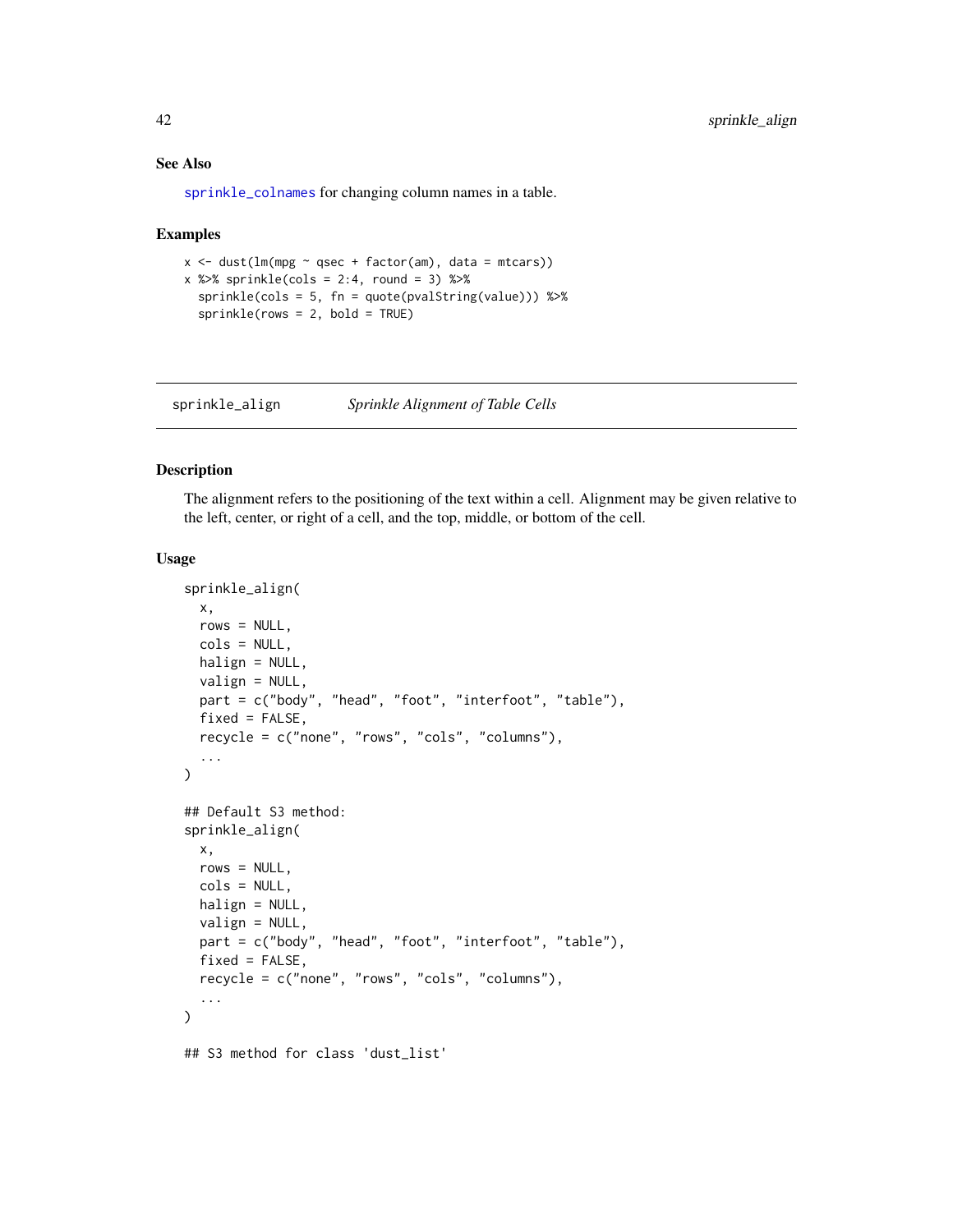# sprinkle\_align 43

```
sprinkle_align(
 x,
 rows = NULL,cols = NULL,halign = NULL,
 valign = NULL,
 part = c("body", "head", "foot", "interfoot", "table"),
 fixed = FALSE,
  recycle = c("none", "rows", "cols", "columns"),
  ...
\mathcal{L}
```
## Arguments

| x       | An object of class dust                                                                                                                                                                                                                                                                                                      |
|---------|------------------------------------------------------------------------------------------------------------------------------------------------------------------------------------------------------------------------------------------------------------------------------------------------------------------------------|
| rows    | Either a numeric vector of rows in the tabular object to be modified or an object<br>of class call. When a call, generated by quote (expression), the expression<br>resolves to a logical vector the same length as the number of rows in the table.<br>Sprinkles are applied to where the expression resolves to TRUE.      |
| cols    | Either a numeric vector of columns in the tabular object to be modified, or a<br>character vector of column names. A mixture of character and numeric indices<br>is permissible.                                                                                                                                             |
| halign  | character One of "left", "center", or "right". Defaults to NULL, for no<br>change to the current value.                                                                                                                                                                                                                      |
| valign  | character One of "top", "middle", or "bottom". Defaults to NULL, for no<br>change to the current value.                                                                                                                                                                                                                      |
| part    | A character string denoting which part of the table to modify.                                                                                                                                                                                                                                                               |
| fixed   | logical(1) indicating if the values in rows and cols should be read as fixed<br>coordinate pairs. By default, sprinkles are applied at the intersection of rows and<br>cols, meaning that the arguments do not have to share the same length. When<br>fixed = TRUE, they must share the same length.                         |
| recycle | A character one that determines how sprinkles are managed when the sprinkle<br>input doesn't match the length of the region to be sprinkled. By default, recy-<br>cling is turned off. Recycling may be performed across rows first (left to right,<br>top to bottom), or down columns first (top to bottom, left to right). |
|         | Additional arguments to pass to other methods. Currently ignored.                                                                                                                                                                                                                                                            |
|         |                                                                                                                                                                                                                                                                                                                              |

## Functional Requirements

- 1. Correctly reassigns the appropriate elements of halign and valign columns in the table part.
- 2. Casts an error if x is not a dust object.
- 3. Casts an error if halign is not a character
- 4. Casts an error if part is not one of "body", "head", "foot", or "interfoot"
- 5. Casts an error if fixed is not a logical(1)
- 6. Casts an error if recycle is not one of "none", "rows", or "cols"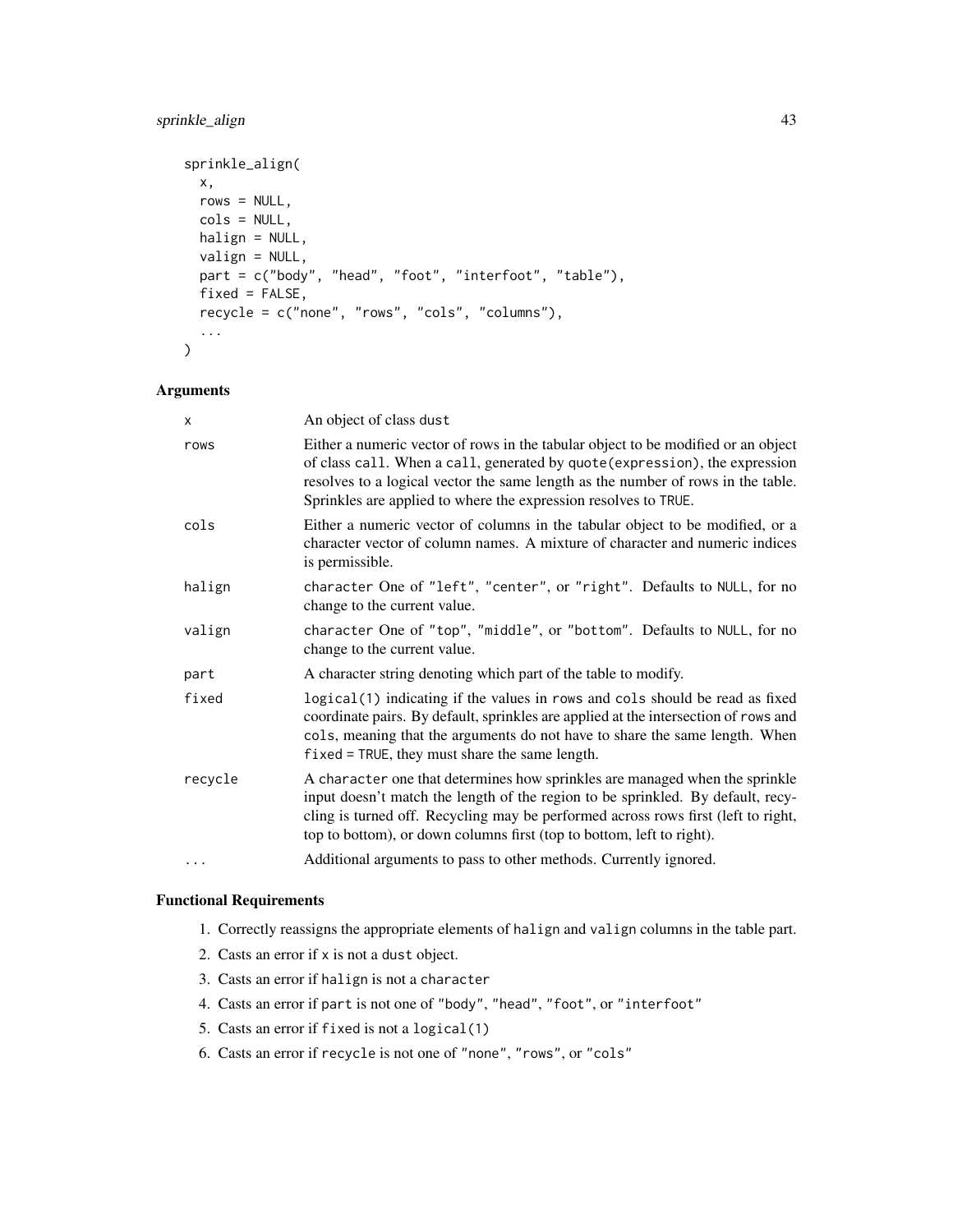- 7. Casts an error if valign is not a character
- 8. Cast an error if recycle = "none" and halign does not have length 1.
- 9. Cast an error if recycle = "none" and valign does not have length 1.
- 10. Cast an error if halign is not one of c("left","center","right")
- 11. Cast an error if valign is not one of c("top","middle","bottom")

The functional behavior of the fixed and recycle arguments is not tested for this function. It is tested and validated in the tests for [index\\_to\\_sprinkle](#page-13-0).

#### See Also

[sprinkle](#page-27-0), [index\\_to\\_sprinkle](#page-13-0)

<span id="page-43-0"></span>sprinkle\_bg *Sprinkle the Background Color of a Cell*

## Description

Background colors may be used to highlight the contents of cells, rows, or columns. Most commonly, backgrounds are used to provide row discrimination; the sprinkle\_bg\_pattern function is better suited to that purpose.

```
sprinkle_bg(
 x,
 rows = NULL,
 cols = NULL,
 bg = "",part = c("body", "head", "foot", "interfoot", "table"),
  fixed = FALSE,recycle = c("none", "rows", "cols", "columns"),
  ...
)
## Default S3 method:
sprinkle_bg(
 x,
 rows = NULL,cols = NULL,
 bg = "",part = c("body", "head", "foot", "interfoot", "table"),
 fixed = FALSE,
  recycle = c("none", "rows", "cols", "columns"),
  ...
)
```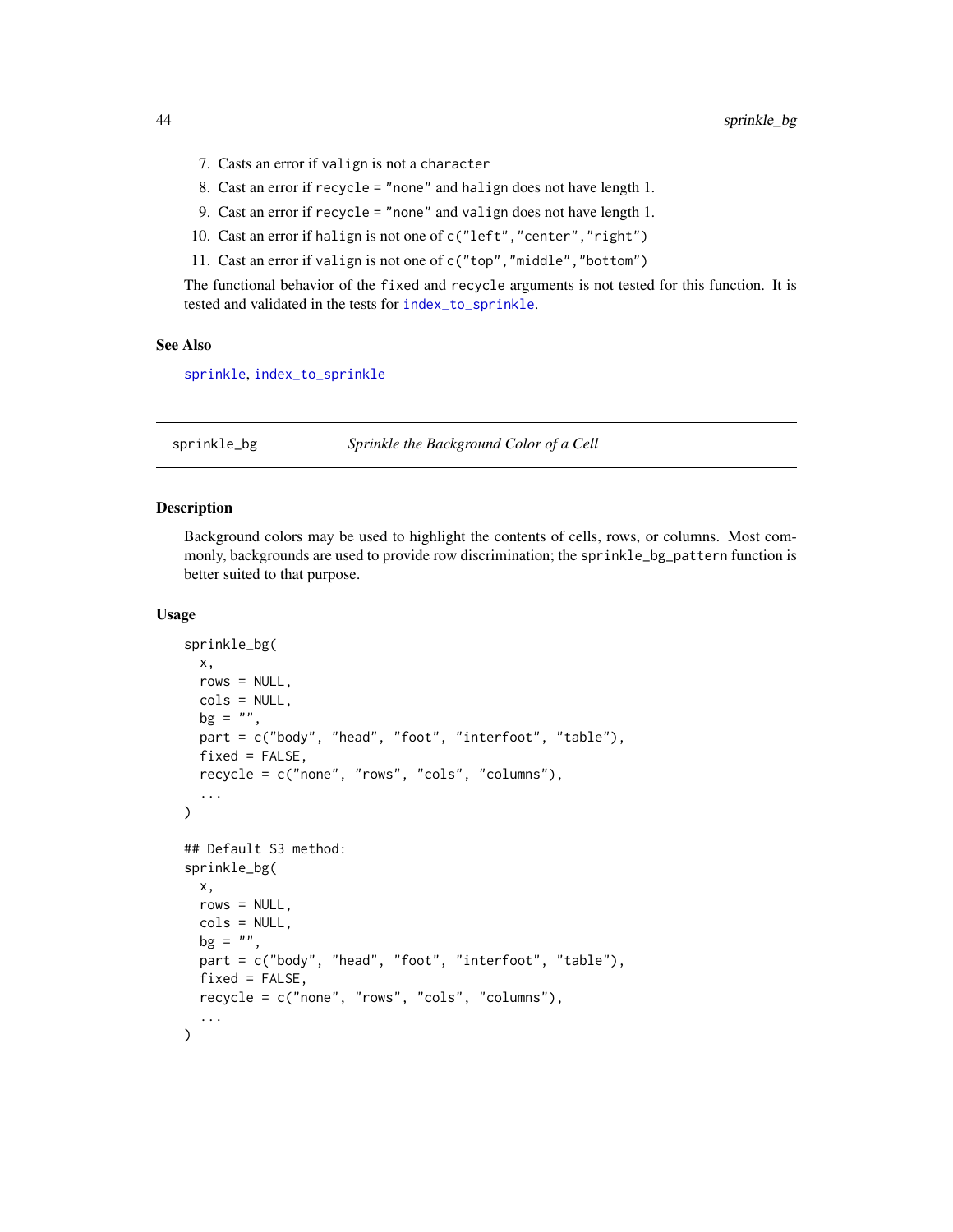# sprinkle\_bg 45

```
## S3 method for class 'dust_list'
sprinkle_bg(
 x,
 rows = NULL,cols = NULL,
 bg = ",
 part = c("body", "head", "foot", "interfoot", "table"),
 fixed = FALSE,recycle = c("none", "rows", "cols", "columns"),
  ...
\mathcal{L}sprinkle_background(
 x,
 rows = NULL,
 cols = NULL,
 bg = "",part = c("body", "head", "foot", "interfoot", "table"),
 fixed = FALSE,recycle = c("none", "rows", "cols", "columns"),
 ...
\mathcal{L}
```
# Arguments

| X        | An object of class dust                                                                                                                                                                                                                                                                                                      |
|----------|------------------------------------------------------------------------------------------------------------------------------------------------------------------------------------------------------------------------------------------------------------------------------------------------------------------------------|
| rows     | Either a numeric vector of rows in the tabular object to be modified or an object<br>of class call. When a call, generated by quote (expression), the expression<br>resolves to a logical vector the same length as the number of rows in the table.<br>Sprinkles are applied to where the expression resolves to TRUE.      |
| cols     | Either a numeric vector of columns in the tabular object to be modified, or a<br>character vector of column names. A mixture of character and numeric indices<br>is permissible.                                                                                                                                             |
| bg       | $character(1)$ A character string giving a color for the background of the cho-<br>sen cells.                                                                                                                                                                                                                                |
| part     | A character string denoting which part of the table to modify.                                                                                                                                                                                                                                                               |
| fixed    | logical (1) indicating if the values in rows and cols should be read as fixed<br>coordinate pairs. By default, sprinkles are applied at the intersection of rows and<br>cols, meaning that the arguments do not have to share the same length. When<br>$fixed = TRUE$ , they must share the same length.                     |
| recycle  | A character one that determines how sprinkles are managed when the sprinkle<br>input doesn't match the length of the region to be sprinkled. By default, recy-<br>cling is turned off. Recycling may be performed across rows first (left to right,<br>top to bottom), or down columns first (top to bottom, left to right). |
| $\cdots$ | Additional arguments to pass to other methods. Currently ignored.                                                                                                                                                                                                                                                            |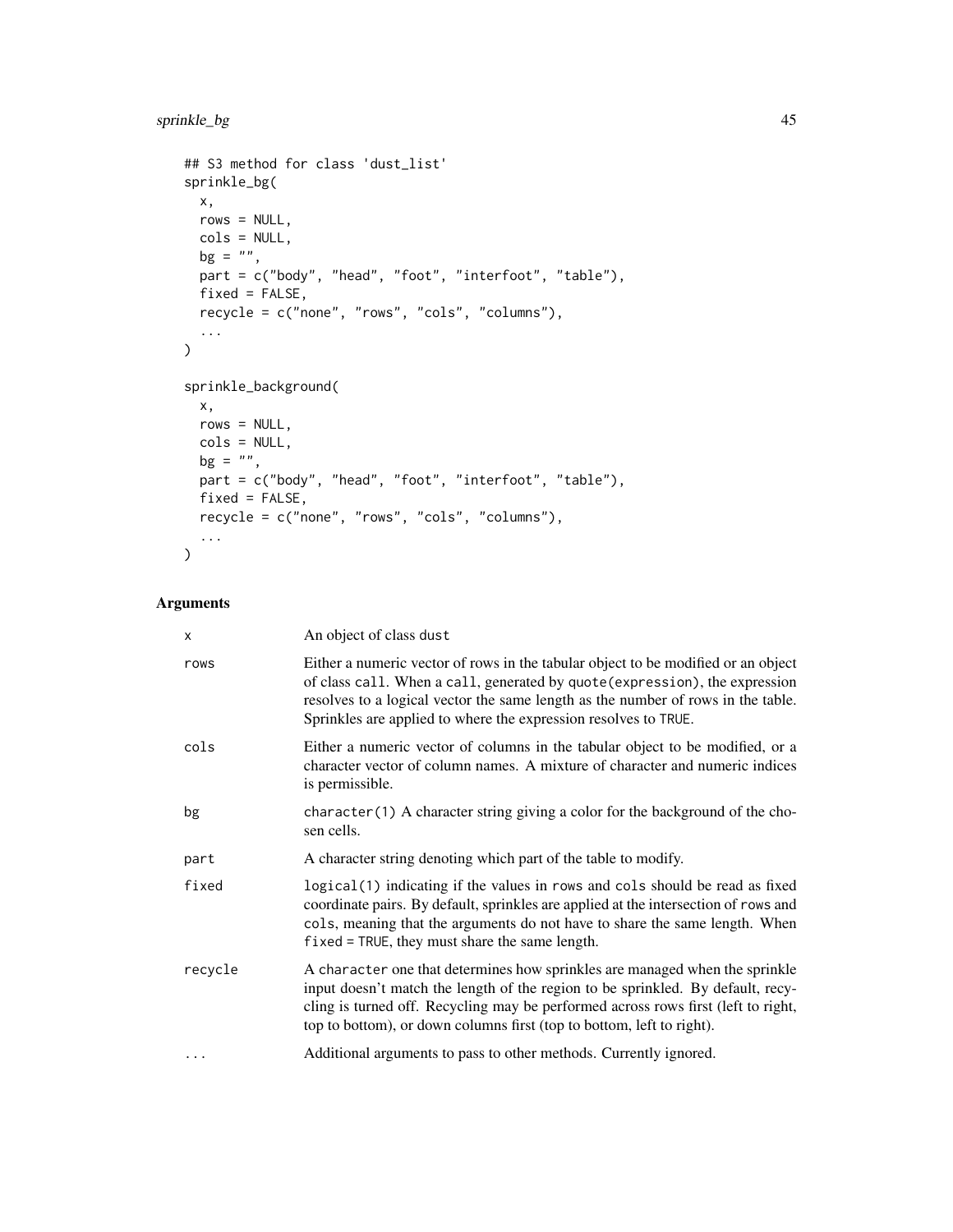## Details

Colors may be a dvips color name, or in the rgb $(R, G, B)$ , rgba $(R, G, B, A)$ , #RRGGBB, or #RRGG-BBAA formats.

This sprinkle is ignored in console and markdown outputs. HTML output will accept any of the color formats and recognize transparency. LaTeX output will accept any of the color formats but ignore transparency.

As long as bg is required to be a character(1), the recycle argument is kind of useless. It is included to maintain consistency with the index\_to\_sprinkle function. Future development may permit a character vector of colors.

#### Functional Requirements

- 1. Correctly reassigns the appropriate elements bg column in the table part.
- 2. Casts an error if x is not a dust object.
- 3. Casts an error if bg is not a character(1)
- 4. Casts an error if bg is not a valid color format.
- 5. Casts an error if part is not one of "body", "head", "foot", or "interfoot"
- 6. Casts an error if fixed is not a logical(1)
- 7. Casts an error if recycle is not one of "none", "rows", or "cols"
- 8. Casts an error if recycle = "none" and bg does not have length 1.

The functional behavior of the fixed and recycle arguments is not tested for this function. It is tested and validated in the tests for [index\\_to\\_sprinkle](#page-13-0).

## Author(s)

Benjamin Nutter

# See Also

[sprinkle](#page-27-0), [sprinkle\\_bg\\_pattern](#page-45-0), [index\\_to\\_sprinkle](#page-13-0)

<span id="page-45-0"></span>sprinkle\_bg\_pattern *Row and Column Background Striping*

# **Description**

Provides background color striping based on row or column. Striping may be done with any number of colors. The most common use of striping is to provide row discrimination in tables.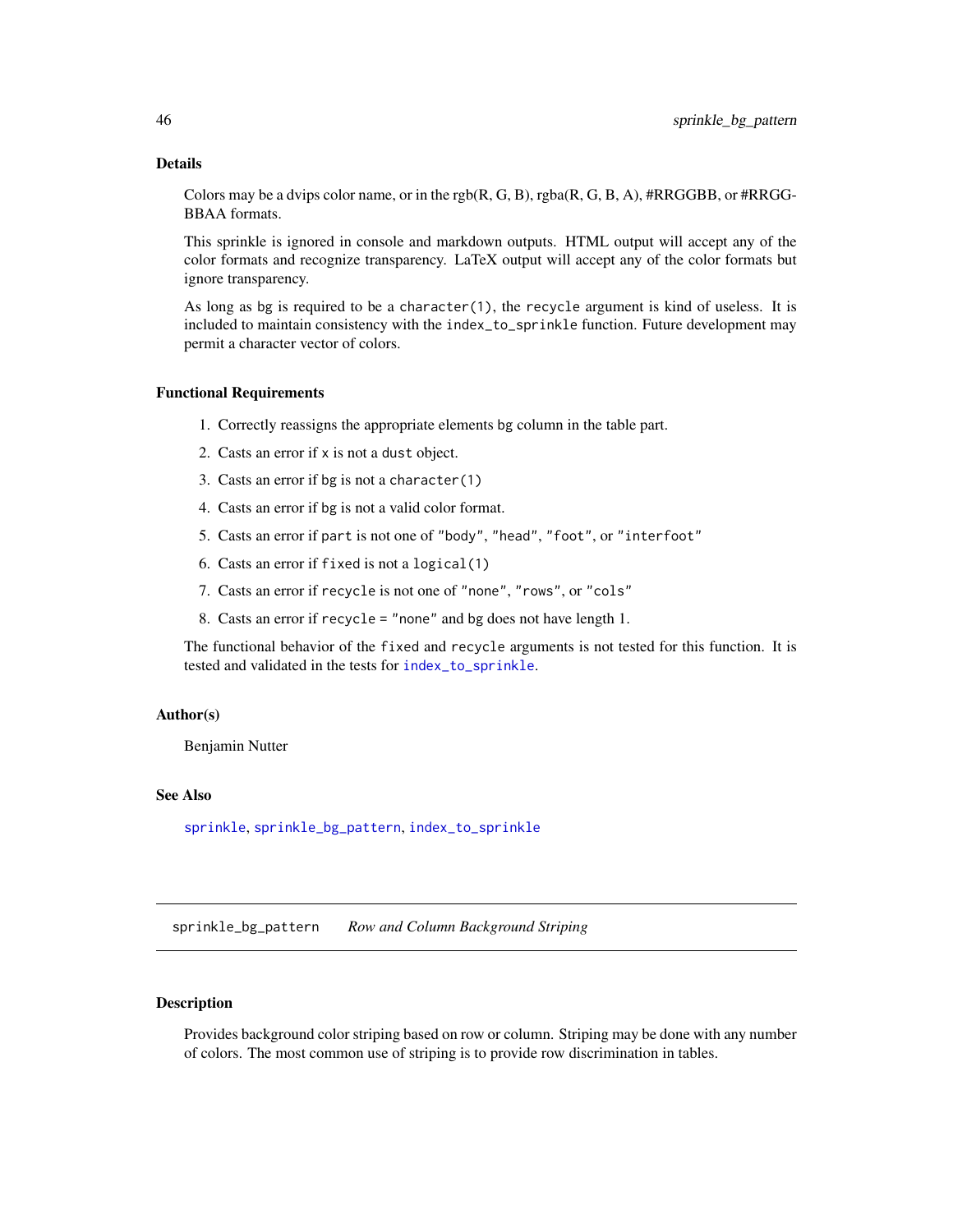sprinkle\_bg\_pattern 47

# Usage

```
sprinkle_bg_pattern(
 x,
 rows = NULL,
 cols = NULL,
 bg_pattern = c("transparent", "#DCDCDC"),
 bg_pattern_by = c("rows", "cols"),...,
 part = c("body", "head", "foot", "interoot", "table")
\mathcal{L}## Default S3 method:
sprinkle_bg_pattern(
 x,
 rows = NULL,cols = NULL,bg_pattern = c("transparent", "#DCDCDC"),
 bg_pattern_by = c("rows", "cols"),...,
 part = c("body", "head", "foot", "interfoot", "table")
\mathcal{L}## S3 method for class 'dust_list'
sprinkle_bg_pattern(
 x,
 rows = NULL,cols = NULL,
 bg_pattern = c("transparent", "#DCDCDC"),
 bg_pattern_by = c("rows", "cols"),...,
 part = c("body", "head", "foot", "interfoot", "table")
\mathcal{L}
```
# Arguments

| X             | An object of class dust                                                                                                                                                                                                                                                                                                 |
|---------------|-------------------------------------------------------------------------------------------------------------------------------------------------------------------------------------------------------------------------------------------------------------------------------------------------------------------------|
| rows          | Either a numeric vector of rows in the tabular object to be modified or an object<br>of class call. When a call, generated by quote (expression), the expression<br>resolves to a logical vector the same length as the number of rows in the table.<br>Sprinkles are applied to where the expression resolves to TRUE. |
| cols          | Either a numeric vector of columns in the tabular object to be modified, or a<br>character vector of column names. A mixture of character and numeric indices<br>is permissible.                                                                                                                                        |
| bg_pattern    | A character vector giving the colors to be iterated in the pattern.                                                                                                                                                                                                                                                     |
| bg_pattern_by | A subset of c("rows", "cols"), with partial matching accepted. Only the first<br>value is used, and determines the direction of the pattern.                                                                                                                                                                            |
| $\cdot$       | Additional arguments to pass to other methods. Currently ignored.                                                                                                                                                                                                                                                       |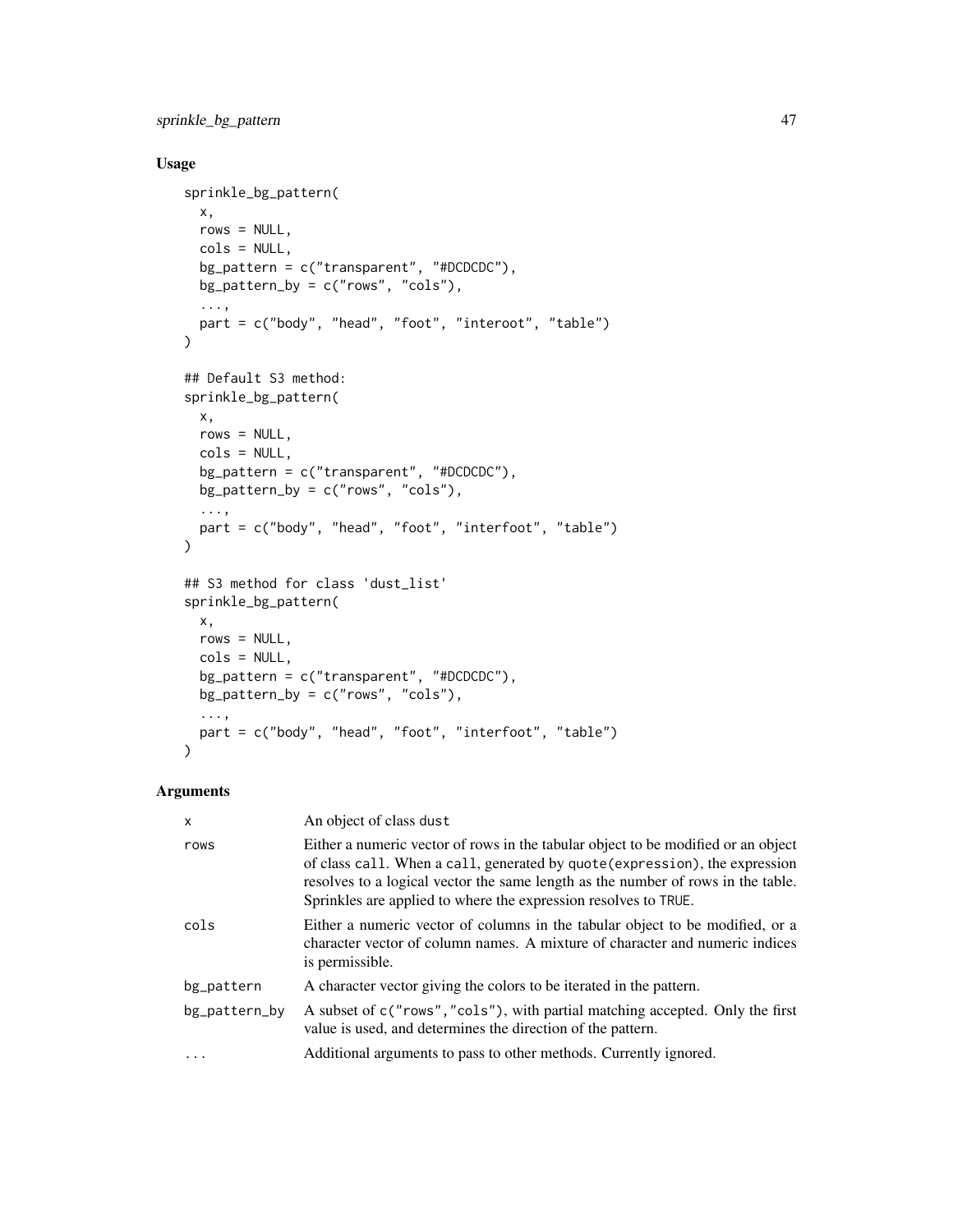part A character string denoting which part of the table to modify.

#### Functional Requirements

- 1. Correctly reassigns the appropriate elements bg column in the table part.
- 2. Casts an error if x is not a dust object.
- 3. Casts an error if bg\_pattern is not a character vector.
- 4. Casts an error if any element in bg\_pattern is not a valid color name.
- 5. Casts an error if bg\_pattern\_by is not a subset of c("rows","columns") (with partial matching).
- 6. Casts an error if part is not one of "body", "head", "foot", or "interfoot"

This is a rare sprinkle that doesn't use the fixed and recycle arguments. They are assumed to be FALSE and "none", respectively, in order to pass through index\_to\_sprinkle.

## See Also

[sprinkle\\_bg](#page-43-0), [sprinkle](#page-27-0), [index\\_to\\_sprinkle](#page-13-0)

sprinkle\_bookdown *Change the Bookdown Property in a Dust Table*

## Description

Tables built for the bookdown package can be referenced in a manner that is consistent between HTML and LaTeX documents.

#### Usage

```
sprinkle_bookdown(x, bookdown = getOption("pixie_bookdown", FALSE), ...)
## Default S3 method:
sprinkle_bookdown(x, bookdown = getOption("pixie_bookdown", FALSE), ...)
```

```
## S3 method for class 'dust_list'
sprinkle_bookdown(x, bookdown = getOption("pixie_bookdown", FALSE), ...)
```
## **Arguments**

|          | An object of class dust                                                        |
|----------|--------------------------------------------------------------------------------|
| bookdown | $logical(1)$ indicating if the table is being produced in a bookdown document. |
| $\cdots$ | Additional arguments to pass to other methods. Currently ignored.              |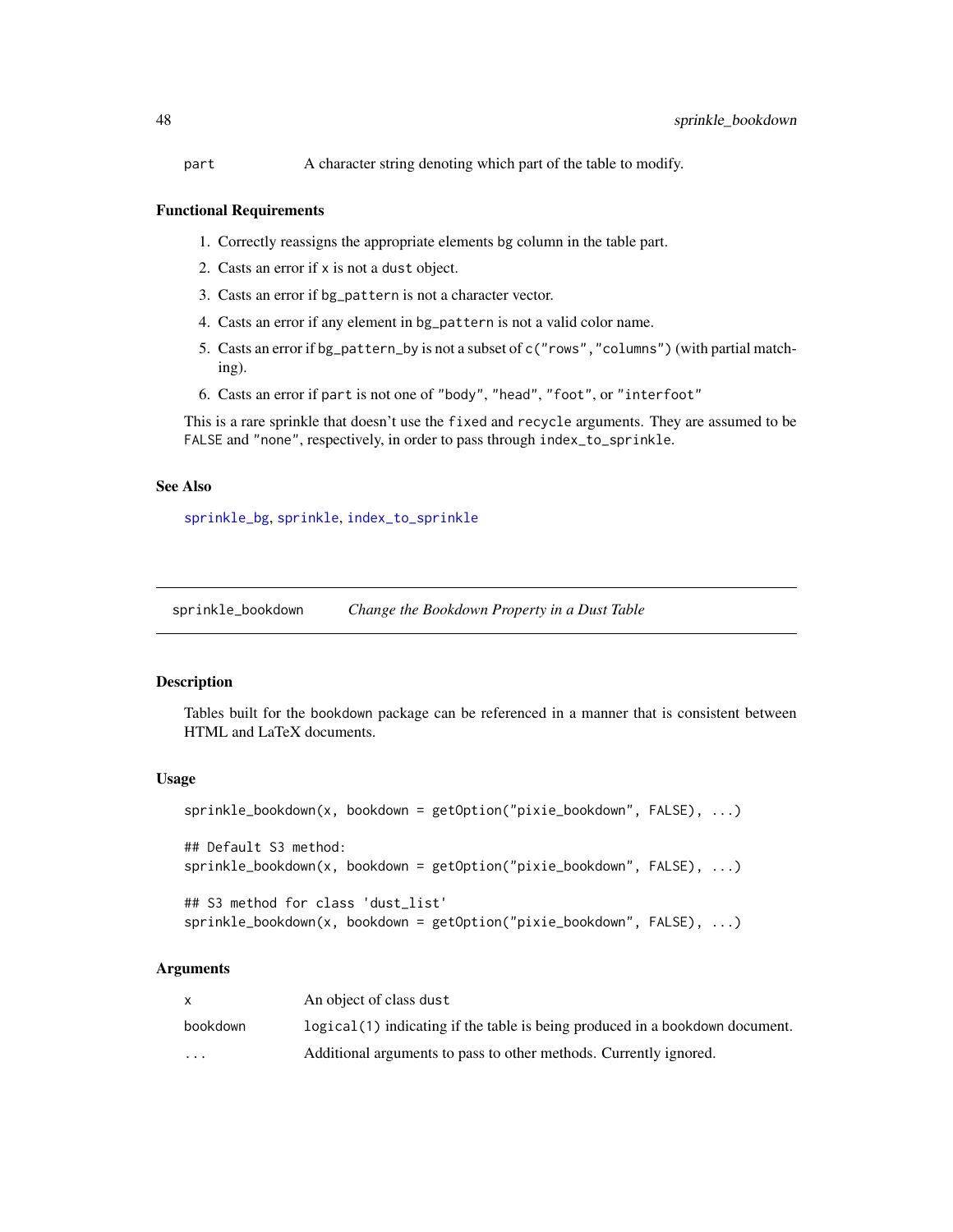# sprinkle\_border 49

## Details

bookdown is a package that facilitates the writing of books. One of the advantages of bookdown is the ability to reference tables in a manner similar to LaTeX. The key difference in how pixiedust handles output is the reference specification. See [https://bookdown.org/yihui/bookdown/table](https://bookdown.org/yihui/bookdown/tables.html)s. [html](https://bookdown.org/yihui/bookdown/tables.html) for details on how bookdown uses labels and references.

## Functional Requirements

- 1. Change the bookdown attribute of the dust object.
- 2. Cast an error if x is not a dust object.
- 3. Cast an error if bookdown is not a logical object.
- 4. Cast an error if bookdown has length greater than 1.

# Author(s)

Benjamin Nutter

## Source

<https://bookdown.org/yihui/bookdown/tables.html>

#### See Also

[dust](#page-3-0), [sprinkle](#page-27-0)

sprinkle\_border *Sprinkle Changes to Cell Borders*

## Description

Cell borders may be used to give visual structure to a table. Borders may generate distinction between sets of results, groups, or types of output.

```
sprinkle_border(
  x,
  rows,
  cols,
  border = c("all", "bottom", "left", "top", "right"),
 border_color = "black",
 border_style = "solid",
 border_thickness = 1,
 border_units = c("pt", "px"),
  part = c("body", "head", "foot", "interfoot", "table"),
  fixed = FALSE,
```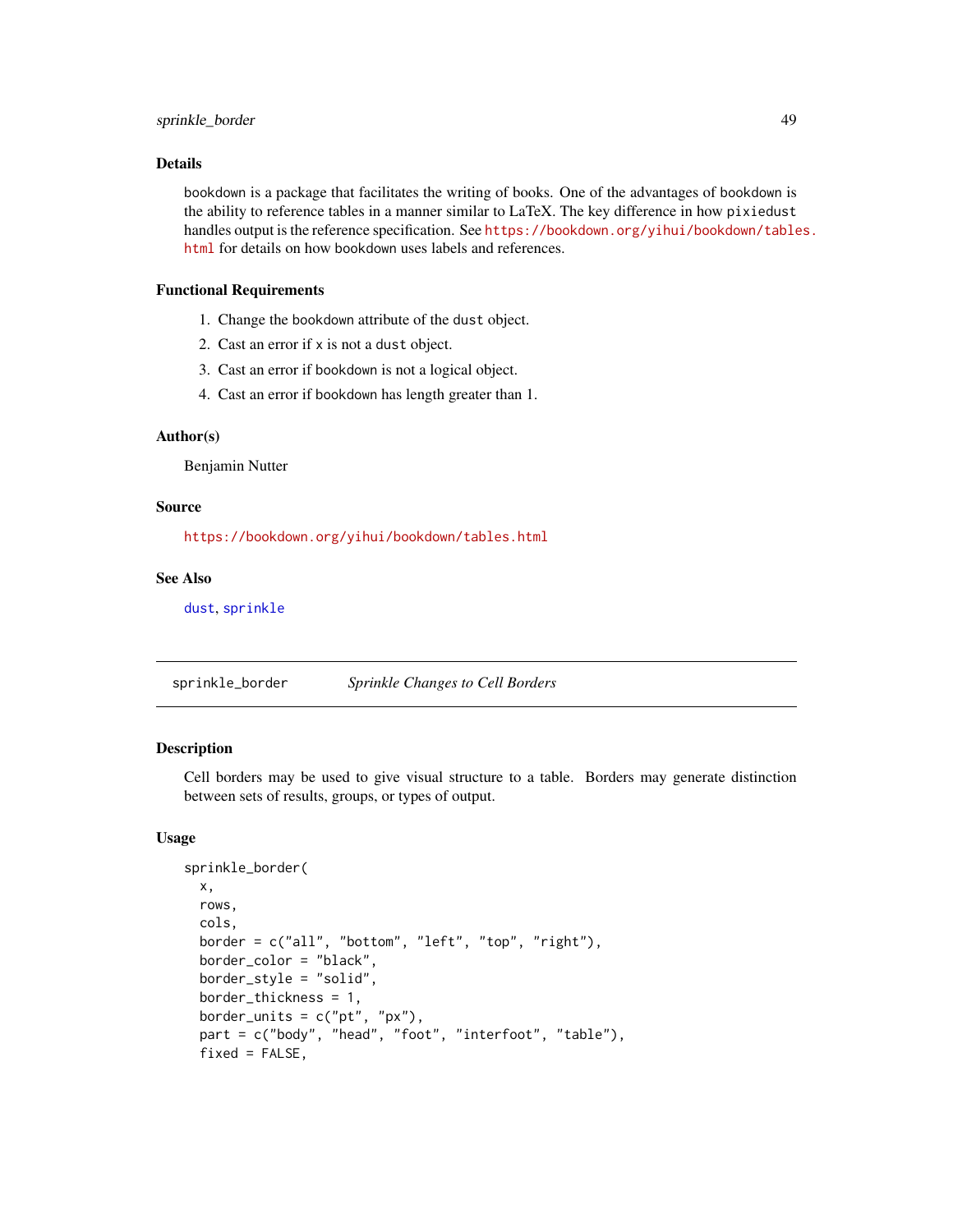```
recycle = c("none", "rows", "cols", "columns"),
  ...
\sum_{i=1}^{n}## Default S3 method:
sprinkle_border(
 x,
 rows = NULL,cols = NULL,
 border = c("all", "bottom", "left", "top", "right","),
 border_color = "black",
 border_style = "solid",
 border_thickness = 1,
 border_units = c("pt", "px"),
 part = c("body", "head", "foot", "interfoot", "table"),
 fixed = FALSE,recycle = c("none", "rows", "cols", "columns"),
  ...
\lambda## S3 method for class 'dust_list'
sprinkle_border(
 x,
 rows = NULL,cols = NULL,
 border = c("all", "bottom", "left", "top", "right"),
 border_color = "black",
 border_style = "solid",
 border_thickness = 1,
 border_units = c("pt", "px"),
  part = c("body", "head", "foot", "interfoot", "table"),
 fixed = FALSE,recycle = c("none", "rows", "cols", "columns"),
  ...
\mathcal{L}
```
## Arguments

| $\mathsf{x}$ | An object of class dust                                                                                                                                                                                                                                                                                                 |
|--------------|-------------------------------------------------------------------------------------------------------------------------------------------------------------------------------------------------------------------------------------------------------------------------------------------------------------------------|
| rows         | Either a numeric vector of rows in the tabular object to be modified or an object<br>of class call. When a call, generated by quote (expression), the expression<br>resolves to a logical vector the same length as the number of rows in the table.<br>Sprinkles are applied to where the expression resolves to TRUE. |
| cols         | Either a numeric vector of columns in the tabular object to be modified, or a<br>character vector of column names. A mixture of character and numeric indices<br>is permissible.                                                                                                                                        |
| border       | One or more of "all", "bottom", "left", "top", or "right". Partial matching<br>is supported. Designates the side of the chosen cells for which borders should                                                                                                                                                           |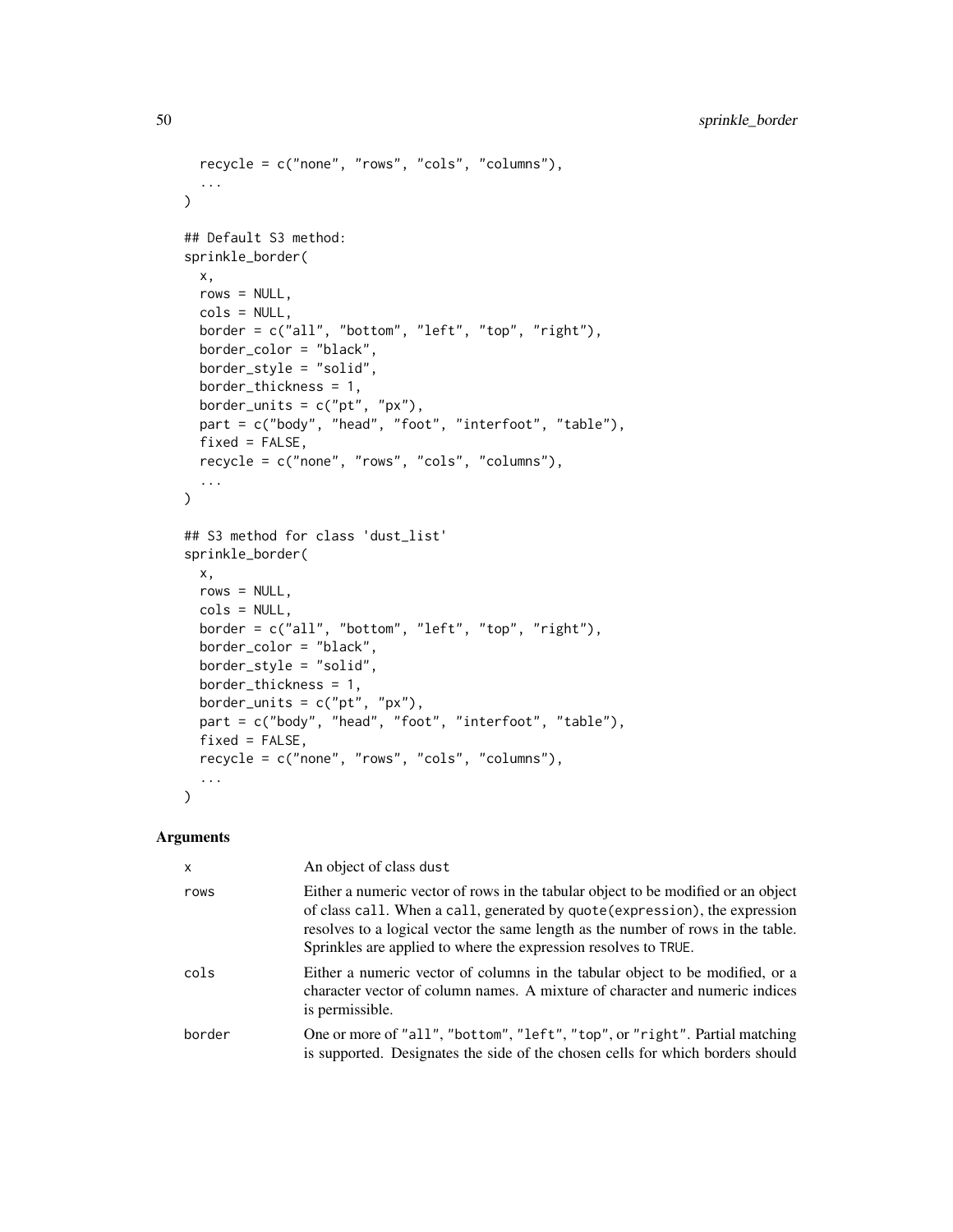|                  | be modified.                                                                                                                                                                                                                                                                                                                 |
|------------------|------------------------------------------------------------------------------------------------------------------------------------------------------------------------------------------------------------------------------------------------------------------------------------------------------------------------------|
| border_color     | $character(1)$ A character string giving a color for the background of the cho-<br>sen cells. NULL makes no change to the current value.                                                                                                                                                                                     |
| border_style     | character(1) setting the border style for the cell. One of "solid", "dashed",<br>"dotted", "double", "groove", "ridge", "inset", "outset", "hidden", or<br>"none". NULL makes no change to the current value.                                                                                                                |
| border_thickness |                                                                                                                                                                                                                                                                                                                              |
|                  | numeric(1). Sets the thickness of the border. NULL makes no change to the<br>current value.                                                                                                                                                                                                                                  |
| border_units     | $character(1)$ . Sets the unit of measure for the border thickness. May be either<br>"pt", "px". NULL makes no change to the current value.                                                                                                                                                                                  |
| part             | A character string denoting which part of the table to modify.                                                                                                                                                                                                                                                               |
| fixed            | logical(1) indicating if the values in rows and cols should be read as fixed<br>coordinate pairs. By default, sprinkles are applied at the intersection of rows and<br>cols, meaning that the arguments do not have to share the same length. When<br>$fixed = TRUE$ , they must share the same length.                      |
| recycle          | A character one that determines how sprinkles are managed when the sprinkle<br>input doesn't match the length of the region to be sprinkled. By default, recy-<br>cling is turned off. Recycling may be performed across rows first (left to right,<br>top to bottom), or down columns first (top to bottom, left to right). |
| $\cdots$         | Additional arguments to pass to other methods. Currently ignored.                                                                                                                                                                                                                                                            |

# Details

This sprinkle has no effect on console and markdown output.

HTML output accepts all of the possible values of border\_style.

For LaTeX output, when hhline = FALSE, "solid", "dashed", "dotted", "hidden", and "none" are accepted. "dotted" will silently be treated as "dashed", and "hidden" is the equivalent of "none".

For LaTeX output when hhline = TRUE, "solid", "double", "hidden", and "none" are accepted. "hidden" is the equivalent of "none".

When a value of border\_style is not recognized by an output format, it is silently ignored.

# Functional Requirements

- 1. Correctly reassigns the left\_border, right\_border, top\_border and bottom\_border columns in the table part.
- 2. Casts an error if x is not a dust object.
- 3. Casts an error if any element of border is not one of "all", "bottom", "left", "top", or "right".
- 4. Casts an error if border\_color is not a character(1)
- 5. Casts an error if border\_color is not a valid color format.
- 6. Casts an error if border\_style is not one of "solid", "dashed", "dotted", "double", "groove", "ridge", "inset", "outset", "hidden", "none"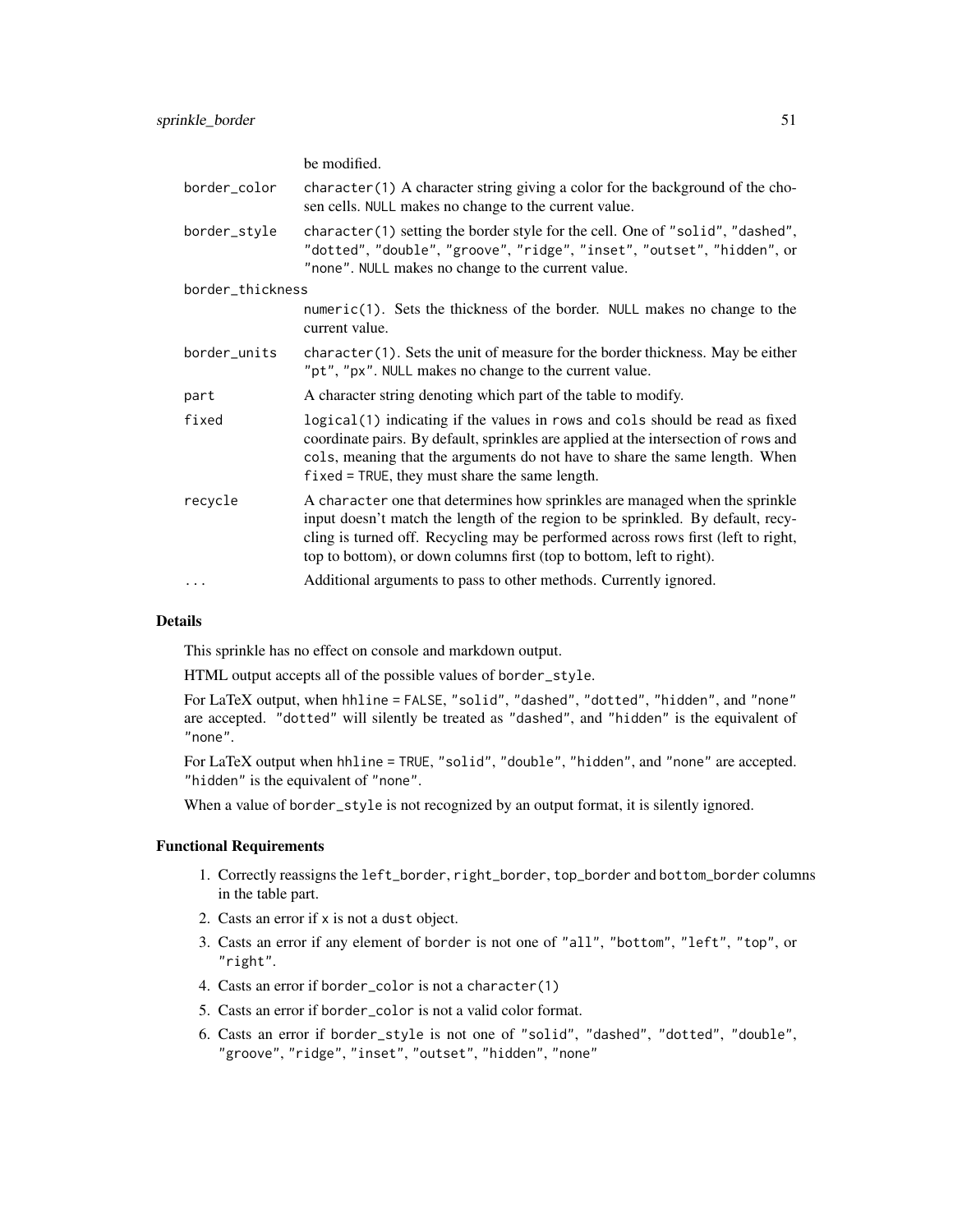- 7. Casts an error if border\_thickness is not a numeric(1).
- 8. Casts an error if border\_units is not one of "pt" or "px".
- 9. Casts an error if part is not one of "body", "head", "foot", or "interfoot"
- 10. Casts an error if fixed is not a logical(1)
- 11. Casts an error if recycle is not one of "none", "rows", or "cols"
- 12. Cast an error if recycle = "none" and border\_color does not have length 1.
- 13. Cast an error if recycle = "none" and border\_style does not have length 1.
- 14. Cast an error if recycle = "none" and border\_thickness does not have length 1.
- 15. Quietly restrict border\_units to just the first element if is has length > 1 and recycle = "none".

## Author(s)

Benjamin Nutter

# See Also

[sprinkle](#page-27-0), [index\\_to\\_sprinkle](#page-13-0)

sprinkle\_border\_collapse

*Change the Border Collapse Property in a Dust Table*

# **Description**

The border\_collapse property controls the appearance of cell borders in HTML tables. Be default, pixiedust collapses the borders so that the adjoining border of two cells appear as a single border.

```
sprinkle_border_collapse(
 x,
 border_collapse = getOption("pixie_border_collapse", "collapse"),
  ...
)
## Default S3 method:
sprinkle_border_collapse(
  x,
 border_collapse = getOption("pixie_border_collapse", "collapse"),
  ...
)
## S3 method for class 'dust_list'
```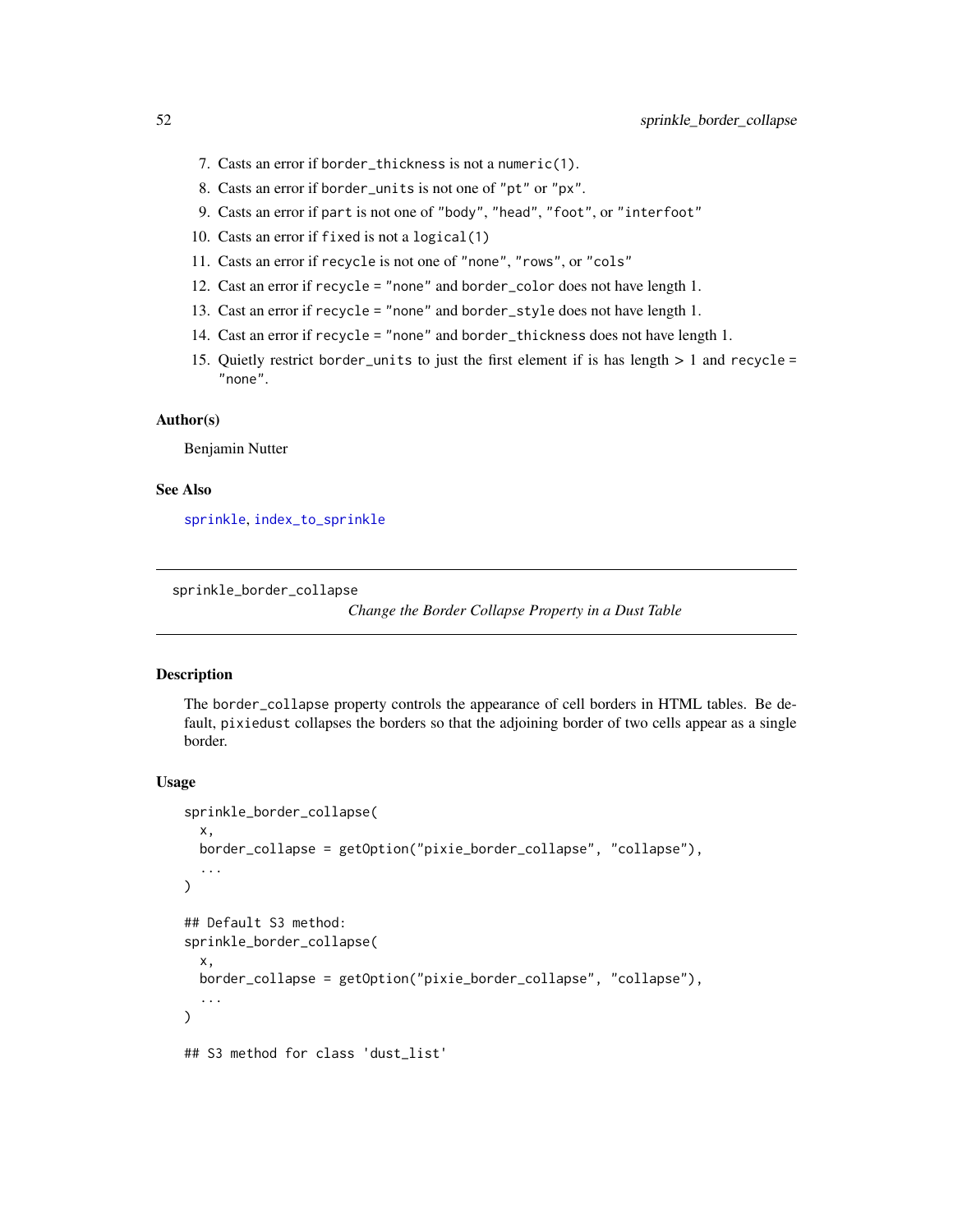```
sprinkle_border_collapse(
 x,
 border_collapse = getOption("pixie_border_collapse", "collapse"),
  ...
\mathcal{L}
```
## Arguments

|                 | $\mathsf{x}$         | An object of class dust                                                                                         |
|-----------------|----------------------|-----------------------------------------------------------------------------------------------------------------|
| border_collapse |                      |                                                                                                                 |
|                 |                      | character(1). Defaults to "collapse", and may accept any of "collapse",<br>"separate", "initial", or "inherit". |
|                 | $\ddot{\phantom{0}}$ | Additional arguments to pass to other methods. Currently ignored.                                               |

# Details

See [https://www.w3schools.com/cssref/pr\\_border-collapse.asp](https://www.w3schools.com/cssref/pr_border-collapse.asp) for details on how each option affects the appearance of a table.

This property has no effect on non-HTML output.

# Functional Requirements

- 1. Change the border\_collapse attribute of the dust object.
- 2. Cast an error if x is not a dust object.
- 3. Cast an error if border\_collapse is not one of "collapse", "separate", "initial", "inherit".

# Author(s)

Benjamin Nutter

# Source

[https://www.w3schools.com/cssref/pr\\_border-collapse.asp](https://www.w3schools.com/cssref/pr_border-collapse.asp)

# See Also

[dust](#page-3-0), [sprinkle](#page-27-0)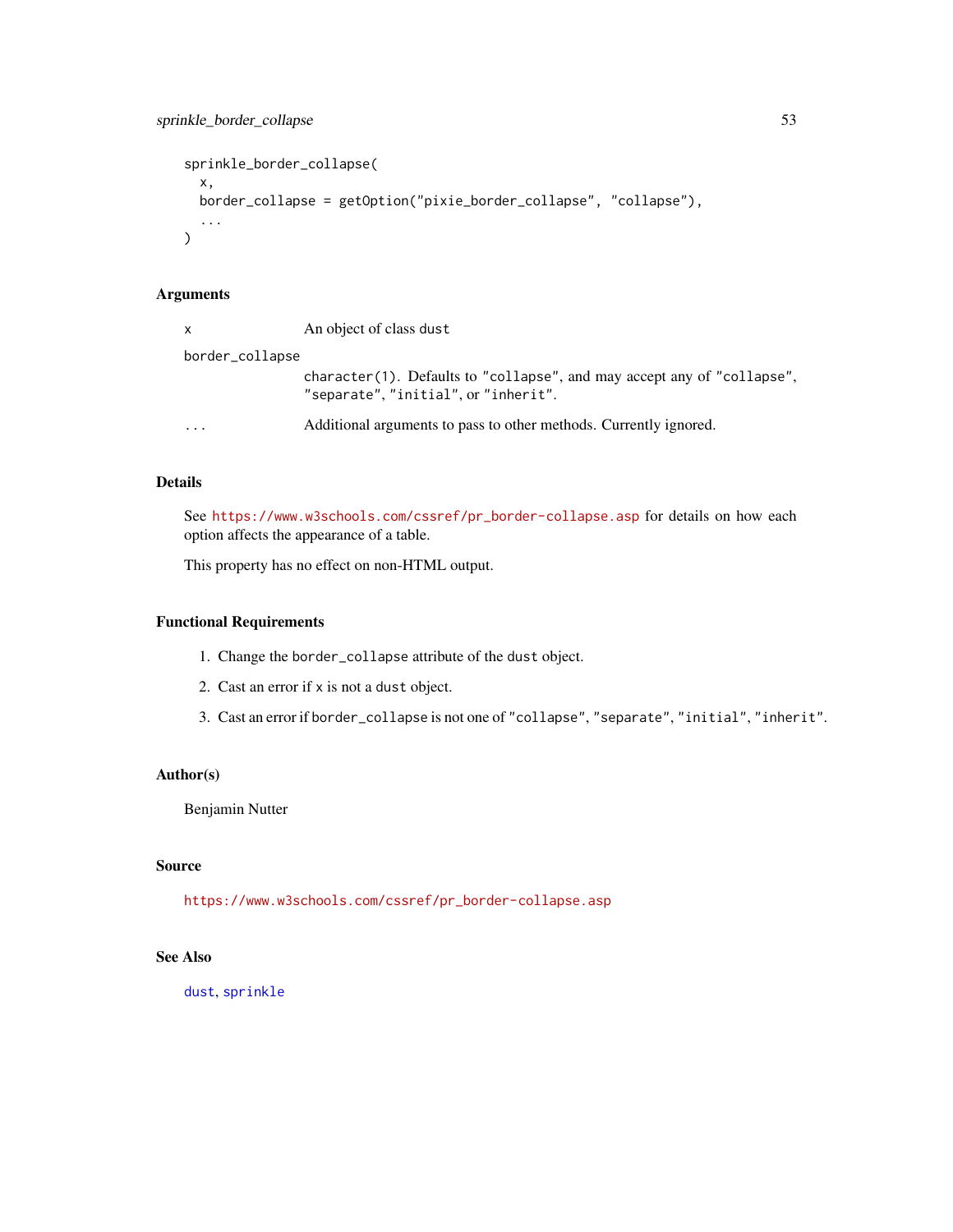## Description

The table caption is often used as a brief title, but may also be used to provide a longer statement explaining how to interpret the table results.

#### Usage

```
sprinkle_caption(x, caption, ...)
## Default S3 method:
sprinkle_caption(x, caption, ...)
## S3 method for class 'dust_list'
sprinkle_caption(x, caption, ...)
```
#### Arguments

|          | An object of class dust                                           |
|----------|-------------------------------------------------------------------|
| caption  | character(1) giving the new caption for the table.                |
| $\cdots$ | Additional arguments to pass to other methods. Currently ignored. |

# Details

The caption may be set during the initial dust call. This method allows for modification afterward, such as in the case of when a dust object is loaded from memory and the initial call cannot be accessed.

#### Functional Requirements

- 1. Change the caption attribute of the dust object.
- 2. Cast an error if x is not a dust object.
- 3. Cast an error if caption is not a character object.
- 4. Cast an error if caption has length greater than 1.

## Author(s)

Benjamin Nutter

# See Also

[dust](#page-3-0), [sprinkle](#page-27-0)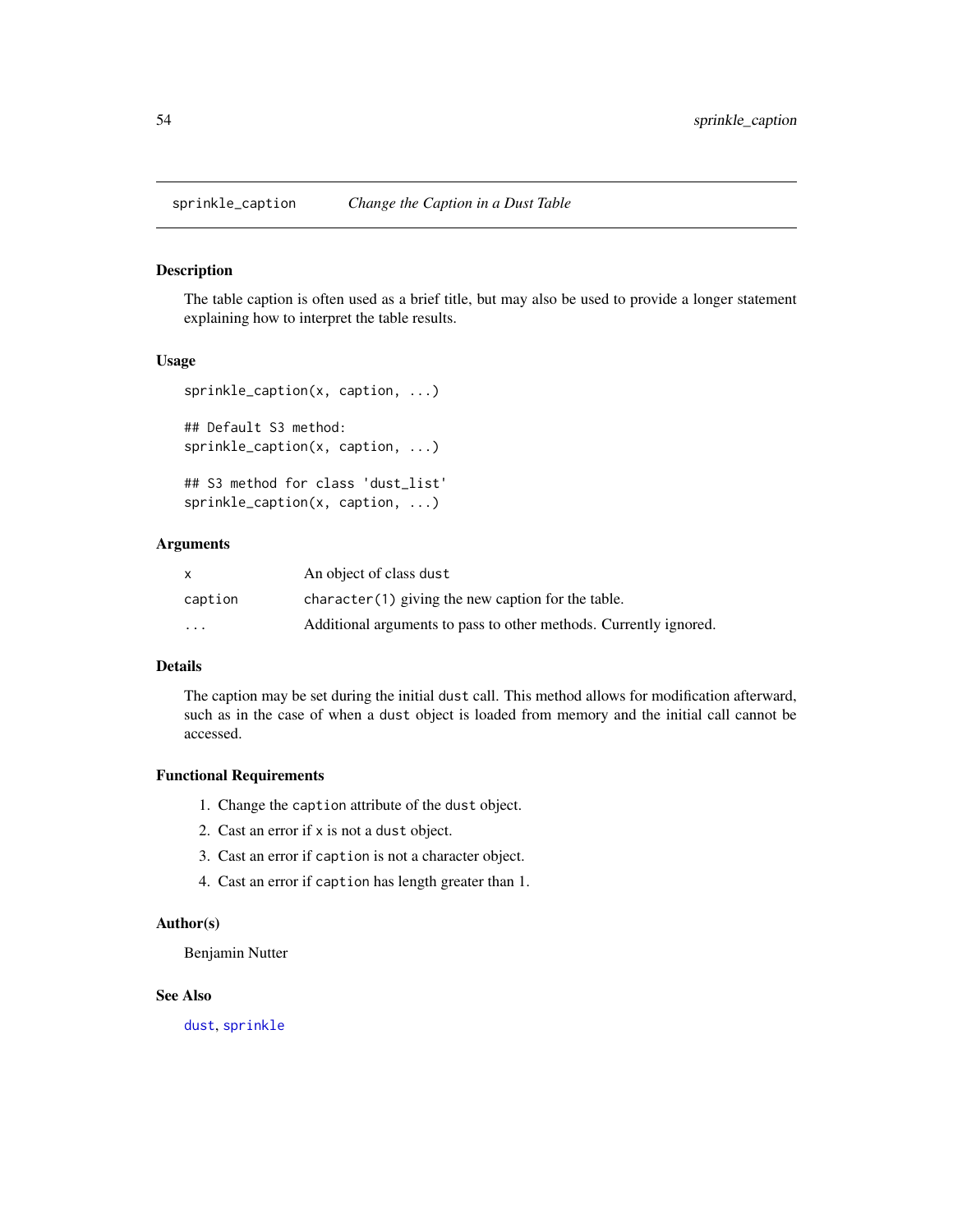sprinkle\_caption\_number

```
Change the Caption in a Dust Table
```
#### Description

The table caption is often used as a brief title, but may also be used to provide a longer statement explaining how to interpret the table results.

## Usage

```
sprinkle_caption_number(x, caption_number, ...)
## Default S3 method:
sprinkle_caption_number(
 x,
  caption_number = getOption("pixie_caption_number", TRUE),
  ...
)
## S3 method for class 'dust_list'
sprinkle_caption_number(
 x,
 caption_number = getOption("pixie_caption_number", TRUE),
  ...
)
```
#### Arguments

| X                 | An object of class dust                                                                                                                                                                                       |
|-------------------|---------------------------------------------------------------------------------------------------------------------------------------------------------------------------------------------------------------|
|                   | caption_number logical(1) When TRUE, the table caption is prefixed with "Table #". Table<br>numbering is suppressed when FALSE. When numbering is suppressed, the table<br>number counter will not increment. |
| $\cdot\cdot\cdot$ | Additional arguments to pass to other methods. Currently ignored.                                                                                                                                             |

#### Details

Table numbering makes it possible to reference tables within a document. In some cases, the numbering is not desired. Suppressing numbering may restrict the ability to make reference to the table.

# Functional Requirements

- 1. Change the caption\_number attribute of the dust object.
- 2. Cast an error if x is not a dust object.
- 3. Cast an error if caption\_number is not a logical object.
- 4. Cast an error if caption\_number has length greater than 1.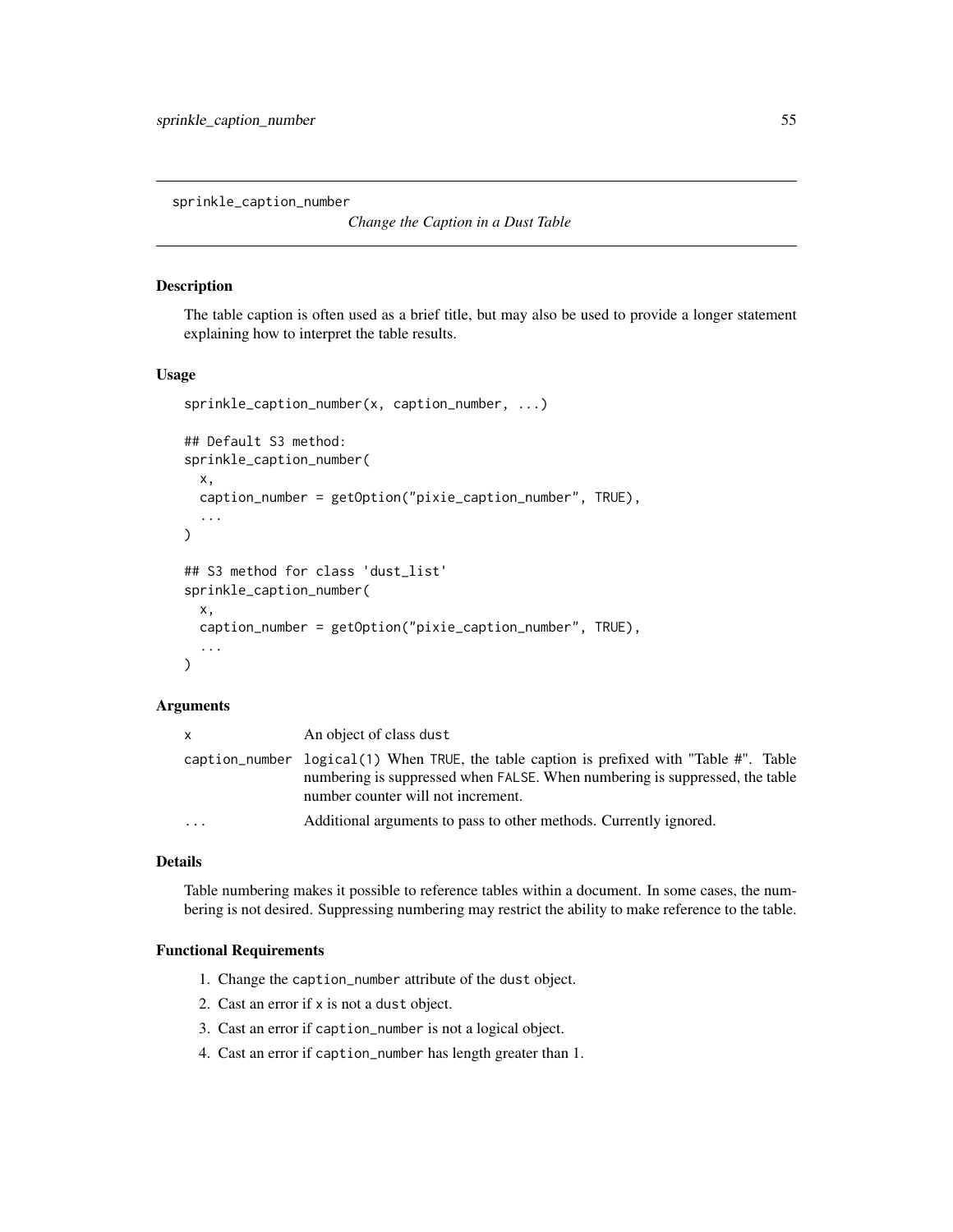#### Author(s)

Benjamin Nutter

# See Also

[dust](#page-3-0), [sprinkle](#page-27-0)

<span id="page-55-0"></span>sprinkle\_colnames *Column Names for* dust *Tables*

## Description

Assigns new column names to a table

## Usage

sprinkle\_colnames(x, ...)

## Default S3 method: sprinkle\_colnames(x, ...)

## S3 method for class 'dust\_list' sprinkle\_colnames(x, ...)

## Arguments

| X                       | A dust object.                                  |
|-------------------------|-------------------------------------------------|
| $\cdot$ $\cdot$ $\cdot$ | Column names for the table. See 'Input Formats' |

#### Input Formats

- named arguments Using dust\_colnames(term = "Term",estimate = "Estimate"), column names may be passed for all or a subset of the columns. The existing column name will be matched against the argument name.
- unnamed arguments Using dust\_colnames("Term","Estimate","SE",...), column names may be passed for all of the columns. If the arguments are unnamed, the number of arguments passed must match the number of columns in the table.

When using named arguments (or a named vector), you may not mix named and unnamed elements. In other words, if one element is named, they must all be named. Unnamed elements are assigned to columns in sequential order.

#### Author(s)

Benjamin Nutter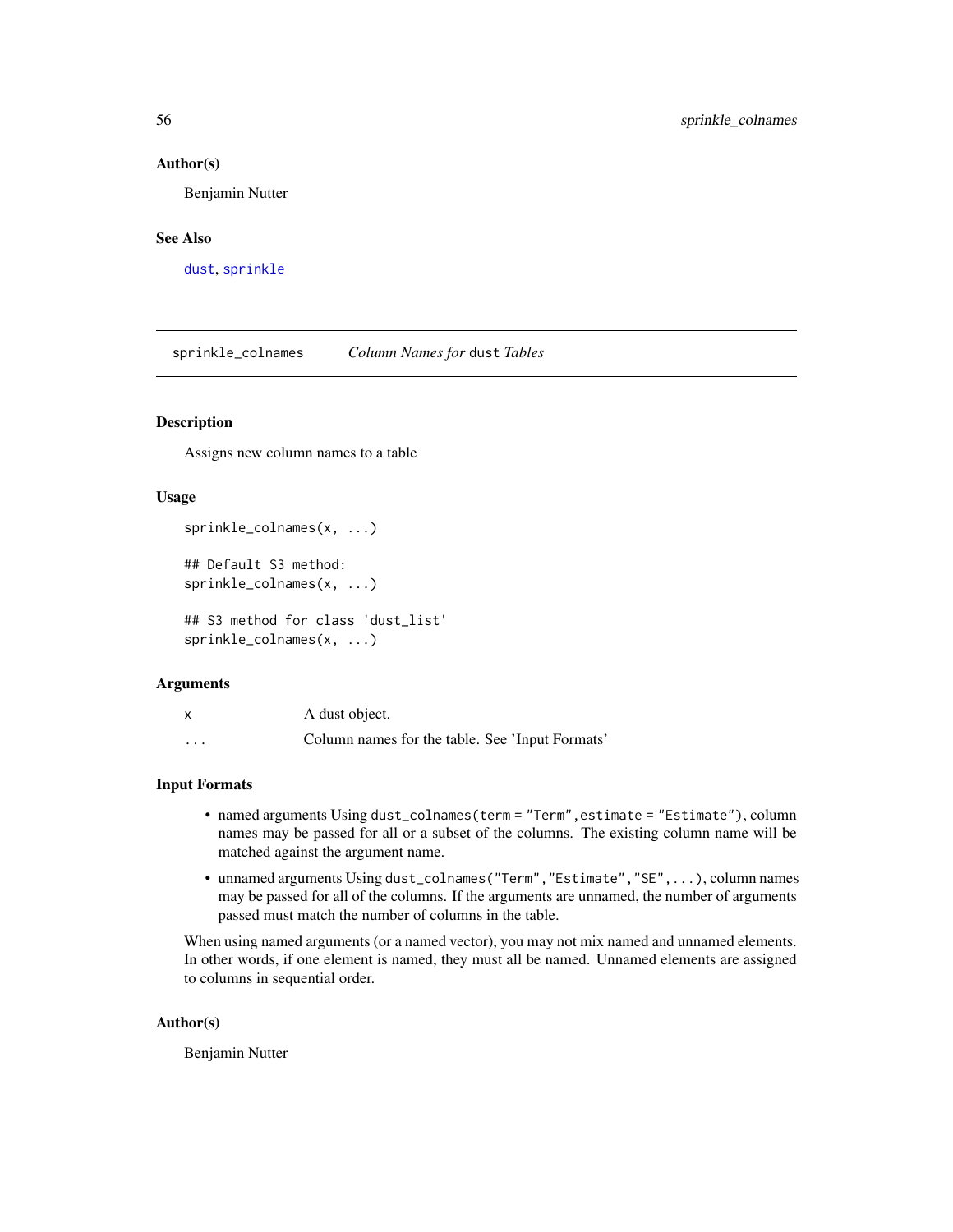# sprinkle\_discrete 57

#### See Also

[sprinkle](#page-27-0)

#### Examples

```
x \le dust(lm(mpg \sim qsec + factor(am), data = mtcars))
x
x %>% sprinkle_colnames(term = "Term", statistic = "T")
x %>% sprinkle_colnames("Term", "Estimate", "SE", "T-statistic", "p-value")
## Not run:
# Causes an error due to too few unnamed arguments
x %>% sprinkle_colnames("Term", "Estimate")
```

```
## End(Not run)
```
sprinkle\_discrete *Change Color Features by Discrete Values*

#### Description

Distinct values within a range will be assigned a color and the designated attribute of the table will be modified accordingly.

```
sprinkle_discrete(
  x,
 rows = NULL,cols = NULL,discrete = "bg",
 discrete_colors = getOption("pixie_discrete_pal", NULL),
 part = c("body", "head", "foot", "interfoot", "table"),
 fixed = FALSE,recycle = c("none", "rows", "cols", "columns"),
  ...
\lambda## Default S3 method:
sprinkle_discrete(
 x,
 rows = NULL,cols = NULL,
 discrete = "bg",discrete_colors = getOption("pixie_discrete_pal", NULL),
 part = c("body", "head", "foot", "interfoot", "table"),
  fixed = FALSE,recycle = c("none", "rows", "cols", "columns"),
```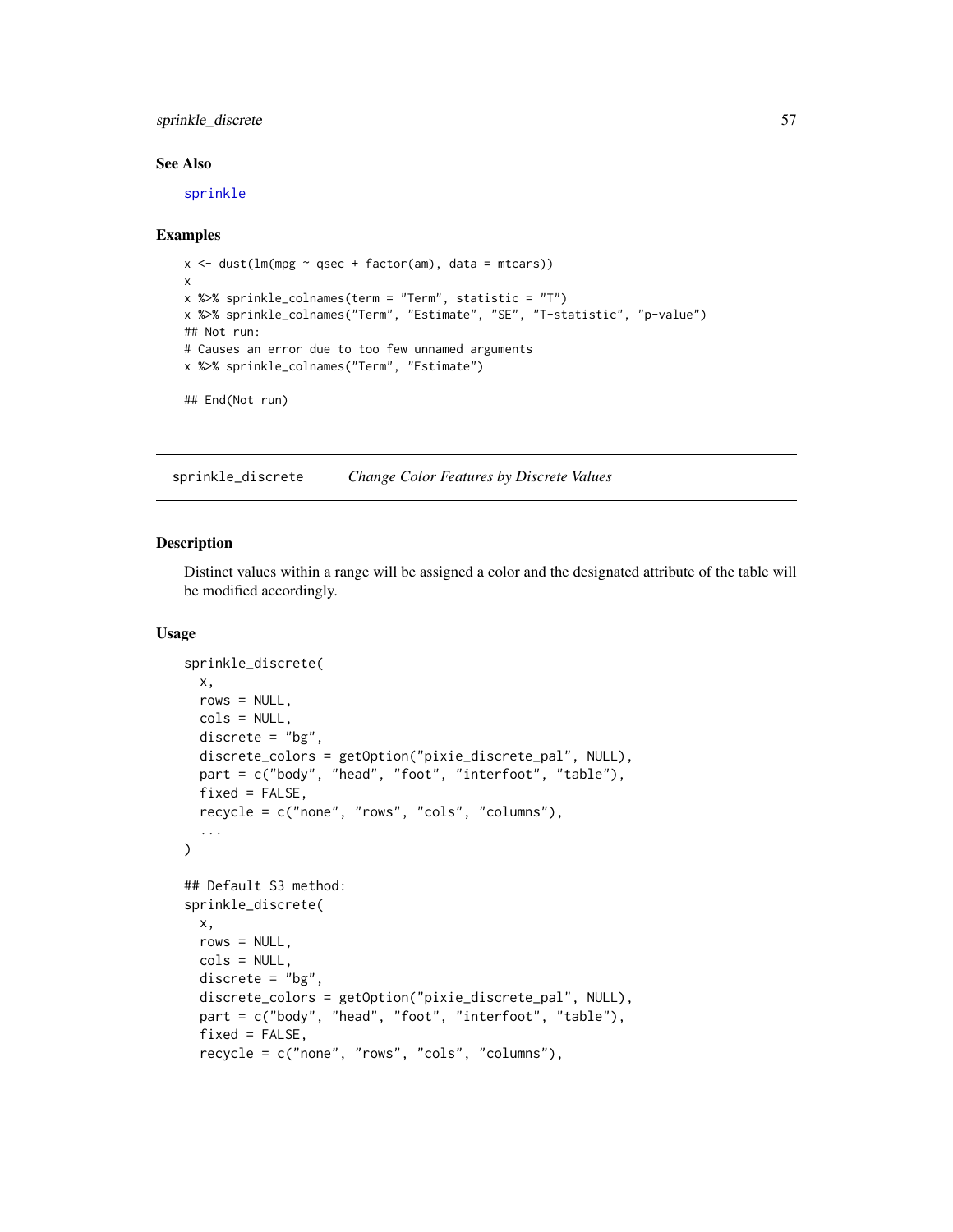```
...
\mathcal{L}## S3 method for class 'dust_list'
sprinkle_discrete(
 x,
 rows = NULL,cols = NULL,
 discrete = "bg",
 discrete_colors = getOption("pixie_discrete_pal", NULL),
 part = c("body", "head", "foot", "interfoot", "table"),
 fixed = FALSE,recycle = c("none", "rows", "cols", "columns"),
  ...
\mathcal{L}
```
#### Arguments

| x                           | An object of class dust                                                                                                                                                                                                                                                                                                      |
|-----------------------------|------------------------------------------------------------------------------------------------------------------------------------------------------------------------------------------------------------------------------------------------------------------------------------------------------------------------------|
| rows                        | Either a numeric vector of rows in the tabular object to be modified or an object<br>of class call. When a call, generated by quote (expression), the expression<br>resolves to a logical vector the same length as the number of rows in the table.<br>Sprinkles are applied to where the expression resolves to TRUE.      |
| cols                        | Either a numeric vector of columns in the tabular object to be modified, or a<br>character vector of column names. A mixture of character and numeric indices<br>is permissible.                                                                                                                                             |
| discrete<br>discrete_colors | character. A subset of c("bg", "font", "font_color", "border", "left_border", "top_border","                                                                                                                                                                                                                                 |
|                             | character. Gives the color palette to be used. Each value must be a valid color.<br>Defaults to evenly spaced colors over the color space.                                                                                                                                                                                   |
| part                        | A character string denoting which part of the table to modify.                                                                                                                                                                                                                                                               |
| fixed                       | logical(1) indicating if the values in rows and cols should be read as fixed<br>coordinate pairs. By default, sprinkles are applied at the intersection of rows and<br>cols, meaning that the arguments do not have to share the same length. When<br>$fixed = TRUE$ , they must share the same length.                      |
| recycle                     | A character one that determines how sprinkles are managed when the sprinkle<br>input doesn't match the length of the region to be sprinkled. By default, recy-<br>cling is turned off. Recycling may be performed across rows first (left to right,<br>top to bottom), or down columns first (top to bottom, left to right). |
| $\cdots$                    | Additional arguments to pass to other methods. Currently ignored.                                                                                                                                                                                                                                                            |
|                             |                                                                                                                                                                                                                                                                                                                              |

# Details

This sprinkle is only recognized by HTML and LaTeX. All of the height\_units values are recognized by HTML. For LaTeX, "px" is converted to "pt".

"font" and "font\_color" both change the font color.

"border" is a shortcut to specify all borders.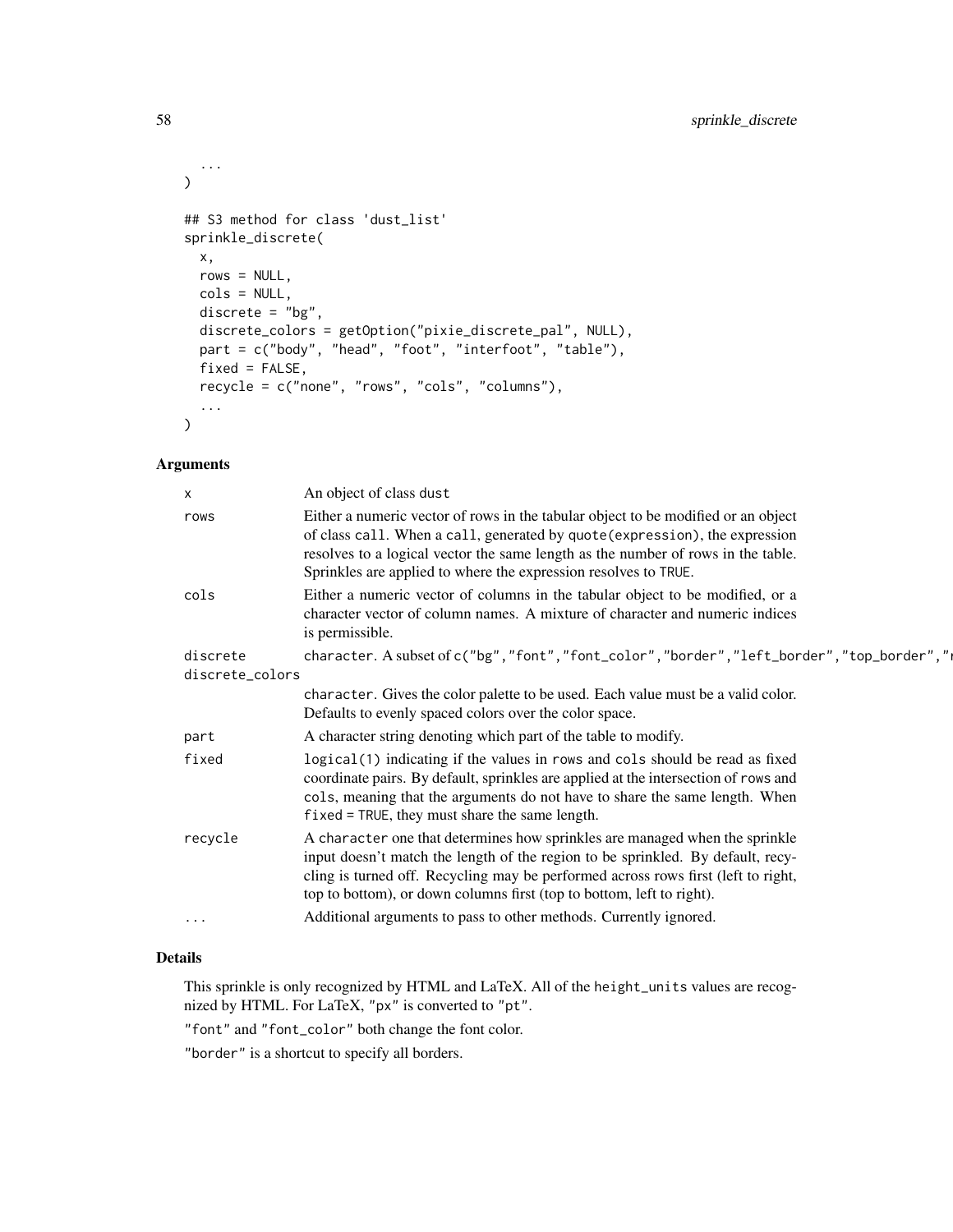#### Functional Requirements

- 1. Correctly reassigns the appropriate elements of the bg, font\_color, left\_border, top\_border, right\_border, or bottom\_border column in the table part.
- 2. Casts an error if x is not a dust object.
- 3. Casts an error if discrete is not a subset of c("bg", "font", "font\_color", "border", "left\_border", "right\_bor
- 4. Casts an error if discrete\_colors is not a character value.
- 5. Casts an error if any value of discrete\_colors is not a recognized color value.
- 6. Casts an error if part is not one of "body", "head", "foot", or "interfoot"
- 7. Casts an error if fixed is not a logical(1)
- 8. Casts an error if recycle is not one of "none", "rows", or "cols"

The functional behavior of the fixed and recycle arguments is not tested for this function. It is tested and validated in the tests for [index\\_to\\_sprinkle](#page-13-0).

# See Also

[sprinkle](#page-27-0), [index\\_to\\_sprinkle](#page-13-0)

sprinkle\_fixed\_header *Assign a Fixed Header to an HTML Table*

## Description

Long tables to be displayed on-screen may benefit by keeping the header fixed in position while scrolling through the body of the table. This allows the user to maintain visual contact between the column name and the data.

```
sprinkle_fixed_header(
 x,
  fixed_header = TRUE,
  include_fixed_header_css = TRUE,
  fixed_header_class_name = "pixie-fixed",
  scroll_body_height = 300,
  scroll_body_height_units = "px",
  scroll_body_background_color = "white",
  fixed_header_height = 20,
  fixed_header_height_units = "px",
  fixed_header_text_height = fixed_header_height/2,
  fixed_header_text_height_units = "px",
  fixed_header_background_color = "white",
  ...
)
```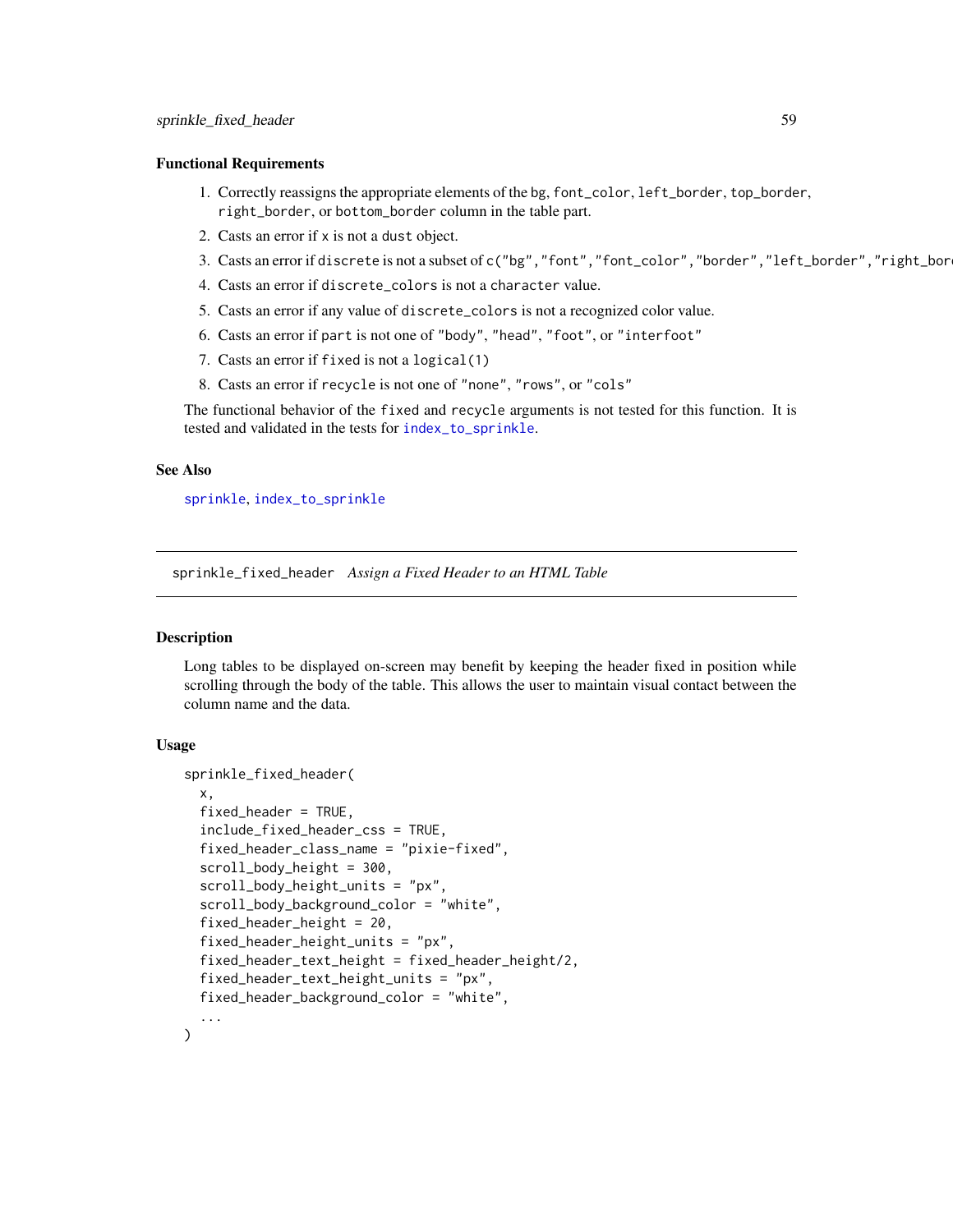```
## Default S3 method:
sprinkle_fixed_header(
  x,
  fixed_header = TRUE,
  include_fixed_header_css = TRUE,
  fixed_header_class_name = "pixie-fixed",
  scroll_body_height = 300,
  scroll_body_height_units = "px",
  scroll_body_background_color = "white",
  fixed_header_height = 20,
  fixed_header_height_units = "px",
  fixed_header_text_height = fixed_header_height/2,
  fixed_header_text_height_units = "px",
  fixed_header_background_color = "white",
  ...
)
## S3 method for class 'dust_list'
sprinkle_fixed_header(
  x,
  fixed_header = TRUE,
  include_fixed_header_css = TRUE,
  fixed_header_class_name = "pixie-fixed",
  scroll_body_height = 300,
  scroll_body_height_units = "px",
  scroll_body_background_color = "white",
  fixed_header_height = 20,
  fixed_header_height_units = "px",
  fixed_header_text_height = fixed_header_height/2,
  fixed_header_text_height_units = "px",
  fixed_header_background_color = "white",
  ...
)
```
## Arguments

x An object of class dust

fixed\_header logical(1). When TRUE, HTML output will produce a table with a fixed header and a scrollable body.

include\_fixed\_header\_css

logical(1). When TRUE, the CSS code to produce the table is inserted directly ahead of the HTML code for the table. When FALSE, the CSS is omitted and assumed to be provided by the user. This may be beneficial if the user has defined CSS styles for their tables. In this case, the user will need to add CSS classes to their customized CSS to accomodate the fixed headers. See Avoiding CSS Conflicts.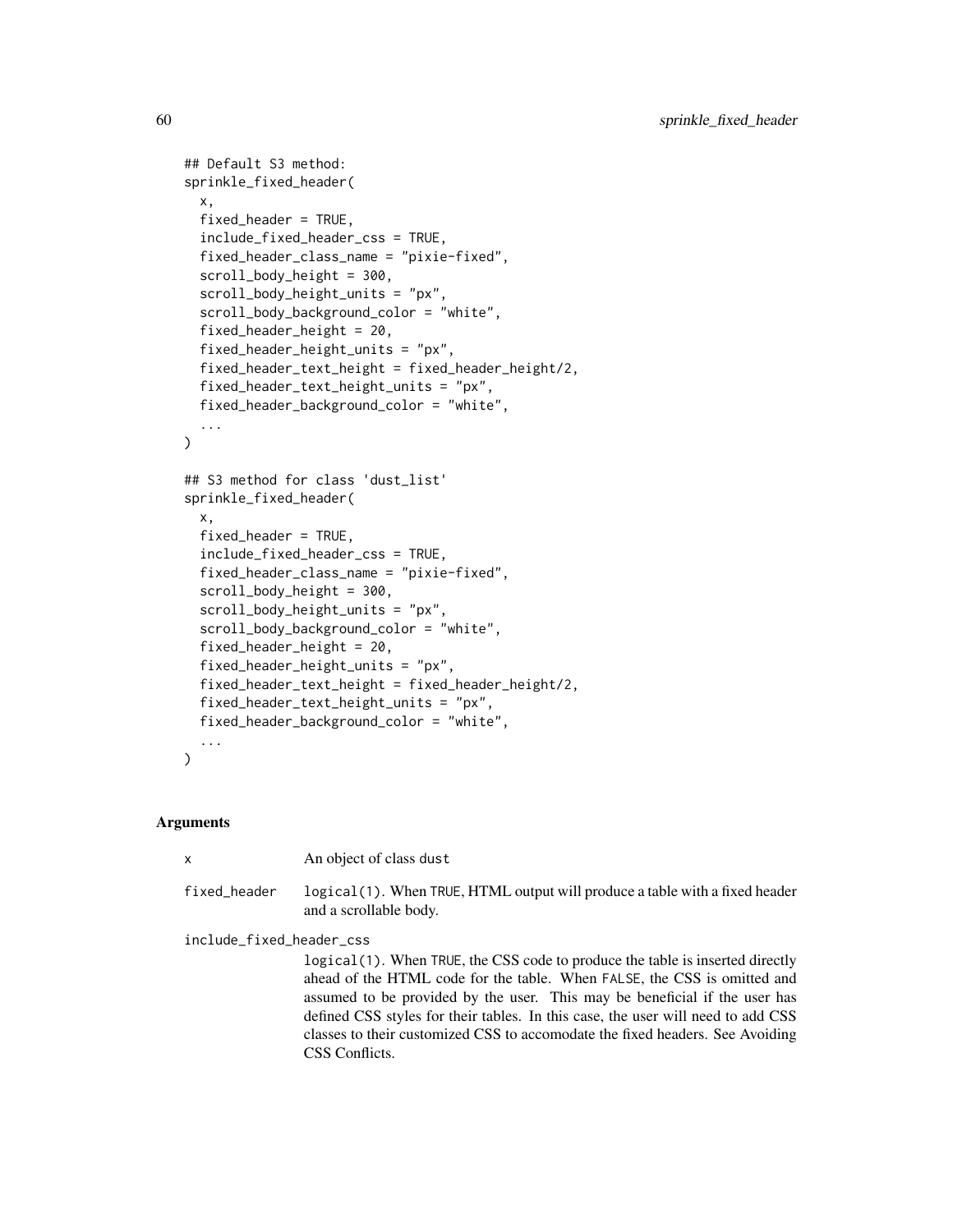fixed\_header\_class\_name

character(1). When include\_fixed\_header\_css = FALSE, this class name is used to reference CSS classes provided by the user to format the table correctly.

scroll\_body\_height

integerish(1). Sets the height of the scrollable table body.

#### scroll\_body\_height\_units

character(1). Determines the units for the height of the scrollable table. Defaults to "px". Must be one of c("px","pt","%","em").

scroll\_body\_background\_color

character(1). The color of the background of the body. Must be a valid color. It defaults to white, which may override CSS settings provided by the user. If this needs to be avoided, you may use the [fixed\\_header\\_css](#page-7-0) function to assist in generating CSS code to use to define the CSS. See Avoiding CSS Conflicts.

#### fixed\_header\_height

integerish(1). Sets the height of the header row.

fixed\_header\_height\_units

character(1). Determines the units for the height of the header row. Defaults to "px". Must be one of  $c("px", "pt", "%", "em").$ 

fixed\_header\_text\_height

numeric(1). Sets the height at which the header text appears. By default it is set to half of the header height. This should be approximately centered, but you may alter this to get the precise look you want.

fixed\_header\_text\_height\_units

character(1). Determines the units for placing the header text. Defaults to "px". Must be one of c("px","pt","%","em").

fixed\_header\_background\_color

character(1). Sets the background color for the header row. This defaults to white and may override the user's CSS settings. See Avoiding CSS Conflicts.

... Arguments to pass to other methods.

## Details

CSS doesn't make this kind of table natural. The solution to generate the fixed headers used by pixiedust is probably not the best solution in terms of CSS design. It is, however, the most conducive to generating dynamically on the fly.

The fixed header table requires nesting several HTML elements.

- 1. a div tag is used to control the alignment of the table
- 2. a section tag is used to set up the header row that remains fixed.
- 3. a div that sets the height of the scrollable body
- 4. the table tag establishes the actual table.
- 5. The th tags inside the table are set to full transparency and the content of the headers is duplicated in a div within the th tag to display the content.

To accomplish these tasks, some CSS is exported with the table and placed in the document immediately before the table. Read further to understand the conflicts that may arise if you are using custom CSS specifications in your documents.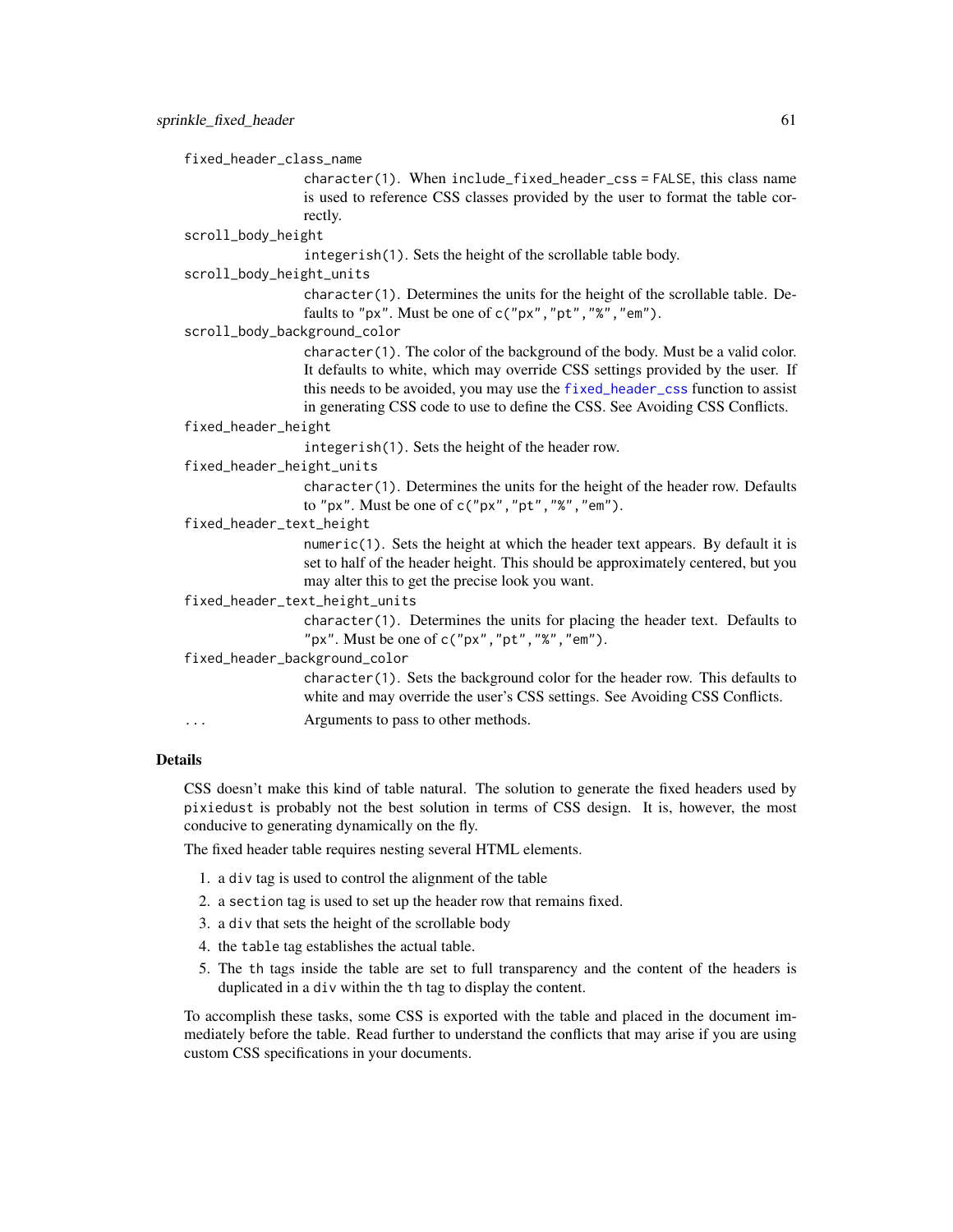#### Avoiding CSS Conflicts

Because of all of the shenanigans involved, exporting the CSS with the tables may result in conflicts with your custom CSS. Most importantly, any CSS you have applied to the th or td tags may be overwritten. If you are using custom CSS, you may want to consider using include\_fixed\_header\_css = FALSE and then utilizing [fixed\\_header\\_css](#page-7-0) to generate CSS you can include in your CSS file to provide the fixed headers. The code generated by fixed\_header\_css ought to be placed before your definitions for td and th.

To get the same header design in the fixed table, you will want to modify the .th-pixie-fixed div definition in the CSS to match your desired th definition.

The code produced by fixed\_header\_css will include comments where there is potential for a CSS conflict.

## Functional Requirements

- 1. Set the fixed\_header element of the dust object correctly.
- 2. Set the include\_fixed\_header\_css element of the dust object correctly.
- 3. Set the fixed\_header\_param element of the dust object correctly.
- 4. Cast an error if x does not inherit class dust
- 5. Cast an error if scroll\_body\_height is not integerish(1)
- 6. Cast an error if scroll\_body\_height\_units is not character(1)
- 7. Cast an error if scroll\_body\_background\_color is not character(1)
- 8. Cast an error if scroll\_body\_background\_color is not a valid color.
- 9. Cast an error if fixed\_header\_height is not integerish(1)
- 10. Cast an error if fixed\_header\_height\_units is not character(1)
- 11. Cast an error if fixed\_header\_text\_height is not numeric(1)
- 12. Cast an error if fixed\_header\_text\_height\_units is not character(1)
- 13. Cast an error if fixed\_header\_background\_color is not character(1)
- 14. Cast an error if fixed\_header\_background\_color is not a valid color.
- 15. Cast an error if include\_fixed\_header\_css is not logical(1)
- 16. Cast an error if fixed\_header\_class\_name is not character(1)

sprinkle\_float *Change the float Property in a Dust Table*

#### Description

Alter the floating behavior of tables rendered in LaTeX documents. Floating tables are moved to a position deemed ideal by the typesetter. Setting float = FALSE causes the table to be rendered in the position in which it is generated in the code.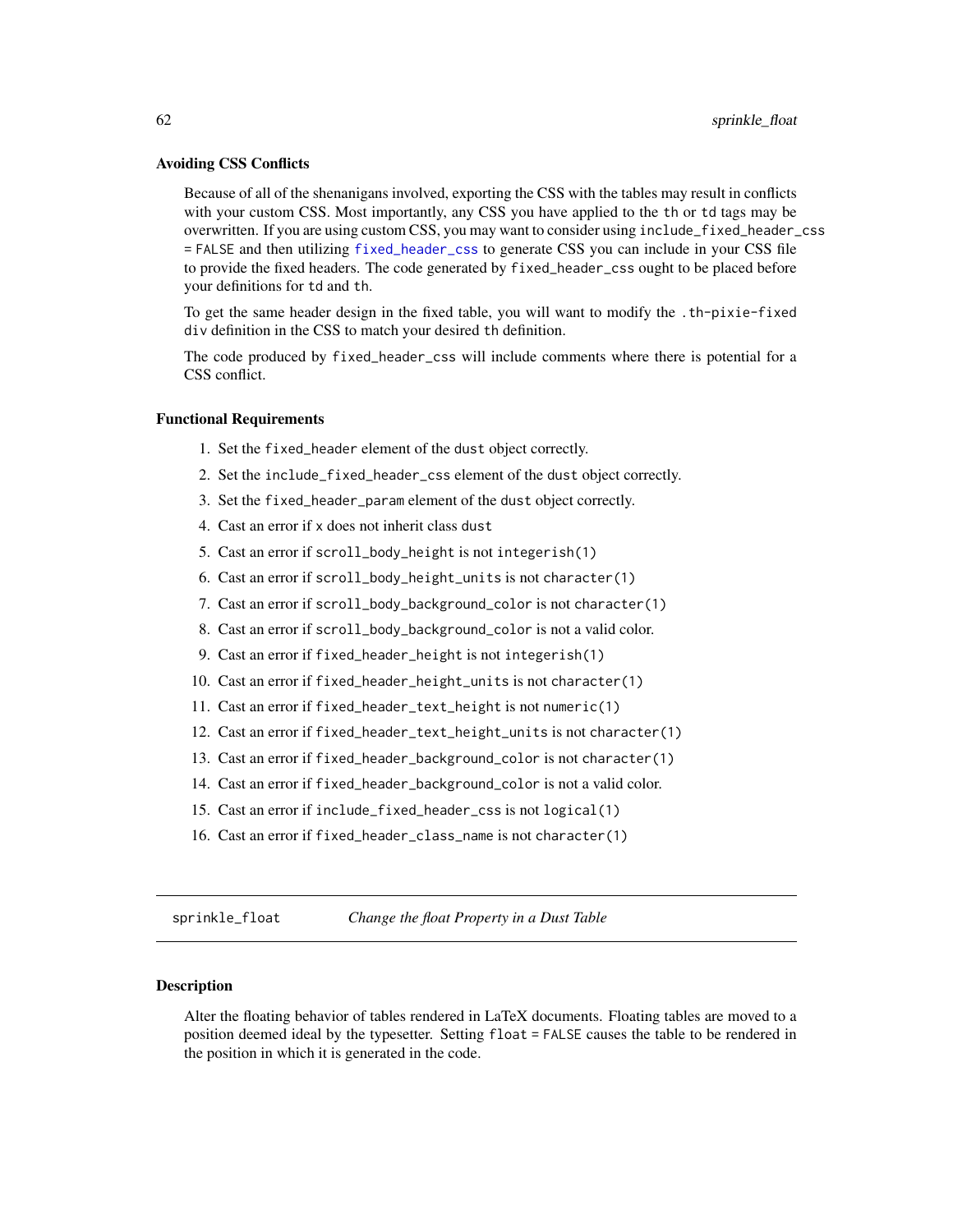# sprinkle\_float 63

# Usage

```
sprinkle_float(x, float = getOption("pixie_float", FALSE), ...)
## Default S3 method:
sprinkle_float(x, float = getOption("pixie_float", FALSE), ...)
## S3 method for class 'dust_list'
sprinkle_float(x, float = getOption("pixie_float", FALSE), ...)
```
# Arguments

| X     | An object of class dust                                                          |
|-------|----------------------------------------------------------------------------------|
| float | $logical(1)$ indicating if the table should be placed in a floating environment. |
| .     | Additional arguments to pass to other methods. Currently ignored.                |

# Details

See [https://en.wikibooks.org/wiki/LaTeX/Floats,\\_Figures\\_and\\_Captions](https://en.wikibooks.org/wiki/LaTeX/Floats,_Figures_and_Captions) for more about floating environments in LaTeX.

This property has no effect on non-LaTeX output.

## Functional Requirements

- 1. Change the float attribute of the dust object.
- 2. Cast an error if x is not a dust object.
- 3. Cast an error if float is not logical or length 1.

# Author(s)

Benjamin Nutter

## Source

[https://en.wikibooks.org/wiki/LaTeX/Floats,\\_Figures\\_and\\_Captions](https://en.wikibooks.org/wiki/LaTeX/Floats,_Figures_and_Captions)

# See Also

[dust](#page-3-0), [sprinkle](#page-27-0)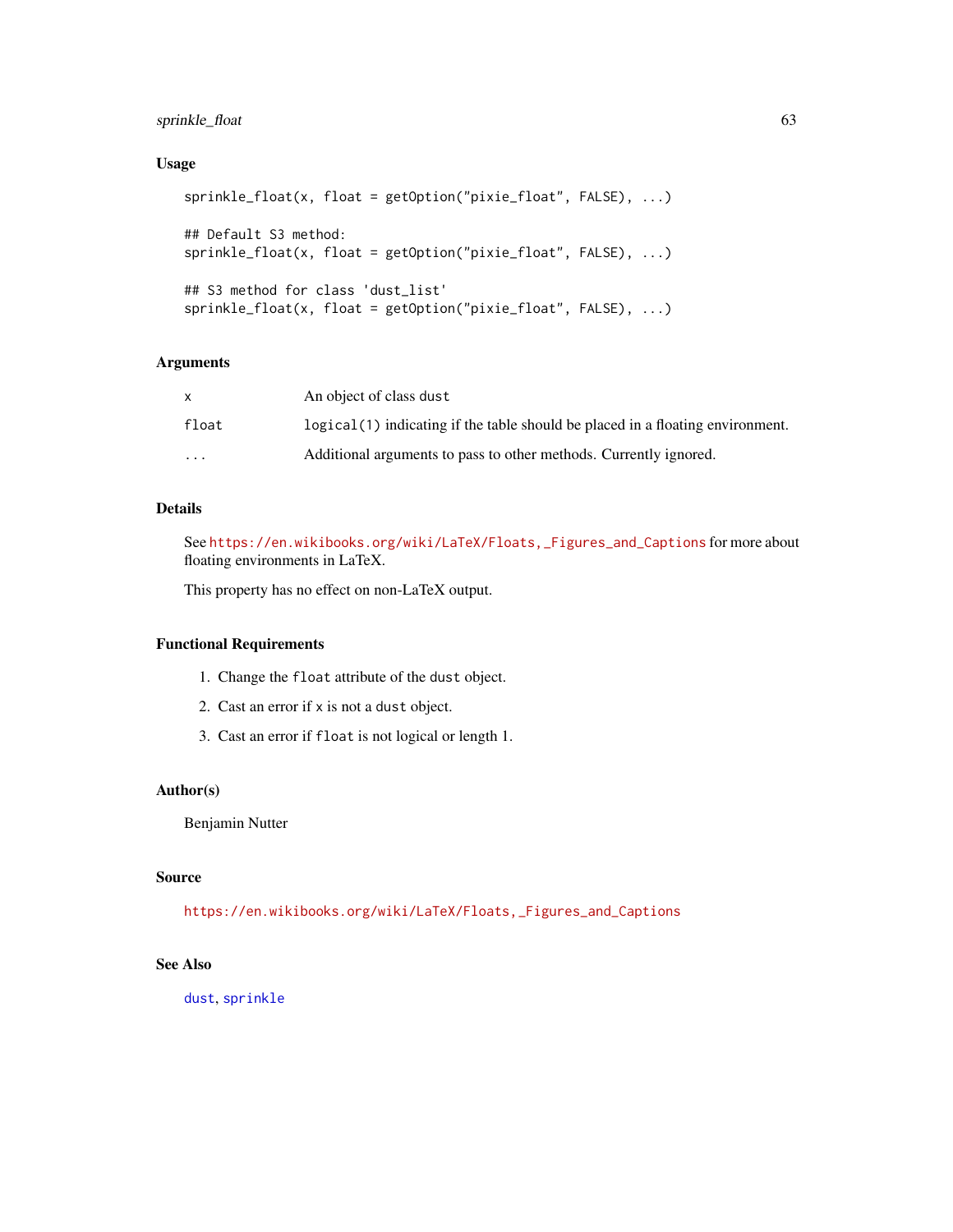#### **Description**

The pre-defined sprinkles do not always provide the desired impact on the tables. Applying a function allows for highly customized output without having to pre-process that data frame.

# Usage

```
sprinkle_fn(
  x,
  rows = NULL,cols = NULL,
  fn = NULL,part = c("body", "head", "foot", "interfoot", "table"),
  fixed = FALSE,recycle = c("none", "rows", "cols"),
  ...
\mathcal{L}## Default S3 method:
sprinkle_fn(
 x,
  rows = NULL,cols = NULL,
  fn = NULL,part = c("body", "head", "foot", "interfoot", "table"),
  fixed = FALSE,recycle = c("none", "rows", "cols", "columns"),
  ...
)
## S3 method for class 'dust_list'
sprinkle_fn(
 x,
 rows = NULL,cols = NULL,
  fn = NULL,part = c("body", "head", "foot", "interfoot", "table"),
  fixed = FALSE,recycle = c("none", "rows", "cols", "columns"),
  ...
)
```
#### Arguments

x An object of class dust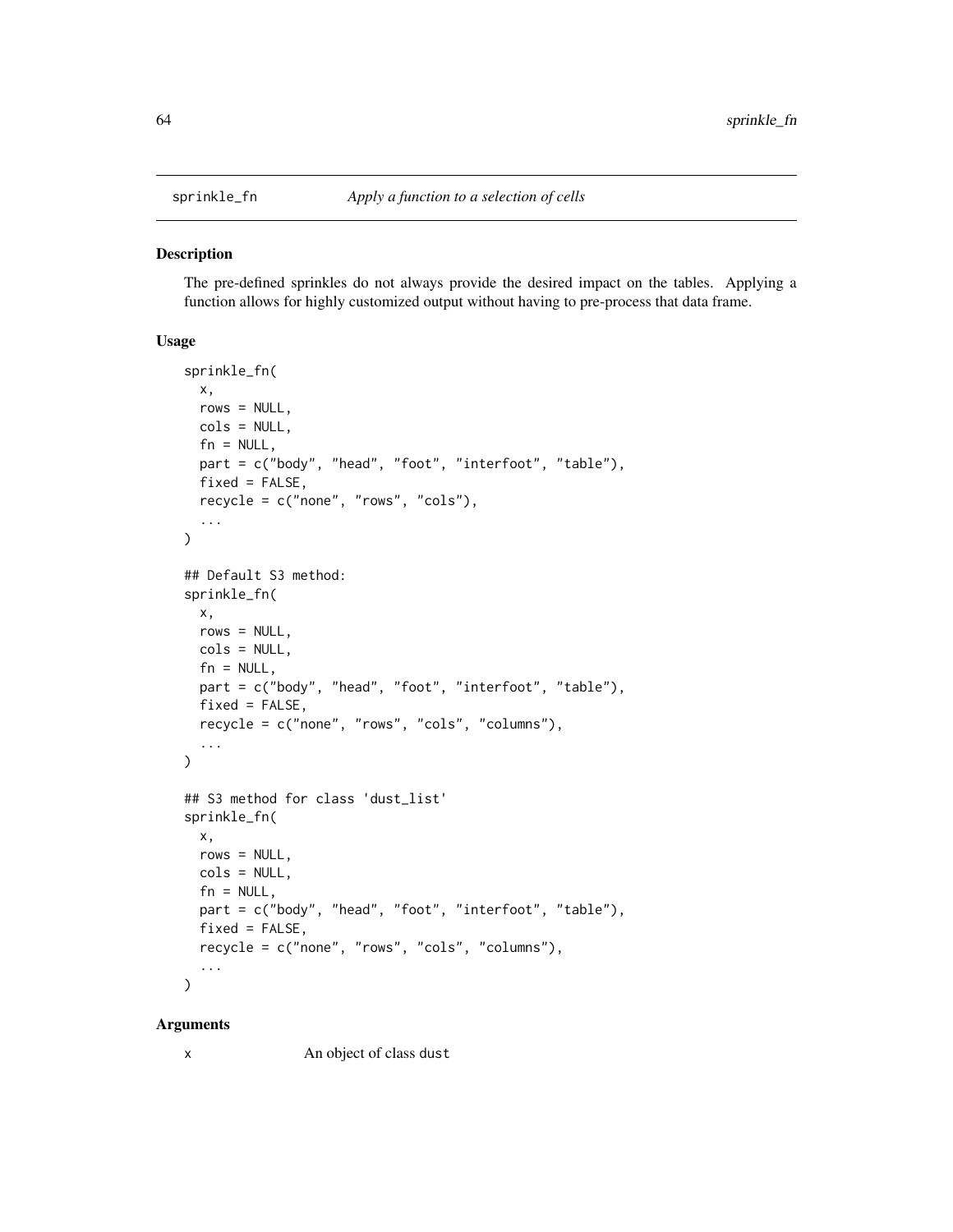| rows    | Either a numeric vector of rows in the tabular object to be modified or an object<br>of class call. When a call, generated by quote (expression), the expression<br>resolves to a logical vector the same length as the number of rows in the table.<br>Sprinkles are applied to where the expression resolves to TRUE.      |
|---------|------------------------------------------------------------------------------------------------------------------------------------------------------------------------------------------------------------------------------------------------------------------------------------------------------------------------------|
| cols    | Either a numeric vector of columns in the tabular object to be modified, or a<br>character vector of column names. A mixture of character and numeric indices<br>is permissible.                                                                                                                                             |
| fn      | An object of class call. The function should act on an object value (which is an<br>internal column in the dust object). It is recommend to wrap the function call in<br>quote. For example, quote(pvalString(value)) or quote(format(value, nsmall<br>$= 3$ ).                                                              |
| part    | A character string denoting which part of the table to modify.                                                                                                                                                                                                                                                               |
| fixed   | logical(1) indicating if the values in rows and cols should be read as fixed<br>coordinate pairs. By default, sprinkles are applied at the intersection of rows and<br>cols, meaning that the arguments do not have to share the same length. When<br>$fixed = TRUE$ , they must share the same length.                      |
| recycle | A character one that determines how sprinkles are managed when the sprinkle<br>input doesn't match the length of the region to be sprinkled. By default, recy-<br>cling is turned off. Recycling may be performed across rows first (left to right,<br>top to bottom), or down columns first (top to bottom, left to right). |
|         | Additional arguments to pass to other methods. Currently ignored.                                                                                                                                                                                                                                                            |
|         |                                                                                                                                                                                                                                                                                                                              |

# Details

dust objects transform tabular objects so that each cell in the table comprises one row in the data frame of cell attributes. The function to be applied needs to act on the value column of that data frame.

# Functional Requirements

- 1. Correctly reassigns the appropriate elements fn column in the table part.
- 2. Casts an error if x is not a dust object.
- 3. Casts an error if fn is not a call object.
- 4. Casts an error if part is not one of "body", "head", "foot", or "interfoot"
- 5. Casts an error if fixed is not a logical(1)
- 6. Casts an error if recycle is not one of "none", "rows", or "cols"

## Author(s)

Benjamin Nutter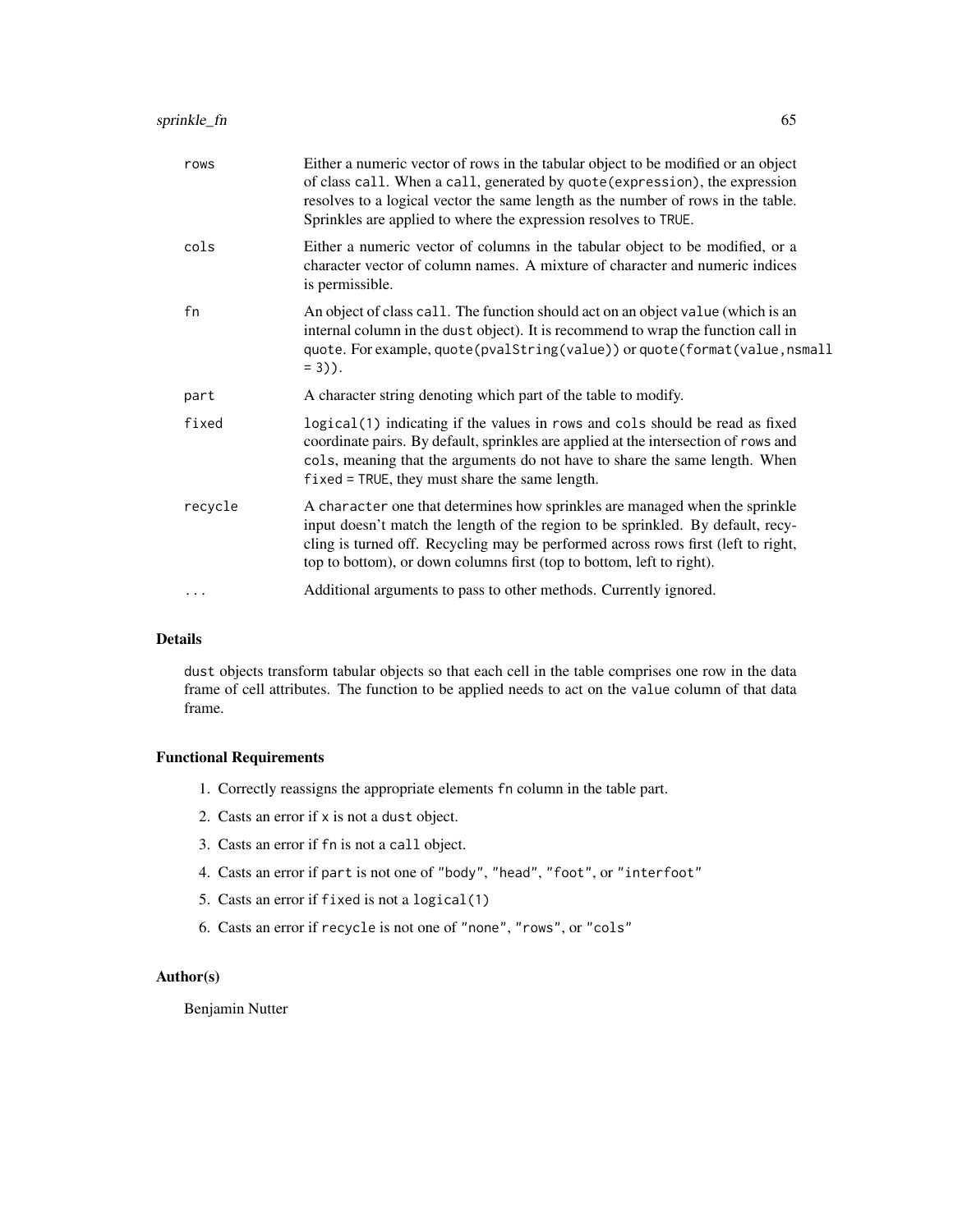#### Description

Text can be made to stand out (or fade away) by using font features such as bold and italic text, color, size, or different fonts.

```
sprinkle_font(
 x,
 rows = NULL,cols = NULL,
 bold = NULL,italic = NULL,
  font_size = NULL,
  font_size_units = NULL,
  font_color = NULL,
  font_family = NULL,
  ...,
 part = c("body", "head", "foot", "interfoot", "table"),
 fixed = FALSE,recycle = "none"
\lambda## Default S3 method:
sprinkle_font(
 x,
 rows = NULL,cols = NULL,
 bold = NULL,italic = NULL,
  font_size = NULL,
  font_size_units = NULL,
  font_color = NULL,
 font_family = NULL,
  ...,
 part = c("body", "head", "foot", "interfoot", "table"),
 fixed = FALSE,recycle = "none"
)
## S3 method for class 'dust_list'
sprinkle_font(
 x,
 rows = NULL,
```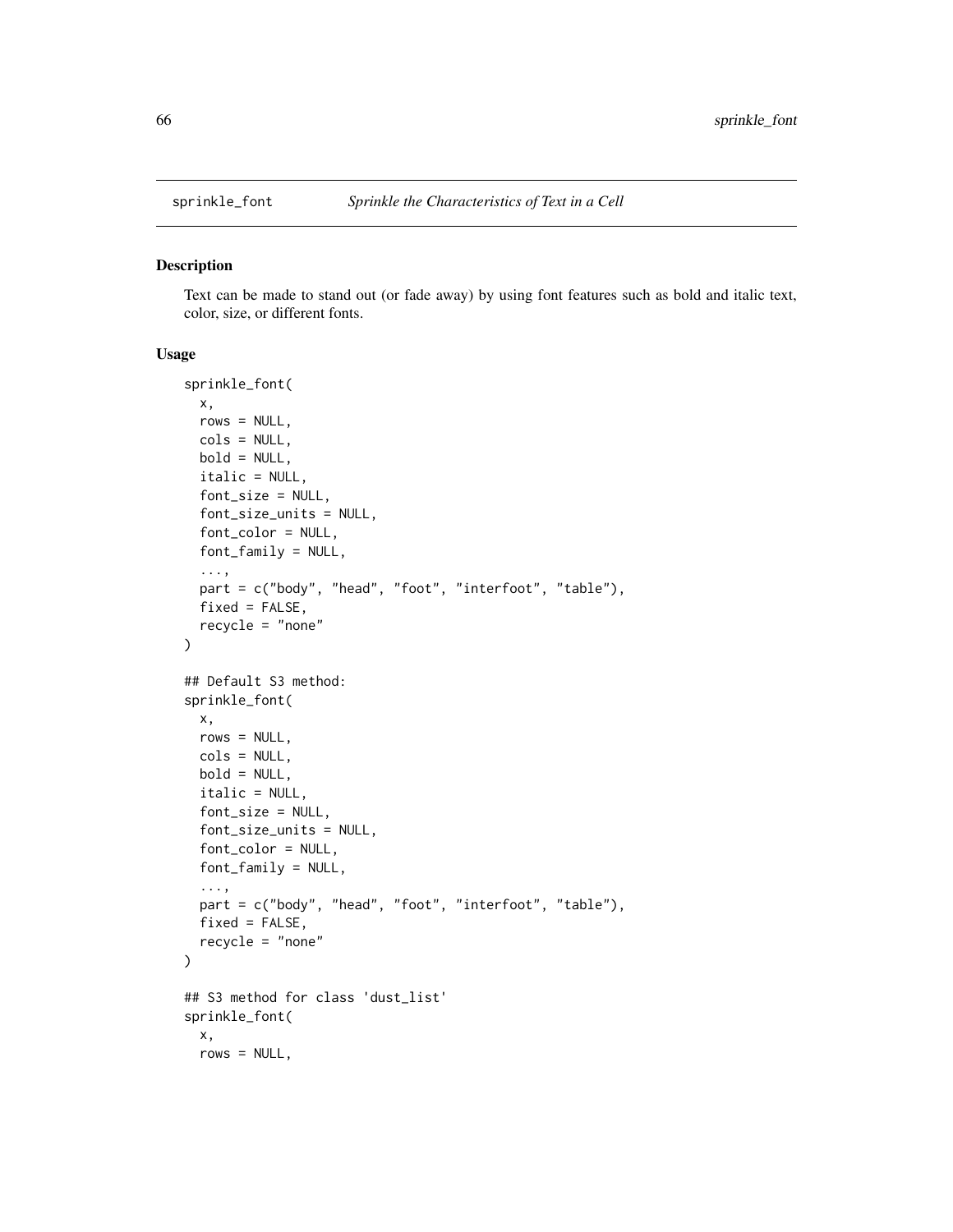# sprinkle\_font 67

```
cols = NULL,bold = NULL,italic = NULL,
font_size = NULL,
font_size_units = NULL,
font_color = NULL,
font_family = NULL,
...,
part = c("body", "head", "foot", "interfoot", "table"),
fixed = FALSE,recycle = "none"
```
# Arguments

 $\mathcal{L}$ 

| x                                                                                                                                                                                                                                                                                                                | An object of class dust                                                                                                                                                                                                                                                                                                      |  |
|------------------------------------------------------------------------------------------------------------------------------------------------------------------------------------------------------------------------------------------------------------------------------------------------------------------|------------------------------------------------------------------------------------------------------------------------------------------------------------------------------------------------------------------------------------------------------------------------------------------------------------------------------|--|
| rows                                                                                                                                                                                                                                                                                                             | Either a numeric vector of rows in the tabular object to be modified or an object<br>of class call. When a call, generated by quote (expression), the expression<br>resolves to a logical vector the same length as the number of rows in the table.<br>Sprinkles are applied to where the expression resolves to TRUE.      |  |
| cols                                                                                                                                                                                                                                                                                                             | Either a numeric vector of columns in the tabular object to be modified, or a<br>character vector of column names. A mixture of character and numeric indices<br>is permissible.                                                                                                                                             |  |
| bold                                                                                                                                                                                                                                                                                                             | logical (1) indicating if the text in the selected cells should be made bold.                                                                                                                                                                                                                                                |  |
| italic                                                                                                                                                                                                                                                                                                           | logical (1) indicating if the text in the selected cells should be made italic.                                                                                                                                                                                                                                              |  |
| font_size                                                                                                                                                                                                                                                                                                        | $numeric(1)$ giving the font size.                                                                                                                                                                                                                                                                                           |  |
| font_size_units                                                                                                                                                                                                                                                                                                  |                                                                                                                                                                                                                                                                                                                              |  |
|                                                                                                                                                                                                                                                                                                                  | character(1) giving the units of the font size. May be any of c("px", "pt", "%", "em").<br>LaTeX output only recognizes "pt" and "em". For LaTeX output, "px" is qui-<br>etly changed to "pt" when printing.                                                                                                                 |  |
| font_color                                                                                                                                                                                                                                                                                                       | $character(1)$ giving a valid color name for the text.                                                                                                                                                                                                                                                                       |  |
| font_family                                                                                                                                                                                                                                                                                                      | $character(1)$ giving the font name for the text. This is only recognized in<br>HTML output.                                                                                                                                                                                                                                 |  |
| $\cdots$                                                                                                                                                                                                                                                                                                         | Additional arguments to pass to other methods. Currently ignored.                                                                                                                                                                                                                                                            |  |
| part                                                                                                                                                                                                                                                                                                             | A character string denoting which part of the table to modify.                                                                                                                                                                                                                                                               |  |
| fixed<br>logical(1) indicating if the values in rows and cols should be read as fixed<br>coordinate pairs. By default, sprinkles are applied at the intersection of rows and<br>cols, meaning that the arguments do not have to share the same length. When<br>$fixed = TRUE$ , they must share the same length. |                                                                                                                                                                                                                                                                                                                              |  |
| recycle                                                                                                                                                                                                                                                                                                          | A character one that determines how sprinkles are managed when the sprinkle<br>input doesn't match the length of the region to be sprinkled. By default, recy-<br>cling is turned off. Recycling may be performed across rows first (left to right,<br>top to bottom), or down columns first (top to bottom, left to right). |  |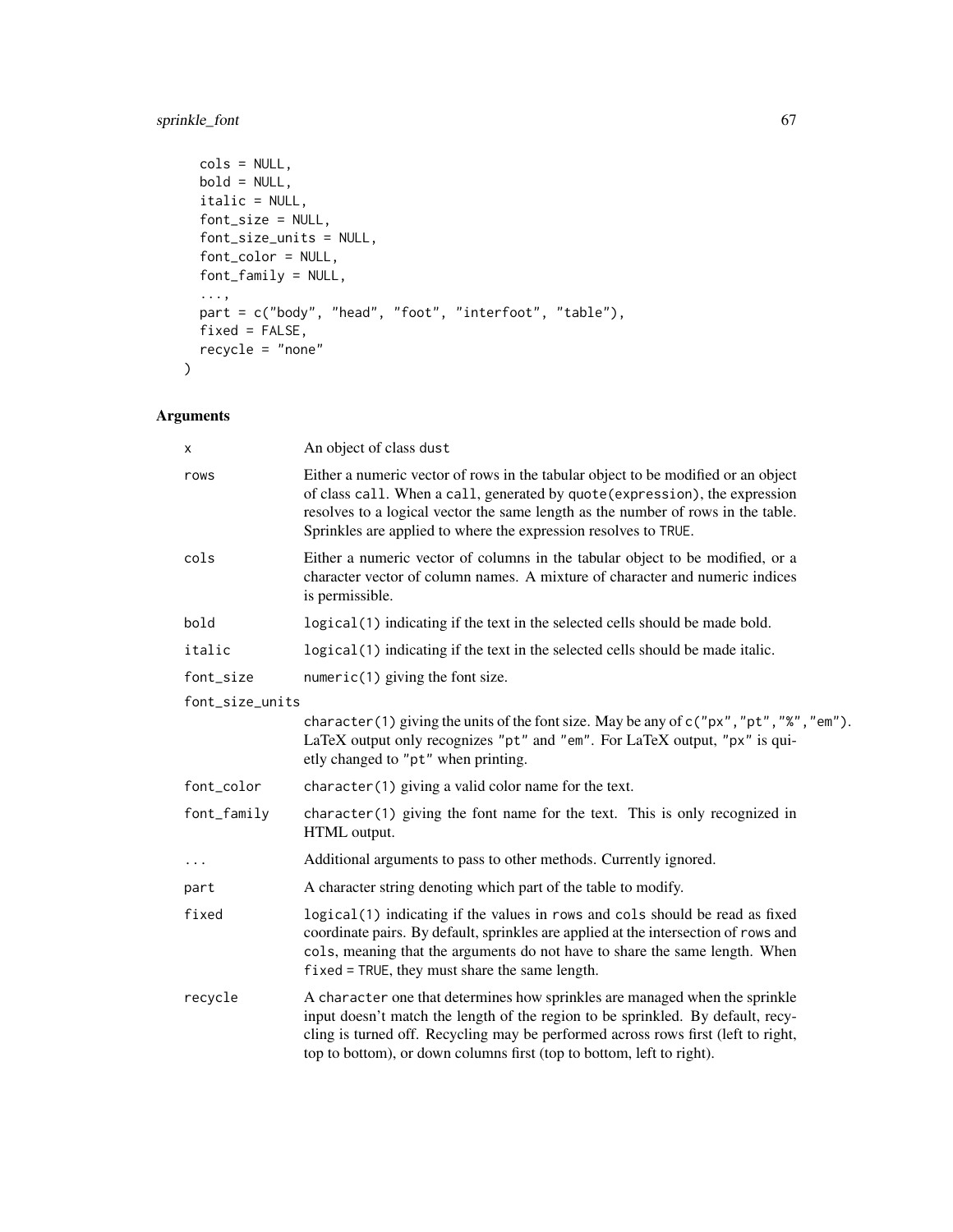The bold and italic features are recognized by all formats.

Font size features are recognized by HTML and LaTeX. LaTeX only recognizes the font size unit options of "pt" and "em", but will quietly change "px" to "pt" when printing.

Font color features are recognized by HTML and LaTeX.

Font family is only recognized by HTML.

## Functional Requirements

- 1. Correctly change the bold column of the table part for the selected cells.
- 2. Correctly change the italic column of the table part for the selected cells.
- 3. Correctly change the font\_size column of the table part for the selected cells.
- 4. Correctly change the font\_size\_units column of the table part for the selected cells.
- 5. Correctly chagne the font\_color column of the table part for the selected cells.
- 6. Correctly change the font\_family column of the table part for the selected cells.
- 7. Cast an error if x is not a dust object.
- 8. Cast an error if bold is not logical(1)
- 9. Cast an error if italic is not logical(1)
- 10. Cast an error if font\_size is not numeric(1)
- 11. Cast an error if font\_size\_units is not character(1)
- 12. Cast an error if font\_size\_units is not one of px, pt, em, or
- 13. Cast an error if font\_color is not character(1)
- 14. Cast an error if font\_family is not character(1)
- 15. Cast an error if part is not a subset of c("body","head","foot","interfoot")
- 16. Cast an error if recycle = "none" and bold does not have length 1.
- 17. Cast an error if recycle = "none" and italic does not have length 1.
- 18. Cast an error if recycle = "none" and font\_size does not have length 1.
- 19. Cast an error if recycle = "none" and font\_size\_units does not have length 1.
- 20. Cast an error if recycle = "none" and font\_color does not have length 1.
- 21. Cast an error if recycle = "none" and font\_family does not have length 1.

The functional behavior of the fixed and recycle arguments is not tested for this function. It is tested and validated in the tests for [index\\_to\\_sprinkle](#page-13-0).

## Author(s)

Benjamin Nutter

#### See Also

[sprinkle](#page-27-0)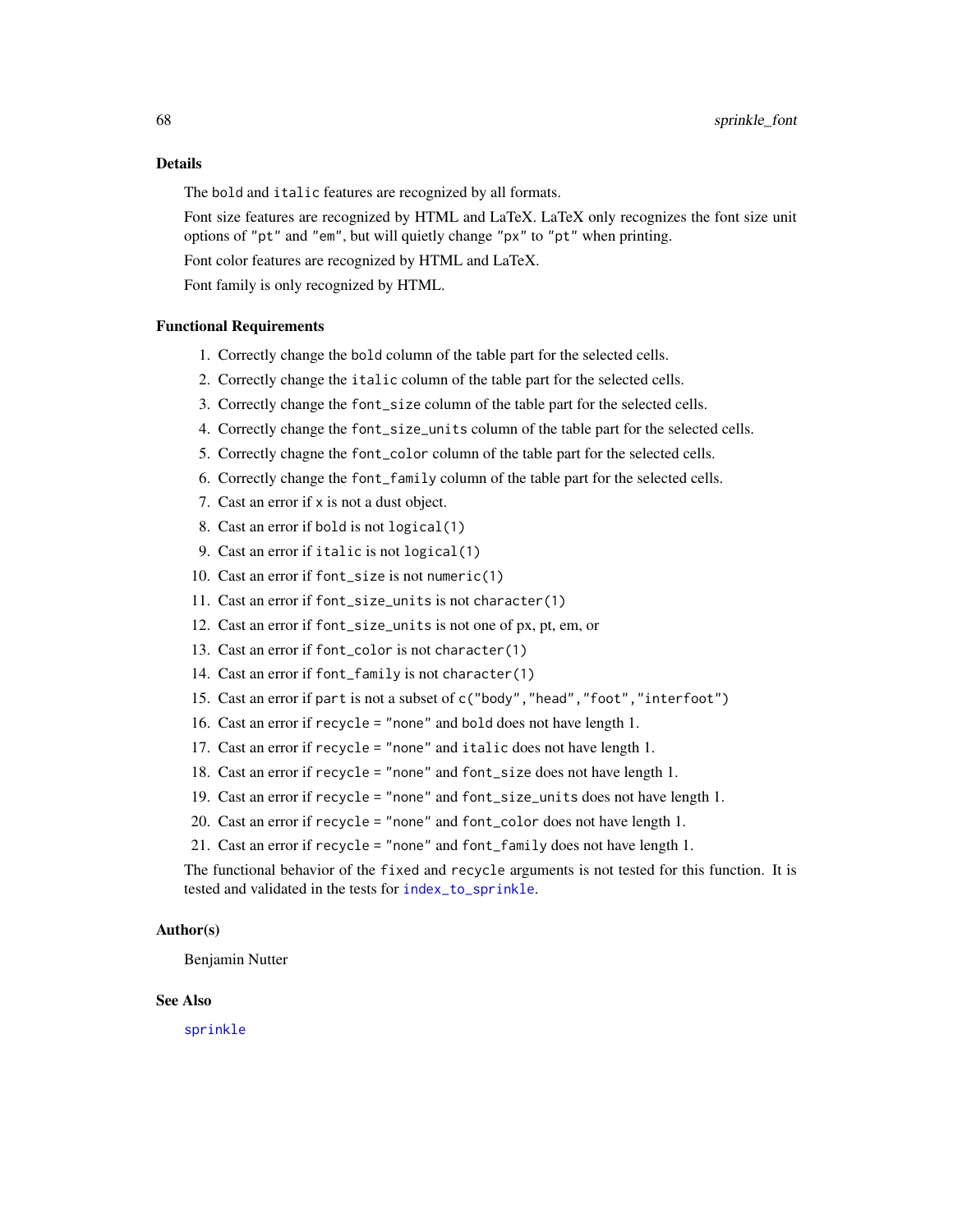sprinkle\_gradient *Change Color Features by Binning Numeric Values*

#### Description

Numeric values within a range of cells are binned and colors assigned to show gradual increases in the numeric value.

```
sprinkle_gradient(
 x,
 rows = NULL,
 cols = NULL,
  gradient = "bg",gradient_colors = getOption("pixie_gradient_pal", NULL),
 gradient_cut = NULL,
 gradient_n = 10,
 gradient_na = "grey",
 part = c("body", "head", "foot", "interfoot", "table"),
 fixed = FALSE,recycle = c("none", "rows", "cols", "columns"),
  ...
\mathcal{L}## Default S3 method:
sprinkle_gradient(
 x,
 rows = NULL,cols = NULL,
  gradient = "bg",gradient_colors = getOption("pixie_gradient_pal", c("#132B43", "#56B1F7")),
 gradient_cut = NULL,
 gradient_n = 10,
 gradient_na = "grey",
 part = c("body", "head", "foot", "interfoot", "table"),
 fixed = FALSE,recycle = c("none", "rows", "cols", "columns"),
  ...
\mathcal{L}## S3 method for class 'dust_list'
sprinkle_gradient(
 x,
 rows = NULL,cols = NULL,
 gradient = "bg",
```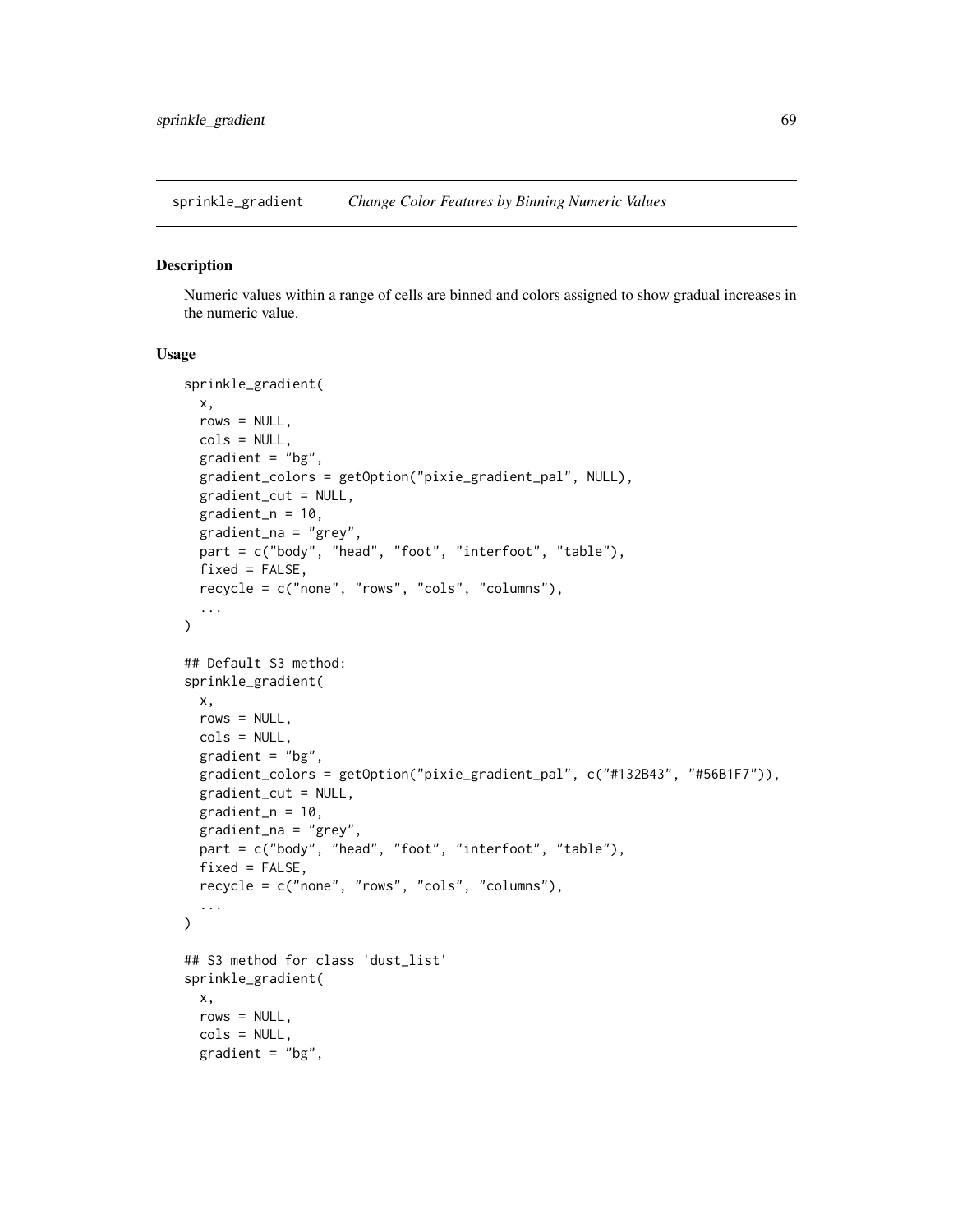```
gradient_colors = getOption("pixie_gradient_pal", c("#132B43", "#56B1F7")),
gradient_cut = NULL,
gradient_n = 10,
gradient_na = "grey",
part = c("body", "head", "foot", "interfoot", "table"),
fixed = FALSE,recycle = c("none", "rows", "cols", "columns"),
...
```
## Arguments

)

| X               | An object of class dust                                                                                                                                                                                                                                                                                                      |
|-----------------|------------------------------------------------------------------------------------------------------------------------------------------------------------------------------------------------------------------------------------------------------------------------------------------------------------------------------|
| rows            | Either a numeric vector of rows in the tabular object to be modified or an object<br>of class call. When a call, generated by quote (expression), the expression<br>resolves to a logical vector the same length as the number of rows in the table.<br>Sprinkles are applied to where the expression resolves to TRUE.      |
| cols            | Either a numeric vector of columns in the tabular object to be modified, or a<br>character vector of column names. A mixture of character and numeric indices<br>is permissible.                                                                                                                                             |
| gradient        | character. A subset of c("bg", "font", "font_color", "border", "left_border", "top_border","                                                                                                                                                                                                                                 |
| gradient_colors |                                                                                                                                                                                                                                                                                                                              |
|                 | character (2). Gives the colors between which to shared gradients.                                                                                                                                                                                                                                                           |
| gradient_cut    | numeric. Determines the breaks points for the gradient shading. When NULL<br>equally spaced quantiles are used, the number of which are determined by gradient_n.                                                                                                                                                            |
| gradient_n      | $numeric(1)$ . Determines the number of shades to use between the colors in<br>gradient_colors                                                                                                                                                                                                                               |
| gradient_na     | $character(1)$ A valid color that sets the color of NA values when shading a<br>numeric range.                                                                                                                                                                                                                               |
| part            | A character string denoting which part of the table to modify.                                                                                                                                                                                                                                                               |
| fixed           | logical(1) indicating if the values in rows and cols should be read as fixed<br>coordinate pairs. By default, sprinkles are applied at the intersection of rows and<br>cols, meaning that the arguments do not have to share the same length. When<br>$fixed = TRUE$ , they must share the same length.                      |
| recycle         | A character one that determines how sprinkles are managed when the sprinkle<br>input doesn't match the length of the region to be sprinkled. By default, recy-<br>cling is turned off. Recycling may be performed across rows first (left to right,<br>top to bottom), or down columns first (top to bottom, left to right). |
| $\cdots$        | Additional arguments to pass to other methods. Currently ignored.                                                                                                                                                                                                                                                            |
|                 |                                                                                                                                                                                                                                                                                                                              |

# Details

This sprinkle is only recognized by HTML and LaTeX. All of the height\_units values are recognized by HTML. For LaTeX, "px" is converted to "pt".

"font" and "font\_color" both change the font color.

"border" is a shortcut to specify all borders.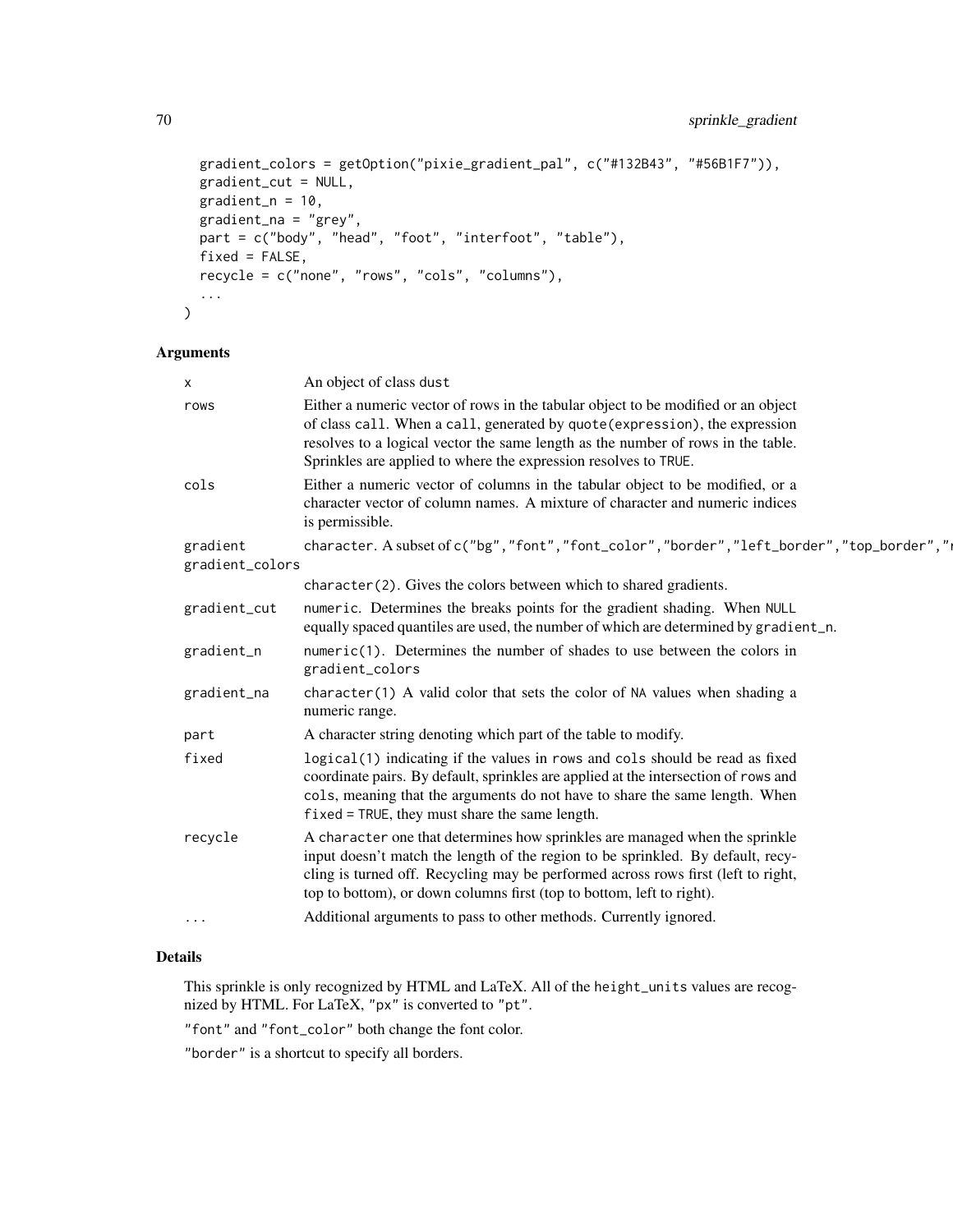# sprinkle\_height 71

#### Functional Requirements

- 1. Correctly reassigns the appropriate elements of the bg, font\_color, left\_border, top\_border, right\_border, or bottom\_border column in the table part.
- 2. Casts an error if x is not a dust object.
- 3. Casts an error if gradient is not a subset of c("bg", "font", "font\_color", "border", "left\_border", "right\_bor
- 4. Casts an error if gradient\_colors is not a character(2) value.
- 5. Casts an error if any value of gradient\_colors is not a recognized color value.
- 6. Casts an error if gradient\_cut is not numeric.
- 7. Casts an error if gradient\_n is not numeric(1).
- 8. Casts an error if gradient\_na is not character(1).
- 9. Casts an error if gradient\_na is not a valid color.
- 10. Casts an error if part is not one of "body", "head", "foot", or "interfoot"
- 11. Casts an error if fixed is not a logical(1)
- 12. Casts an error if recycle is not one of "none", "rows", or "cols"

The functional behavior of the fixed and recycle arguments is not tested for this function. It is tested and validated in the tests for [index\\_to\\_sprinkle](#page-13-0).

#### See Also

[sprinkle](#page-27-0), [index\\_to\\_sprinkle](#page-13-0)

sprinkle\_height *Adjust Table Cell Height*

## Description

Customize the height of a cell in a table. This may be done to improve the appearance of cells with long text.

```
sprinkle_height(
 x,
  rows = NULL,
 cols = NULL,
  height = NULL,height_units = NULL,
  part = c("body", "head", "foot", "interfoot", "table"),
  fixed = FALSE,
  recycle = c("none", "rows", "cols", "columns"),
  ...
)
```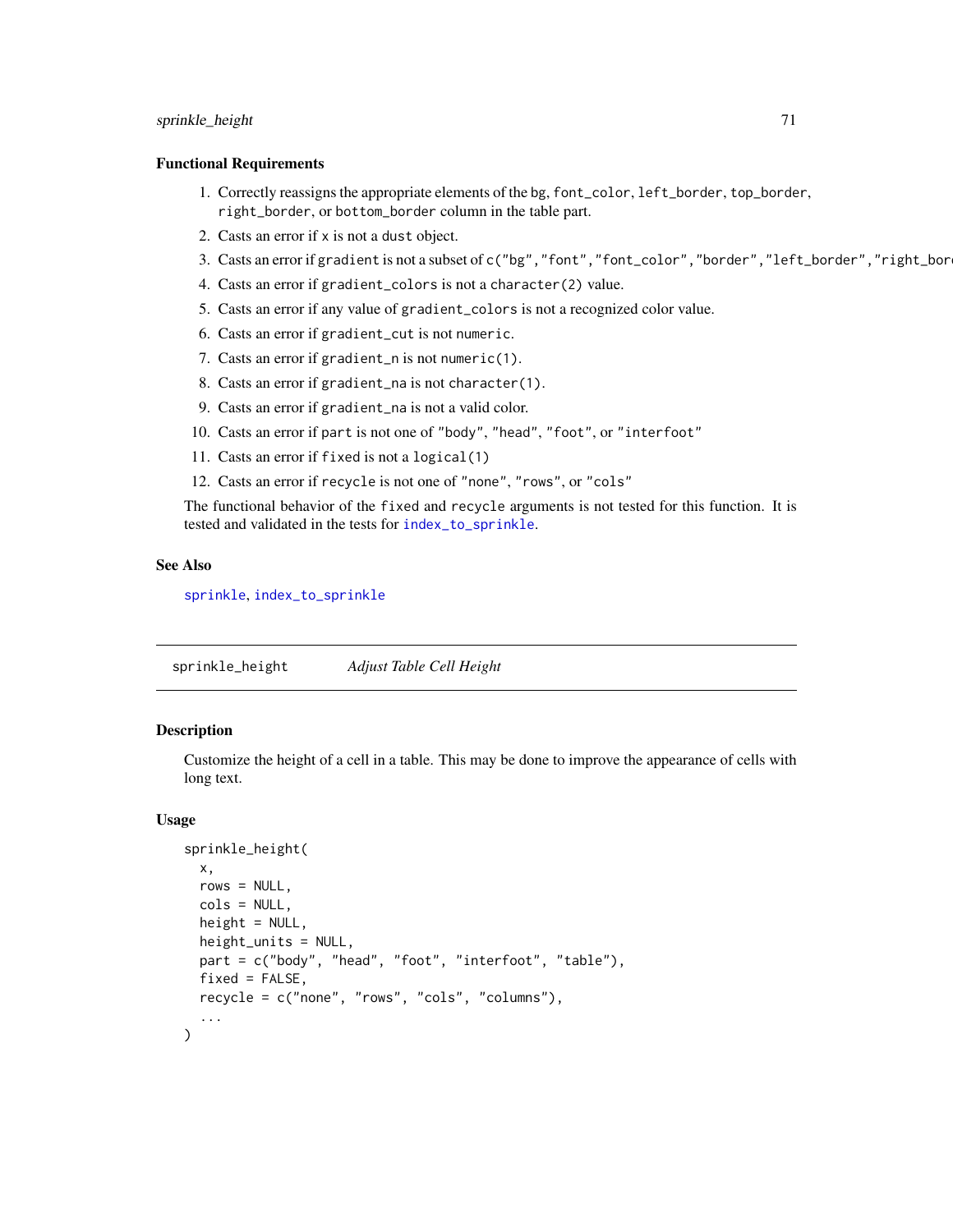```
## Default S3 method:
sprinkle_height(
 x,
 rows = NULL,cols = NULL,
 height = NULL,height_units = NULL,
 part = c("body", "head", "foot", "interfoot", "table"),
 fixed = FALSE,recycle = c("none", "rows", "cols", "columns"),
  ...
\mathcal{L}## S3 method for class 'dust_list'
sprinkle_height(
 x,
 rows = NULL,cols = NULL,
 height = NULL,height_units = NULL,
 part = c("body", "head", "foot", "interfoot", "table"),
 fixed = FALSE,recycle = c("none", "rows", "cols", "columns"),
  ...
\mathcal{L}
```
# Arguments

| X            | An object of class dust                                                                                                                                                                                                                                                                                                      |
|--------------|------------------------------------------------------------------------------------------------------------------------------------------------------------------------------------------------------------------------------------------------------------------------------------------------------------------------------|
| rows         | Either a numeric vector of rows in the tabular object to be modified or an object<br>of class call. When a call, generated by quote (expression), the expression<br>resolves to a logical vector the same length as the number of rows in the table.<br>Sprinkles are applied to where the expression resolves to TRUE.      |
| cols         | Either a numeric vector of columns in the tabular object to be modified, or a<br>character vector of column names. A mixture of character and numeric indices<br>is permissible.                                                                                                                                             |
| height       | numeric(1). Gives the height of the cell.                                                                                                                                                                                                                                                                                    |
| height_units | character(1). Gives the units for height. One of c("pt", "px", "cm", "in", "%")                                                                                                                                                                                                                                              |
| part         | A character string denoting which part of the table to modify.                                                                                                                                                                                                                                                               |
| fixed        | logical(1) indicating if the values in rows and cols should be read as fixed<br>coordinate pairs. By default, sprinkles are applied at the intersection of rows and<br>cols, meaning that the arguments do not have to share the same length. When<br>$fixed = TRUE$ , they must share the same length.                      |
| recycle      | A character one that determines how sprinkles are managed when the sprinkle<br>input doesn't match the length of the region to be sprinkled. By default, recy-<br>cling is turned off. Recycling may be performed across rows first (left to right,<br>top to bottom), or down columns first (top to bottom, left to right). |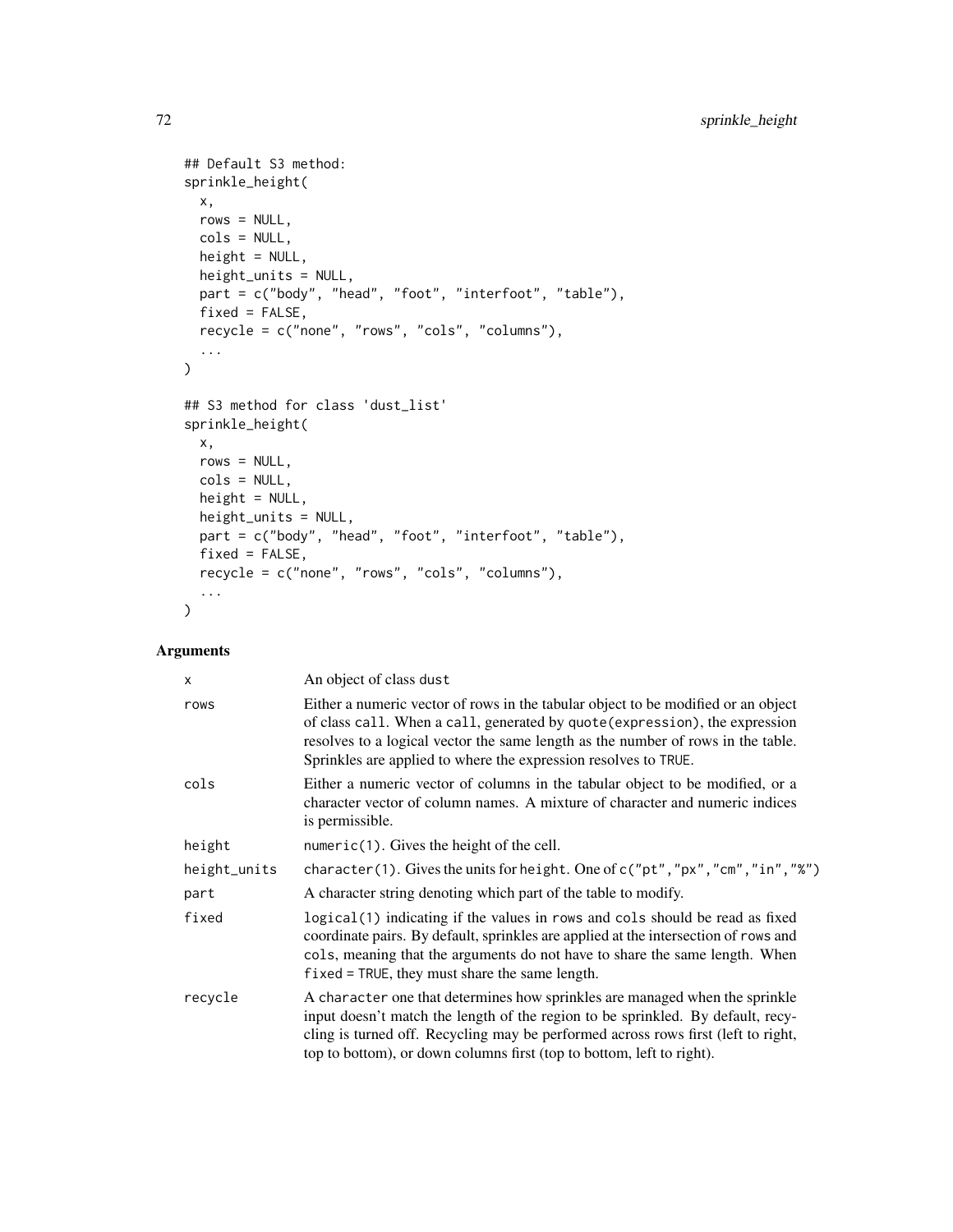## <span id="page-72-0"></span>sprinkle\_hhline 73

... Additional arguments to pass to other methods. Currently ignored.

#### Details

This sprinkle is only recognized by HTML and LaTeX. All of the height\_units values are recognized by HTML. For LaTeX, "px" is converted to "pt".

#### Functional Requirements

- 1. Correctly reassigns the appropriate elements of height and height\_units columns in the table part.
- 2. Casts an error if x is not a dust object.
- 3. Casts an error if height is not a numeric(1)
- 4. Casts an error if height\_units is not a character(1)
- 5. Casts an error if part is not one of "body", "head", "foot", or "interfoot"
- 6. Casts an error if fixed is not a logical(1)
- 7. Casts an error if recycle is not one of "none", "rows", or "cols"
- 8. Cast an error if recycle = "none" and height does not have length 1.
- 9. When recycle = "none", quietly coerce height\_units to just the first element given.

The functional behavior of the fixed and recycle arguments is not tested for this function. It is tested and validated in the tests for [index\\_to\\_sprinkle](#page-13-0).

#### See Also

[sprinkle](#page-27-0), [index\\_to\\_sprinkle](#page-13-0)

sprinkle\_hhline *Change the hhline Property in a Dust Table*

#### Description

The hhline property controls the appearance of cell borders in LaTeX tables. There is a known limitation in the LaTeX colortbl package where cell borders can be hidden if the cell has a background color. If using both cell borders and background colors, it is recommended that you use the hhline property to make cell borders appear as desired.

```
sprinkle_hhline(x, hhline = getOption("pixie_hhline", FALSE), ...)
## Default S3 method:
sprinkle_hhline(x, hhline = getOption("pixie_hhline", FALSE), ...)
## S3 method for class 'dust_list'
sprinkle_hhline(x, hhline = getOption("pixie_hhline", FALSE), ...)
```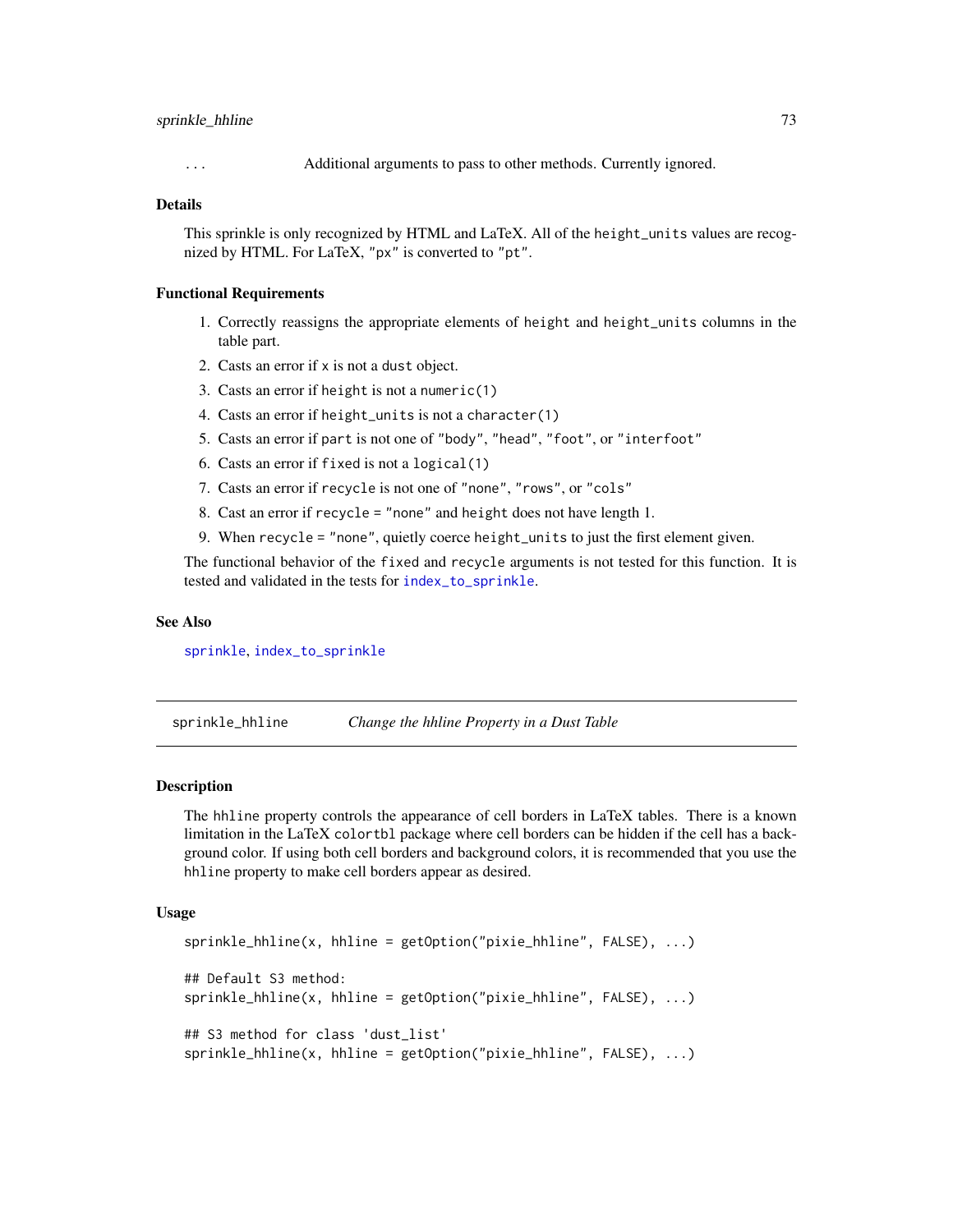<span id="page-73-0"></span>

| X        | An object of class dust                                                               |
|----------|---------------------------------------------------------------------------------------|
| hhline   | logical (1). When TRUE, the LaTeX hhline package will be used for cell bor-<br>deres. |
| $\cdots$ | Additional arguments to pass to other methods. Currently ignored.                     |

## Details

When hhline = TRUE, borders will be solid; dashed and dotted borders are unsupported by hhline.

This property has no effect on non-LaTeX output.

# Functional Requirements

- 1. Change the hhline attribute of the dust object.
- 2. Cast an error if x is not a dust object.
- 3. Cast an error if hhline is not logical and length 1.

# Author(s)

Benjamin Nutter

## Source

<https://www.ctan.org/pkg/hhline?lang=en>

# See Also

[dust](#page-3-0), [sprinkle](#page-27-0)

sprinkle\_html\_preserve

*Change the HTML Preserve Property in a Dust Table*

# Description

By default pixiedust makes use of htmltools::htmlPreserve to prevent certain symbols from rendering in unintended ways based on some not-very-well-understood-by-the-author issues. This property controls whether the preservation is used or not.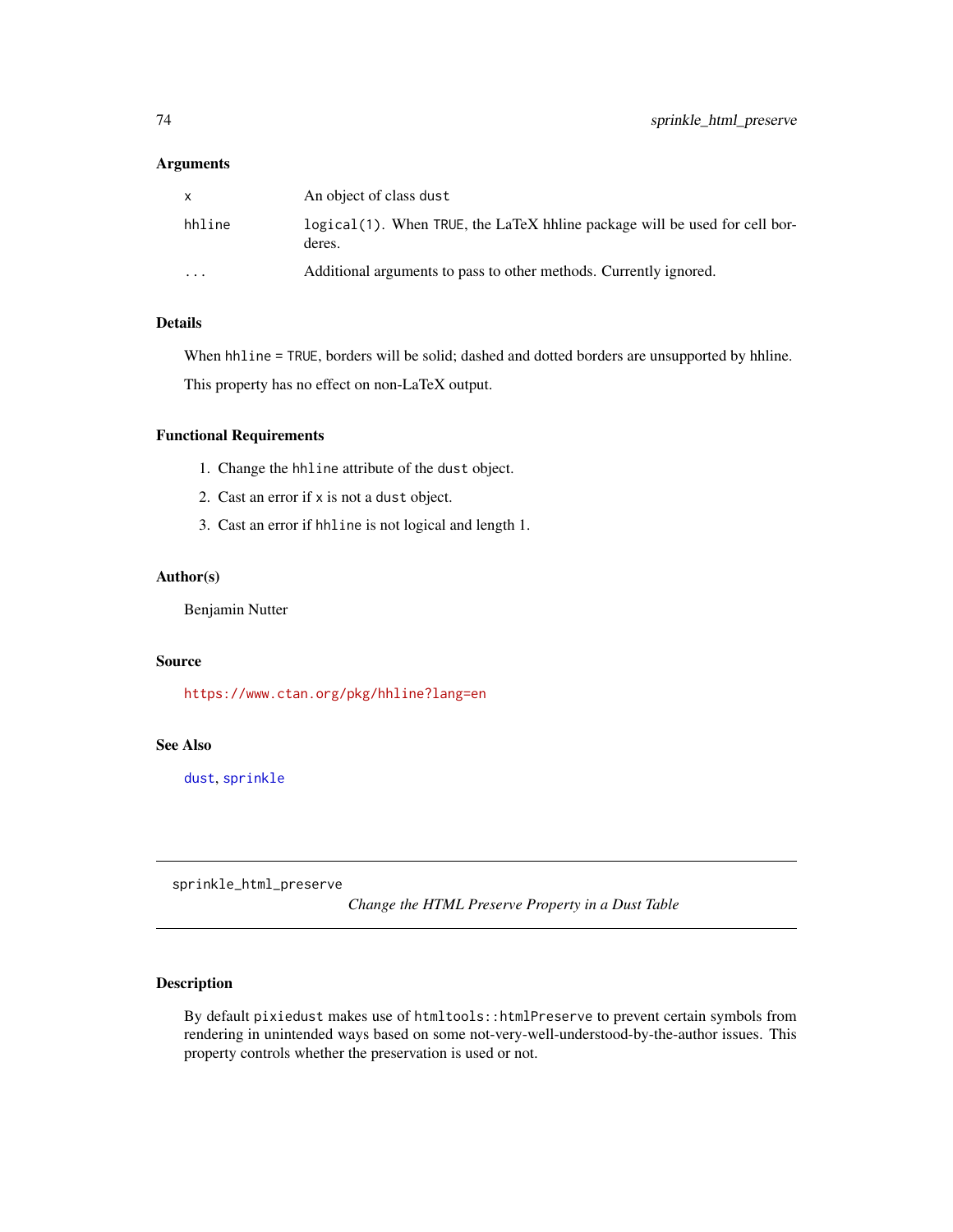```
sprinkle_html_preserve 75
```
# Usage

```
sprinkle_html_preserve(
  x,
  html_preserve = getOption("pixie_html_preserve", TRUE),
  ...
\mathcal{L}## Default S3 method:
sprinkle_html_preserve(
  x,
  html_preserve = getOption("pixie_html_preserve", TRUE),
  ...
\mathcal{L}## S3 method for class 'dust_list'
sprinkle_html_preserve(
  x,
  html_preserve = getOption("pixie_html_preserve", TRUE),
  ...
\mathcal{L}
```
# Arguments

| <b>X</b>      | An object of class dust                                                                                 |
|---------------|---------------------------------------------------------------------------------------------------------|
| html_preserve | $logical(1)$ indicating if the table is being produced in a html tools: : html Preserve<br>environment. |
| $\cdots$      | Additional arguments to pass to other methods. Currently ignored.                                       |

# Functional Requirements

- 1. Change the html\_preserve attribute of the dust object.
- 2. Cast an error if x is not a dust object.
- 3. Cast an error if html\_preserve is not logical(1).

## Author(s)

Benjamin Nutter

# See Also

[dust](#page-3-0), [sprinkle](#page-27-0), [htmlPreserve](#page-0-0)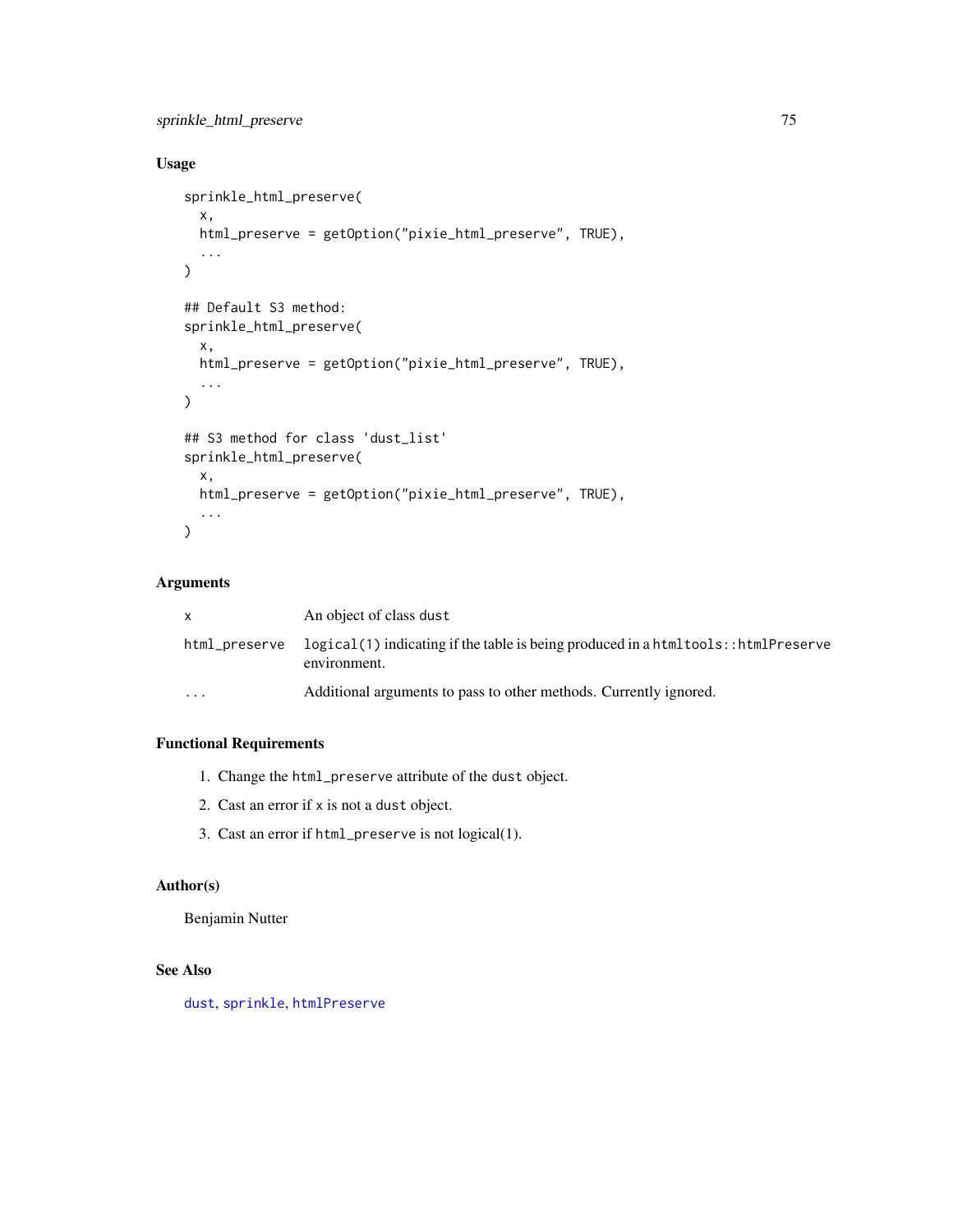<span id="page-75-0"></span>sprinkle\_justify *Change the Caption in a Dust Table*

## Description

The justification of the table determines the horizontal placing of the table on the page.

## Usage

```
sprinkle_justify(x, justify = getOption("pixie_justify", "center"), ...)
## Default S3 method:
sprinkle_justify(x, justify = getOption("pixie_justify", "center"), ...)
## S3 method for class 'dust_list'
sprinkle\_justify(x, justify = getOption("pixel\_justify", "center"), ...)
```
#### Arguments

| x.                      | An object of class dust                                                                                                       |
|-------------------------|-------------------------------------------------------------------------------------------------------------------------------|
| justify                 | character string giving the justification of the entire table on the page. May be<br>any one of "center", "left", or "right". |
| $\cdot$ $\cdot$ $\cdot$ | Additional arguments to pass to other methods. Currently ignored.                                                             |

## Details

For HTML tables, the values "center", "left", and "right" all justify the table as expected. It is important to note, however, that "left" and "right" will cause subsequent elements to be rendered next to the table, not below it. To render the table with left alignment without this side effect, use "none".

In LaTeX output, both "right" and "left" justify to the left. This may change in the future if I find a resolution. Using "none" also results in left justification.

## Functional Requirements

- 1. Change the justify attribute of the dust object.
- 2. Cast an error if x is not a dust object.
- 3. Cast an error if justify is not one of "center", "none", "left", or "right".
- 4. Ignore capitalization of the justify argument.

#### Author(s)

Benjamin Nutter

#### See Also

[dust](#page-3-0), [sprinkle](#page-27-0)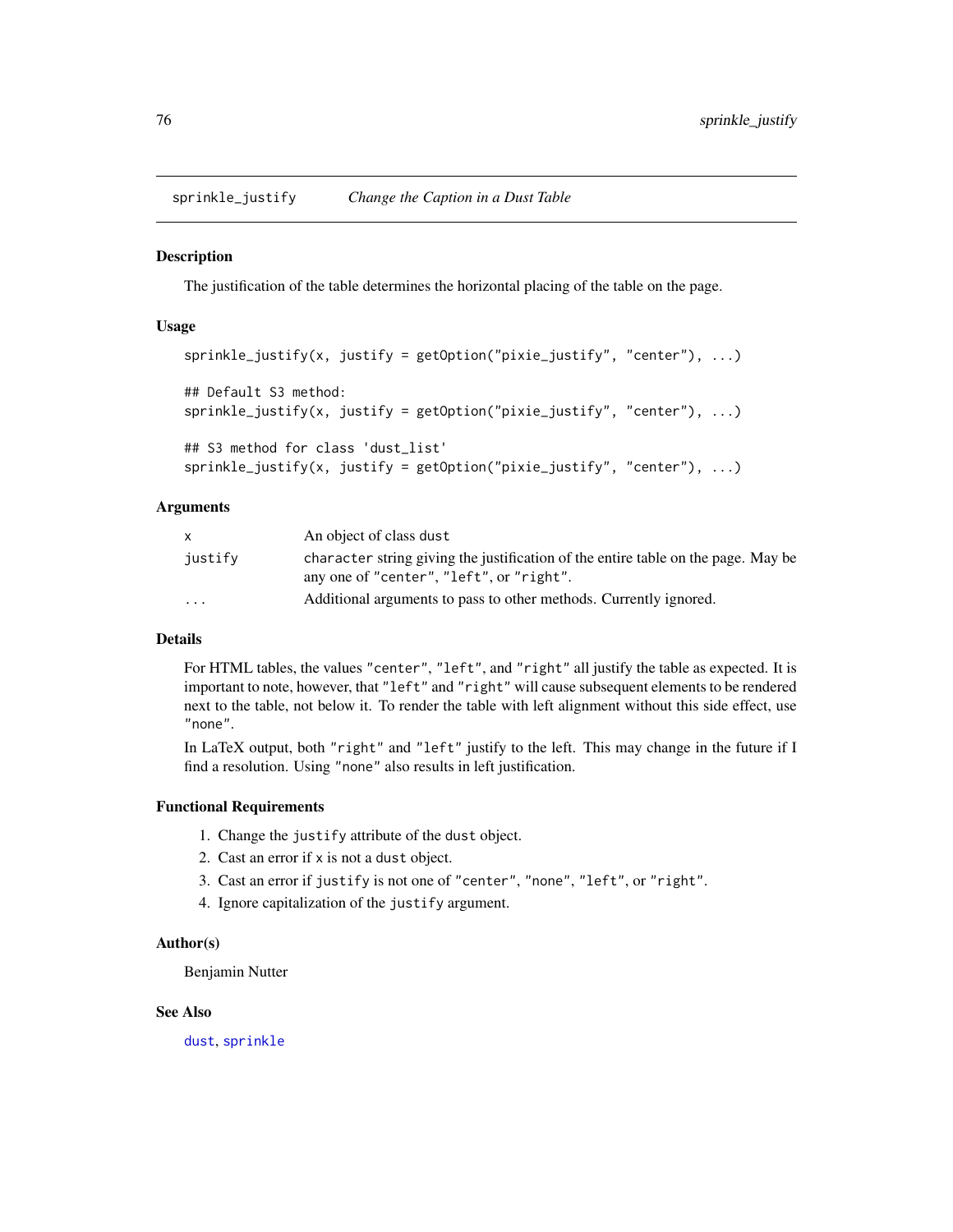<span id="page-76-0"></span>

## Description

The label property is used to make references to a table. Labels may be used in LaTeX documents, or in both LaTeX and HTML documents when using bookdown.

#### Usage

```
sprinkle\_label(x, label = NULL, ...)## Default S3 method:
sprinkle\_label(x, label = NULL, ...)## S3 method for class 'dust_list'
sprinkle\_label(x, label = NULL, ...)
```
#### Arguments

|                         | An object of class dust                                           |
|-------------------------|-------------------------------------------------------------------|
| label                   | character(1) or NULL for no label.                                |
| $\cdot$ $\cdot$ $\cdot$ | Additional arguments to pass to other methods. Currently ignored. |

# Details

For details about using labels in LaTeX documents, see [https://en.wikibooks.org/wiki/LaTeX/](https://en.wikibooks.org/wiki/LaTeX/Labels_and_Cross-referencing) [Labels\\_and\\_Cross-referencing](https://en.wikibooks.org/wiki/LaTeX/Labels_and_Cross-referencing).

For details about using labels in bookdown documents, see [https://bookdown.org/yihui/bookdow](https://bookdown.org/yihui/bookdown/tables.html)n/ [tables.html](https://bookdown.org/yihui/bookdown/tables.html)

## Functional Requirements

- 1. Change the label attribute of the dust object.
- 2. Cast an error if x is not a dust object.
- 3. Cast an error if label is not a character(1).

# Author(s)

Benjamin Nutter

## Source

[https://en.wikibooks.org/wiki/LaTeX/Labels\\_and\\_Cross-referencing](https://en.wikibooks.org/wiki/LaTeX/Labels_and_Cross-referencing) <https://bookdown.org/yihui/bookdown/tables.html>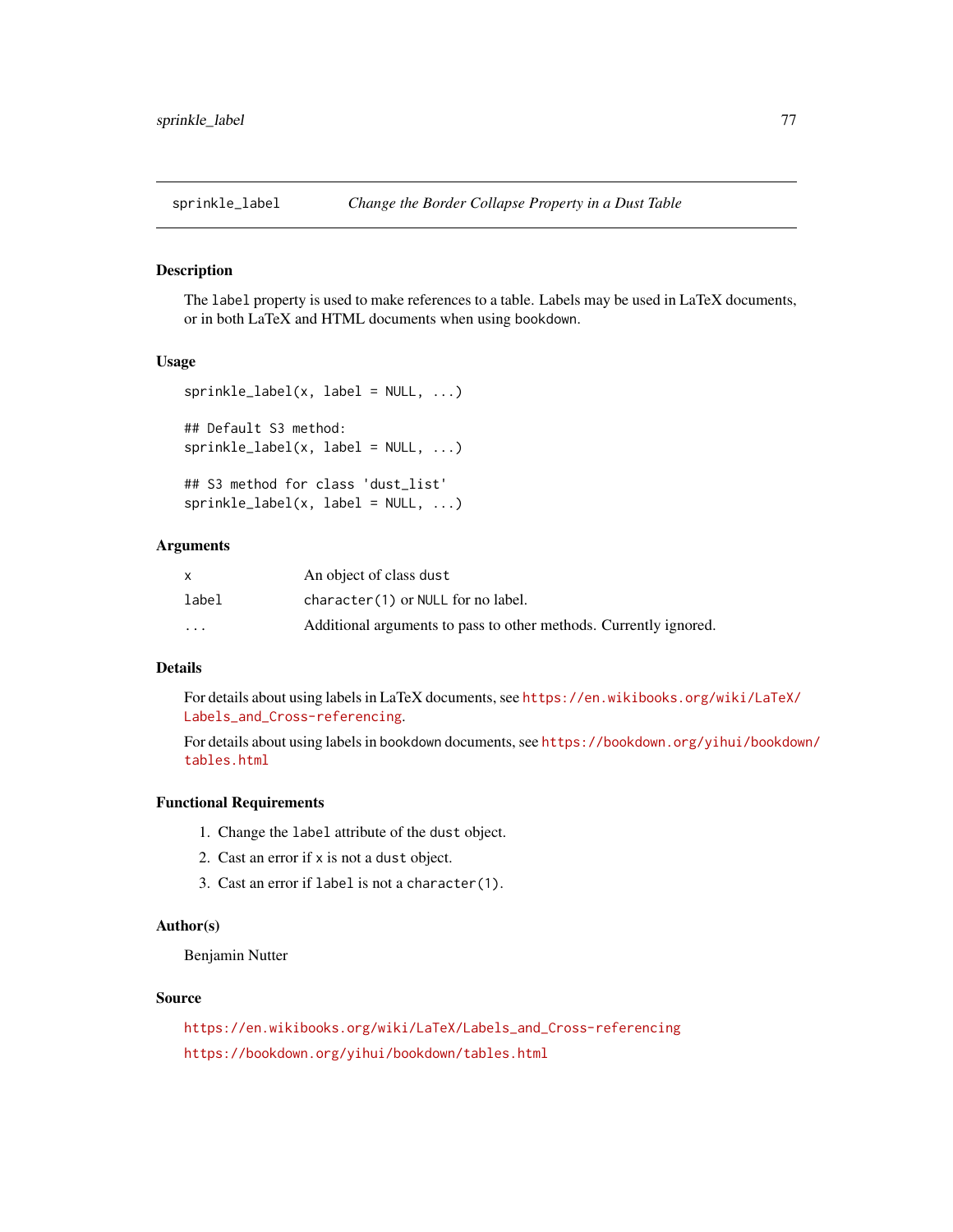## <span id="page-77-0"></span>See Also

[dust](#page-3-0), [sprinkle](#page-27-0)

sprinkle\_longtable *Change the Longtable Property in a Dust Table*

# Description

The LaTeX longtable package allows for long tables to be broken into multiple parts to be displayed on separate pages. pixiedust will mimic this behavior for other output types.

#### Usage

```
sprinkle_longtable(x, longtable = getOption("pixie_longtable", FALSE), ...)
## Default S3 method:
sprinkle_longtable(x, longtable = getOption("pixie_longtable", FALSE), ...)
## S3 method for class 'dust_list'
sprinkle_longtable(x, longtable = getOption("pixie_longtable", FALSE), ...)
```
#### Arguments

|           | An object of class dust                                                 |
|-----------|-------------------------------------------------------------------------|
| longtable | Either a $logical(1)$ or an numeric(1) integer-like value. See Details. |
| $\cdots$  | Additional arguments to pass to other methods. Currently ignored.       |

## Details

When longtable = TRUE, LaTeX tables will be divided according to the LaTeX document settings. In other table outputs, the default is to use 25 rows per table.

When longtable is an integer (or integer-like) value, the table is divided into that many rows per section. This applies to all output.

## Functional Requirements

- 1. Change the longtable attribute of the dust object.
- 2. Cast an error if x is not a dust object.
- 3. Cast an error if longtable is logical and has length not equal to 1.
- 4. when longtable is not logical, cast an error if it is not-integerish and has length not equal to 1.

#### Author(s)

Benjamin Nutter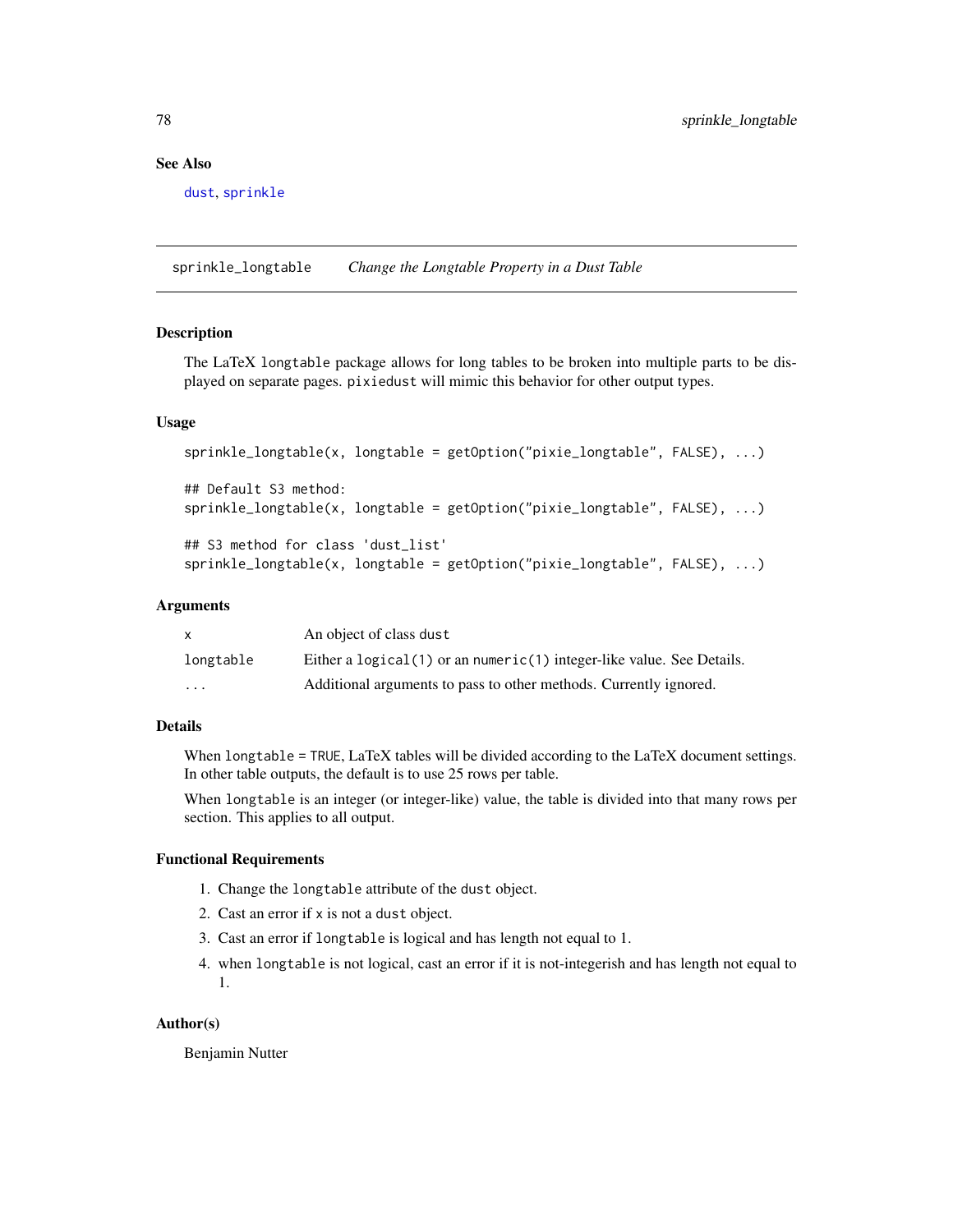# <span id="page-78-0"></span>sprinkle\_merge 79

## See Also

[dust](#page-3-0), [sprinkle](#page-27-0)

sprinkle\_merge *Sprinkle Table Cells to Merge*

# Description

Merging cells creates more space for values to be displayed without disrupting the appearance of other cells in the same row or column. The downside is that the content from only one of the cells in the merge range will be displayed.

```
sprinkle_merge(
  x,
  rows = NULL,cols = NULL,
 merge = FALSE,
 merge_rowval = NULL,
 merge_colval = NULL,
  part = c("body", "head", "foot", "interfoot", "table"),
  fixed = FALSE,
  recycle = c("none", "rows", "cols", "columns"),
  ...
\lambda## Default S3 method:
sprinkle_merge(
  x,
  rows = NULL,cols = NULL,
 merge = FALSE,
 merge_rowval = NULL,
 merge_colval = NULL,
 part = c("body", "head", "foot", "interfoot", "table"),
  fixed = FALSE,recycle = c("none", "rows", "cols", "columns"),
  ...
\lambda## S3 method for class 'dust_list'
sprinkle_merge(
  x,
  rows = NULL,cols = NULL,
```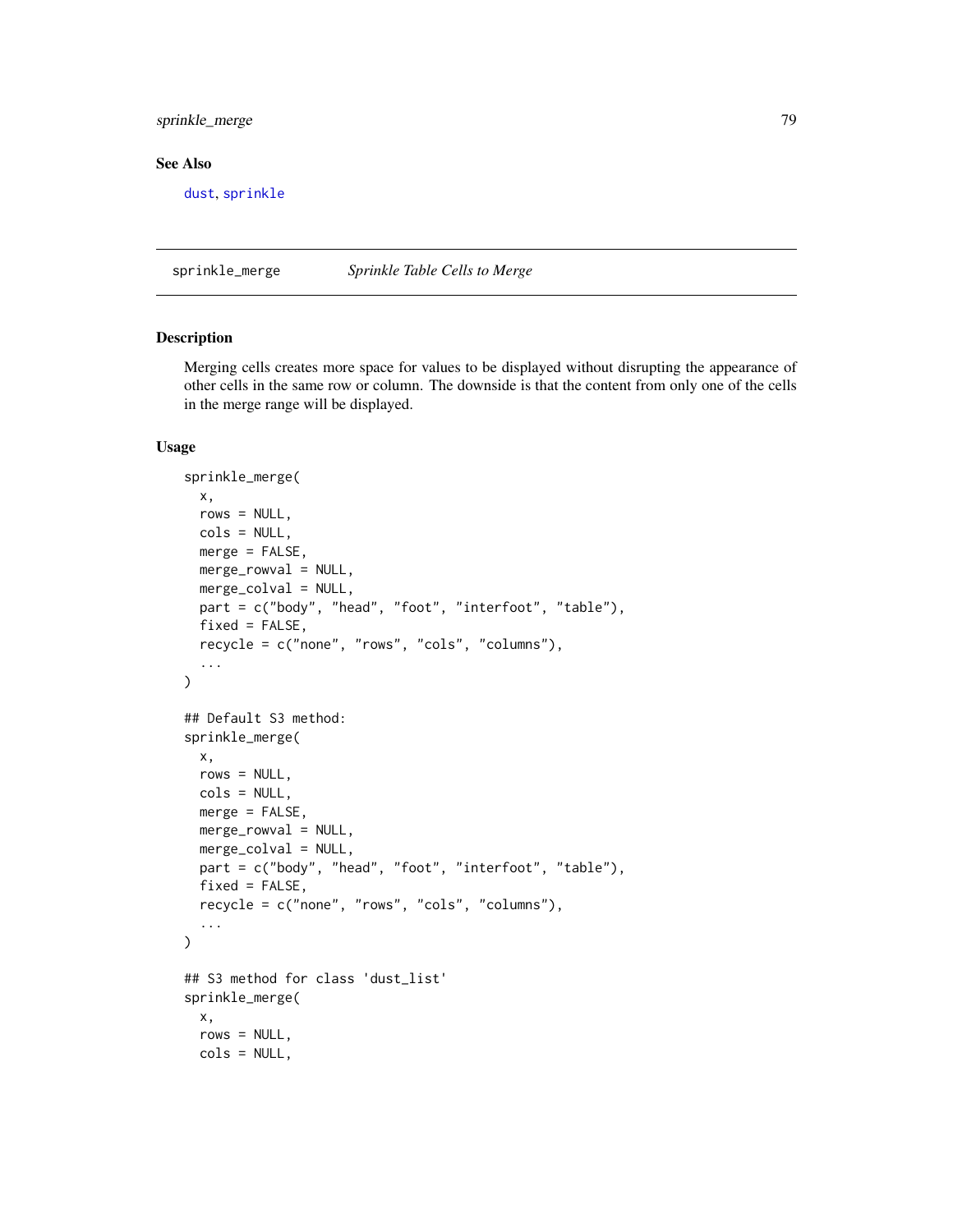```
merge = FALSE,
 merge_rowval = NULL,
 merge_colval = NULL,
 part = c("body", "head", "foot", "interfoot", "table"),
 fixed = FALSE,recycle = c("none", "rows", "cols", "columns"),
  ...
\mathcal{L}
```

| x            | An object of class dust                                                                                                                                                                                                                                                                                                      |
|--------------|------------------------------------------------------------------------------------------------------------------------------------------------------------------------------------------------------------------------------------------------------------------------------------------------------------------------------|
| rows         | Either a numeric vector of rows in the tabular object to be modified or an object<br>of class call. When a call, generated by quote (expression), the expression<br>resolves to a logical vector the same length as the number of rows in the table.<br>Sprinkles are applied to where the expression resolves to TRUE.      |
| cols         | Either a numeric vector of columns in the tabular object to be modified, or a<br>character vector of column names. A mixture of character and numeric indices<br>is permissible.                                                                                                                                             |
| merge        | logical Defaults to FALSE, prompting no merging action.                                                                                                                                                                                                                                                                      |
| merge_rowval | The row position of the cell whose content will be displayed. Defaults to the<br>minimum of rows.                                                                                                                                                                                                                            |
| merge_colval | The column position of the cell whose content will be displayed. Deafults to the<br>minimum of cols.                                                                                                                                                                                                                         |
| part         | A character string denoting which part of the table to modify.                                                                                                                                                                                                                                                               |
| fixed        | logical(1) indicating if the values in rows and cols should be read as fixed<br>coordinate pairs. By default, sprinkles are applied at the intersection of rows and<br>cols, meaning that the arguments do not have to share the same length. When<br>$fixed = TRUE$ , they must share the same length.                      |
| recycle      | A character one that determines how sprinkles are managed when the sprinkle<br>input doesn't match the length of the region to be sprinkled. By default, recy-<br>cling is turned off. Recycling may be performed across rows first (left to right,<br>top to bottom), or down columns first (top to bottom, left to right). |
| .            | Additional arguments to pass to other methods. Currently ignored.                                                                                                                                                                                                                                                            |

## Functional Requirements

- 1. Correctly reassigns the appropriate elements of merge, merge\_rowval and merge\_colval columns in the table part.
- 2. Casts an error if x is not a dust object.
- 3. Casts an error if merge is not a logical(1)
- 4. Casts an error if merge\_rowval is not a numeric(1)
- 5. Casts an error if merge\_colval is not a numeric(1)
- 6. Casts an error if part is not one of "body", "head", "foot", or "interfoot"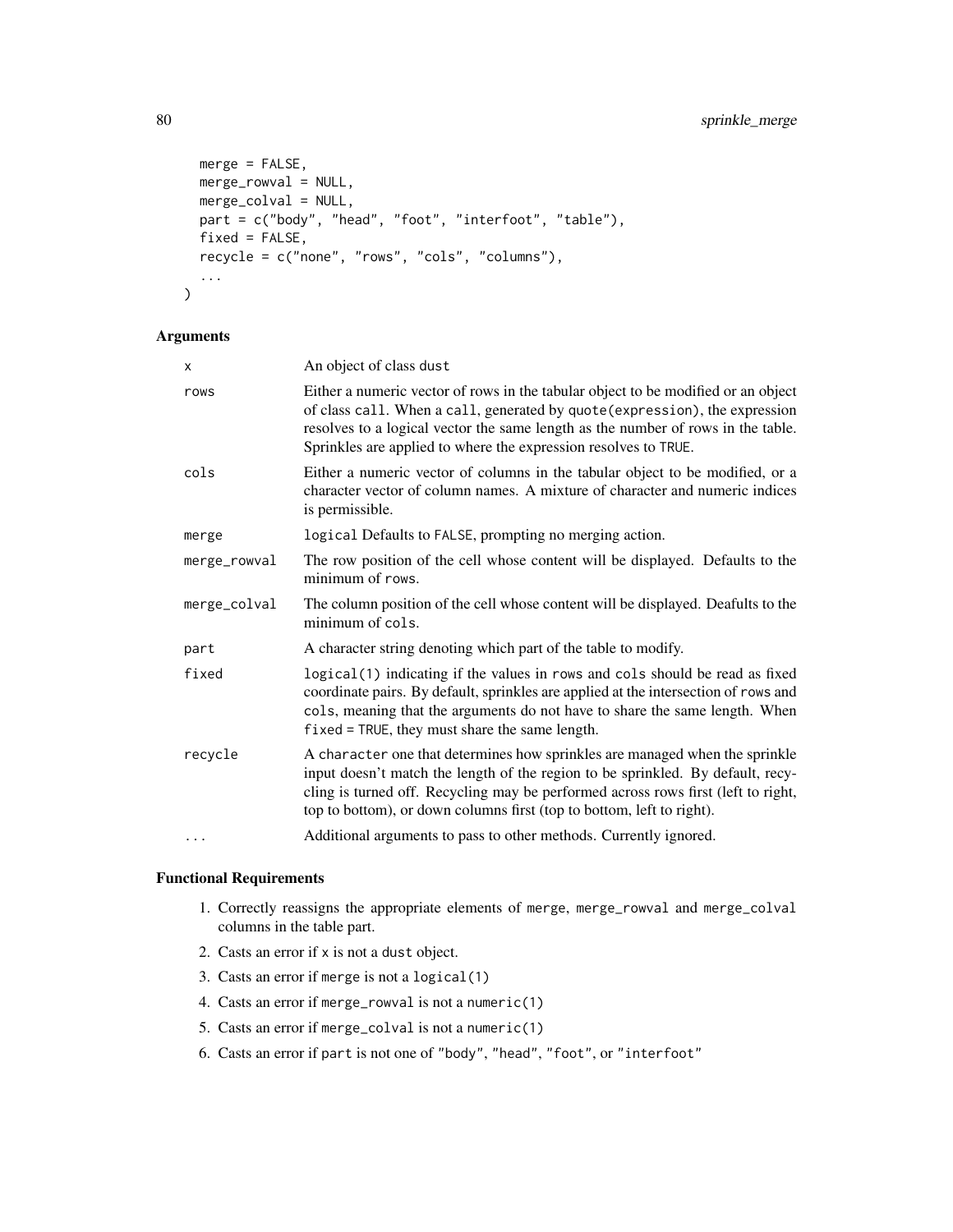- <span id="page-80-0"></span>7. Casts an error if fixed is not a logical(1)
- 8. Casts an error if recycle is not one of "none", "rows", or "cols"

The functional behavior of the fixed and recycle arguments is not tested for this function. It is tested and validated in the tests for [index\\_to\\_sprinkle](#page-13-0).

#### See Also

[sprinkle](#page-27-0), [index\\_to\\_sprinkle](#page-13-0)

sprinkle\_na\_string *Sprinkle Appearance of NA's*

#### Description

The appearance of NA values in a table may be dependent on the context. pixiedust uses the na\_string sprinkle to guide the appearance of missing values in the table.

```
sprinkle_na_string(
 x,
 rows = NULL,cols = NULL,
 na_string = getOption("pixie_na_string", NA),
 part = c("body", "head", "foot", "interfoot", "table"),
 fixed = FALSE,
  recycle = c("none", "rows", "cols", "columns"),
  ...
\mathcal{L}## Default S3 method:
sprinkle_na_string(
 x,
 rows = NULL,cols = NULL,
 na_string = getOption("pixie_na_string", NA),
 part = c("body", "head", "foot", "interfoot", "table"),
  fixed = FALSE,recycle = c("none", "rows", "cols", "columns"),
  ...
\mathcal{L}## S3 method for class 'dust_list'
sprinkle_na_string(
 x,
 rows = NULL,
```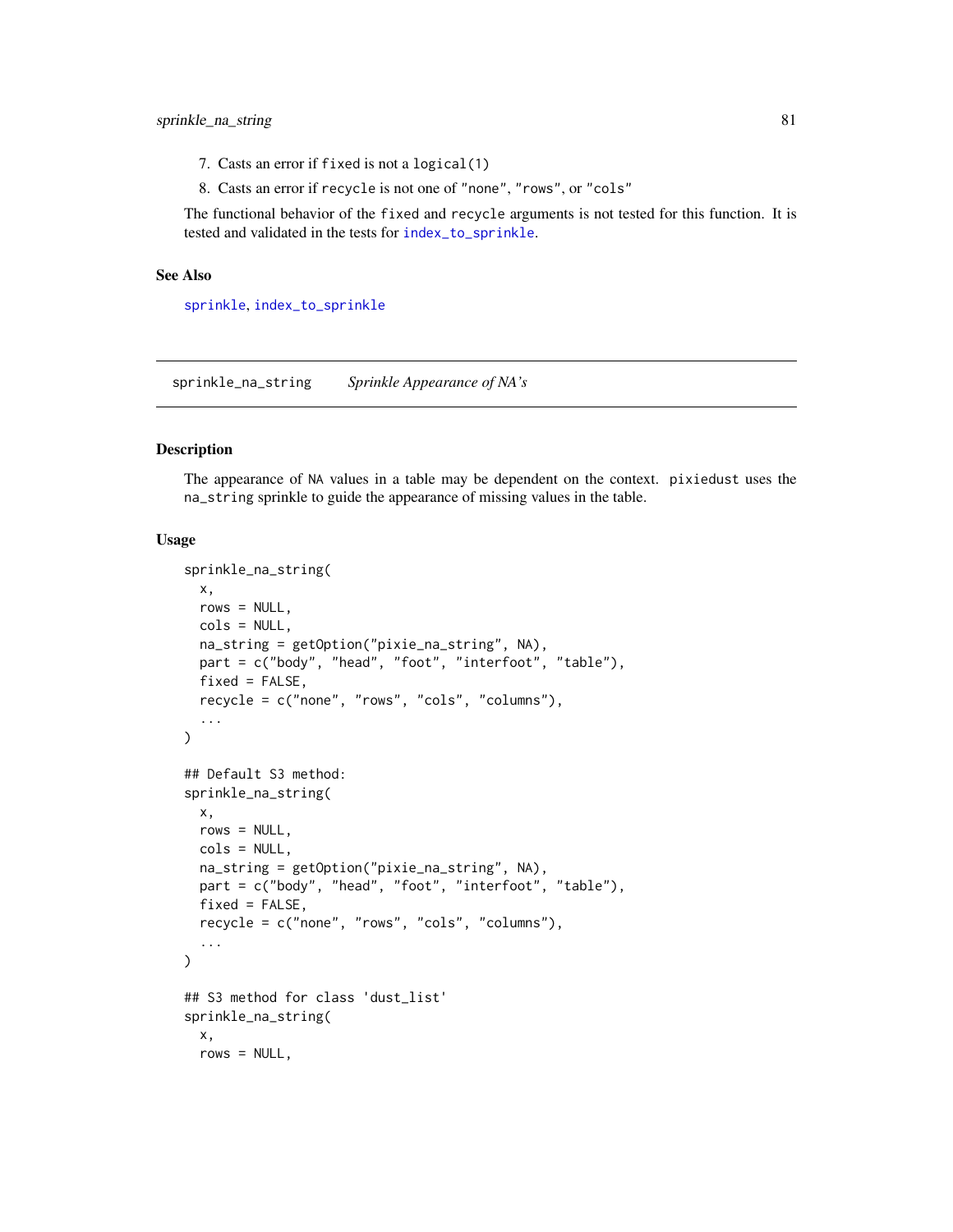```
cols = NULL,
na_string = getOption("pixie_na_string", NA),
part = c("body", "head", "foot", "interfoot", "table"),
fixed = FALSE,recycle = c("none", "rows", "cols", "columns"),
...
```
)

| x         | An object of class dust                                                                                                                                                                                                                                                                                                      |
|-----------|------------------------------------------------------------------------------------------------------------------------------------------------------------------------------------------------------------------------------------------------------------------------------------------------------------------------------|
| rows      | Either a numeric vector of rows in the tabular object to be modified or an object<br>of class call. When a call, generated by quote (expression), the expression<br>resolves to a logical vector the same length as the number of rows in the table.<br>Sprinkles are applied to where the expression resolves to TRUE.      |
| cols      | Either a numeric vector of columns in the tabular object to be modified, or a<br>character vector of column names. A mixture of character and numeric indices<br>is permissible.                                                                                                                                             |
| na_string | character(1) A character string giving desired replacement for NA values in<br>the selected cells.                                                                                                                                                                                                                           |
| part      | A character string denoting which part of the table to modify.                                                                                                                                                                                                                                                               |
| fixed     | logical(1) indicating if the values in rows and cols should be read as fixed<br>coordinate pairs. By default, sprinkles are applied at the intersection of rows and<br>cols, meaning that the arguments do not have to share the same length. When<br>$fixed = TRUE$ , they must share the same length.                      |
| recycle   | A character one that determines how sprinkles are managed when the sprinkle<br>input doesn't match the length of the region to be sprinkled. By default, recy-<br>cling is turned off. Recycling may be performed across rows first (left to right,<br>top to bottom), or down columns first (top to bottom, left to right). |
| .         | Additional arguments to pass to other methods. Currently ignored.                                                                                                                                                                                                                                                            |

## Functional Requirements

- 1. Correctly reassigns the appropriate elements na\_string column in the table part.
- 2. Casts an error if x is not a dust object.
- 3. Casts an error if bg is not a character(1)
- 4. Casts an error if part is not one of "body", "head", "foot", or "interfoot"
- 5. Casts an error if fixed is not a logical(1)
- 6. Casts an error if recycle is not one of "none", "rows", or "cols"
- 7. Cast an error if recycle = "none" and na\_string does not have length 1.

The functional behavior of the fixed and recycle arguments is not tested for this function. It is tested and validated in the tests for [index\\_to\\_sprinkle](#page-13-0).

## See Also

[sprinkle](#page-27-0), [index\\_to\\_sprinkle](#page-13-0)

<span id="page-81-0"></span>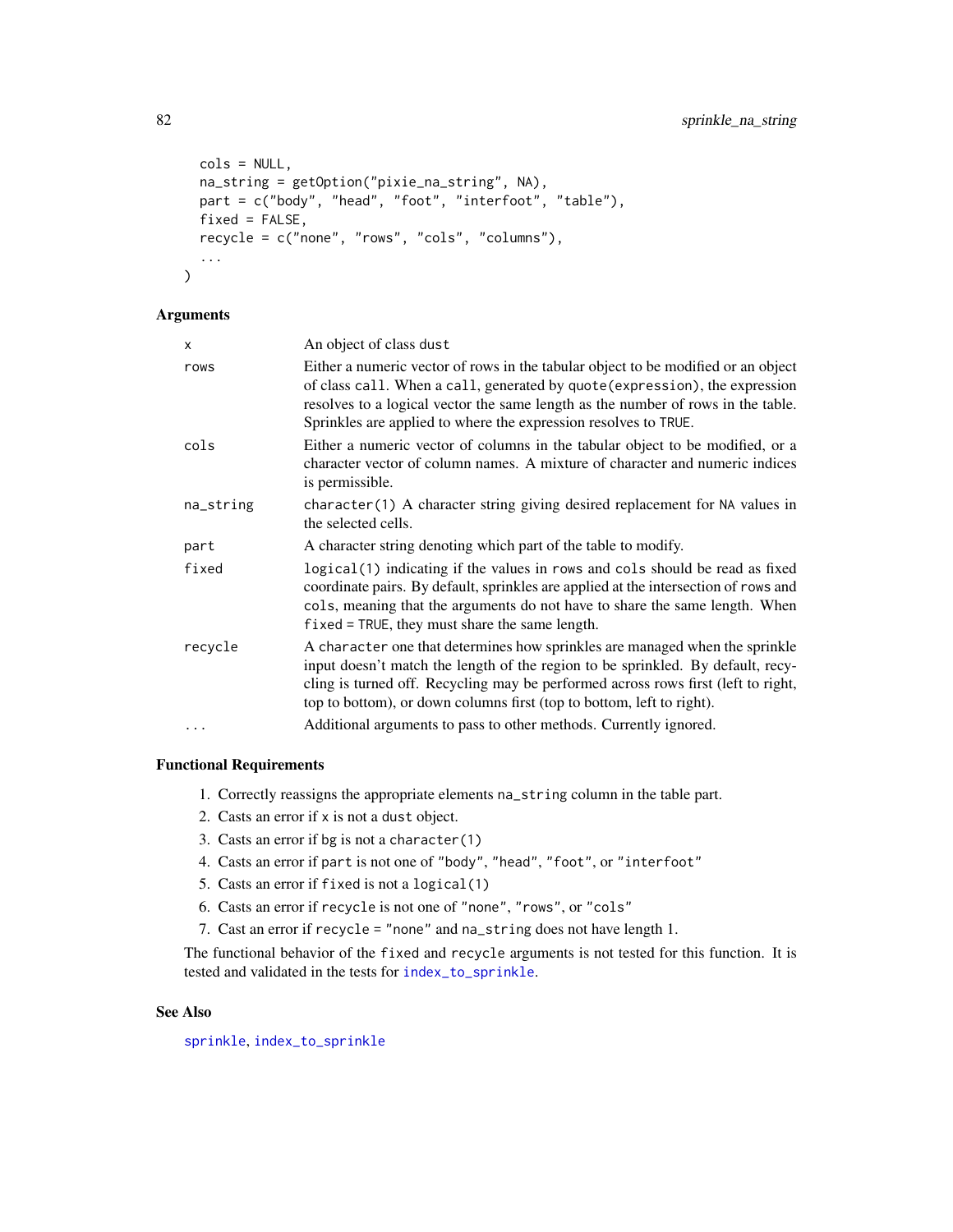<span id="page-82-0"></span>

#### Description

Padding for HTML tables indicates how many pixels should be placed between the cell's content and the outside border.

# Usage

```
sprinkle_pad(
 x,
  rows = NULL,cols = NULL,
 pad = 0,part = c("body", "head", "foot", "interfoot", "table"),
 fixed = FALSE,recycle = c("none", "rows", "cols", "columns"),
  ...
\lambda## Default S3 method:
sprinkle_pad(
 x,
  rows = NULL,cols = NULL,
 pad = 0,part = c("body", "head", "foot", "interfoot", "table"),
 fixed = FALSE,recycle = c("none", "rows", "cols", "columns"),
  ...
\mathcal{L}## S3 method for class 'dust_list'
sprinkle_pad(
 x,
 rows = NULL,
 cols = NULL,
 pad = 0,part = c("body", "head", "foot", "interfoot", "table"),
  fixed = FALSE,recycle = c("none", "rows", "cols", "columns"),
  ...
\mathcal{L}
```
#### Arguments

x An object of class dust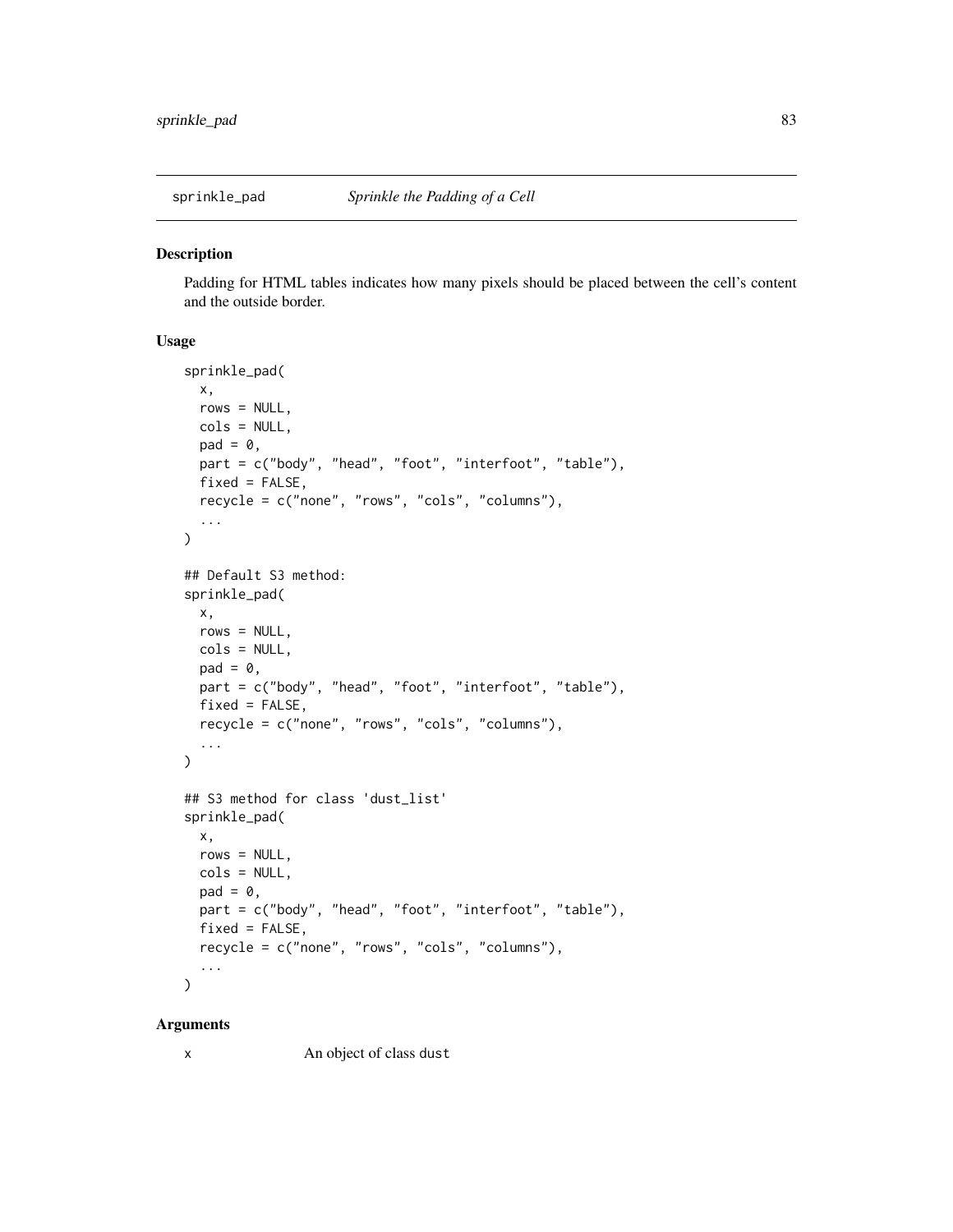<span id="page-83-0"></span>

| rows    | Either a numeric vector of rows in the tabular object to be modified or an object<br>of class call. When a call, generated by quote (expression), the expression<br>resolves to a logical vector the same length as the number of rows in the table.<br>Sprinkles are applied to where the expression resolves to TRUE.      |
|---------|------------------------------------------------------------------------------------------------------------------------------------------------------------------------------------------------------------------------------------------------------------------------------------------------------------------------------|
| cols    | Either a numeric vector of columns in the tabular object to be modified, or a<br>character vector of column names. A mixture of character and numeric indices<br>is permissible.                                                                                                                                             |
| pad     | numeric(1) A character string giving a color for the background of the chosen<br>cells.                                                                                                                                                                                                                                      |
| part    | A character string denoting which part of the table to modify.                                                                                                                                                                                                                                                               |
| fixed   | logical(1) indicating if the values in rows and cols should be read as fixed<br>coordinate pairs. By default, sprinkles are applied at the intersection of rows and<br>cols, meaning that the arguments do not have to share the same length. When<br>$fixed = TRUE$ , they must share the same length.                      |
| recycle | A character one that determines how sprinkles are managed when the sprinkle<br>input doesn't match the length of the region to be sprinkled. By default, recy-<br>cling is turned off. Recycling may be performed across rows first (left to right,<br>top to bottom), or down columns first (top to bottom, left to right). |
|         |                                                                                                                                                                                                                                                                                                                              |

## Details

Colors may be a dvips color name, or in the rgb $(R, G, B)$ , rgba $(R, G, B, A)$ , #RRGGBB, or #RRGG-BBAA formats.

This sprinkle is ignored in console and markdown outputs. HTML output will accept any of the color formats and recognize transparency. LaTeX output will accept any of the color formats but ignore transparency.

As long as pad is required to be a numeric(1), the recycle argument is kind of useless. It is included to maintain consistency with the index\_to\_sprinkle function. Future development may permit a character vector of colors.

## Functional Requirements

- 1. Correctly reassigns the appropriate elements pad column in the table part.
- 2. Casts an error if x is not a dust object.
- 3. Casts an error if pad is not a numeric(1)
- 4. Casts an error if part is not one of "body", "head", "foot", or "interfoot"
- 5. Casts an error if fixed is not a logical(1)
- 6. Casts an error if recycle is not one of "none", "rows", or "cols"
- 7. Cast an error if recycle = "none" and pad does not have length 1.

The functional behavior of the fixed and recycle arguments is not tested for this function. It is tested and validated in the tests for [index\\_to\\_sprinkle](#page-13-0).

## Author(s)

Benjamin Nutter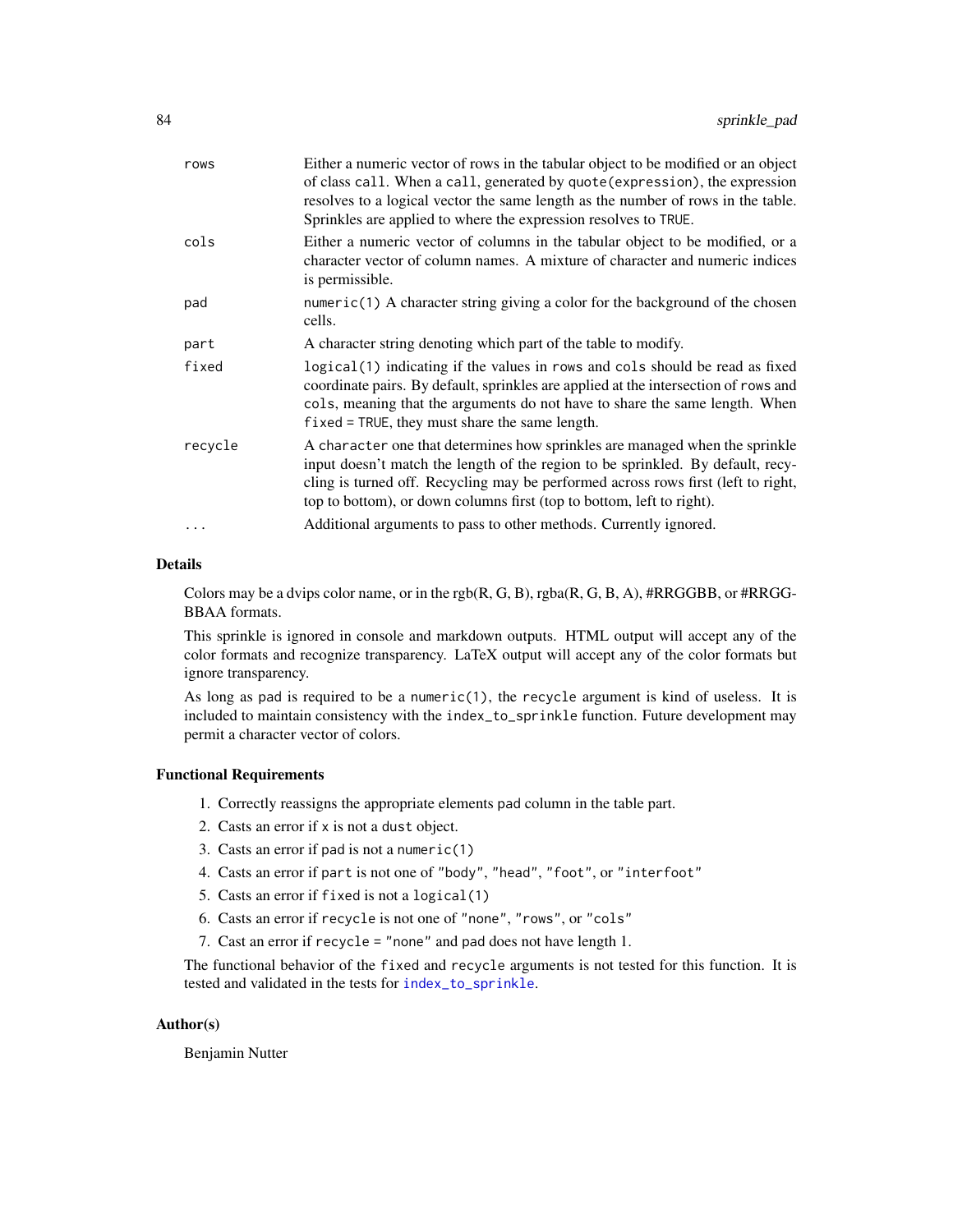# <span id="page-84-0"></span>sprinkle\_replace 85

## See Also

[sprinkle](#page-27-0), [index\\_to\\_sprinkle](#page-13-0)

sprinkle\_replace *Replace Contents of Selected Cells*

# Description

At times it may be necessary to replace the contents of a cell with user-supplied values.

```
sprinkle_replace(
  x,
 rows = NULL,cols = NULL,
 replace,
 part = c("body", "head", "foot", "interfoot", "table"),
 fixed = FALSE,recycle = c("none", "rows", "cols", "columns"),
  ...
)
## Default S3 method:
sprinkle_replace(
  x,
 rows = NULL,cols = NULL,
  replace,
  part = c("body", "head", "foot", "interfoot", "table"),
  fixed = FALSE,recycle = c("none", "rows", "cols", "columns"),
  ...
\mathcal{L}## S3 method for class 'dust_list'
sprinkle_replace(
 x,
 rows = NULL,cols = NULL,
  replace,
 part = c("body", "head", "foot", "interfoot", "table"),
 fixed = FALSE,
 recycle = c("none", "rows", "cols", "columns"),
  ...
\mathcal{L}
```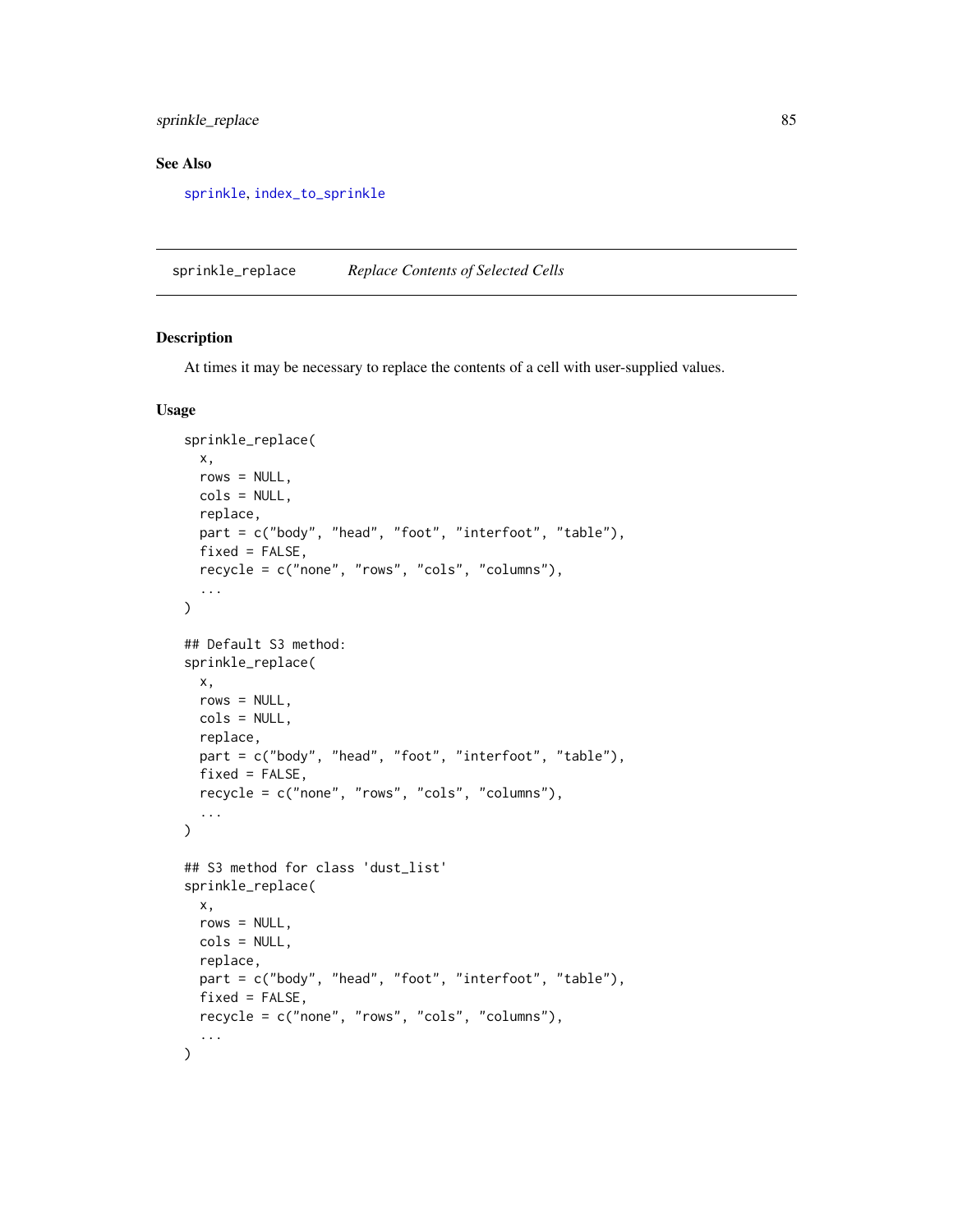<span id="page-85-0"></span>

| X        | An object of class dust                                                                                                                                                                                                                                                                                                      |
|----------|------------------------------------------------------------------------------------------------------------------------------------------------------------------------------------------------------------------------------------------------------------------------------------------------------------------------------|
| rows     | Either a numeric vector of rows in the tabular object to be modified or an object<br>of class call. When a call, generated by quote (expression), the expression<br>resolves to a logical vector the same length as the number of rows in the table.<br>Sprinkles are applied to where the expression resolves to TRUE.      |
| cols     | Either a numeric vector of columns in the tabular object to be modified, or a<br>character vector of column names. A mixture of character and numeric indices<br>is permissible.                                                                                                                                             |
| replace  | character A character vector giving the desired content for the selected cells.                                                                                                                                                                                                                                              |
| part     | A character string denoting which part of the table to modify.                                                                                                                                                                                                                                                               |
| fixed    | logical(1) indicating if the values in rows and cols should be read as fixed<br>coordinate pairs. By default, sprinkles are applied at the intersection of rows and<br>cols, meaning that the arguments do not have to share the same length. When<br>fixed = TRUE, they must share the same length.                         |
| recycle  | A character one that determines how sprinkles are managed when the sprinkle<br>input doesn't match the length of the region to be sprinkled. By default, recy-<br>cling is turned off. Recycling may be performed across rows first (left to right,<br>top to bottom), or down columns first (top to bottom, left to right). |
| $\cdots$ | Additional arguments to pass to other methods. Currently ignored.                                                                                                                                                                                                                                                            |

#### Functional Requirements

- 1. Correctly reassigns the appropriate elements replace column in the table part.
- 2. Casts an error if x is not a dust object.
- 3. Casts an error if replace is not a vector
- 4. Casts an warning if the number of indices to replace is not a multiple of replace
- 5. Casts an error if length(replace) is greater than the number of cells to replace.
- 6. Casts an error if part is not one of "body", "head", "foot", or "interfoot"
- 7. Casts an error if fixed is not a logical(1)
- 8. Casts an error if recycle is not one of "none", "rows", or "cols"

The functional behavior of the fixed and recycle arguments is not tested for this function. It is tested and validated in the tests for [index\\_to\\_sprinkle](#page-13-0).

## See Also

[sprinkle](#page-27-0), [index\\_to\\_sprinkle](#page-13-0)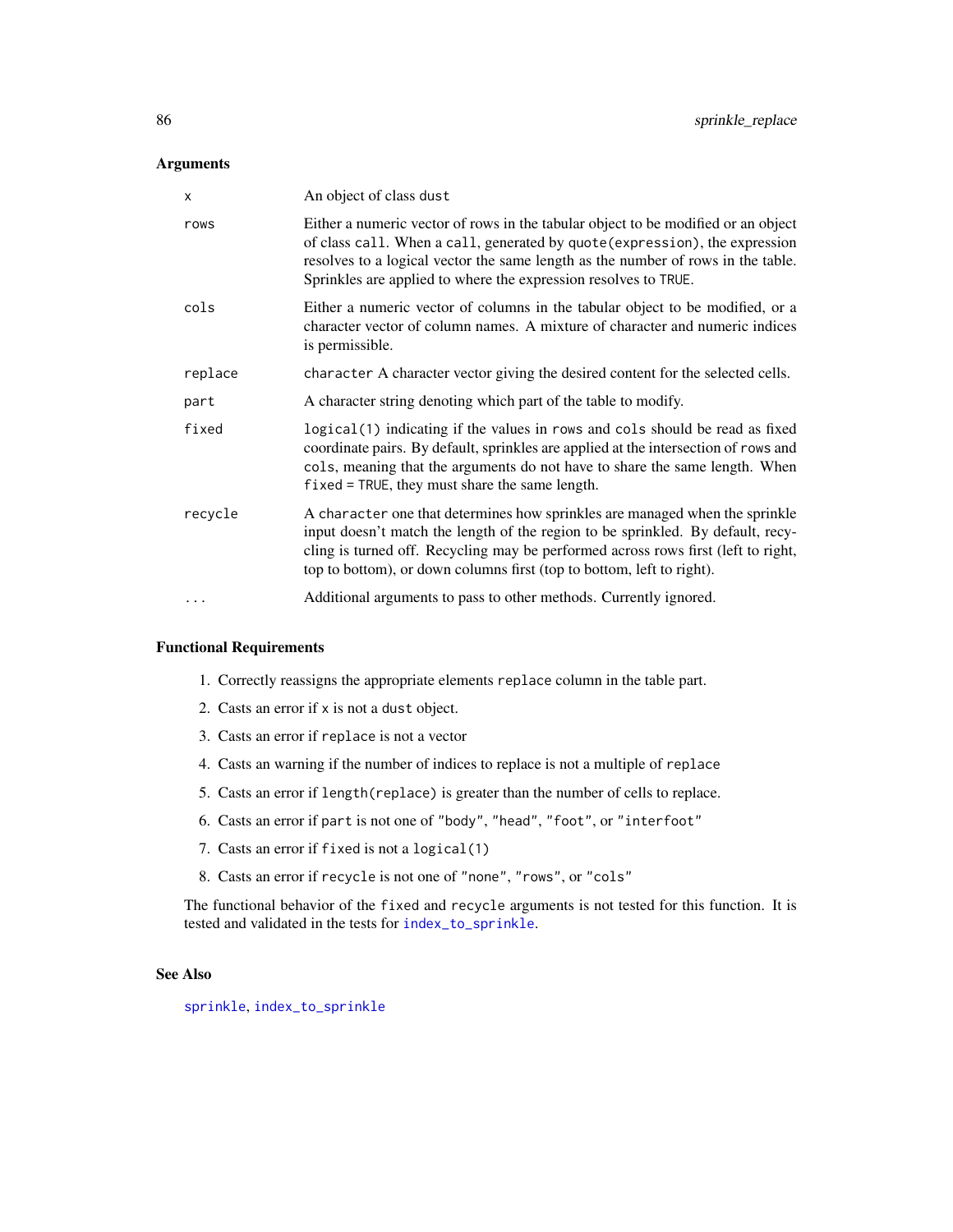<span id="page-86-0"></span>sprinkle\_rotate\_degree

*Sprinkle Appearance of NA's*

## Description

The content of cells may be rotated when it is desired to save space (such as long table column names), or to draw attention to the cells.

```
sprinkle_rotate_degree(
  x,
  rows = NULL,
 cols = NULL,
 rotate_degree = NULL,
  part = c("body", "head", "foot", "interfoot", "table"),
  fixed = FALSE,recycle = c("none", "rows", "cols", "columns"),
  ...
)
## Default S3 method:
sprinkle_rotate_degree(
  x,
 rows = NULL,cols = NULL,
  rotate_degree = NULL,
  part = c("body", "head", "foot", "interfoot", "table"),
  fixed = FALSE,recycle = c("none", "rows", "cols", "columns"),
  ...
\mathcal{L}## S3 method for class 'dust_list'
sprinkle_rotate_degree(
 x,
 rows = NULL,cols = NULL,
  rotate_degree = NULL,
 part = c("body", "head", "foot", "interfoot", "table"),
 fixed = FALSE,
  recycle = c("none", "rows", "cols", "columns"),
  ...
\mathcal{L}
```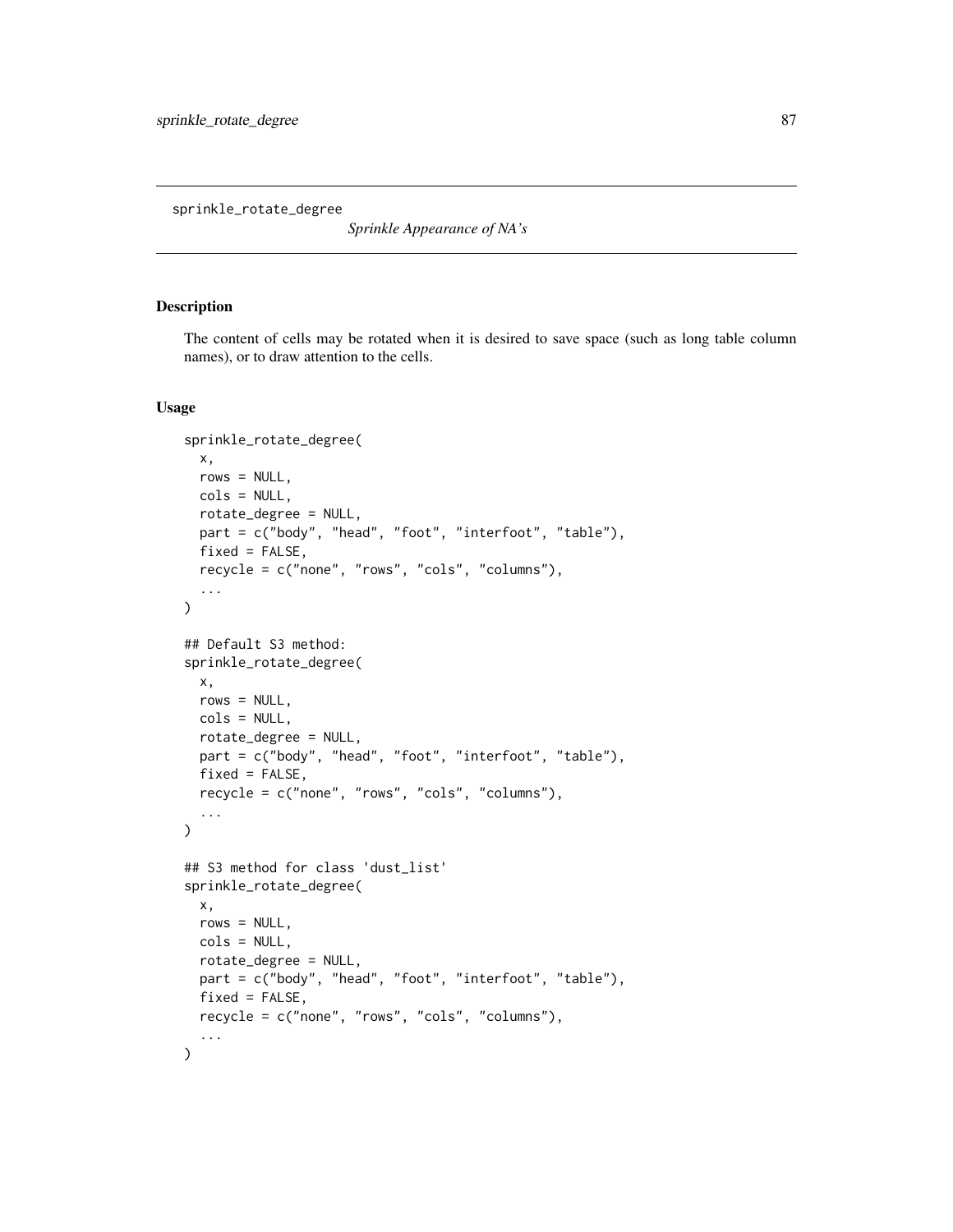<span id="page-87-0"></span>

| $\times$      | An object of class dust                                                                                                                                                                                                                                                                                                      |
|---------------|------------------------------------------------------------------------------------------------------------------------------------------------------------------------------------------------------------------------------------------------------------------------------------------------------------------------------|
| rows          | Either a numeric vector of rows in the tabular object to be modified or an object<br>of class call. When a call, generated by quote (expression), the expression<br>resolves to a logical vector the same length as the number of rows in the table.<br>Sprinkles are applied to where the expression resolves to TRUE.      |
| cols          | Either a numeric vector of columns in the tabular object to be modified, or a<br>character vector of column names. A mixture of character and numeric indices<br>is permissible.                                                                                                                                             |
| rotate_degree | $numeric(1)$ Indicates how much to rotate the cell text in degrees.                                                                                                                                                                                                                                                          |
| part          | A character string denoting which part of the table to modify.                                                                                                                                                                                                                                                               |
| fixed         | logical(1) indicating if the values in rows and cols should be read as fixed<br>coordinate pairs. By default, sprinkles are applied at the intersection of rows and<br>cols, meaning that the arguments do not have to share the same length. When<br>$fixed = TRUE$ , they must share the same length.                      |
| recycle       | A character one that determines how sprinkles are managed when the sprinkle<br>input doesn't match the length of the region to be sprinkled. By default, recy-<br>cling is turned off. Recycling may be performed across rows first (left to right,<br>top to bottom), or down columns first (top to bottom, left to right). |
| $\cdots$      | Additional arguments to pass to other methods. Currently ignored.                                                                                                                                                                                                                                                            |

# Functional Requirements

- 1. Correctly reassigns the appropriate elements rotate\_degree column in the table part.
- 2. Casts an error if x is not a dust object.
- 3. Casts an error if rotate\_degree is not a numeric(1)
- 4. Casts an error if part is not one of "body", "head", "foot", or "interfoot"
- 5. Casts an error if fixed is not a logical(1)
- 6. Casts an error if recycle is not one of "none", "rows", or "cols"
- 7. Cast an error if recycle = "none" and rotate\_degree does not have length 1.

The functional behavior of the fixed and recycle arguments is not tested for this function. It is tested and validated in the tests for [index\\_to\\_sprinkle](#page-13-0).

# See Also

[sprinkle](#page-27-0), [index\\_to\\_sprinkle](#page-13-0)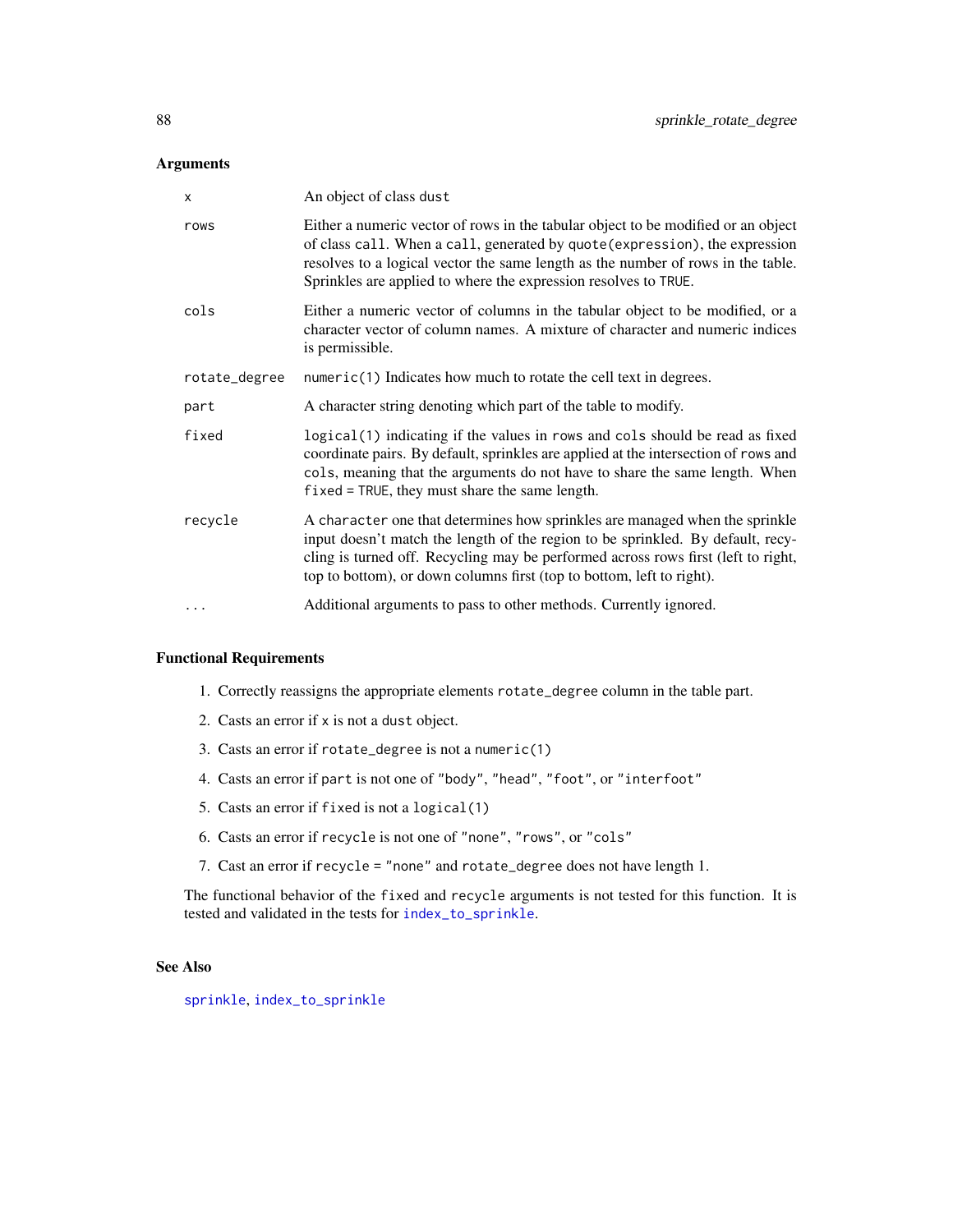<span id="page-88-0"></span>

#### **Description**

The appearance of NA values in a table may be dependent on the context. pixiedust uses the round sprinkle to guide the appearance of missing values in the table.

# Usage

```
sprinkle_round(
  x,
  rows = NULL,cols = NULL,
  round = NULL,part = c("body", "head", "foot", "interfoot", "table"),
 fixed = FALSE,recycle = c("none", "rows", "cols", "columns"),
  ...
\mathcal{L}## Default S3 method:
sprinkle_round(
 x,
  rows = NULL,cols = NULL,
 round = NULL,part = c("body", "head", "foot", "interfoot", "table"),
 fixed = FALSE,recycle = c("none", "rows", "cols", "columns"),
  ...
)
## S3 method for class 'dust_list'
sprinkle_round(
 x,
 rows = NULL,cols = NULL,
  round = NULL,
  part = c("body", "head", "foot", "interfoot", "table"),
  fixed = FALSE,recycle = c("none", "rows", "cols", "columns"),
  ...
\mathcal{L}
```
#### Arguments

x An object of class dust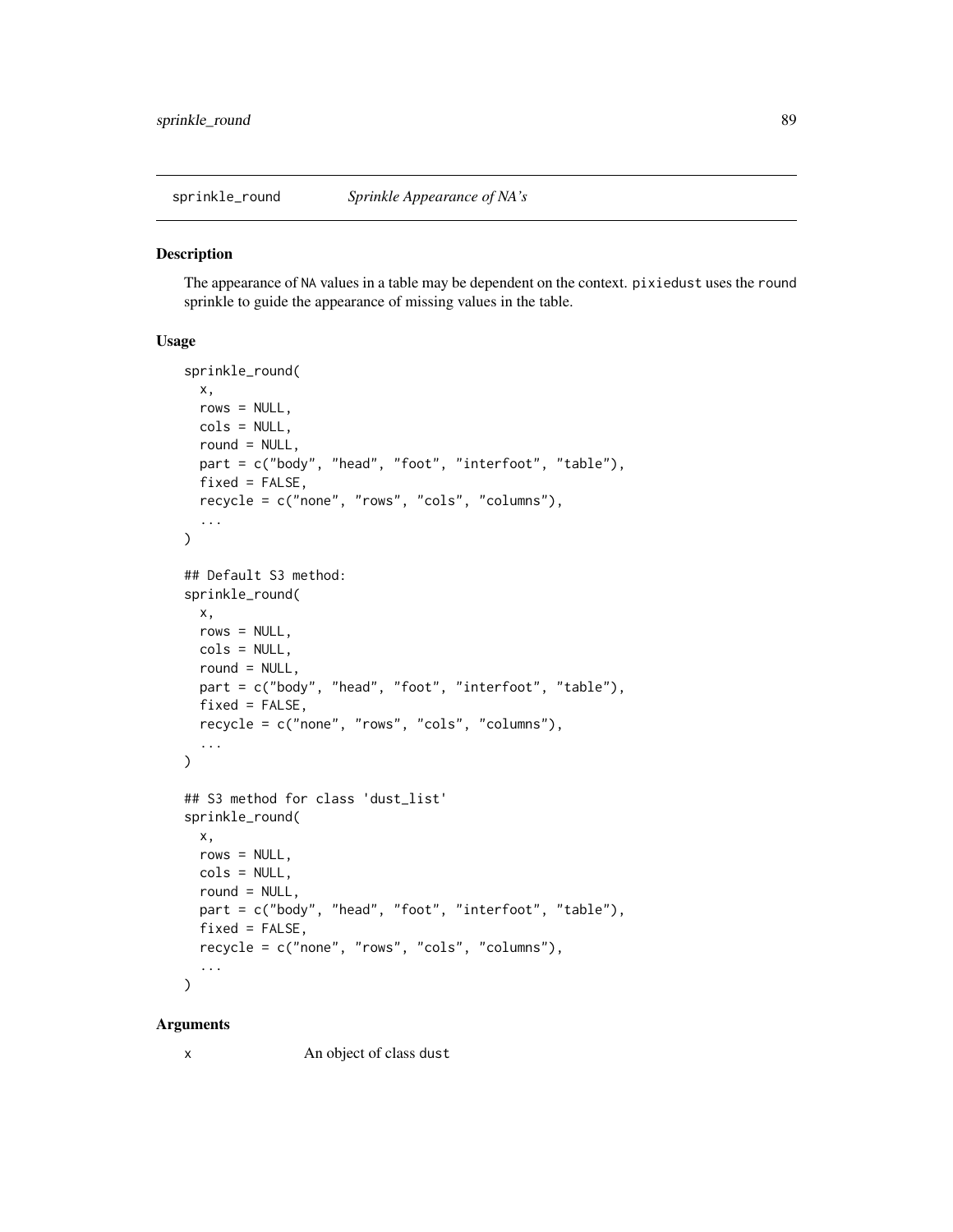<span id="page-89-0"></span>

| rows     | Either a numeric vector of rows in the tabular object to be modified or an object<br>of class call. When a call, generated by quote (expression), the expression<br>resolves to a logical vector the same length as the number of rows in the table.<br>Sprinkles are applied to where the expression resolves to TRUE.      |
|----------|------------------------------------------------------------------------------------------------------------------------------------------------------------------------------------------------------------------------------------------------------------------------------------------------------------------------------|
| cols     | Either a numeric vector of columns in the tabular object to be modified, or a<br>character vector of column names. A mixture of character and numeric indices<br>is permissible.                                                                                                                                             |
| round    | numeric(1) A value to pass to the digits argument of round.                                                                                                                                                                                                                                                                  |
| part     | A character string denoting which part of the table to modify.                                                                                                                                                                                                                                                               |
| fixed    | logical(1) indicating if the values in rows and cols should be read as fixed<br>coordinate pairs. By default, sprinkles are applied at the intersection of rows and<br>cols, meaning that the arguments do not have to share the same length. When<br>$fixed = TRUE$ , they must share the same length.                      |
| recycle  | A character one that determines how sprinkles are managed when the sprinkle<br>input doesn't match the length of the region to be sprinkled. By default, recy-<br>cling is turned off. Recycling may be performed across rows first (left to right,<br>top to bottom), or down columns first (top to bottom, left to right). |
| $\ddots$ | Additional arguments to pass to other methods. Currently ignored.                                                                                                                                                                                                                                                            |
|          |                                                                                                                                                                                                                                                                                                                              |

# Functional Requirements

- 1. Correctly reassigns the appropriate elements round column in the table part.
- 2. Casts an error if x is not a dust object.
- 3. Casts an error if round is not a numeric(1)
- 4. Casts an error if part is not one of "body", "head", "foot", or "interfoot"
- 5. Casts an error if fixed is not a logical(1)
- 6. Casts an error if recycle is not one of "none", "rows", or "cols"
- 7. Cast an error if recycle = "none" and round does not have length 1.

The functional behavior of the fixed and recycle arguments is not tested for this function. It is tested and validated in the tests for [index\\_to\\_sprinkle](#page-13-0).

## See Also

[sprinkle](#page-27-0), [index\\_to\\_sprinkle](#page-13-0)

sprinkle\_sanitize *Sanitize Characters for LaTeX Outputs*

#### Description

Certain characters in LaTeX code need to be escaped to prevent errors during processing. For example, % is the comment character in LaTeX, and needs to be escaped in order to render correctly.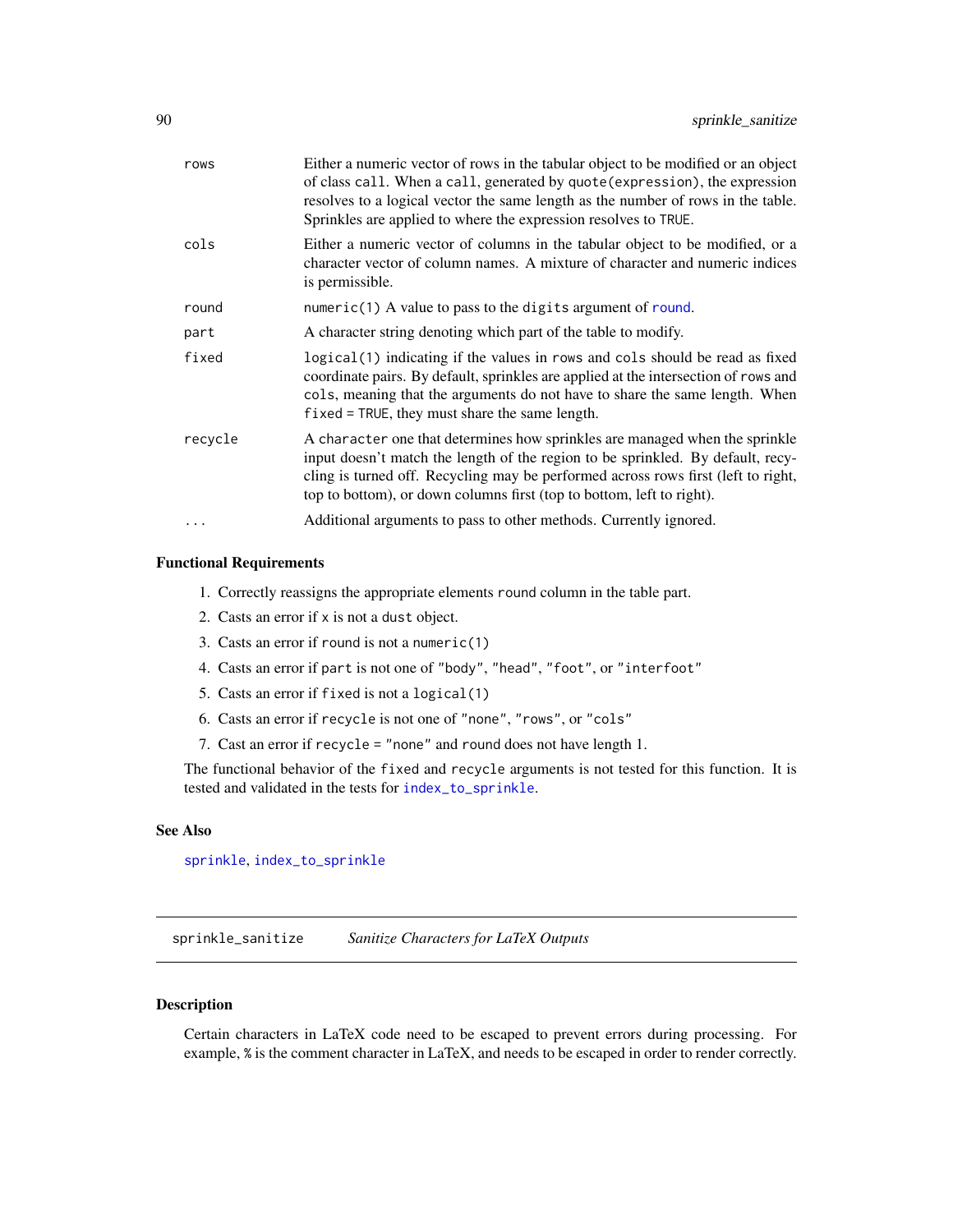```
sprinkle_sanitize 91
```
# Usage

```
sprinkle_sanitize(
 x,
 rows = NULL,
 cols = NULL,
 sanitize = NULL,
  sanitize_args = NULL,
 part = c("body", "head", "foot", "interfoot", "table"),
 fixed = FALSE,recycle = c("none", "rows", "cols", "columns"),
  ...
\mathcal{L}## Default S3 method:
sprinkle_sanitize(
 x,
 rows = NULL,
 cols = NULL,
  sanitize = NULL,
 sanitize_args = NULL,
 part = c("body", "head", "foot", "interfoot", "table"),
 fixed = FALSE,
  recycle = c("none", "rows", "cols", "columns"),
  ...
\lambda## S3 method for class 'dust_list'
sprinkle_sanitize(
 x,
 rows = NULL,cols = NULL,
 sanitize = NULL,
 sanitize_args = NULL,
 part = c("body", "head", "foot", "interfoot", "table"),
 fixed = FALSE,
 recycle = c("none", "rows", "cols", "columns"),
  ...
\mathcal{L}
```
## Arguments

| x    | An object of class dust                                                                                                                                                                                                                                                                                                 |
|------|-------------------------------------------------------------------------------------------------------------------------------------------------------------------------------------------------------------------------------------------------------------------------------------------------------------------------|
| rows | Either a numeric vector of rows in the tabular object to be modified or an object<br>of class call. When a call, generated by quote (expression), the expression<br>resolves to a logical vector the same length as the number of rows in the table.<br>Sprinkles are applied to where the expression resolves to TRUE. |
| cols | Either a numeric vector of columns in the tabular object to be modified, or a<br>character vector of column names. A mixture of character and numeric indices                                                                                                                                                           |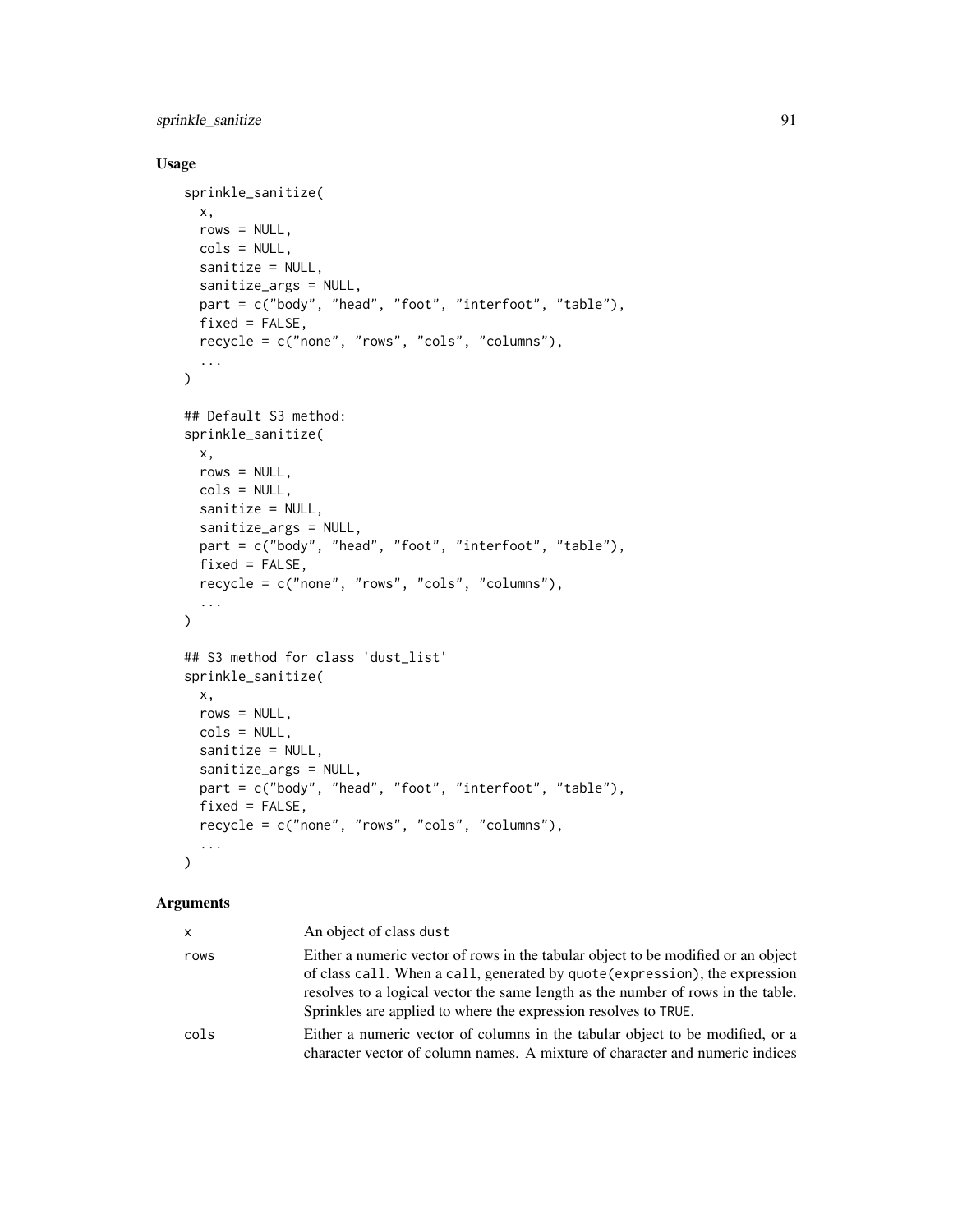<span id="page-91-0"></span>

|               | is permissible.                                                                                                                                                                                                                                                                                                              |
|---------------|------------------------------------------------------------------------------------------------------------------------------------------------------------------------------------------------------------------------------------------------------------------------------------------------------------------------------|
| sanitize      | logical (1). Should the code for the cell be sanitized.                                                                                                                                                                                                                                                                      |
| sanitize_args | A list of arguments to pass to $Hmisc::latexTranslate$                                                                                                                                                                                                                                                                       |
| part          | A character string denoting which part of the table to modify.                                                                                                                                                                                                                                                               |
| fixed         | logical(1) indicating if the values in rows and cols should be read as fixed<br>coordinate pairs. By default, sprinkles are applied at the intersection of rows and<br>cols, meaning that the arguments do not have to share the same length. When<br>$fixed = TRUE$ , they must share the same length.                      |
| recvcle       | A character one that determines how sprinkles are managed when the sprinkle<br>input doesn't match the length of the region to be sprinkled. By default, recy-<br>cling is turned off. Recycling may be performed across rows first (left to right,<br>top to bottom), or down columns first (top to bottom, left to right). |
| $\cdots$      | Additional arguments to pass to other methods. Currently ignored.                                                                                                                                                                                                                                                            |

## Details

This sprinkle is only recognized by LaTeX output. See [latexTranslate](#page-0-0) for more details.

## Functional Requirements

- 1. Correctly reassigns the appropriate elements of sanitize and sanitize\_args columns in the table part.
- 2. Casts an error if x is not a dust object.
- 3. Casts an error if sanitize is not a logical(1)
- 4. Casts an error if sanitize\_args is not a list
- 5. Casts an error if part is not one of "body", "head", "foot", or "interfoot"
- 6. Casts an error if fixed is not a logical(1)
- 7. Casts an error if recycle is not one of "none", "rows", or "cols"

The functional behavior of the fixed and recycle arguments is not tested for this function. It is tested and validated in the tests for [index\\_to\\_sprinkle](#page-13-0).

## See Also

[sprinkle](#page-27-0), [index\\_to\\_sprinkle](#page-13-0)

sprinkle\_tabcolsep *Change the tabcolsep Property in a Dust Table*

#### Description

The tabcolsep property controls the space between columns in LaTeX output. By default, it is set to 6 pt.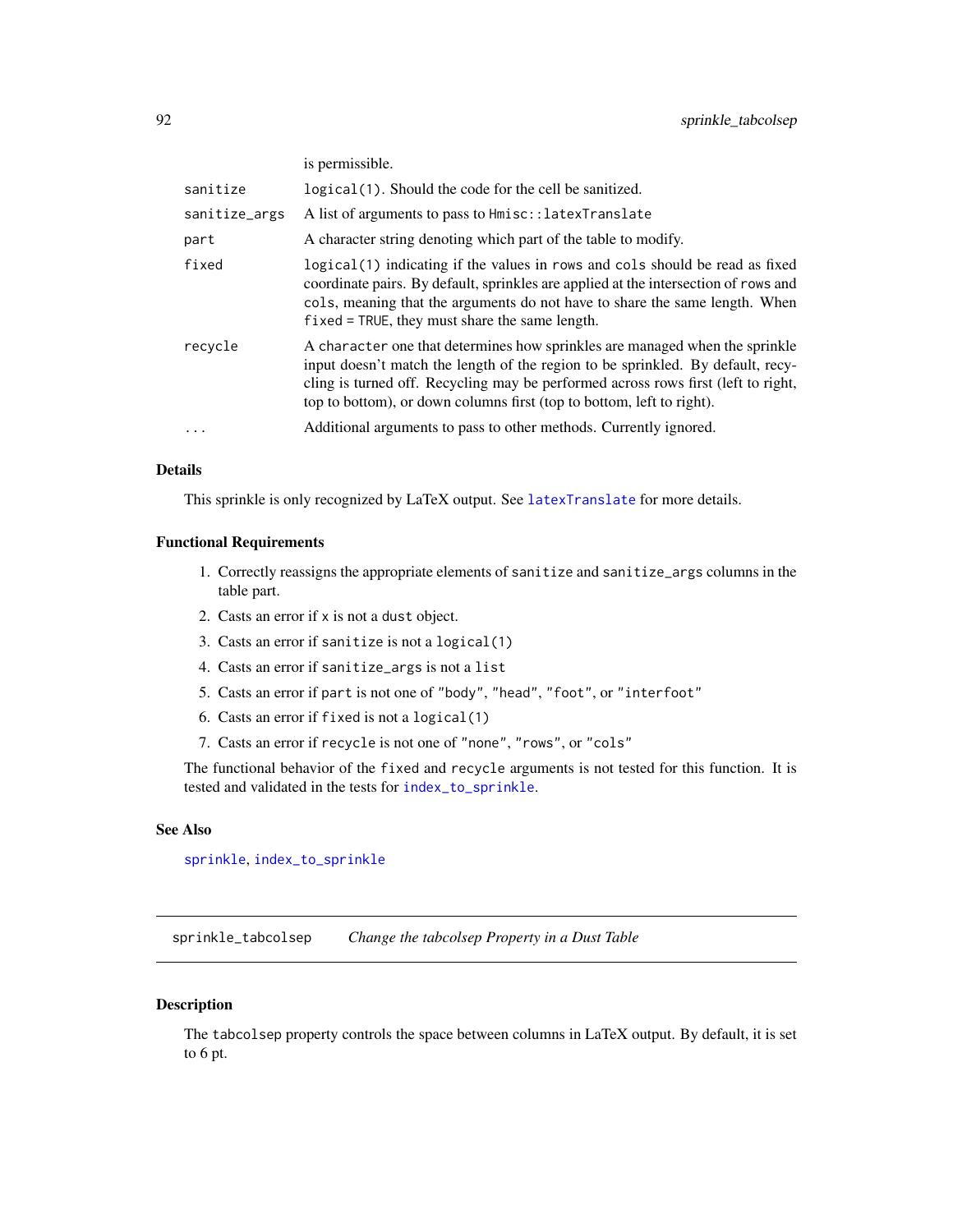# <span id="page-92-0"></span>sprinkle\_tabcolsep 93

# Usage

```
sprinkle_tabcolsep(x, tabcolsep = getOption("pixie_tabcolsep", 6), ...)
## Default S3 method:
sprinkle_tabcolsep(x, tabcolsep = getOption("pixie_tabcolsep", 6), ...)
## S3 method for class 'dust_list'
sprinkle_tabcolsep(x, tabcolsep = getOption("pixie_tabcolsep", 6), ...)
```
## Arguments

|                         | An object of class dust                                           |
|-------------------------|-------------------------------------------------------------------|
| tabcolsep               | $numeric(1)$ , integer-like value.                                |
| $\cdot$ $\cdot$ $\cdot$ | Additional arguments to pass to other methods. Currently ignored. |

# Details

Reading on the details of tabcolsep may be done by searching "latex tabcolsep" on the internet.

This property has no effect on non-LaTeX output.

## Functional Requirements

- 1. Change the tabcolsep attribute of the dust object.
- 2. Cast an error if x is not a dust object.
- 3. Cast an error if tabcolsep is not integerish and length 1.

# Author(s)

Benjamin Nutter

## Source

[https://www.google.com/webhp?sourceid=chrome-instant&rlz=1C1CHBF\\_enUS706US706&io](https://www.google.com/webhp?sourceid=chrome-instant&rlz=1C1CHBF_enUS706US706&ion=1&espv=2&ie=UTF-8#q=latex+tabcolsep&*)n= [1&espv=2&ie=UTF-8#q=latex+tabcolsep&\\*](https://www.google.com/webhp?sourceid=chrome-instant&rlz=1C1CHBF_enUS706US706&ion=1&espv=2&ie=UTF-8#q=latex+tabcolsep&*)

## See Also

[dust](#page-3-0), [sprinkle](#page-27-0)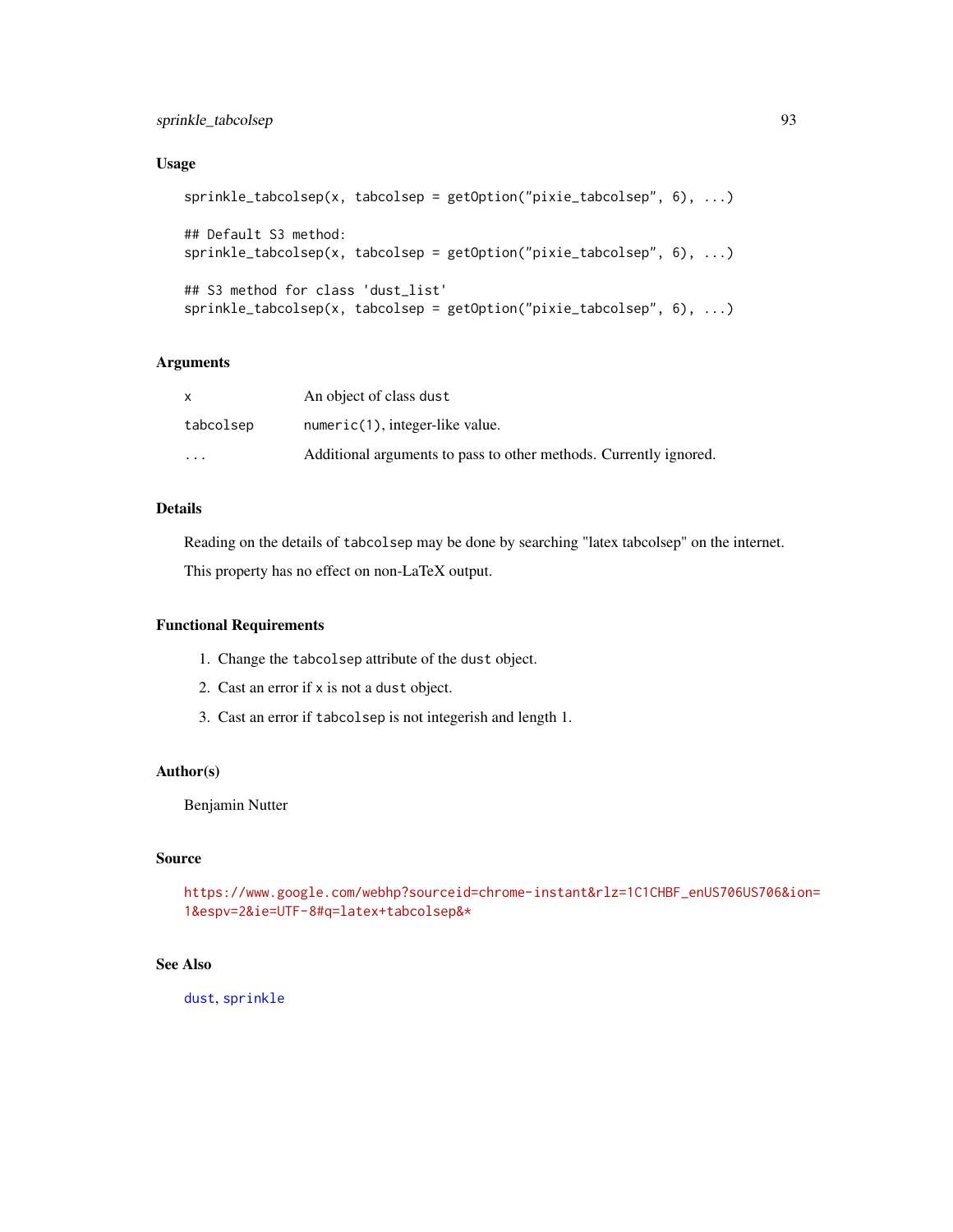<span id="page-93-0"></span>sprinkle\_width *Adjust Table Cell Width*

#### Description

Customize the width of a cell in a table. This may be done to improve the appearance of cells with long text.

```
sprinkle_width(
 x,
 rows = NULL,cols = NULL,
 width = NULL,
 width_units = NULL,
 part = c("body", "head", "foot", "interfoot", "table"),
 fixed = FALSE,recycle = c("none", "rows", "cols", "columns"),
  ...
)
## Default S3 method:
sprinkle_width(
 x,
 rows = NULL,cols = NULL,
 width = NULL,width_units = NULL,
 part = c("body", "head", "foot", "interfoot", "table"),
 fixed = FALSE,recycle = c("none", "rows", "cols", "columns"),
  ...
\mathcal{L}## S3 method for class 'dust_list'
sprinkle_width(
 x,
 rows = NULL,cols = NULL,
 width = NULL,
 width_units = NULL,
 part = c("body", "head", "foot", "interfoot", "table"),
 fixed = FALSE,
 recycle = c("none", "rows", "cols", "columns"),
  ...
\mathcal{L}
```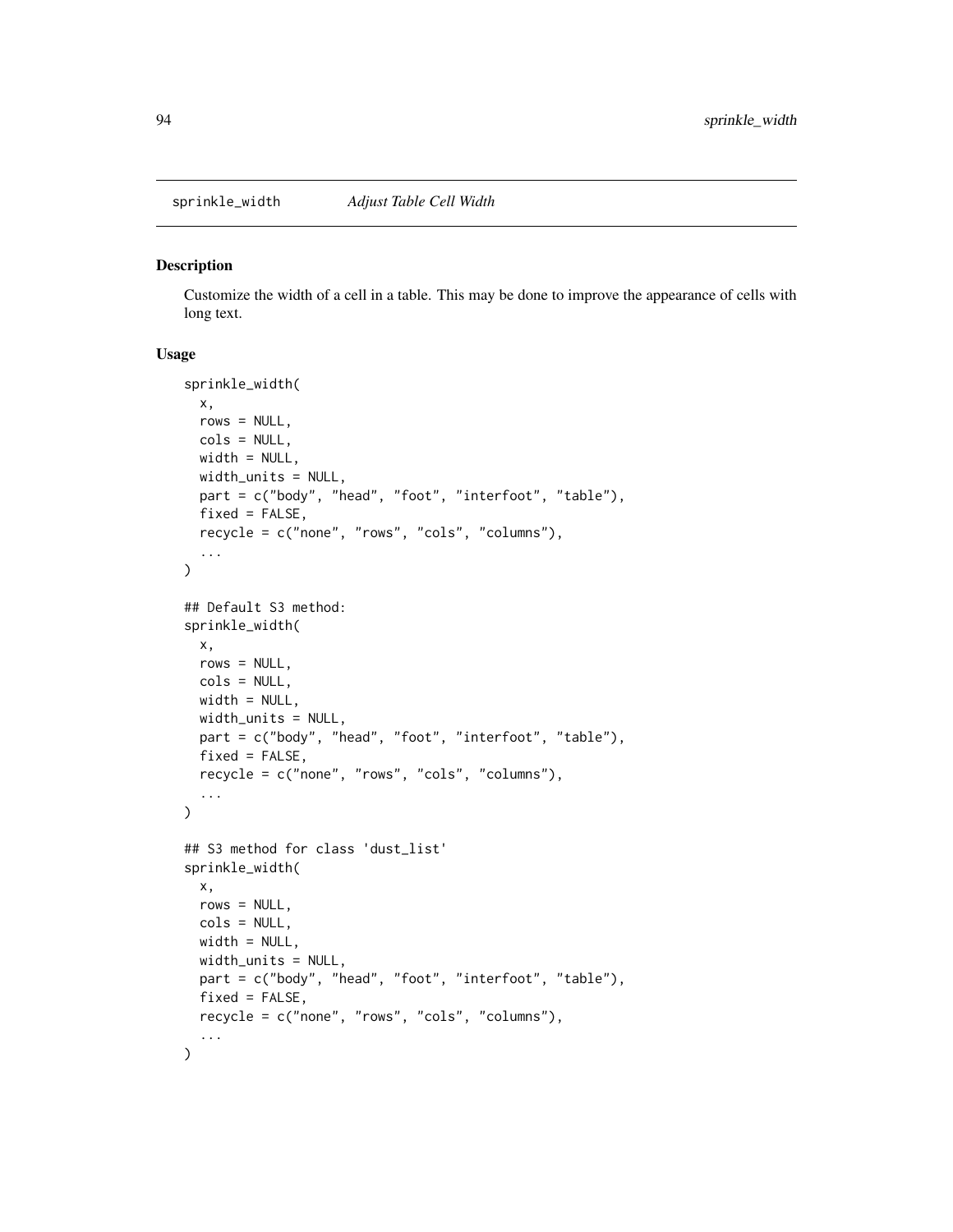<span id="page-94-0"></span>

| $\times$    | An object of class dust                                                                                                                                                                                                                                                                                                      |
|-------------|------------------------------------------------------------------------------------------------------------------------------------------------------------------------------------------------------------------------------------------------------------------------------------------------------------------------------|
| rows        | Either a numeric vector of rows in the tabular object to be modified or an object<br>of class call. When a call, generated by quote (expression), the expression<br>resolves to a logical vector the same length as the number of rows in the table.<br>Sprinkles are applied to where the expression resolves to TRUE.      |
| cols        | Either a numeric vector of columns in the tabular object to be modified, or a<br>character vector of column names. A mixture of character and numeric indices<br>is permissible.                                                                                                                                             |
| width       | numeric $(1)$ . Gives the width of the cell.                                                                                                                                                                                                                                                                                 |
| width_units | character(1). Gives the units for width. One of c("pt", "px", "cm", "in", "%")                                                                                                                                                                                                                                               |
| part        | A character string denoting which part of the table to modify.                                                                                                                                                                                                                                                               |
| fixed       | logical(1) indicating if the values in rows and cols should be read as fixed<br>coordinate pairs. By default, sprinkles are applied at the intersection of rows and<br>cols, meaning that the arguments do not have to share the same length. When<br>$fixed = TRUE$ , they must share the same length.                      |
| recycle     | A character one that determines how sprinkles are managed when the sprinkle<br>input doesn't match the length of the region to be sprinkled. By default, recy-<br>cling is turned off. Recycling may be performed across rows first (left to right,<br>top to bottom), or down columns first (top to bottom, left to right). |
|             | Additional arguments to pass to other methods. Currently ignored.                                                                                                                                                                                                                                                            |

## Details

This sprinkle is only recognized by HTML and LaTeX. All of the width\_units values are recognized by HTML. For LaTeX, "px" is converted to "pt".

## Functional Requirements

- 1. Correctly reassigns the appropriate elements of width and width\_units columns in the table part.
- 2. Casts an error if x is not a dust object.
- 3. Casts an error if width is not numeric
- 4. Casts an error if width\_units is not one of c("px","pt","in","cm","%").
- 5. Casts an error if part is not one of "body", "head", "foot", or "interfoot"
- 6. Casts an error if fixed is not a logical(1)
- 7. Casts an error if recycle is not one of "none", "rows", or "cols"
- 8. Casts an error if recycle = "none" and width does not have length 1.
- 9. Correctly assigns values when recycle is not "none" and multiple values are given.
- 10. Quietly accepts only the first value in width\_units when recycle = "none".

The functional behavior of the fixed and recycle arguments is not tested for this function. It is tested and validated in the tests for [index\\_to\\_sprinkle](#page-13-0).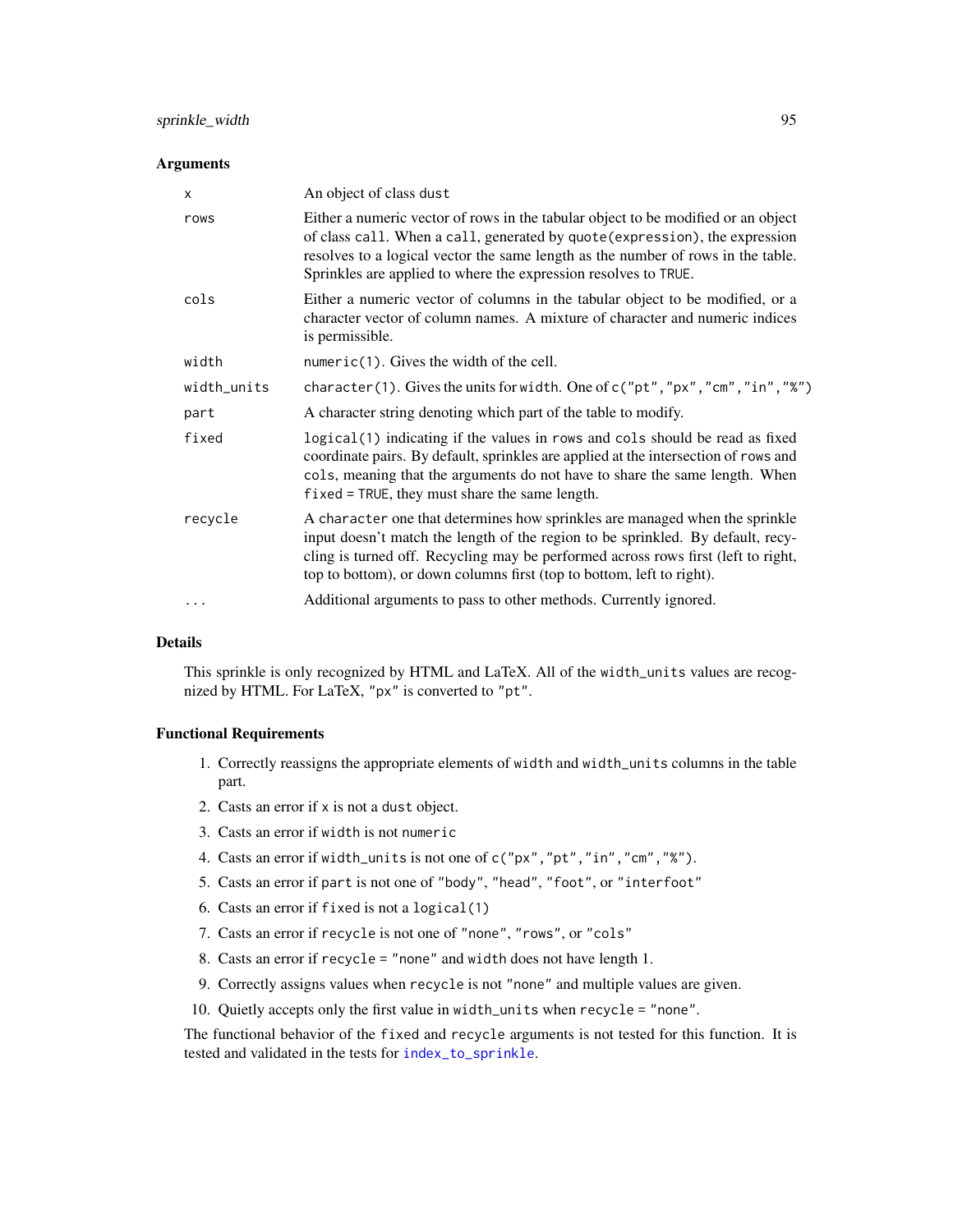## See Also

[sprinkle](#page-27-0), [index\\_to\\_sprinkle](#page-13-0)

str\_extract\_base *Extract Patterns from Character Strings*

#### Description

This is a utility function that follow the pattern of stringr::str\_extract\_all. It is provided to avoid the dependency on the stringr package.

#### Usage

str\_extract\_base(x, pattern)

str\_split\_fixed\_base(x, pattern, n)

#### Arguments

| X       | character vector.                           |
|---------|---------------------------------------------|
| pattern | character $(1)$ of the pattern to find in x |
| n       | The number of splits.                       |

#### Source

https://stackoverflow.com/a/27274231/1017276

#### See Also

```
stringr::str_extract_all
```
tidy\_levels\_labels *Term and Level Descriptions for* pixiedust *Tables*

#### Description

Default model objects identify rows of results with appropriate term name. More often than not, the term name is not suitable for formally reported output. tidy\_levels\_labels performs some basic work to quickly provide more readable descriptors for cases where they can easily be obtained. These descriptors are retrieved from the data, however, so the utility is determined by the user's habits in providing term labels and meaningful factor levels.

Due to the complexity of the terms that could be used for a model, it isn't practical to attempt to recover human-ready descriptors for every conceivable term. This would require recovering variable names for any number of functions. pixiedust only goes after the easiest to obtain. Replacements no managed by tidy\_levels\_labels may still be made with the replace sprinkle.

<span id="page-95-0"></span>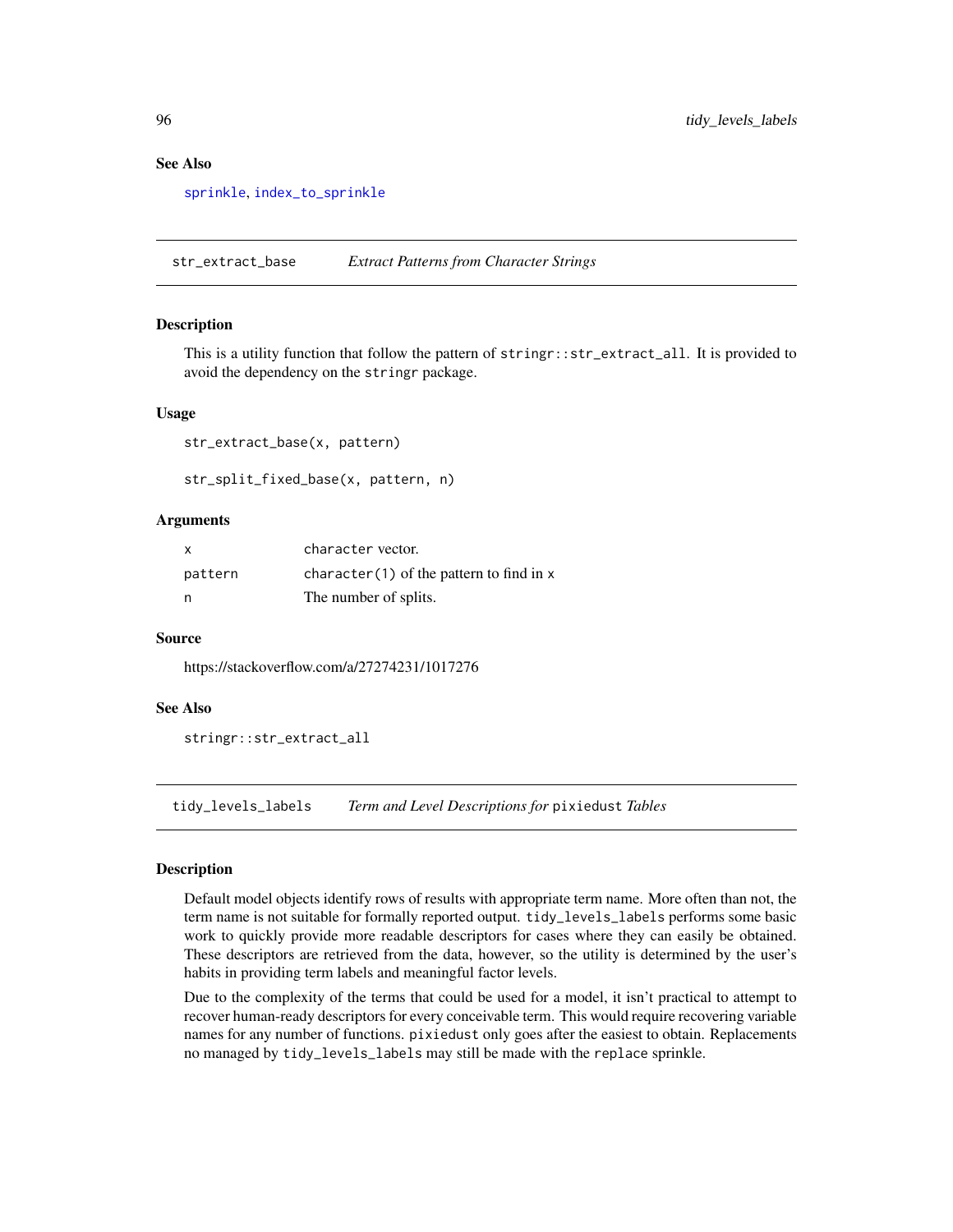tidy\_levels\_labels 97

## Usage

```
tidy_levels_labels(
  object,
  descriptors = "term",
  numeric_level = c("term", "term_plain", "label"),
  argcheck = NULL
)
```
#### Arguments

- object A model object, ideally with a model.frame method. It is unclear at the moment (18 Sept. 2015) what will happen if an object is passed that does not have a model.frame method.
- descriptors A character vector indicating the descriptors to be used in the table. Acceptable inputs are "term", "term\_plain", "label", "level", and "level\_detail". These may be used in any combination and any order, with the descriptors appearing in the table from left to right in the order given. The default, "term", returns only the term descriptor and is identical to the output provided by broom::tidy methods. See Details for a full explanation of each option and the Examples for sample output.
- numeric\_level A character string that determines which descriptor is used for numeric variables in the "level\_detail" descriptor when a numeric has an interaction with a factor. Acceptable inputs are "term", "term\_plain", and "label".
- argcheck An assert collection created by checkmate::makeAssertCollection. Under normal circumstances, this is passed from dust. If NULL, as in the case it is run outside of dust, a new collection is created and the assertions are reported within tidy\_levels\_labels.

## Details

The user may select up to five columns of descriptors, although doing so would certainly create some ambiguity. See the Examples for sample output.

- "term" The term name used in the R model summary
- "term\_plain" The term name used in the formula. For variables that produce multiple term names (such as factors), the plain term name may be duplicated. For example, a factor that has term names FctrB and FctrC, indicating rows for levels B and C of the variable Fctr, will have two rows of "term\_plain" of just Fctr.
- "label" Provides the label attached to the data using labelVector::get\_label. When a term is not associated with a label, the value of term\_plain is returned instead. Note that, variable names will disassociate with a label if they are used in a function (such as  $factor(x)$ ) or  $x^2$ .
- "level" Indicates the level being compared within a factor (or an interaction involving a factor), otherwise it returns NA. It may also be said that this value is the appendix to a factor name. For the term FctrB, this would just be B.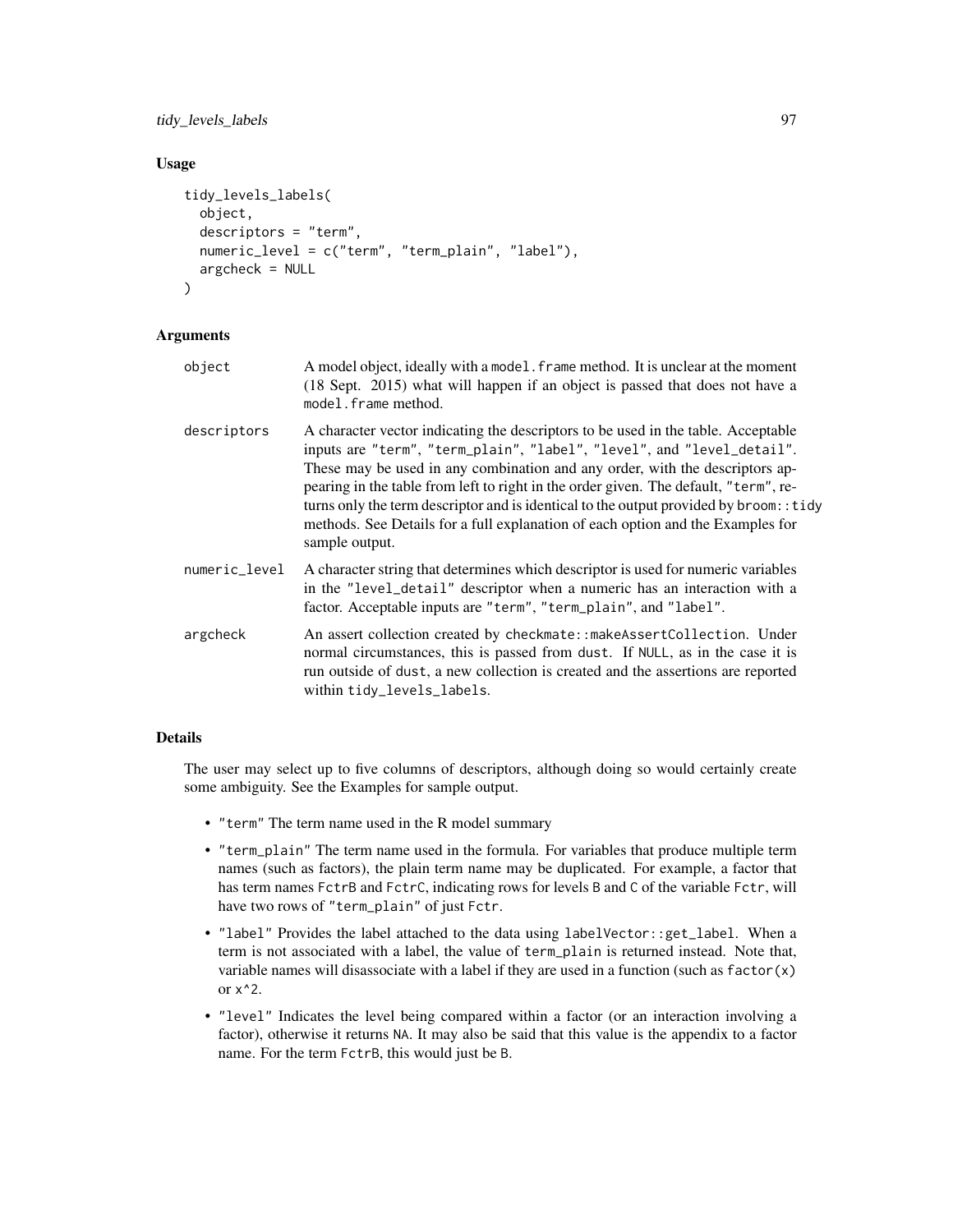• "level\_detail" Gives additional information to level by including the reference level of the factor. For the term FctrB, this would return "B vs A". When an interaction with a numeric variable is present, the level for the numeric may be either term\_plain or label, the choice being controlled by the level\_detail argument.

#### **Restrictions**

The descriptors, other than "term", generally don't make sense for data frame objects. The use of tidy\_levels\_labels is not permitted within the dust function, but is allowed if you really want it by pixiedust:::tidy\_levels\_labels.

Other special cases noted in future uses will be documented here, but in general, if it isn't a model object, you probably don't really want to use this.

#### Author(s)

Benjamin Nutter

#### Examples

```
#* Descriptors for lm output with no interactions
mtcars2 <- mtcars
mtcars2$mpg <- labelVector::set_label(mtcars2$mpg, "Gas Mileage")
mtcars2$qsec <- labelVector::set_label(mtcars2$qsec, "Quarter Mile Time")
mtcars2$am <- labelVector::set_label(mtcars2$am, "Transmission")
mtcars2$wt <- labelVector::set_label(mtcars2$wt, "Weight")
mtcars2$gear <- labelVector::set_label(mtcars2$gear, "Gears")
#* Basic Output for a model with no interactions
#* Note: numeric_level has no impact as there are no
#* interactions involving numeric variables.
fit \le - lm(mpg \sim qsec + factor(am) + wt + factor(gear), data = mtcars2)
pixiedust:::tidy_levels_labels(fit,
  descriptors = c("term", "term_plain", "label", "level", "level_detail"),
  numeric_level = "term")
#* Assign factors ahead of the model. This allows
#* the user to determine the levels that display.
#* Compare the output for 'am' with the output for 'gear'
mtcars2$am <- factor(mtcars2$am, 0:1, c("Automatic", "Manual"))
mtcars2$am <- labelVector::set_label(mtcars2$am, "Transmission")
    # Label was lost in variable conversion
fit \leq lm(mpg \sim qsec + am + wt + factor(gear), data = mtcars2)
pixiedust:::tidy_levels_labels(fit,
  descriptors = c("term", "term_plain", "label", "level", "level_detail"),
  numeric_level = "term")
```
#\* Include an interaction between a factor and numeric.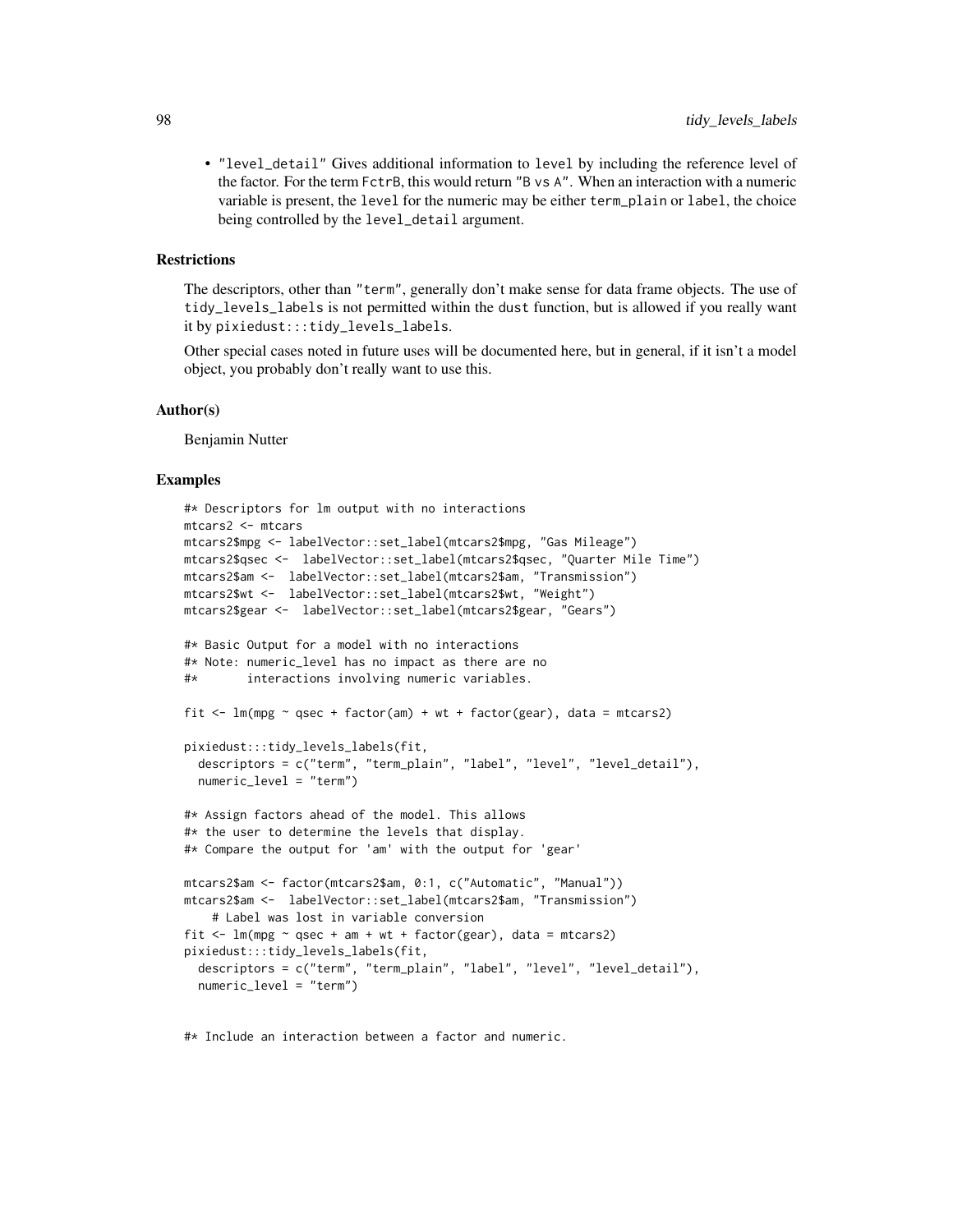```
fit \leq lm(mpg \sim qsec + am * wt + factor(gear), data = mtcars2)
pixiedust:::tidy_levels_labels(fit,
  descriptors = c("term", "term_plain", "label", "level", "level_detail"),
  numeric_level = "term")
#* Now observe how 'level' and 'level_detail' change
#* in the interaction terms as we choose different
#* values for 'numeric_level'
pixiedust:::tidy_levels_labels(fit,
  descriptors = c("term", "term_plain", "label", "level", "level_detail"),
  numeric_level = "term_plain")
pixiedust:::tidy_levels_labels(fit,
  descriptors = c("term", "term_plain", "label", "level", "level_detail"),
  numeric_level = "label")
```
%>% *magrittr forward-pipe operator*

#### Description

Pipe an object forward into a function or call expression

#### Usage

lhs %>% rhs

## Arguments

lhs, rhs A dataset and function to apply to it

%<>% *Chain together multiple operations*

#### Description

Chain together multiple operations and save to the object at the start of the chain. See 'magrittr' documentation for details.

#### Usage

lhs %<>% rhs

#### Arguments

lhs, rhs A data set and function to apply it to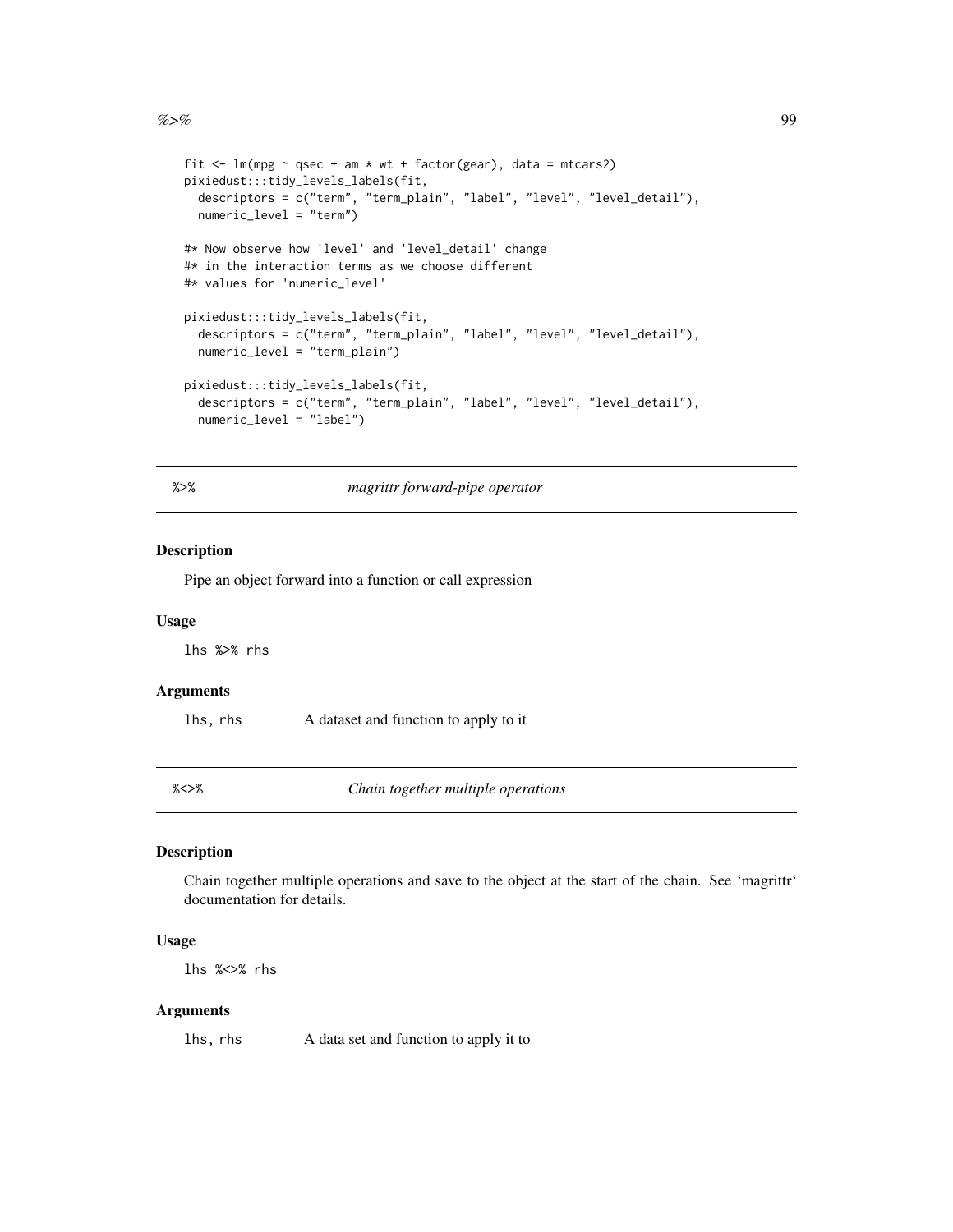# **Index**

.make\_dataframe\_long *(*reshape\_data\_internal*)*, [26](#page-25-0) .rbind\_internal *(*rbind\_internal*)*, [25](#page-24-0) %<>%, [99](#page-98-0) %>%, [99](#page-98-0) as.data.frame.dust, [3](#page-2-0) as.data.frame.dust\_list *(*as.data.frame.dust*)*, [3](#page-2-0) asis\_output, *[23](#page-22-0)* dust, [4,](#page-3-1) *[49](#page-48-0)*, *[53,](#page-52-0) [54](#page-53-0)*, *[56](#page-55-0)*, *[63](#page-62-0)*, *[74–](#page-73-0)[76](#page-75-0)*, *[78,](#page-77-0) [79](#page-78-0)*, *[93](#page-92-0)* fixed\_header\_css, [8,](#page-7-0) *[9,](#page-8-0) [10](#page-9-0)*, *[61,](#page-60-0) [62](#page-61-0)* gaze, [11](#page-10-0) get\_dust\_part, *[8](#page-7-0)*, [12](#page-11-0) get\_pixie\_count *(*pixie\_count*)*, [22](#page-21-0) glance, *[7](#page-6-0)* glance\_foot, *[6](#page-5-0)*, *[8](#page-7-0)*, [12](#page-11-0) htmlPreserve, *[75](#page-74-0)* increment\_pixie\_count *(*pixie\_count*)*, [22](#page-21-0) index\_to\_sprinkle, [14,](#page-13-1) *[44](#page-43-0)*, *[46](#page-45-0)*, *[48](#page-47-0)*, *[52](#page-51-0)*, *[59](#page-58-0)*, *[68](#page-67-0)*, *[71](#page-70-0)*, *[73](#page-72-0)*, *[81,](#page-80-0) [82](#page-81-0)*, *[84–](#page-83-0)[86](#page-85-0)*, *[88](#page-87-0)*, *[90](#page-89-0)*, *[92](#page-91-0)*, *[95,](#page-94-0) [96](#page-95-0)* is\_valid\_color, [15](#page-14-0) is\_valid\_color\_single *(*is\_valid\_color*)*, [15](#page-14-0) knit\_print.dust, [16](#page-15-0) knit\_print.dust\_list *(*knit\_print.dust*)*, [16](#page-15-0) latexTranslate, *[39](#page-38-0)*, *[92](#page-91-0)* medley, [16](#page-15-0) medley\_all\_borders, [17](#page-16-0) medley\_bw *(*medley*)*, [16](#page-15-0) medley\_model *(*medley*)*, [16](#page-15-0)

pixie\_count, [22](#page-21-0) pixiedust, *[7,](#page-6-0) [8](#page-7-0)*, [18](#page-17-0) pixiedust\_print\_method, [20](#page-19-0) pixiemap *(*pixieply*)*, [20](#page-19-0) pixieply, [20](#page-19-0) print.dust, [23](#page-22-0) print.dust\_list *(*print.dust*)*, [23](#page-22-0) pval\_string, [24](#page-23-0) pvalString *(*pval\_string*)*, [24](#page-23-0) rbind\_internal, [25](#page-24-0) redust *(*dust*)*, [4](#page-3-1) reshape\_data\_internal, [26](#page-25-0) round, *[90](#page-89-0)* sanitize\_latex, [26](#page-25-0) sapply, *[21](#page-20-0)* set\_pixie\_count, *[19](#page-18-0)* set\_pixie\_count *(*pixie\_count*)*, [22](#page-21-0) sprinkle, *[7](#page-6-0)*, [28,](#page-27-1) *[44](#page-43-0)*, *[46](#page-45-0)*, *[48,](#page-47-0) [49](#page-48-0)*, *[52](#page-51-0)[–54](#page-53-0)*, *[56,](#page-55-0) [57](#page-56-0)*, *[59](#page-58-0)*, *[63](#page-62-0)*, *[68](#page-67-0)*, *[71](#page-70-0)*, *[73](#page-72-0)[–76](#page-75-0)*, *[78,](#page-77-0) [79](#page-78-0)*, *[81,](#page-80-0) [82](#page-81-0)*, *[85,](#page-84-0) [86](#page-85-0)*, *[88](#page-87-0)*, *[90](#page-89-0)*, *[92,](#page-91-0) [93](#page-92-0)*, *[96](#page-95-0)* sprinkle\_align, [42](#page-41-0) sprinkle\_background *(*sprinkle\_bg*)*, [44](#page-43-0) sprinkle\_bg, [44,](#page-43-0) *[48](#page-47-0)* sprinkle\_bg\_pattern, *[46](#page-45-0)*, [46](#page-45-0) sprinkle\_bookdown, [48](#page-47-0) sprinkle\_border, [49](#page-48-0) sprinkle\_border\_collapse, [52](#page-51-0) sprinkle\_caption, [54](#page-53-0) sprinkle\_caption\_number, [55](#page-54-0) sprinkle\_colnames, *[42](#page-41-0)*, [56](#page-55-0) sprinkle\_discrete, [57](#page-56-0) sprinkle\_fixed\_header, [59](#page-58-0) sprinkle\_float, [62](#page-61-0) sprinkle\_fn, [64](#page-63-0) sprinkle\_font, [66](#page-65-0) sprinkle\_gradient, [69](#page-68-0) sprinkle\_height, [71](#page-70-0) sprinkle\_hhline, [73](#page-72-0)